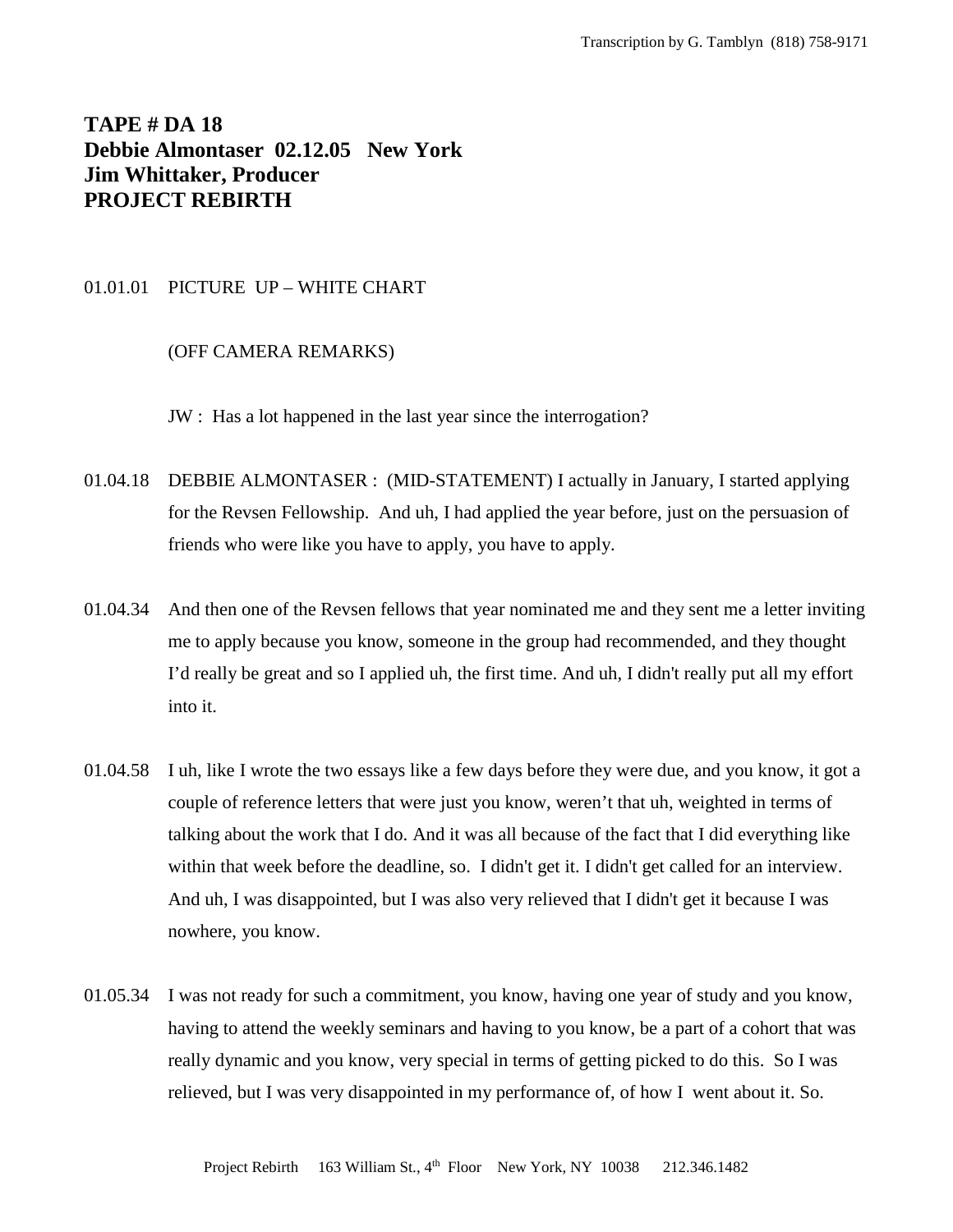JW : You were probably doing a few other things?

- 01.06.03 DEBBIE ALMONTASER : Oh, I was doing so much. Uh, (?) just involved in, in a lot of the community work that I was doing uh, you know, events, uh, you know, the work that I've been doing through the, my consulting work as well as the education uh, work that I was doing with uh, the Department of Education.
- 01.06.25 And uh, the one of the nicest things that happened to me that year was actually I had the opportunity to co-run uh, the Mosaic Youth Project, which was actually bringing uh, 25 young people from across the city for a cultural diversity training. Uh, and preparing them to become trainers themselves, facilitators. And that was really quite awesome uh, to have that opportunity. Uh, and within the group, there was interestingly enough uh, five young women who were actually Muslim who were a part of it from the very beginning.
- 01.07.05 Where we had them during the summer. Where they had the intensive training. And most kids out of the 25, they were the ones that really stuck through with us, through the entire year, and they were coming back on weekends, they helped plan a, they actually planned and we just were there to support. They planned a uh, a conference on Martin Luther King Day.
- 01.07.33 Uh, and it was really, really wonderful. It was very well-attended. And we collaborated with (Soko Gaki?), which is a uh, a Buddhist temple uh, in lower, lower Manhattan, off of  $15<sup>th</sup>$ street (?)  $15<sup>th</sup>$  Street. And we had over 300 people who showed up. Young and old who were very interested.
- 01.07.56 Uh, to you know, celebrate that day in that way so the young people invited uh, guest speakers, presenters, workshop presenters, you know, did an amazing job. And it all we did was just basically help facilitate, you know, like some of the logistical things that adults needed to do. Uh, but it was really, really wonderful. And.
	- JW : What parts were the most wonderful?

Project Rebirth 163 William St., 4<sup>th</sup> Floor New York, NY 10038 212.346.1482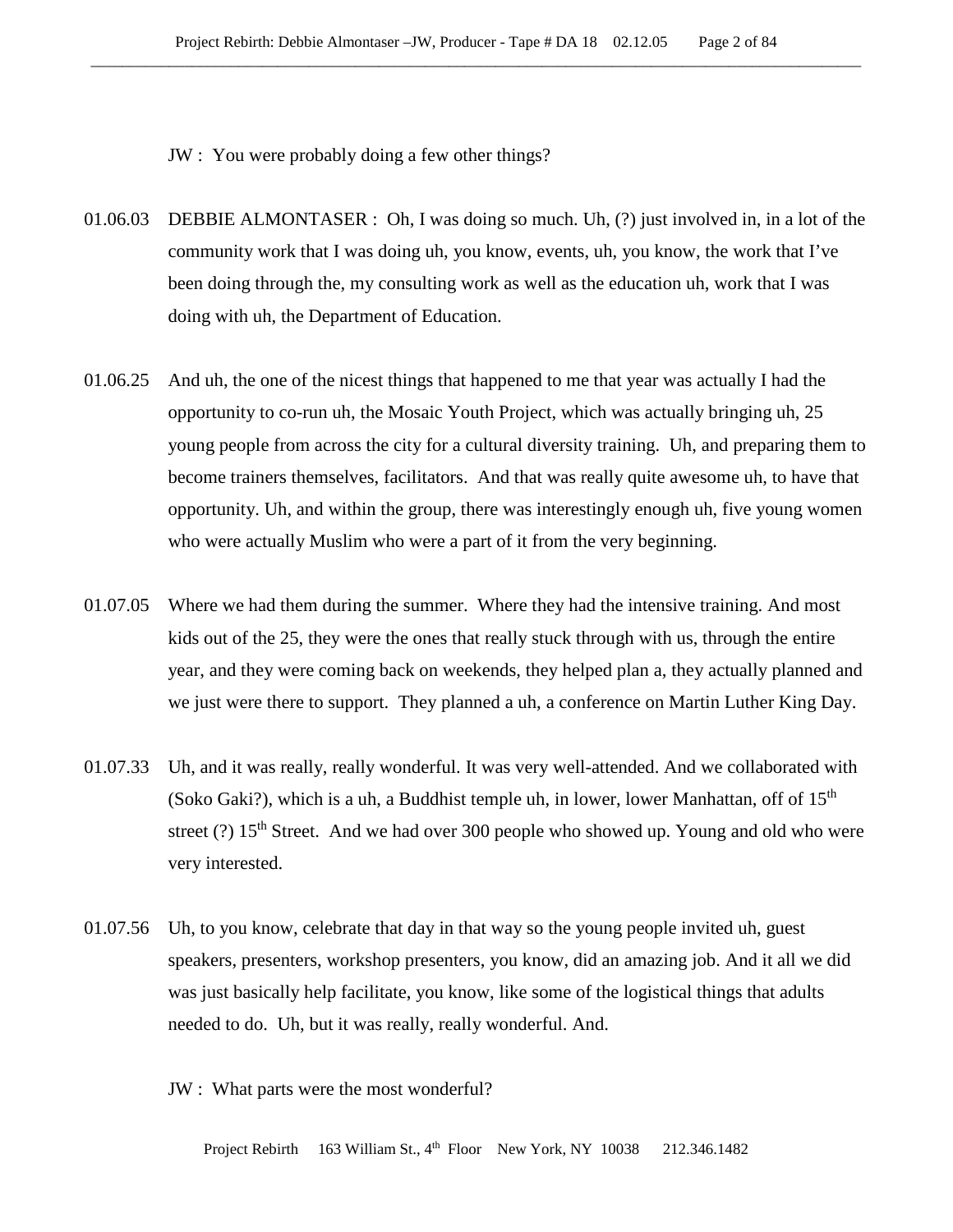- 01.08.29 DEBBIE ALMONTASER : The, the part of it that was most wonderful was my opportunity to connect with, with the (five young?) women. Uh, and it was in a way that was so organic. Uh, a few of them uh, two of them actually didn't really, they were, they were brought up Muslim, but didn't practice. Their parents really didn't practice. And so for them uh, it gave them an opportunity to self-reflect.
- 01.08.58 Uh, and also feel like you know, I can, I can tell people I'm Muslim. I should be proud that I'm Muslim. Uh, and it came up in conversation uh, with these two young women, just while we were painting a mural uh, as they were finishing up and I was helping. And they're like, you know, we're just so happy we, we met you and we're so happy we're working with you and you just, you make all those things about Islam you know, just, just dissipate, just disappear.
- 01.09.29 Uh, you know, you're doing everything that we possibly want to do, but you're wearing hijab and you know, you just make it seem like it's an ordinary part of your life. Uh, and we're just so happy that we know you and the work that you do. And uh, you're you know, you're such a great role model for us. And uh, you know, it's hard when you hear that kind of stuff, people telling you that stuff, 'cos you just don't know how to respond to it.
- 01.10.00 But uh, you know, I was really, really happy that just my being with them was somehow helping them come to different conclusions about their, their religion, their relationship to the religion uh, and I just feel like, you know, it has to be this way or no other way. But you know, having the religion to be a part of your daily life, and fitting into your lifestyle rather than you trying to you know, be run by it.
- 01.10.34 Uh, etc. so it was really  $(\sim I \sim)$  sweet.
	- JW : It was their way of processing the rigidity?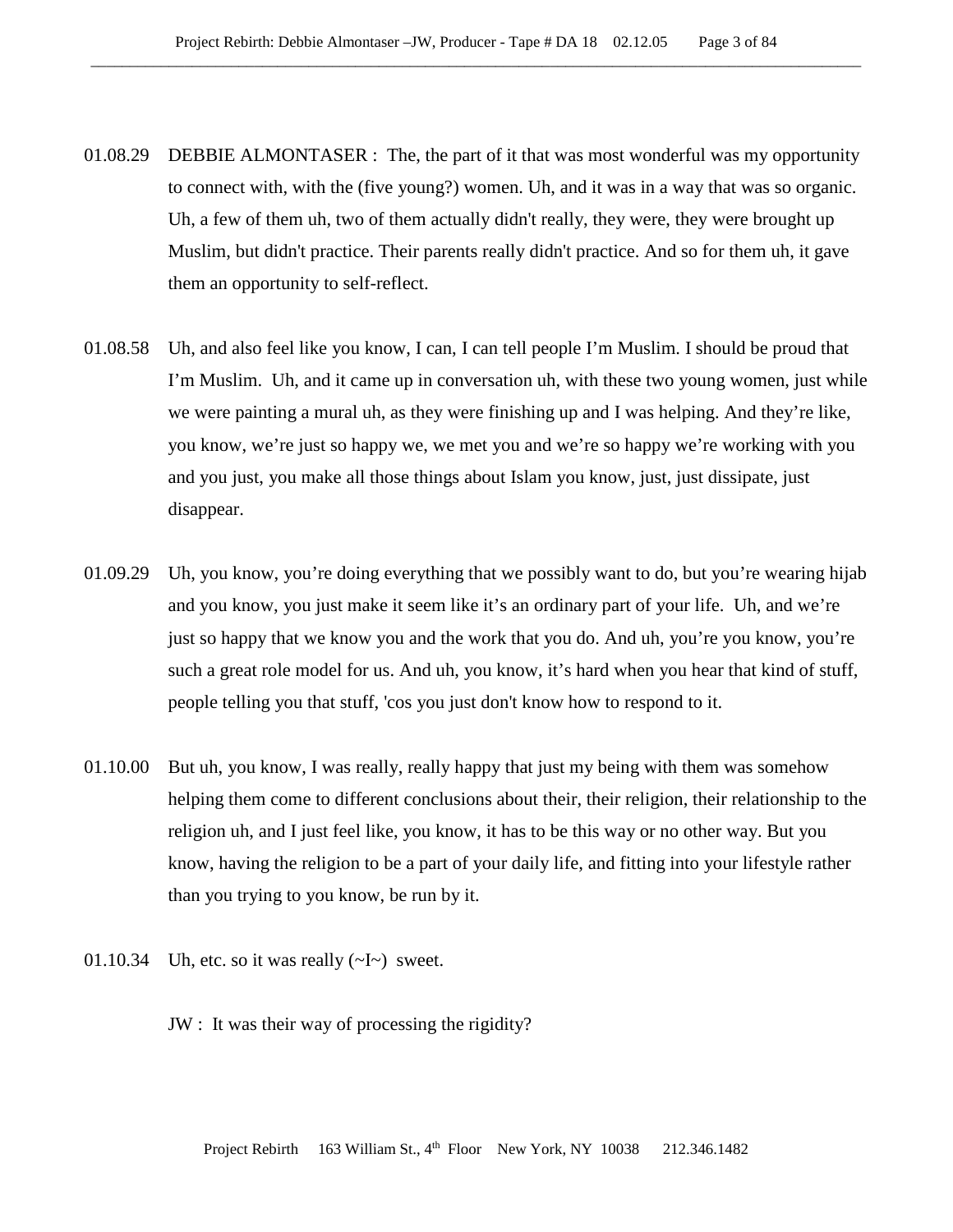- 01.11.10 DEBBIE ALMONTASER : (MID-STATEMENT) And, and they saw that in the way that, that I practice. Uh, that I'm (?) that I just, it's a part of my life, but it doesn't you know, it's not as you said, the rigidness is not there.
- 01.11.24 Uh, and so for example, like one of them said, you know, typically, you know, when a woman gets married and she has children, that's like her obligation. She has to stay home and, and raise her children. Uh, but you, you know, you're, you had your kids and you were going to school, you were working, you were just your typical, you know American mom who had to work and had to do it. And my response to that was we all live in different days and times, you know, if I was able to stay home and, and do that, I may have just stayed home and, and done that.
- 01.11.59 But uh, you know, when you have a family, you have a mortgage, you have responsibilities, it, you just can't live on one, one income unless you know, it's your husband has this amazing job to just brings in (LAUGHS). You know, a lot of money for you to do that, so. Uh, they were very, it was interesting. They even adored my husband. Every time he would come around or you know, during the conference, he came and he volunteered, and a couple of times he would drive us home if he'd picked me up.
- 01.12.30 And they just, they just adored him. They're like, you know, when we grow up, we want to marry somebody just like you (LAUGHS). So that was pretty cute and uh.  $(\sim I \sim)$

JW : He felt good about that?

- 01.12.42 DEBBIE ALMONTASER : Yeah, absolutely. And there were times you know, we're driving in the car and I'd start giving him orders, and they're like listen to her, she's giving him orders. Can you believe this? (LAUGHS). Uh, so that was really pretty funny, and he's like well, she just tells me to do, I just do it, you know?
- 01.13.00 Uh, so that was really, really sweet. Uh, so where are these girls today? They are very, very involved in their school. Uh, one of them started uh, an Arab American club, which is really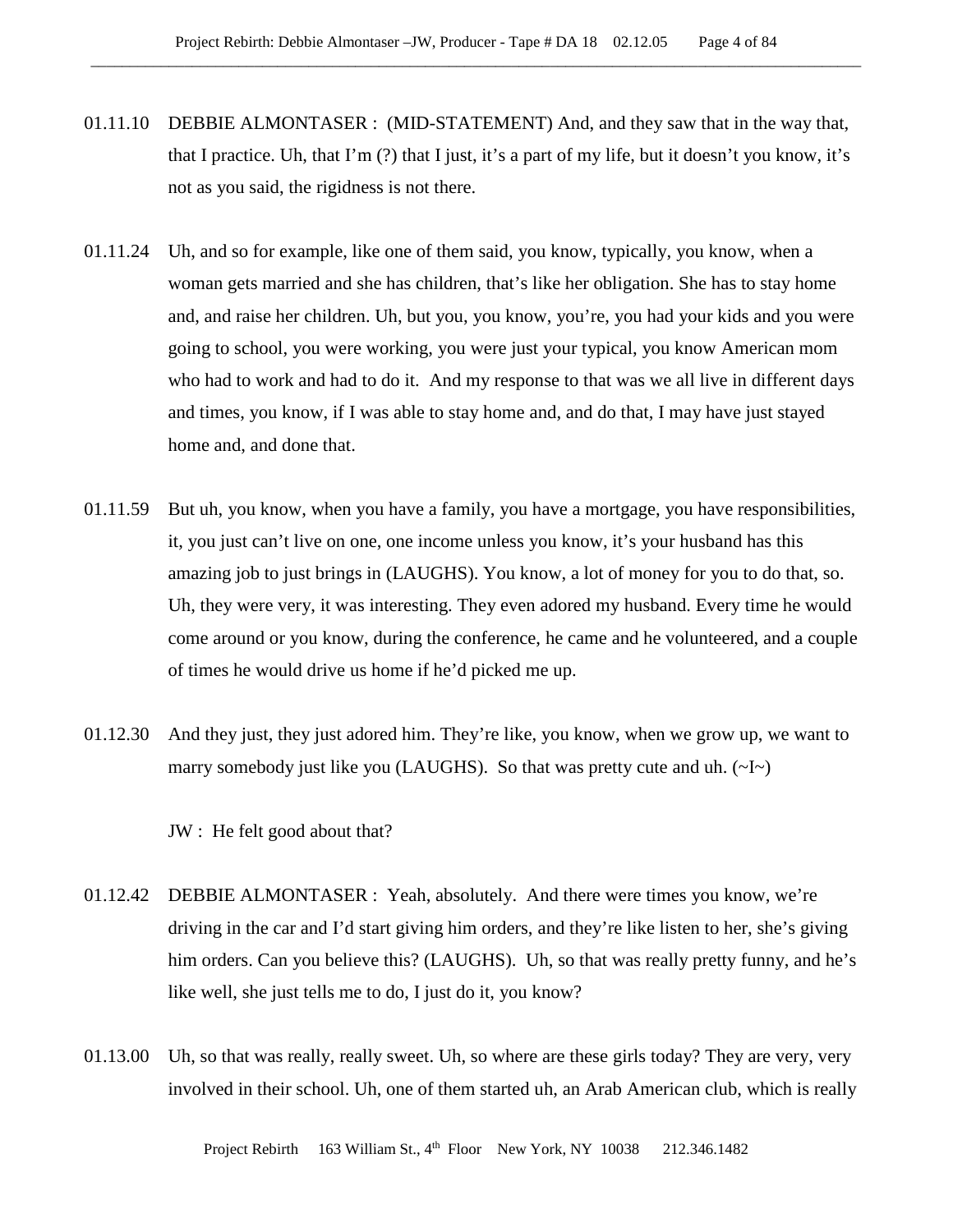awesome. Uh, two of them are involved in their uh, their Islamic clubs, their MSAs. Uh, and they've actually moved on, they started doing this in their high schools, and now that they've moved on into college uh, they are involved in their MSAs.

01.13.30 In fact, one of them just emailed me last night. Uh, about a conflict that she was having and uh, just wanted to touch base with me and help her think about it. So and the way that I help her and, and all of them think about is I pose all these questions (LAUGHS) that I ask them to, to think about uh, to help them find their own answers, so. I can't wait to, to see her responses to the six questions that I asked.

JW : Is that how you do the Socratic method?

- 01.14.06 DEBBIE ALMONTASER : Yes, yes, and you know, they're like you know, we can never just come to you and ask you for advice. You just don't give us advice (LAUGHS). I said, well, it, it wouldn't be the same, you know, I think that when you think about it and all the right questions are asked, you organically come to your answer. And that's really important, you know, and it's something that I firmly believe is a way to learn about yourself.
- 01.14.31 Is that you, you ask these questions of yourself and when you can find the answer to it, it leads you to what you need to do. So uh, so uh, you know, they were doing a lot of workshops. Some of the workshops were on uh, Islam and Arab culture. Uh, we actually got opportunities for them to uh, go to schools and their schools actually released them, their high schools released them to do workshops in elementary schools.
- 01.15.04 Uh, we got them to do stuff in the evenings, during the weekend, at a couple of communitybased organizations uh, at a city-wide conference actually held by the city. Where they facilitated, so it was really such a great experience, and uh, you know, there was one in particular uh, who was very, very, very shy, didn't talk much at all.
- 01.15.30 And it was just amazing to see her blossom, just amazing to see her blossom and, and you know, start developing all these leadership skills and, you know, really talk her mind and uh,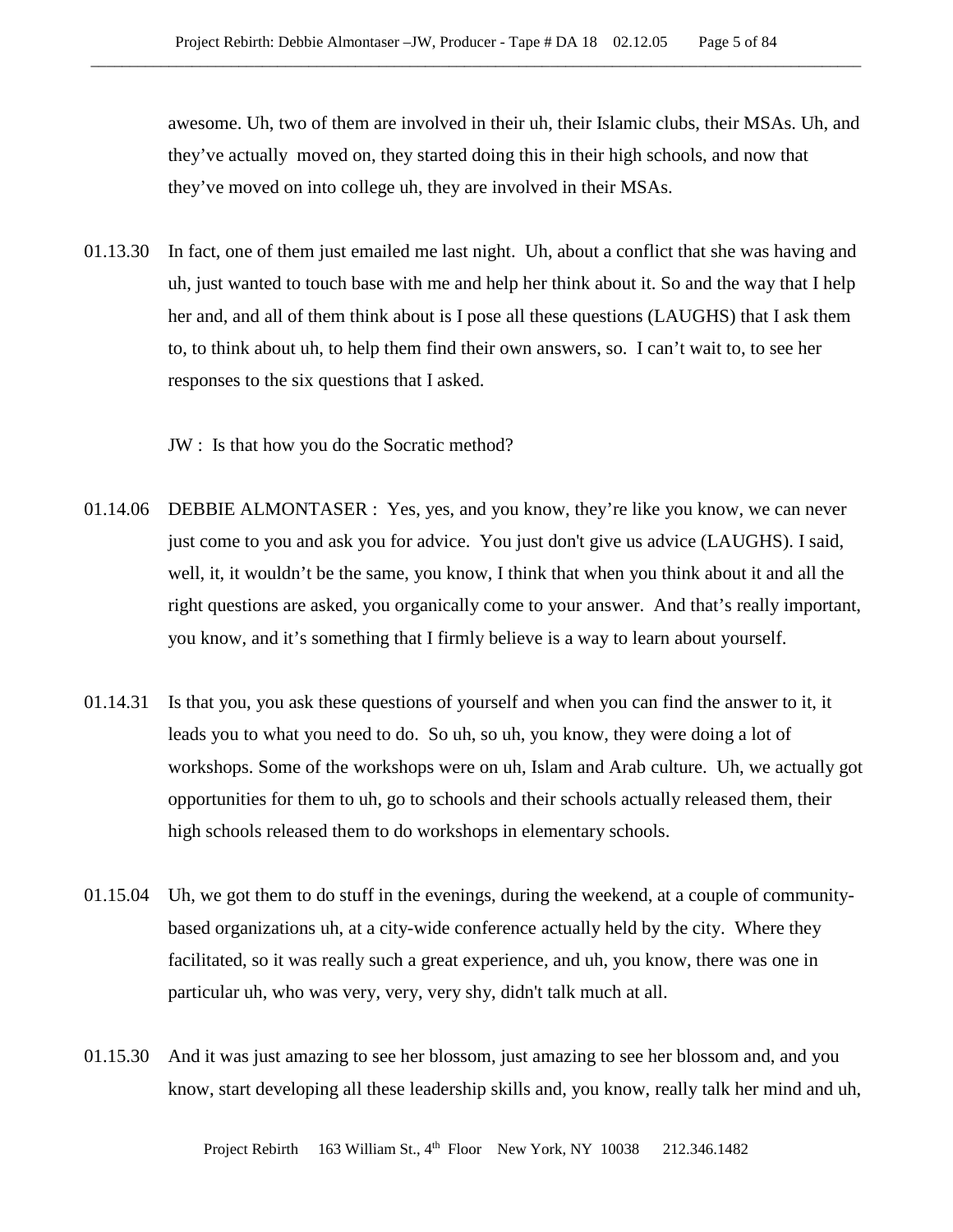it was just beautiful. And her challenges were not just her being shy, but she also had a disability, and so she was always feeling like, you know, nobody's gonna take me serious, you know.

- 01.15.58 And it was just really, really amazing to see her come out of that shell and uh, do amazing stuff. And, I mean, one of the, the moments that was just so gratifying to see her in was actually uh, when we had the peace boat from Japan visit. And it was in the summer, and it was actually a time that you guys were supposed to shoot, and then the uh, American Friends Service Committee, the last-minute they decided that they couldn't get the release.
- 01.16.28 And so we were at their space, and uh, it was actually her first official time that she was actually supposed to do anything. And it took her awhile, because we, we, we didn't want to push her, but we were trying to let her find the time that she felt most comfortable, and she finally said, you know what I have to do this, whether I like it or not, I have to do this (LAUGHS). So uh, she facilitated a activity with uh, was interesting, with over 40 people.
- 01.17.01 Half of the people were Japanese. (LAUGHS) And they needed translators. So can you imagine doing an activity where you have to stop for translation. Uh, and then, and it was interesting because it's translation two ways, translating to the Japanese folks in Japanese, and then translating back to the American folks in American. So and in the past when I have had to do that, I know that it just stressed me out because it takes up time and you know, you just have to wait 'til you see everybody is almost finished and then you pick up.
- 01.17.36 And she handled it so beautifully, and uh, she, she was handed the mike, because it was a pretty huge room, and she just started talking and you know, just amazing. She wasn't nervous, her voice wasn't cracking and she did a really great job.
- 01.17.57 And then when she was actually debriefing the uh, activity and just summarizing the experience that we had gone through, she just kept talking and talking and talking (LAUGHS). And one of her uh, co-facilitators said Ok, we have to move on to the next activity (LAUGHS). You have to stop talking (LAUGHS). So that was such a tender and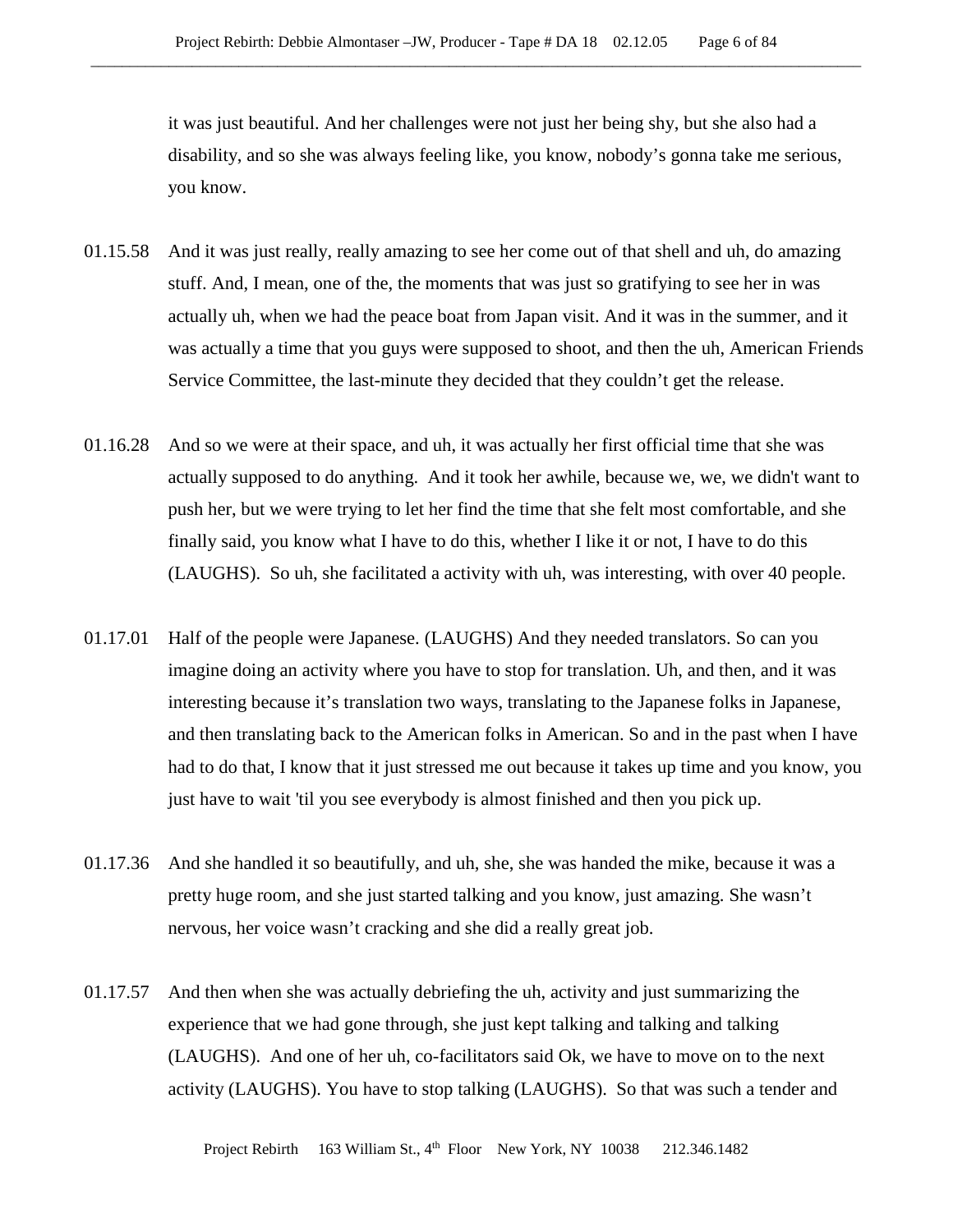sweet moment uh, to see her do that. And the following day when we got together to, to just debrief the whole entire day and ask them what was it like for them and what was their experience.

- 01.18.33 And she just said, you know, I can't believe what I did yesterday (LAUGHS). I'm like what do you mean? She says, I just can't believe that I held the microphone and that I was just talking and talking and somebody had to tell me (LAUGHS) that I had to stop so we can move on. And it just felt so good, and if I did not now you guys, and the person I cofacilitated with was Jill Strauss, who I met shortly after September 11 who is an educator.
- 01.19.00 Uh, she said, if I did not have this opportunity to be with you guys and I didn't have your encouragement and your support uh, I don't think I would have ever, ever done this. Uh, and so you've really, the two of you have just you know, helped me come out of my shell and it was just so touching to hear her use those words you know, of coming out of (?) her shell. And when we, you know, we asked her to explain some more, she says well, you know, I was very self-conscious of standing in front of people.
- 01.19.33 And you know, with my limp and with my arm, left arm not being able to move it (CLEARS THROAT) so well, uh, and walking slowly and uh, I was very, you know, just conscious of how I looked and I just didn't want any attention to me, but you know you guys helped me not care about that kind of stuff.
- 01.19.57 But to really push myself through who I am inside and for how smart I am and uh, and that I just should set my mind to do whatever I want, and, and to do it. So you know, it was just so beautiful for her to, to share that. To share that. So it was really, really amazing to uh, you know, have, have that experience with her. And her family's from Bangladesh. Uh, both her parents are practicing, but they've allowed her and her sister uh, to really make their own life choices in terms of education, in terms of dress.
- 01.20.34 Uh, and it was interesting, you know, every now and then when we would meet, she'd start wearing some of her cultural outfits. Uh, and so that was really, really fascinating. You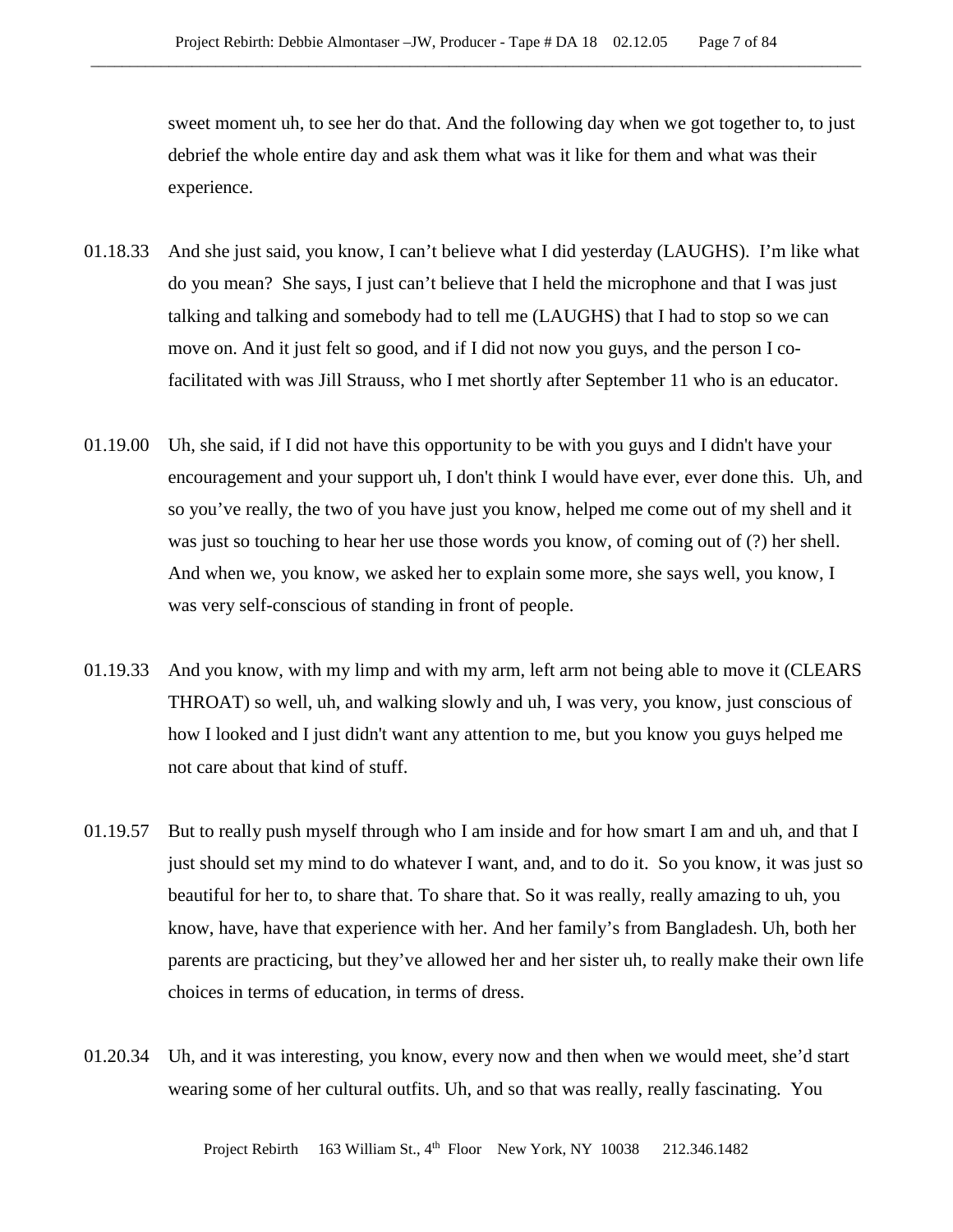know, she would come in wearing uh, the (sural, the sural chamis?) which is a long shirt and with the baggy pants, so you typically see in India and Pakistan, and with the shawl wrapped around her neck. So it was really, really sweet to, to see that.

JW : What do you think brings that out?

- 01.21.07 DEBBIE ALMONTASER : (MID-STATEMENT) extremely Western clothes, she was always in jeans and a tee-shirt. And uh, the days that she came in she just uh, my interpretation of hat was she was starting to feel comfortable about her identity, of the fact that she's Muslim and the fact that she is from a very rich uh, culture. From Bangladesh,
- 01.21.33 And uh, there were a lot of opportunities that we provided the kids to talk about their culture, their traditions, their rituals. And in the beginning, it was really hard to get them to go there. But eventually it started coming up, you know, when the holidays came. When Ramadan came, they were all fasting. And we use to have late meetings where we couldn't go home and have dinner with our families, so they were all bringing food. And it would all, we would all have dinner together. You know, the Muslim and the non-Muslim youth who were involved.
- 01.22.01 Uh, there was one particular uh, young woman who's uh, Latina. And uh, she was going to high school with uh, with this young woman. And she brought her, she said, you know, why don't you come, I think you'd really enjoy it. So she joined. And in the beginning she had a really difficult time because she had a lot of uh, negative misconceptions about Islam. And uh, you know, just about a lot of stuff. So there is one day (STOPS)

JW : Did someone tell you that before?

01.22.38 DEBBIE ALMONTASER : Well, we didn't know this before, but it, it was coming up in a lot of the discussions. And she has a brother who's in the military, and one day we were talking about just you know, things the world, you know, the war coming. And uh, you know, one of the young people just said, you know, it's really disgusting that people will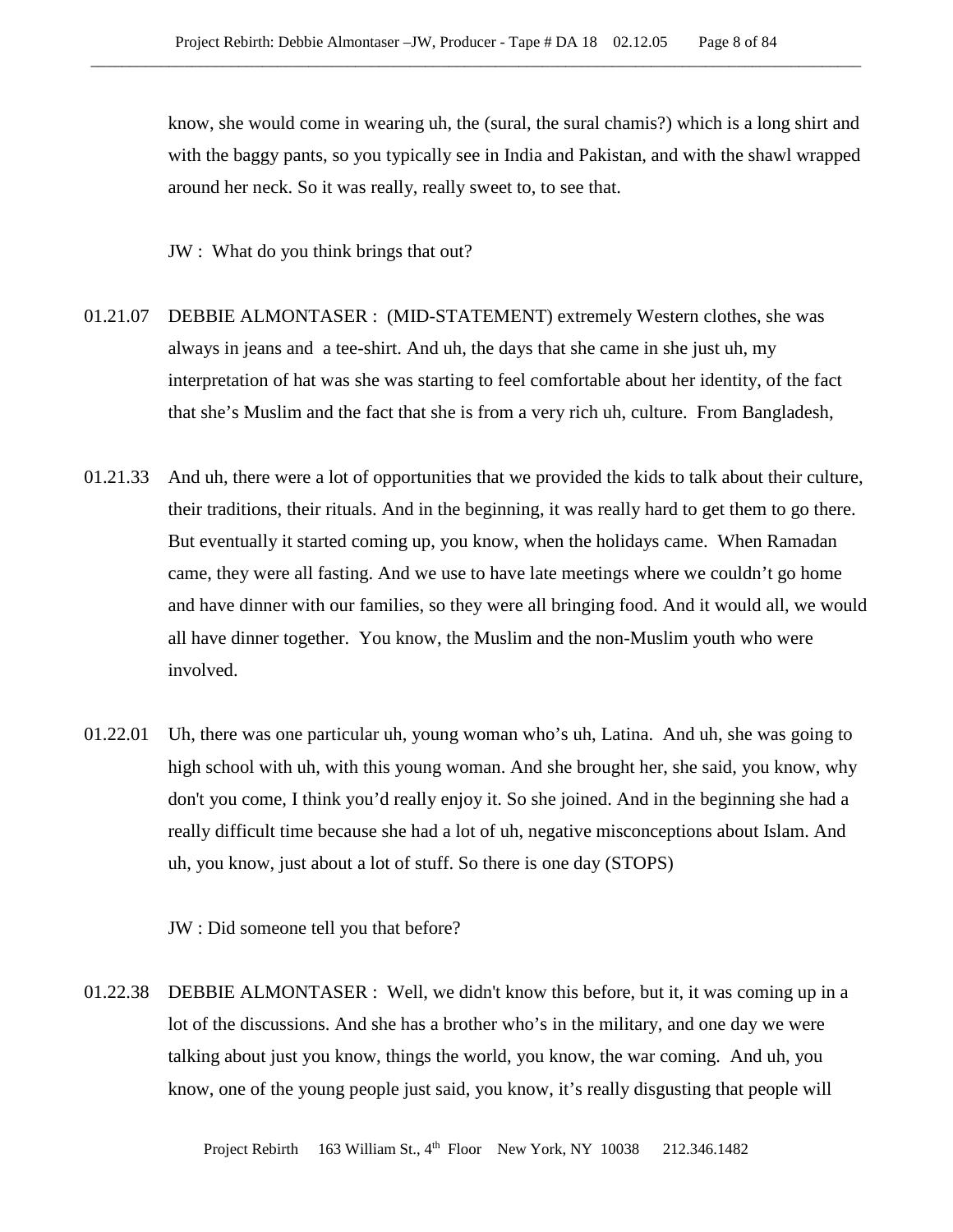actually listen to, you know, to the government when they tell them you have to report, you know, and you're going to Iraq.

- 01.23.09 And she, so she said, well, you know, it's not, because if you love your country, you'll do anything for it. And they're like, well, yeah, we love this country, too, and you know, we'll do anything for it. But to fight an unjust war, you know, we don't think that's right. And she said, well, you really don't know if this is a just or unjust war. Uh, and I think that we really just have to support you know, our leaders.
- 01.23.33 You know, they know best. Uh, for, for this country. So uh, she said, you know, there are a lot of terrorists out there, and we have to get them. (LAUGHS) And then the kids started asking her, well, what do you mean? And you know, and so a lot of those things, she says, well, you know, those fundamentalists and you know, Osama bin Laden, and you know, he has all these cells and they must be here, and you know, so we all have to keep an eye.
- 01.23.58 And it was (?) really, really fascinating for, for some of the uh, Muslim youth to just like say well, you know, do you think we are? You know, we live here. And it was just uh, it as a huge learning curve for her to just dialog, and try to, to hear about them, and when they started sharing with her about the religion of what it means, and you know, the rituals. And about the Koran which is the, the text.
- 01.24.31 You know, she started to listen, and she really started to question uh, herself as well as question the young people to help her come to a lot of you know, her own uh, revelations about what she's been taught. And one day uh, after one of our meetings, she uh, she didn't leave with everybody. She stayed and she said to Jill and I, she said, you know, uh, this was the best thing that ever happened to me.
- 01.25.00 And we're like what do you mean? She's like you guys have helped me open my eyes to a world that I never realized existed. And we're like well, what do you mean? Uh, just uh, explain to us, what do you mean by that? She says, well, you know, I have been throughout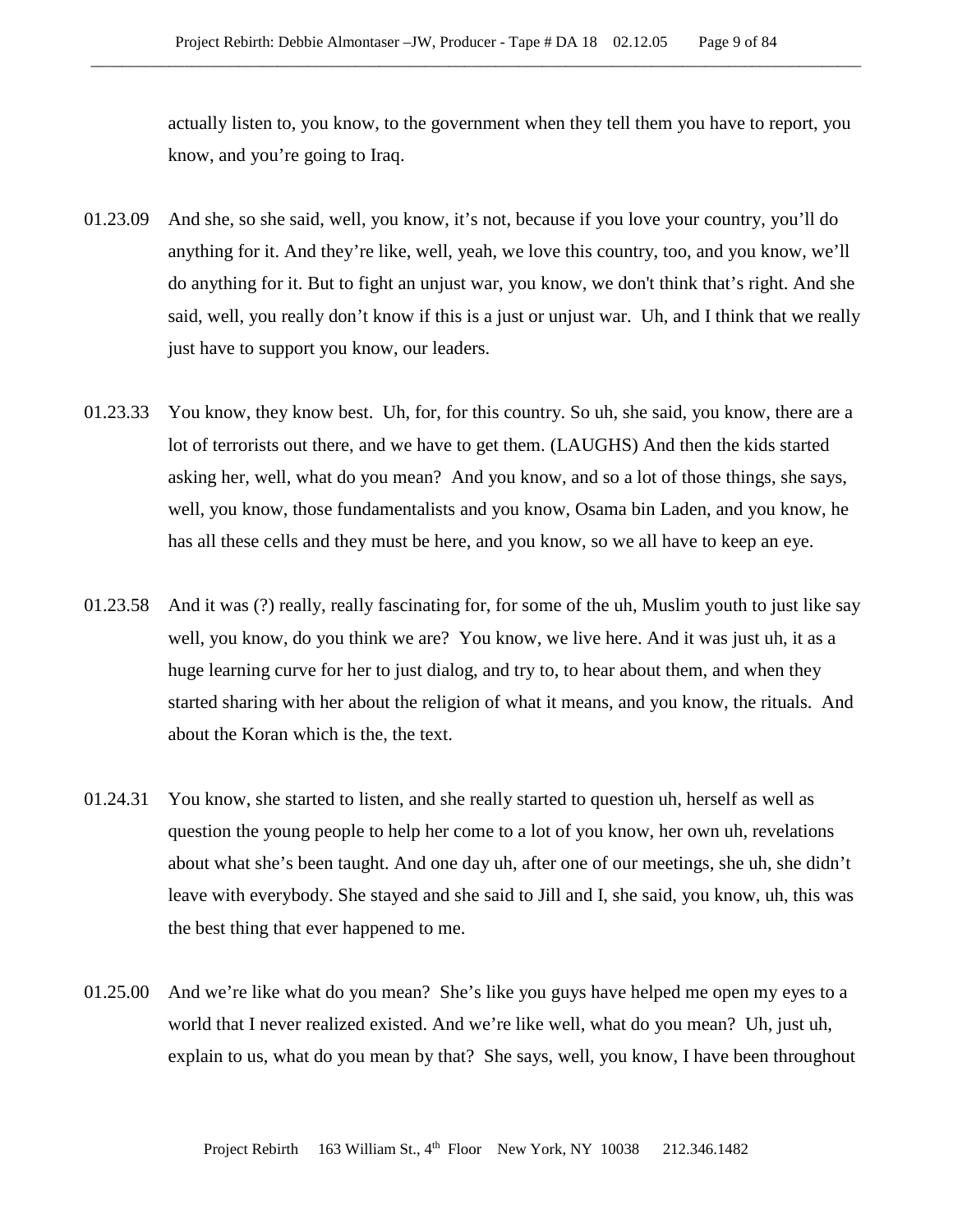middle school and high school believing everything I read in school, in high school, in history. And all this time I've been thinking that the whole world is against us.

- 01.25.29 Uh, and it's not. You know? And you know, for those people who do feel like they're against us, it's because of all the harsh things that our country has been doing over time. And this, being a part of this program has helped me learn you know, about alternative media, about alternative perspectives that I never realized existed. So I'm just so happy that you guys have helped me see the world for what it is.
- 01.26.00 And when she left, we were just like astonished. We were like oh, my god, this is unreal (LAUGHS). You know?

JW : She did a 180?

01.26.08 DEBBIE ALMONTASER : She did an extreme 180. So all of that resistance that she had about Muslims and what have you, just sort of like just disappeared.

JW : You can see the locks clicking into place and that's very gratifying?

- 01.27.05 DEBBIE ALMONTASER : Oh, there is, there is. And once she was telling us, when she was actually supporting you know, the war in Iraq we were just like all in shock, you know? And she was really under this impression that you know, we have to protect ourselves, and if we don't take Saddam down, then you know, he's gonna attack us. And when she was you know, sharing you know, what the president is saying, that you know, he is linked to 9-11, that Saddam was linked to 9-11.
- 01.27.35 And then the, the young people were actually saying, well, where is the proof in that? You know, we, we also hear this, but we don't really believe that there is any connection. Uh, and so they asked her to actually go and do research. Uh, and the following, she came and she said, look, I didn't find anything uh, (LAUGHS).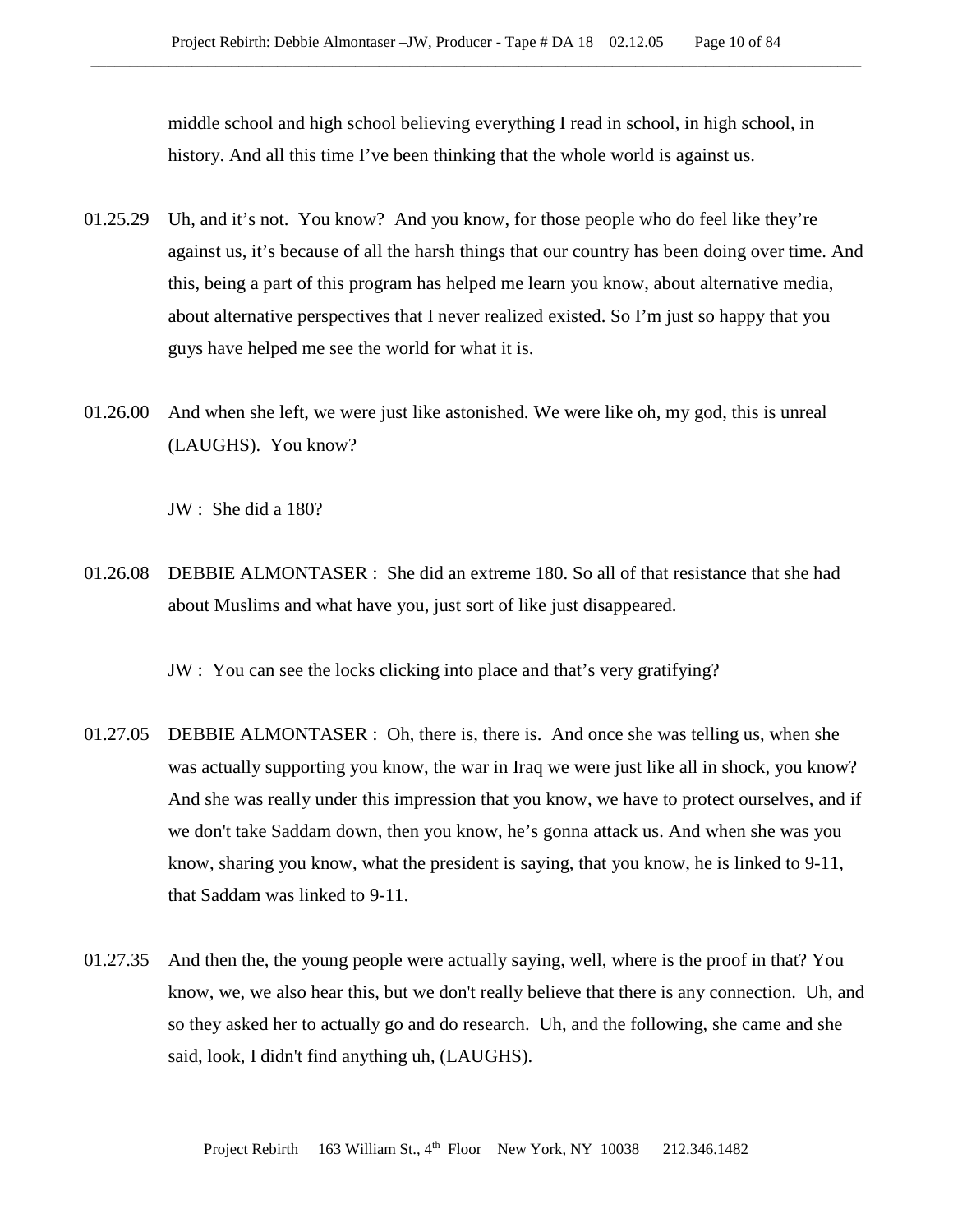JW : Did she call the president?

- 01.28.00 DEBBIE ALMONTASER : Well, that's what she said. She goes, I didn't find anything in alternative media that says that, that Saddam is linked to 9-11. This is (?) the only evidence that we have here is what the president is saying (LAUGHS). And I don't have access to him and his staff to say show me the proof. (LAUGHS) So uh, but that moment for her was like, wow. You know, I really have to pay close attention to what I hear, and I have to question.
- 01.28.30 And that was a huge learning that she, she came to was that I just can't, you know, I can't accept everything that I hear. I have to really, really do my own research, my own investigation. Uh, and really figure out what is truth and what is false. And so it was really fascinating uh, that day, just for her to say you know, you guys are right. That I, I can't listen to everything I hear.
- 01.28.57 And that I need to question and that I need to look at other sources of media to, to help me come to my conclusion. So uh, (?) it was just amazing to see her become such a, an ally for the young women that were in the group, as well as the young men that were in the group. Uh, and the group that, that ended up sticking with us, which was really fascinating was uh, four young Sikh men, and they were high school students, and uh, two of them were actually college students.
- 01.29.32 And so what, them and the uh, five young Muslim women and uh, this Latina young woman, they really, they basically ran the show for that conference, the Martin Luther King conference. And their stories were so intriguing, the Sikh, Sikh boys, so intriguing because they, too, have been facing a lot of racism and discrimination and the backlash, and you know, being called Osama because they wear their turbans.
- 01.30.03 And uh, when we were planning the conference, uh, we told them that, you know, they need to think about addressing all the issues that are bothering them. In our society and  $(\sim JW \sim)$ no small task (LAUGHS). And so the one of the young Sikh boys said, well, I want to let everybody know who we are.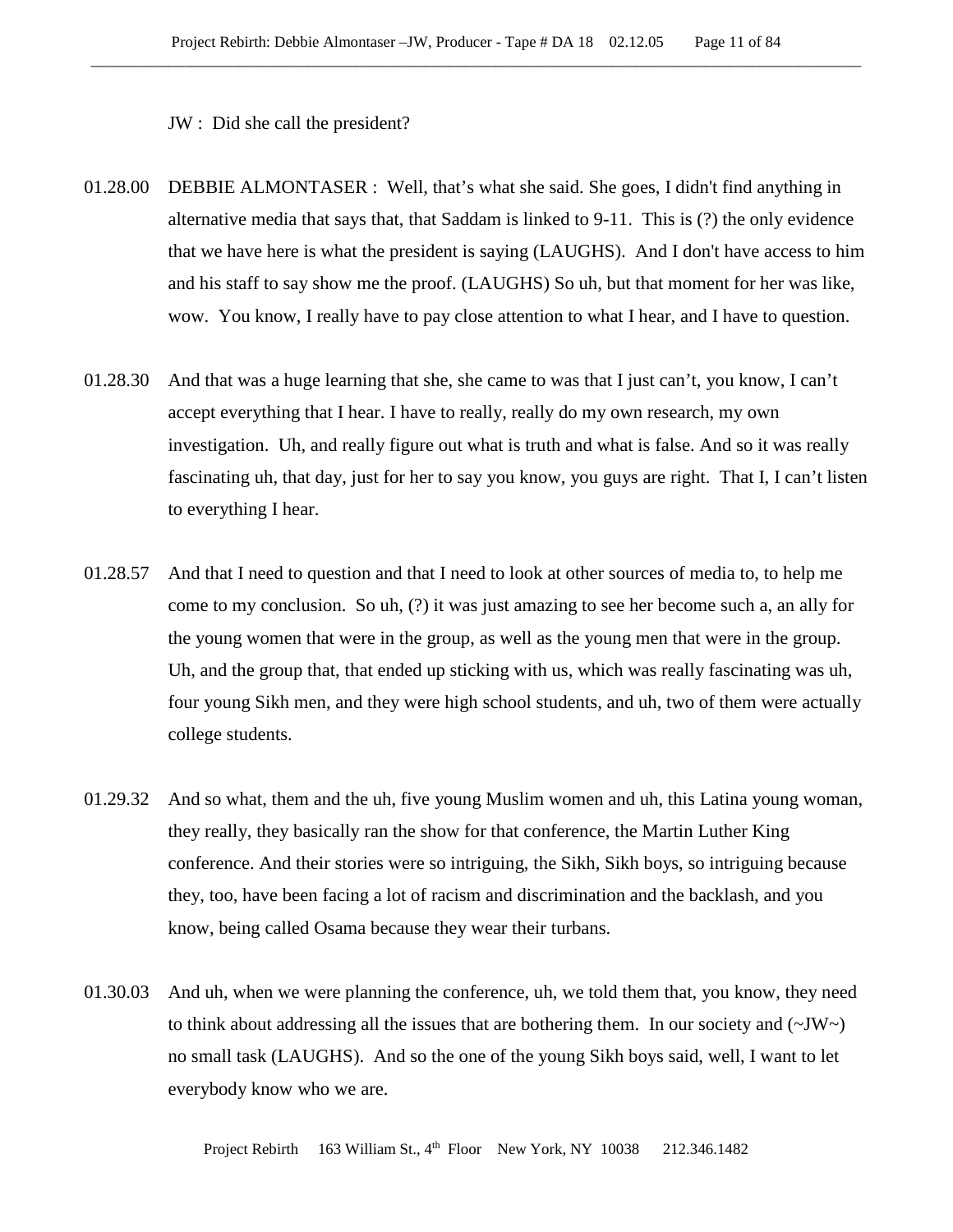- 01.30.32 And I said, well, how would you go about it? And he said, well, I want to do a presentation that tells who we are, how Sikhism originated, what our beliefs are, and what good, loving, peaceful people we are. And uh, I have just like wow. That would be awesome if you could do that. And he and two of the other young men over the week, put together this amazing, amazing slide show, that it was like a power point presentation, but was amazing.
- 01.31.09 And they did, they did a quick dry run for us, for the group. They showed us the sides. And they talked about each one and it was just so wonderful to see them articulate their ideas. Uh, and solidify what things meant. Uh, and they were just so passionate to do it.
- 01.31.31 And the day of the conference, there was, we were all conflicted of whether this should be a small workshop uh, you know, and people who are interested could attend it or whether it should be a part of the bigger whole where we have the 200 people in the room. So we gave them uh, the opportunity  $(\sim JW)$  to make that decision.

JW : What was the conflict was?

## (OFF CAMERA REMARKS)

- 01.32.02 DEBBIE ALMONTASER : Well, because there were so many workshops, and the conflict was we didn't want to just, you know, ten or fifteen people to see this, we really wanted everybody to see this, because it was just such an awesome presentation. And the adults, Jill and I couldn't say well, we think you should have this you know, as one of the main parts where everybody is still in, in the main hall.
- 01.32.27 But we wanted them to come to that conclusion themselves. And uh, you know, through discussion, you know, we posed it, we're like, well, so what do you think about this? Should this be a workshop or should this be a part of the main session. Where, where are you guys heading with this, how are you feeling it? So actually one of the young Muslim women said I think it should be uh, during the whole, where we're still in the main hall with everybody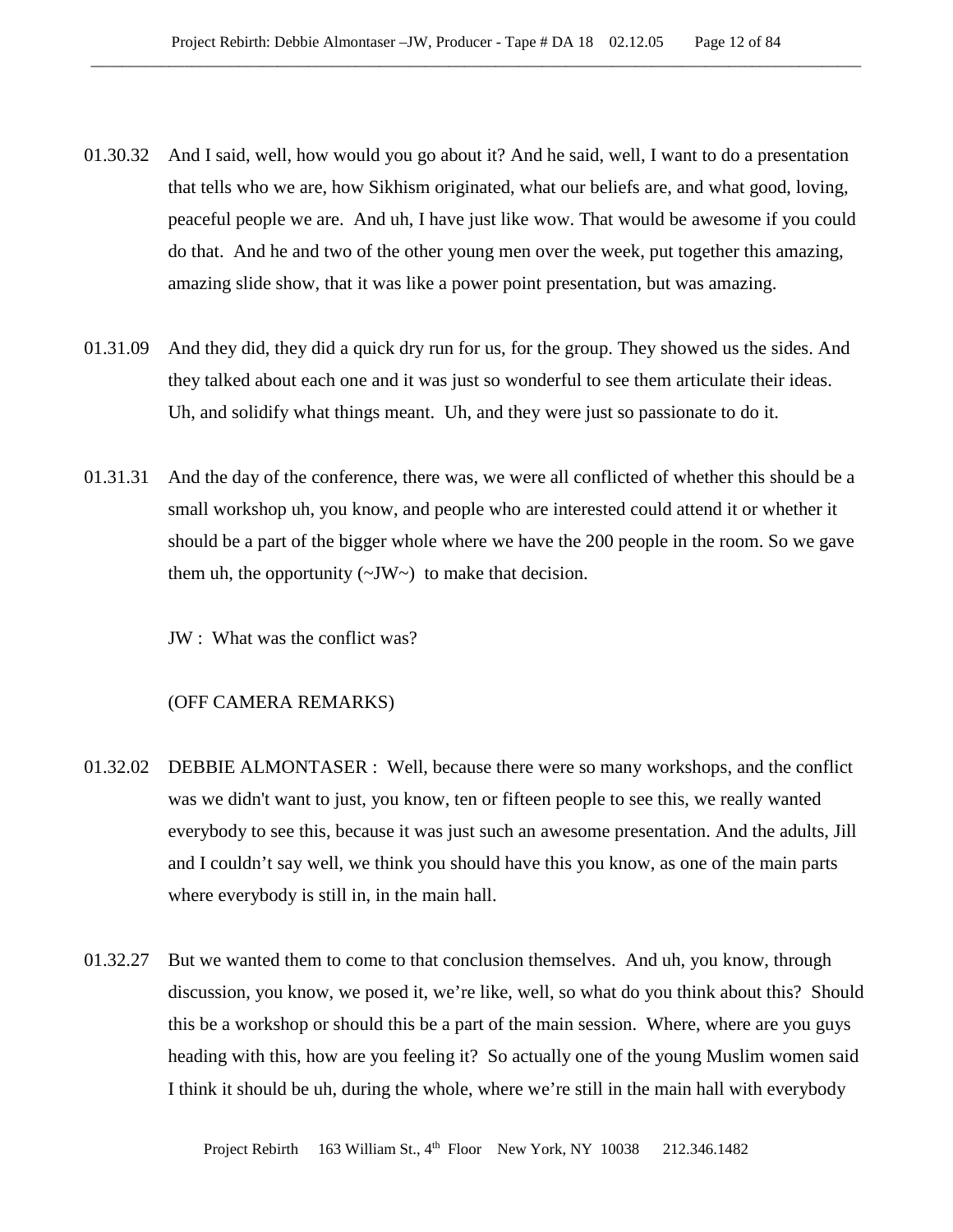because it's so important for everybody to understand that people wearing turbans are not Arabs, are not Muslims.

- 01.33.02 Uh, and it, it's really an opportunity to educate people. Uh, and help them understand this. So you know, the, the rest of them were like, you know, it's, it's true, and you know, the Latina young woman basically said uh, I never knew this stuff. And I'm sure that there'll be a lot of other people who you know, don't know this information and it is valuable information.
- 01.33.30 Uh, and she shared some of her preconceived notions. Uh, she says, you know, when you see a picture of Osama bin Laden and you see a picture of a Sikh or you see a Sikh person, you think that they're a part of the same, you know, cult. And you know, and they're evil and. So it was really fascinating. Uh, so they did the presentation for the whole, entire 200 people. Uh, and they were not nervous, they were very confident.
- 01.34.00 They spoke really well. They were able after their presentation to answer questions and people were so just so intrigued. Intrigued to hear their story uh, and for them to just tell some of the, you know, the struggles that they've had. Uh, one in, in particular is uh, for Sikh men, they have to carry a pocket knife as a part of their uh, religious tradition.
- 01.34.30 Uh, and they wear these bracelets, it's a bangle. And that you know, that symbolizes one thing. And carrying a pocketknife symbolizes another. So after September 11<sup>th</sup>, you know, many of them were not able to do that. They were afraid to do so, just in case they were stopped or questioned, uh, etc. And for them, it was a huge struggle, because this was a violation of their religious belief.
- 01.34.59 And helping people understand that was a huge, huge task. And them sharing this kind of information of it being confiscated, you know, by the police, confiscated in the airport uh, and you know, there were just really some sad stories of how some of these pocket knives have been passed down for generations. And when a man would get to the airport, they would take it and not give it back.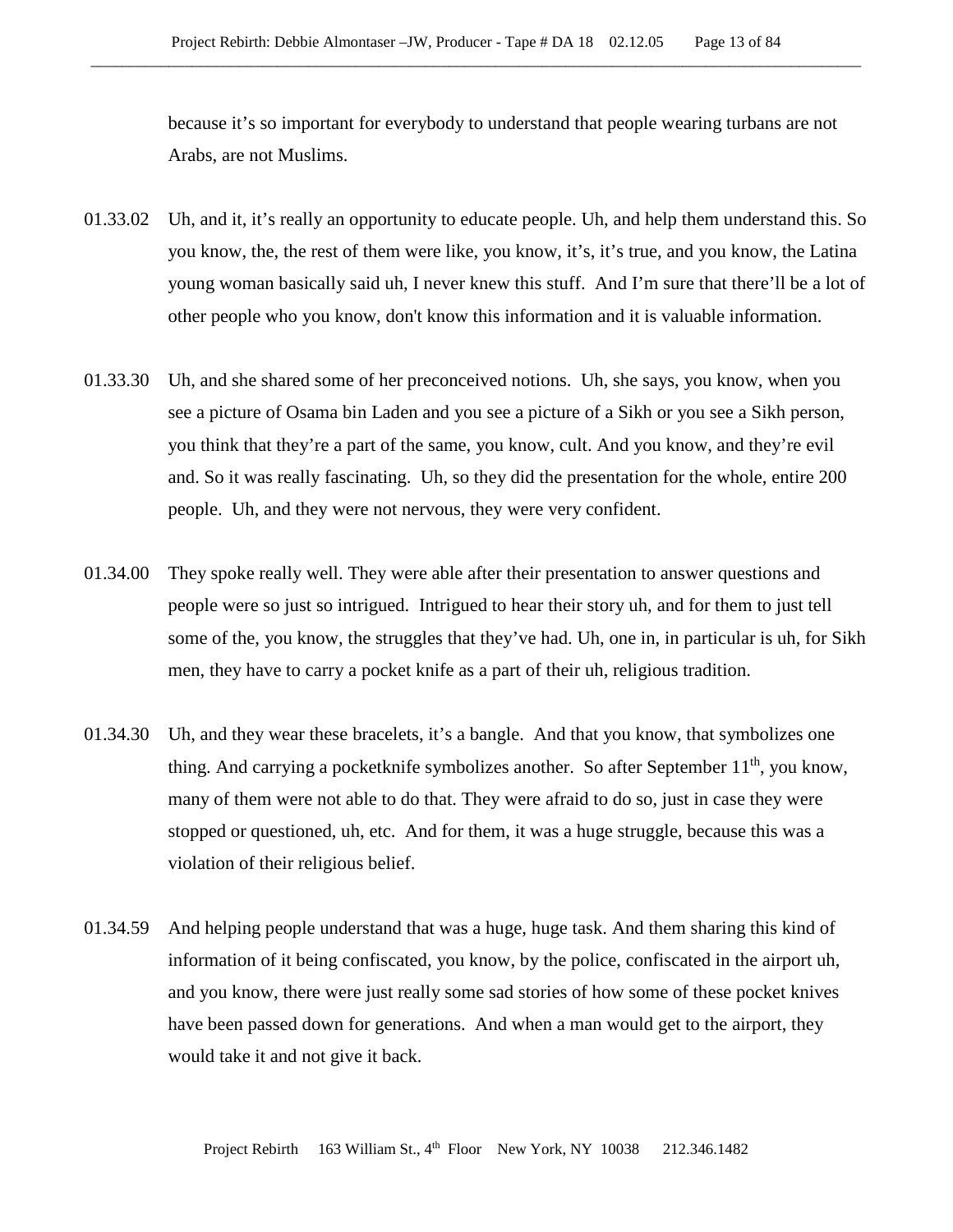- 01.35.28 And you know, they've struggled uh, greatly to try to get the airport to at least have people in the airplane hold it in a safe or whatever, and when they landed to give it back. Uh, so back, at that time when they were sharing this information with us, uh, it, they were still and people in their community, community leaders were still in the process of trying to negotiate this as a religious uh, belief that they needed to have respected.
- 01.36.01 Uh, and so I'm curious to know today and now that I think of it, I will email uh, (Singtu?) and, and ask him whatever happened with that. But uh, it was just pretty, pretty sad to hear that. And it's almost, it put me in their place of like if I had to not wear my hijab you know, which is something that means a lot to me, how I would feel about it. And uh, it was just wonderful. We had so many opportunities to, to put ourselves in the shoes of the other.
- 01.36.33 You know?

JW : How would you feel?

- 01.36.38 DEBBIE ALMONTASER : how would I feel? Oh, I'd be absolutely devastated. If, if that was the case. Uh, you know, that I was to go somewhere and you can't enter unless you take it off. Uh, I probably not enter. Uh, you know, and uh, thank god that that has not become an issue here, as it has become in France. Uh, which is quite interesting uh, to, just see how that is, how that's evolved.
- 01.37.05 Oh, yeah, yeah.  $(\sim JW)$  There is a ban. They, in France they have banned uh, people from wearing any religious garb or symbols, and uh, for Christians you are not to wear a cross bigger than an inch or so. Yeah, and so for, for Sikhs they're not allowed to wear their turbans.
- 01.37.31 For Muslims, they're not allowed to wear their hijabs. For Jews, they're not allowed to wear yarmulkes. And uh, this legislation actually was passed uh, last year in April.

JW : Is it a de-religious-ization?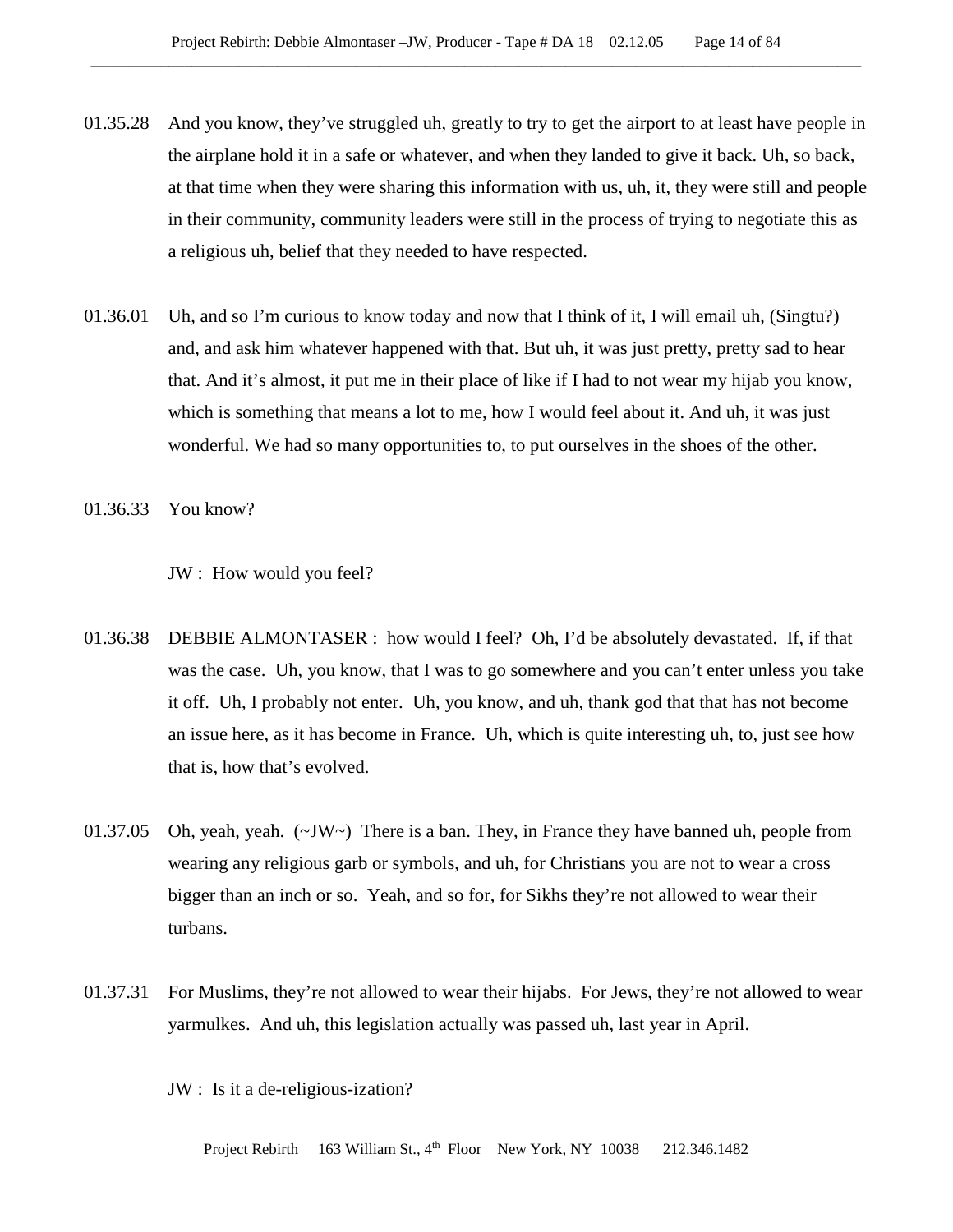- 01.37.51 DEBBIE ALMONTASER : Yes. Yes. To, to continue being a secular province or state. Uh, which really infringes on the rights of so many people who you know, want to autonomously you know, follow their beliefs. And uh, it's caused a lot of uh, hardship, a lot of hardship for people who, who do wear their turbans and who do wear hijabs, you know? Many young women now are not continuing their education. Uh, some who work in government, you know, positions also are not allowed uh, you know, have stopped working because of that.
- 01.38.30 And it's just a really uh, it's pretty, quite honestly pretty pitiful that it went that far. You know, even though that many people across the world mobilized through demonstrations and, and what have you and letter campaign writing, it just, it didn't penetrate. You know, and the government actually uh, went through with it, and it was interesting because I just read about two months ago in the New Yorker, they did a story of a young uh, Arab Muslim woman uh, who they interviewed uh, who wears hijab.
- 01.39.09 And she uh, has been going to college and was told that she couldn't wear it. No, actually in France. And uh, so she dropped out for that semester and was grappling with it, and became even more uh, you know, more devoted to the religion.
- 01.39.33 And uh, in her interview she just said uh, she wishes that she could move to Brooklyn. Uh, it's really funny, because the person who actually gave me the article said she must have seen you on TV or read about you (LAUGHS). And so she writes, you know, when they interviewed her, they wrote that she, she wished that she could live in Brooklyn, New York, and go to Brooklyn College, where she hears that people in Brooklyn can walk freely wearing their hijabs without having to worry about anyone discriminating against them.
- 01.40.03 Or government officials, or the police stopping them to say take it off before you enter government space. Uh, and it was really a beautiful, well-written piece uh, of her reflections of this and reflections of her friends who are also being tormented by this legislation. Uh, so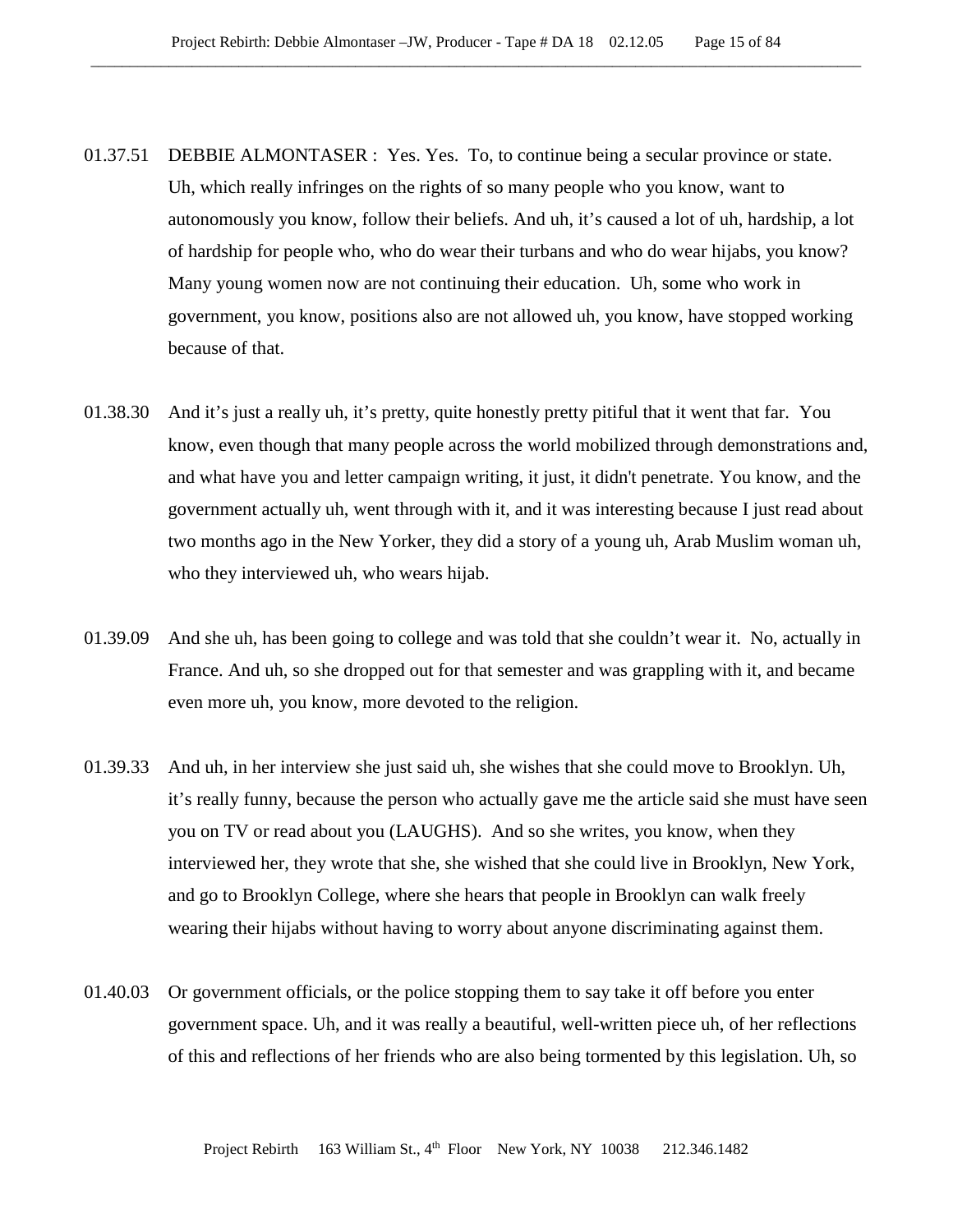that's her ultimate wish, is to come to Brooklyn and when I read it, I said if only you knew (LAUGHS).

01.40.31 It's not as you know, as sweet as you think. But I, I wish for her, I wish that she would come. You know? Just for the fact that she wants to have religious freedom. Uh.

> JW : Are you weary of trying to explain something that maybe shouldn't have to be explained?

- 01.41.06 DEBBIE ALMONTASER : Oh, yeah. It makes a lot of sense. Uh, do I get tired? I absolutely get tired, Jim, I absolutely get tired. Of explaining. Uh, gosh I uh, you know, it's interesting how many presentations I do within a year. I, I can't even keep up anymore. You know?
- 01.41.29 Uh, at one point, for the past two years, I have not even updated my resume (LAUGHS). It's been that bad. Uh, and people are constantly telling me, keep a record of all the presentations and workshops that you are doing. And uh, it's really important for you to just keep that uh, information logged at, you know, come in handy, etc. And the majority of my presentations are about Islam are about Arab people and uh, it gets really tiring.
- 01.42.02 Uh, very tiring. And I was invited uh, early (CLEARS THROAT) it was actually in November of this year, to St. Joseph's college in Brooklyn. And uh, they had religious leaders from different faiths and they asked for someone who is Muslim to, to come talk. And they sent me a list of 12 questions to answer (LAUGHS).
- 01.42.30 And all of them were you know, what is your faith say about peace, what does your faith say about terrorism? What does your faith say about you know, living in harmony, what does your faith say about uh, you know, living with other people of religious backgrounds? And the questions were just so you know loaded for me. Like, you know, why are you asking me all these questions? You know, it's already 2004.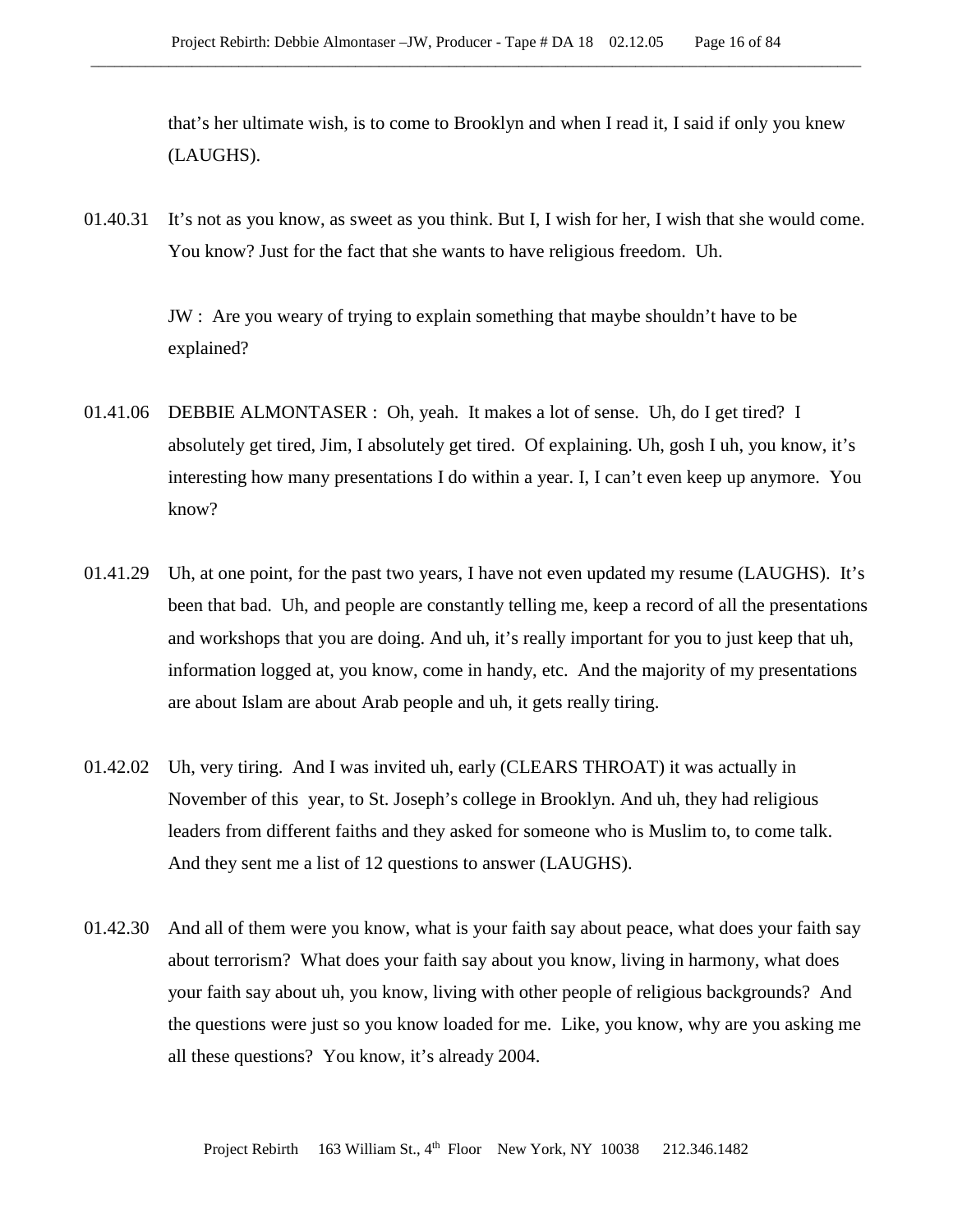- 01.42.59 Uh, there has been so much said and done about Islam. And uh, I had to, that day, you know, the, the days before that as well, just prepare myself mentally to be able to articulate, you know, these ideas that my answers to these questions in a way that as not gonna come off defensive. Uh, in a way that was not gonna be interpreted that I was proselytizing. Uh, in a way that people can really hear and understand, you know, what I'm talking about.
- 01.43.37 And uh, getting there that day was really amazing. It was like a room filled with 200 students. You know? Majority you know, white. There were a few minorities. Uh, and later that day I found out, which was really interesting, is that many of the students that come to this college are actually from uh, from out of state.
- 01.44.01 So it's really fascinating. There was some kids from the Midwest, etc. So it's like OK, this is really interesting (CLEARS THROAT). And uh, the, the strategy that I chose that day to answer some of these questions was rather than talking from a text or bringing you know, you know, resources to, to discuss some of these questions or respond to these questions, I chose to use personal stories of my own, my family.
- 01.44.32 My children. Uh, friends. And uh, and, and try to deal with them. Uh, and you know, we weren't just talking about terrorism. It was just really that was the most difficult to help people try and understand that you know, Islam does not in anyway condone terrorism. Oh, you know, there is nothing in the text that says, you know, to go do it.
- 01.44.59 And just providing them, you know, with just short, you know, personal stories of, of you know, how I came to, to you know, to adopt the faith. And it was because of, of the teachings that you know, it provides to, to live peacefully, and you know, to constantly question yourself of doing what's right for yourself, your family, and your community.
- 01.45.26 And you know, what that constant questioning you know, you, you would never stray to doing you know, evil. You would never stray to wanting to, to hurt people. You know, that God hasn't instructed you to serve uh, and so that (?) for some people there, it was really, really difficult to hear. But them (?) you know, I saw some people just making that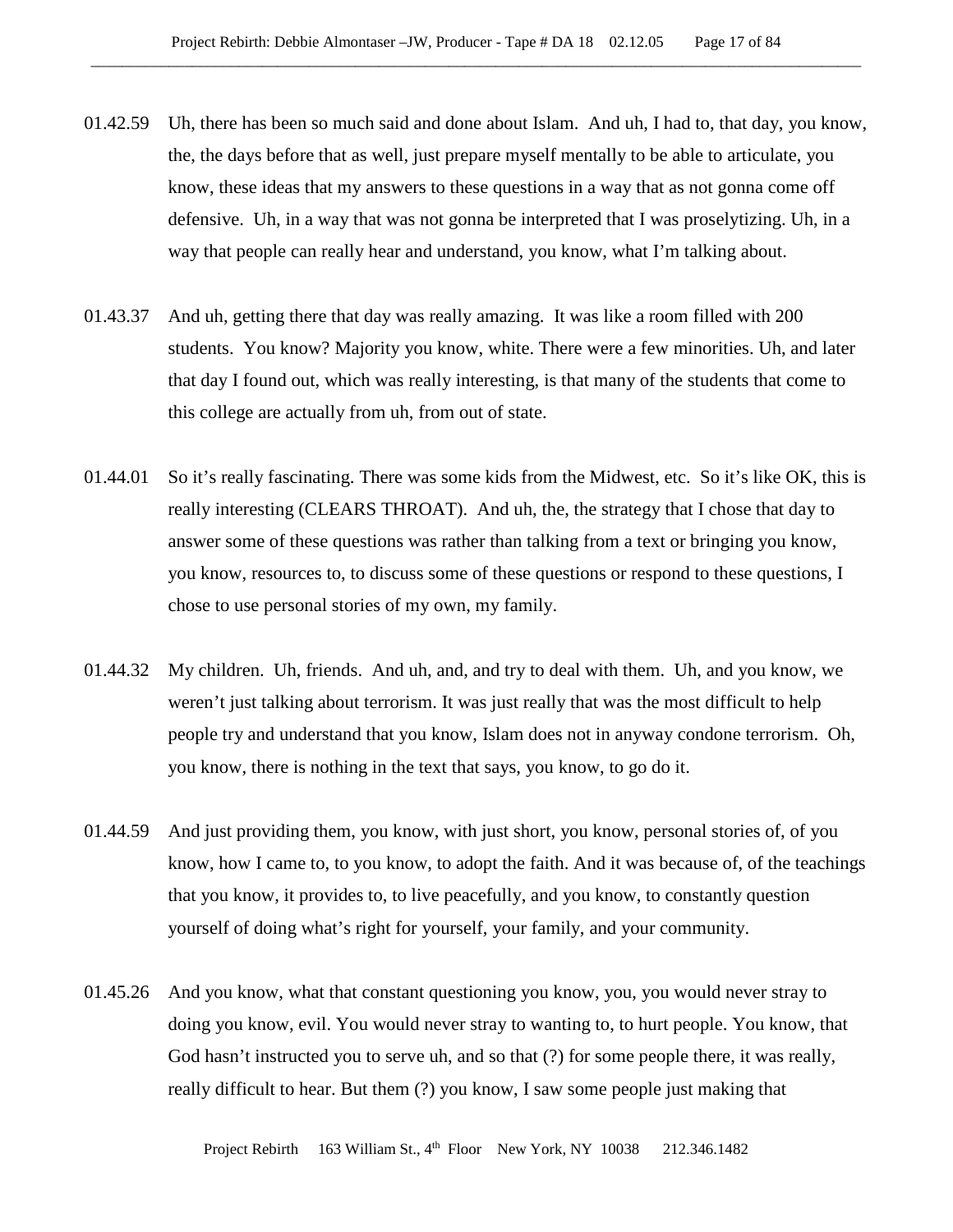connection with me of like wow. You know, that's, that's deep. You know, we haven't heard about this. We didn't, we never read about this.

- 01.46.00 And then we gave the audience an opportunity to ask questions, and uh, one of the young women, you know, raised her hand, and she said, you know, I had this whole, entire notion that you know, that Islam one of its tenets is to fight infidels. And uh, you know, and just make, and turn, have everybody convert to Islam or to you know, to terminate them. And I was like you know, that's absolutely.
- 01.46.30 Something that you may have heard, you know, or read. But it's quite frankly not that. You know? And I explained to her of the importance of tolerance within Islam for people of other faiths. Uh, and at that time, the two other faiths that existed were Christianity and Judaism. And both people are considered people of the book, because they, too, had prophets that people uh, who are Muslim believe in.
- 01.47.01 And that (STUMBLE) was even a huge connection for people to, to understand that we respect and admire Jesus, and we see him as a prophet, not as the son of god or god himself. Uh, and how his mother is someone who's very sacred in Islam, because of her virgin birth and her virtue and the way that she led her life. So it was, that was also a very huge learning curve for people to, to understand that we also uh, you know, we had that understanding about him.
- 01.47.35 Uh, so it, it was really interesting to, to have that experience and you know, it was upsetting because it was 2004 already and I'm feeling like you know, there is so much out there, and in my closing thoughts, uh, when we all got a chance to give a minute of reflection and closing, you know, I eluded to all of these websites and books to read.
- 01.48.00 And you know, just telling people that we live in a time that information is very easily accessible, and it's our obligation to learn. And not to read once source, but to read many sources to come to our own conclusions. Uh, and that was one thing that I wanted to leave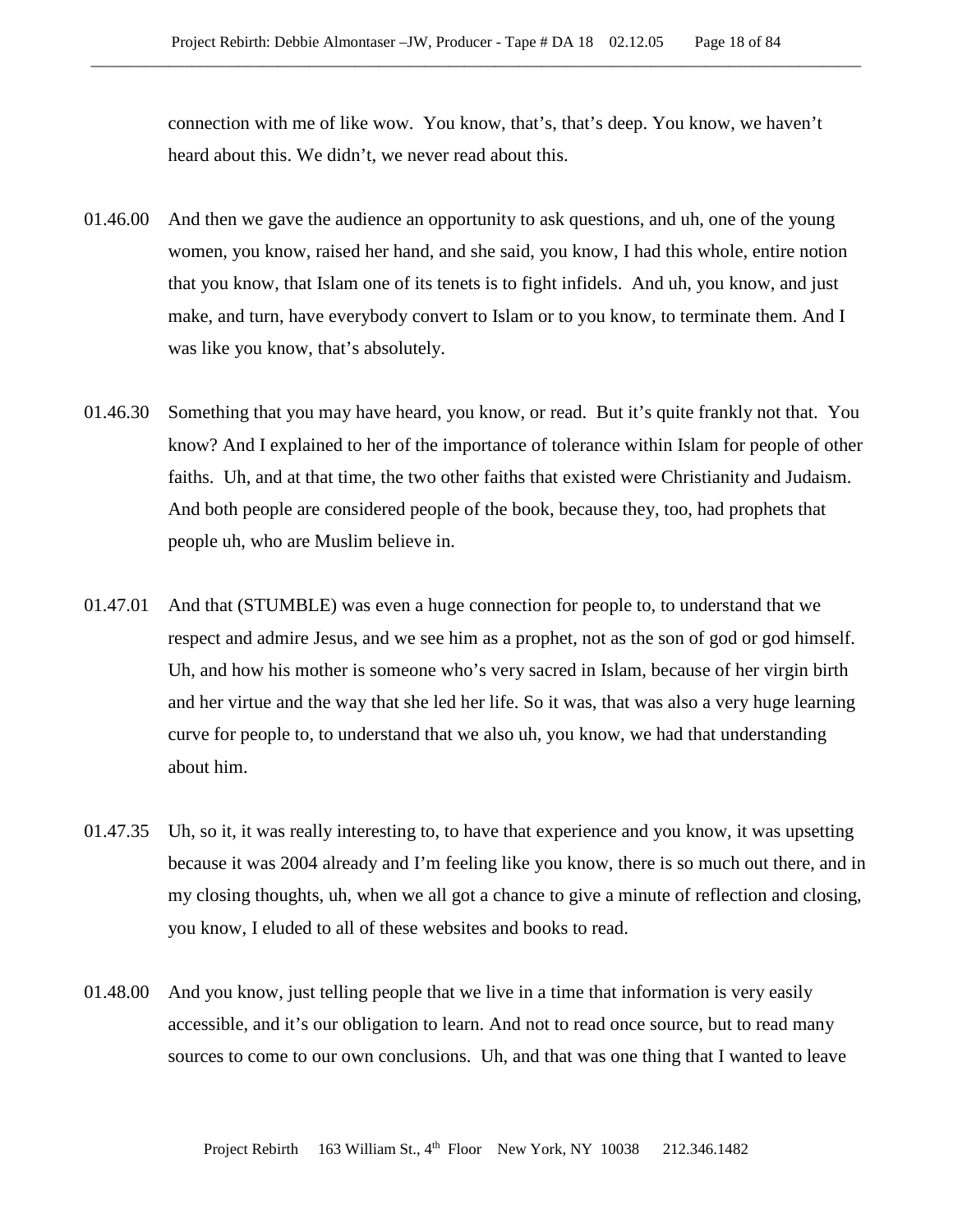them with, as well as ask each and every one of them to find someone uh, someone in their community that was Muslim. And just talk to them.

- 01.48.29 And you know, I said to them, I promise you, they won't bite. Uh, they won't do anything to you. In fact, they would be so honored, so honored that you are talking to them, and that you want to learn about their faith. And you know, I said to them, you will not get anyone who will be negative. Uh, I said 99% you will not find anyone who, who will say you know, why are you asking me this. But you know, it all depends on your approach. But uh, as a part of their duty and responsibility, uh, they are to talk about their faith.
- 01.49.04 And it's not to convert people, but just to, to share why they are at peace with who they are. Uh, if it comes up. So. Uh, it was an interesting afternoon. Very interesting afternoon, and uh, you know, when the moderator who sent us the questions uh, I asked him uh, well, what were the questions like for everybody else?
- 01.49.28 He said, well, you know, we, we also had similar questions. Uh, I said, so did you ask everybody about, about terrorism? (LAUGHS) He said, well, no, not necessarily, but we thought it was important to ask you because you know, we really we needed you to help people (?) you know, understand. That you know, Islam doesn't condone, condone terrorism. I said Ok. Uh, so I, you know, there are times that I feel like, you know, these things are planted there.
- 01.49.59 Uh, but then there are times that I feel like well, this is important to discuss. But it is very tiring to discuss. You know, the same, same things over and over. Uh, but you know, that's become the story of our lives, you know, post-911 is to constantly explain these uh, unfortunate things, and uh, the most recent one was actually somebody from within the Arab community. I was going to speak at a synagogue about building bridges between Arabs and Jews. And (STOPS)

## 01.50.39 END OF TAPE # DA 18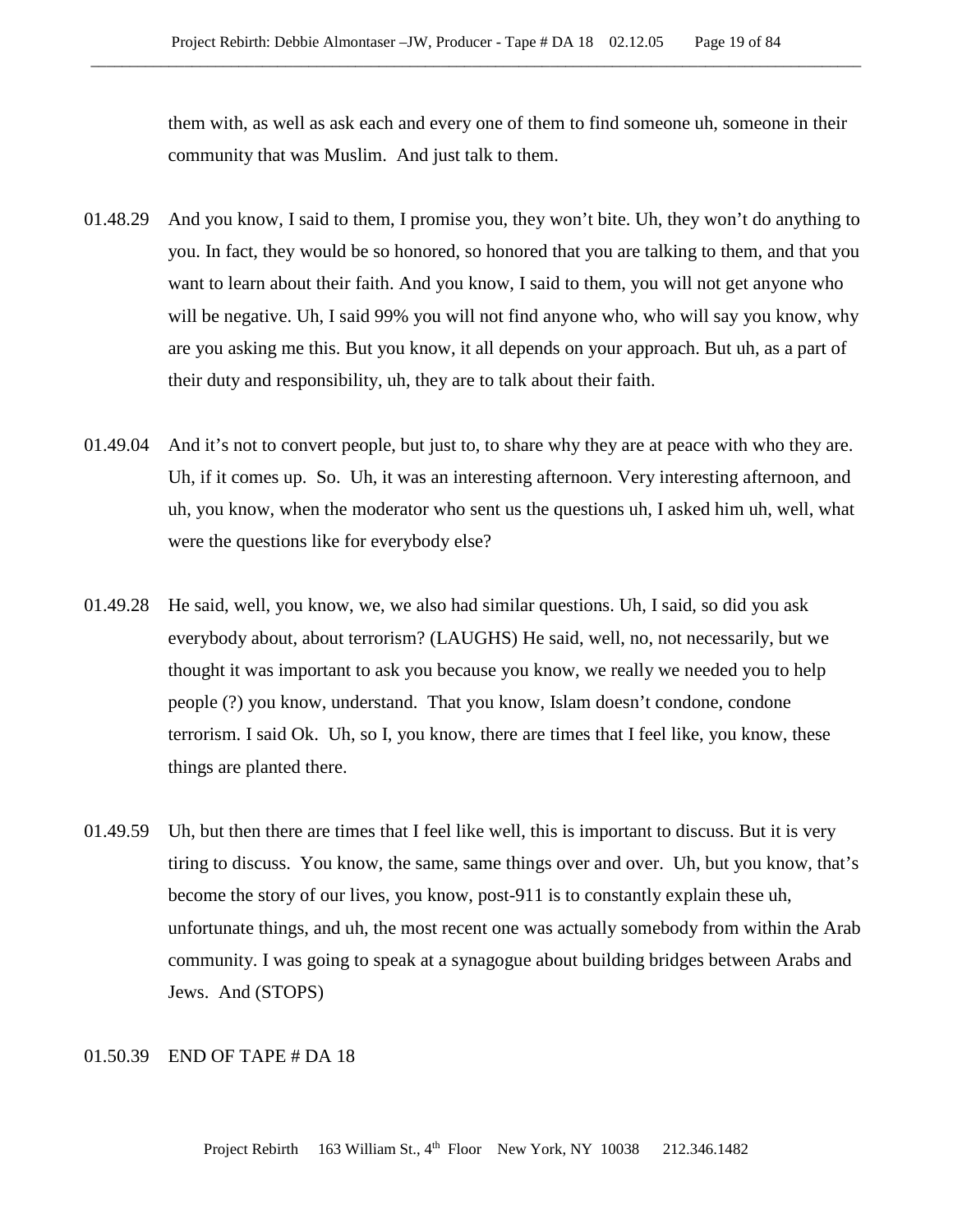**TAPE # DA 19 Debbie Almontaser 02.12.05 New York Jim Whittaker, Producer PROJECT REBIRTH**

02.01.00 PICTURE UP

# (OFF CAMERA REMARKS)

JW : What about the breath when you're talking to me?

02.01.59 DEBBIE ALMONTASER : The thought behind the breath is you know, (?) you, you raised the issue of the, you know, about this, and the, the breath is like, it's really tiring to, to be doing this. And I'm, I'm talking, I am actually venting to you (LAUGHS) about it. Uh, so it's, you know, my venting and, and taking, making those sighs are just you know, I feel like I'm unloading, unloading a lot of this stuff.

#### (OFF CAMERA REMARKS)

- 02.02.34 DEBBIE ALMONTASER : I'm unloading, and it's not that I'm tired of sharing uh, with you. I'm, I'm tired in general of the world making those kind of demands. And maybe that's just too big, saying the world, but uh, although maybe no, it could be the world because one of the things that uh, that happened uh, November I was asked by Spirit magazine to do a 30 second commercial for them (LAUGHS). And this is really funny, but it's also uh, it was aggravating.
- 02.03.10 Uh, Spirit magazine is a woman's magazine that celebrates diversity, and they were looking for a Muslim woman, and they were looking for actually for a few months. And it's so funny because it's, it's so parallel to (LAUGHS) Project Rebirth (LAUGHS) of the looking and looking and not finding anyone and then you know, all the sudden, I became it (LAUGHS).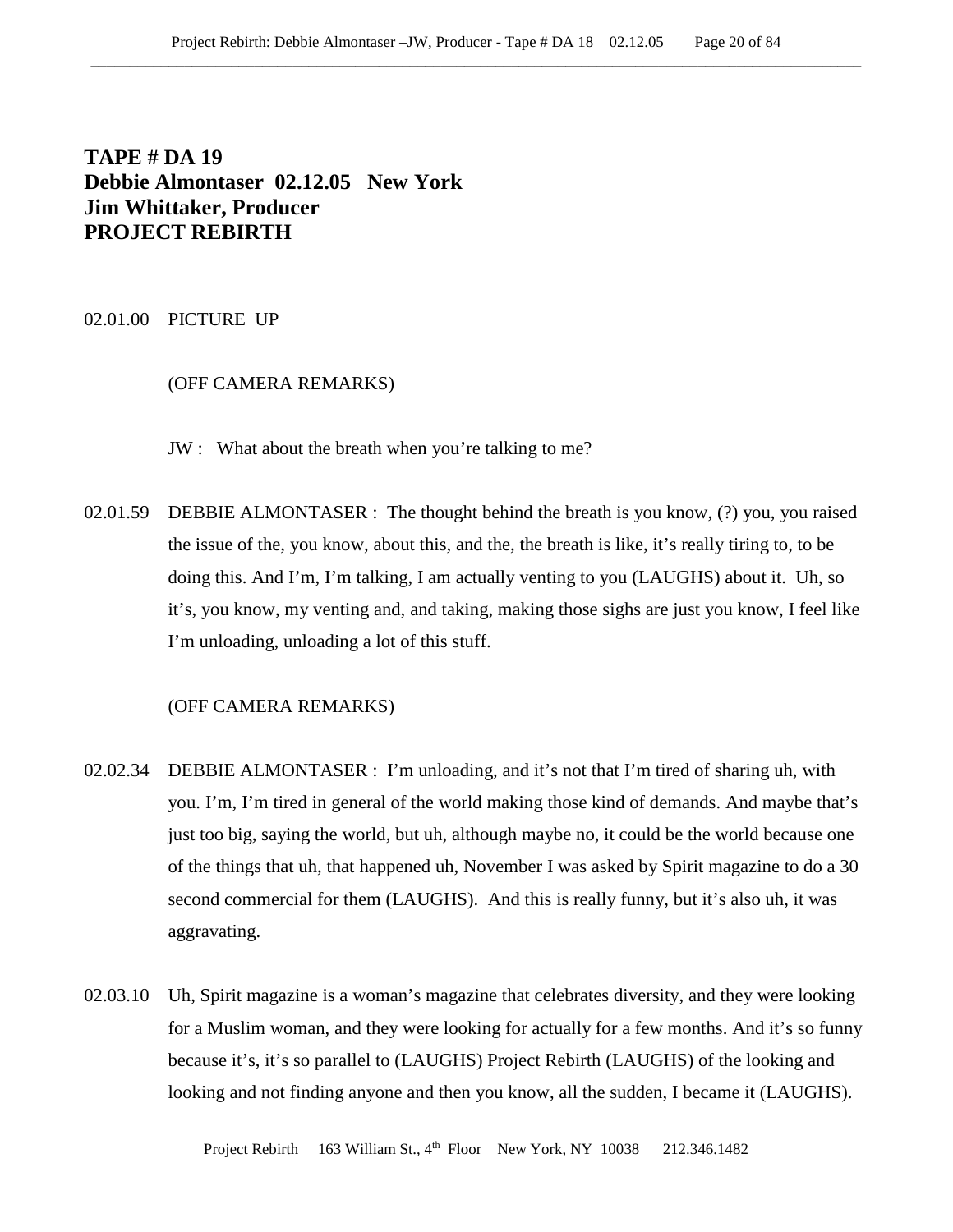- 02.03.34 Which is not a bad thing. Uh, so uh, finally Laura uh, got a hold of one of my friends, who was actually the executive director of Women In Islam, which is an organization that's been around for 13 years, and I joined uh, after her begging me to, to basically uh, join and be a part of it.
- 02.03.58 And it was after a lot of you know, reflection and, and in terms of making the commitment. Uh, I'm always feeling overcommitted and over extended, and it was like this is gonna be one more thing that I have to work with. But I did uh, I did decide to join. I've been with them for the past uh, I would say since actually since the, the summer of 2003, so it's almost 2 years. And uh, she's, Laura spoke to her and she said, you know, we're looking for this dynamic woman who does all of this amazing work.
- 02.04.34 Who works in the interfaith world, who works, has a you know, who's a professional, who's (CLEARS THROAT) making a difference in the lives of children or people or whatever, but we just, we need a Muslim woman. And particularly we're looking for a Muslim who wears hijab. And she said, and that's been really difficult to find. Uh, and we can't ask a Muslim woman who is out there to wear hijab for this commercial.
- 02.05.02 And so uh, my friend referred her to me. And she called me uh, and she left me a couple of messages and I was like oh, this is ridiculous. You know, they want a Muslim woman for a commercial. Uh, finally she called me back and this time she got me and she started telling me about the project, and uh, (CLEARS THROAT) the magazine being fairly new uh, and they want to project you know, the, the diversity.
- 01.02.34 Uh, and, you know, how people understand a lot of the misconceptions about different women, etc. And she sent me actually a couple of uh, of issues of the magazine and I was really, really impressed. With the stories that they were uh, writing about and, you know, just the also the highlighting of, of different women for the work that they'd been doing.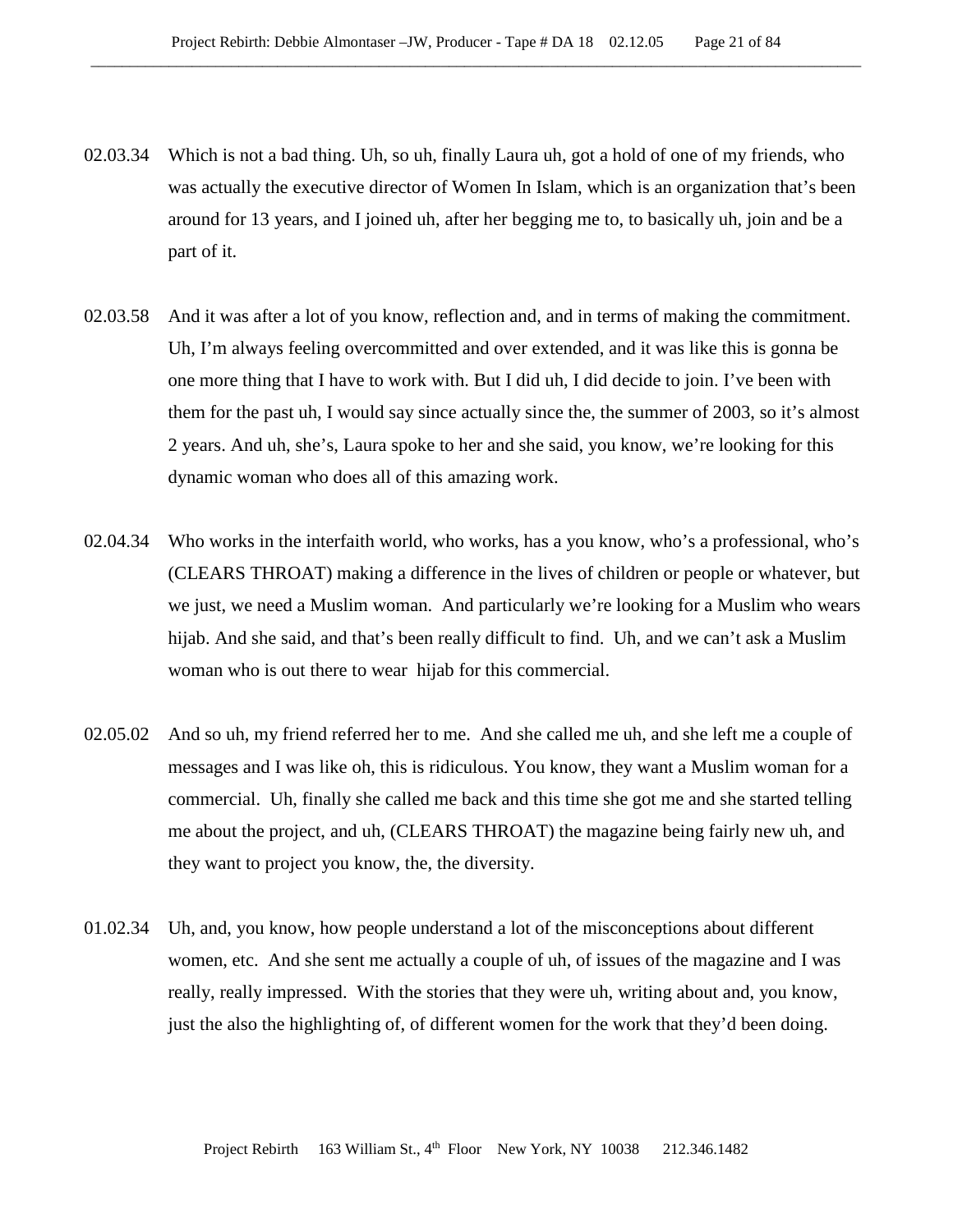- 02.06.02 So uh, I called her back, is aid Ok, what is it that you need from me? She said, well, what we're, what we need is a commercial. And uh, this commerical's actually going to air internationally. And uh, it will help you know, number one, publicize the magazine, but number two, you know, get people to really see that there is a, you know, a magazine that's specializes in celebrating diversity of women in such prestigious positions or, you know, in whatever works that they are doing.
- 02.06.36 So we would love to have you because we've heard that you're very charismatic, that uh, you know, you touch people in a way that many people can't touch people. Uh, and you know, you were highly recommended that you'd be the perfect person for us. And uh, and I saw your picture on line (LAUGHS)
- 02.07.02 And I just fell in love with you. And it's like what do you mean you saw my picture online. She goes, she says, well, I did a Google search on you, and there are a couple of pictures of you on line already. So I said, Ok. This is (?) really interesting. I didn't realize they were, there were any. Uh, so uh, I went to their studio. And you know, a thirty second, maybe even less, commercial ended up stretching to two hours. I was so aggravated.
- 02.07.35 And the things that they were asking me to do uh, they had me sitting at a computer you know, trying to, it was actually a studio for, it was uh, the technical design institute or something like that in the city. And they asked me to work the computers for you know, taking pictures of mannequins with clothing, and I'm like, I don't do this in real life.
- 02.07.59 And I don't like doing this because I don't want people to think this is what I do.  $(\sim JW)$ And I told, yeah, I said that to them. I said now, I, I agreed to do this commercial. Uh, but there are just some things I'm not happy with. I, so if you want to take a picture of me at the computer, looking like I'm working on a computer, that's OK. But don't ask me to you know, do other stuff. So they were respectful. I know they were annoyed, but they were respectful. And then I had this uh, I had this like blurb that I had to say about the magazine, and they made me say that like 20 times (LAUGHS).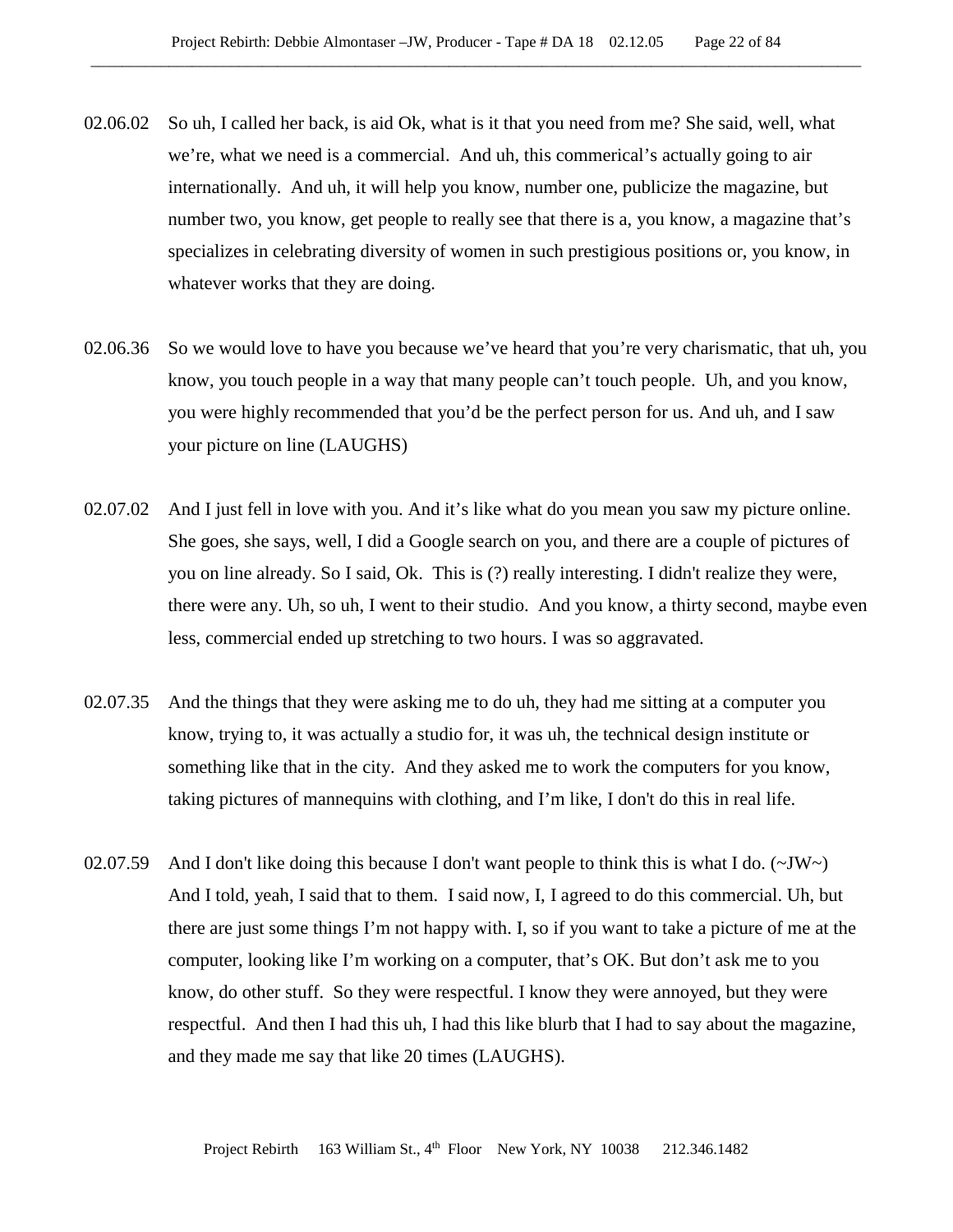- 02.07.37 Until I got it right and it sounded perfect, and you know, they had a few that, that sounded really good, so they were gonna use those clips. So anyway uh, we did that. And uh, I sort of felt really icky about it. I didn't like the idea.
- 02.08.56 But then of course I felt the commitment to uh, providing a positive role model and image of (?) a Muslim woman. So uh, I didn't hear back from them. They were supposed to send me a clip of what the final piece looked like. Uh, I didn't hear back from them, and I just recently emailed the person, Laura, uh, and said to her, you know, I haven't heard from you guys, but I just want to tell you that I've already gotten you know, three or four calls saying that you know, they, people have seen the commercial.
- 02.09.30 And I don't have British TV in the US to actually uh, see it. But uh, I would really like a copy. So uh, my sister uh, actually has this dish that provides her all these different channels, and she said that it was after dinner and her son was watching TV, my nephew, and he was talking on the phone with his friend. All the sudden he sees the commercial (LAUGHS). And she said he jumped out of the, off the couch.
- 02.09.59 And she heard him jump off the couch. He's like Mom, get in here. And she's like what's the matter? He's like Aunt Debbie's on TV. (LAUGHS) She's like are you serious. And by the time that she walked over, she just saw like the end of the clip. And she said, what was it? He's like it's a commercial. She was on a commercial, talking about a magazine (LAUGHS). So, so funny. So she said they sat there for the next hour (LAUGHS) monitoring this channel. Uh, you know, for this commercial.
- 02.10.29 So she said to me uh, uh, my sister said, she goes, Debbie it is awesome. You sound great, you look great. It is such a beautiful commercial. And uh, and you know, then a few other people had emailed me. But when my sister was telling me about it, I said to her, I said you know, I really don't like this stuff, and I just don't know why I keep saying yes.

JW : Why?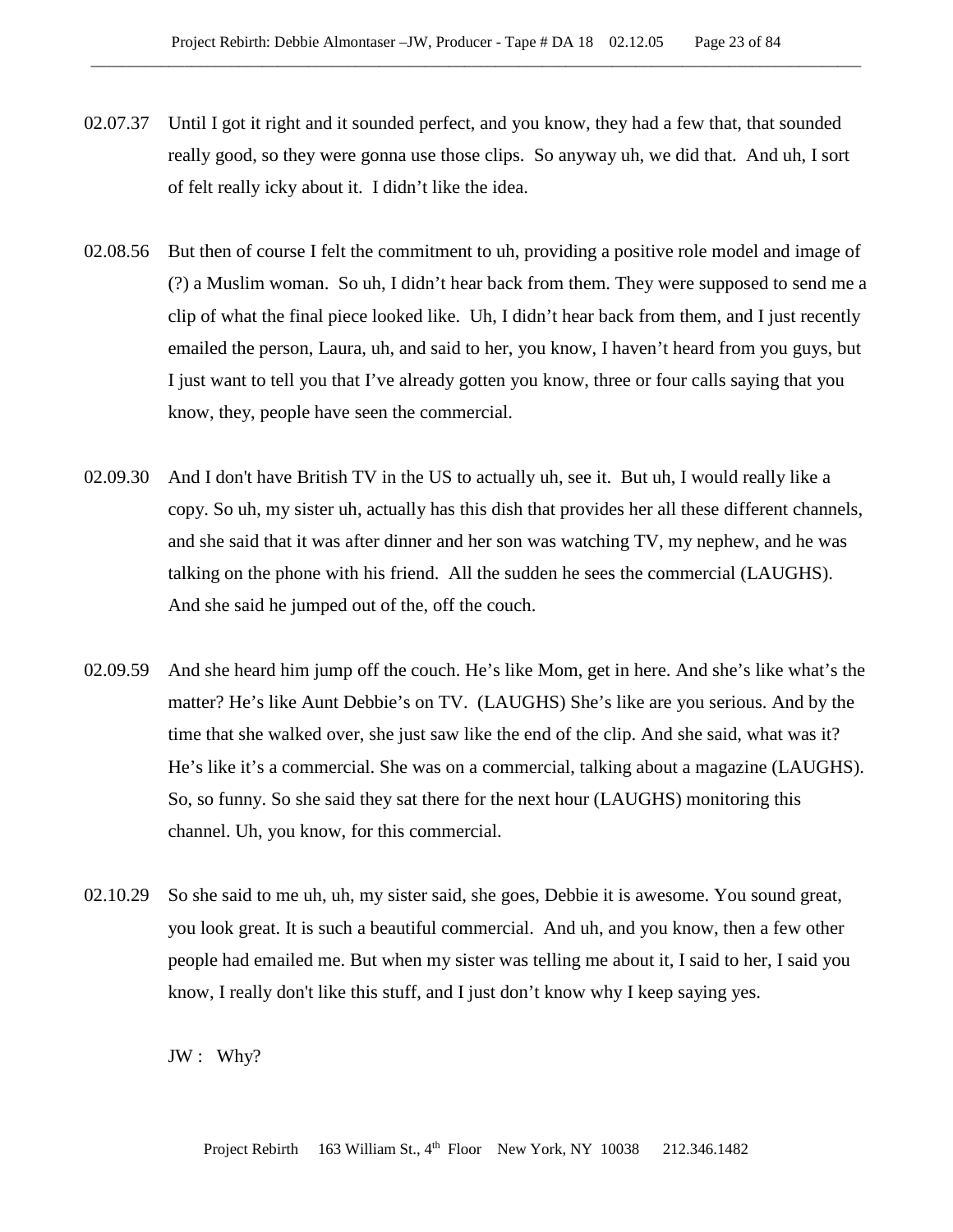#### DEBBIE ALMONTASER : (LAUGHS) Uh, why don't I like it? (~I~)

JW : Why do you keep saying yes?

- 02.10.59 DEBBIE ALMONTASER : Oh, why do I keep saying yes? Uh, I, I most of the times I get cornered in to say yes. So I have no choice but to say yes. And a lot it has to do with the fact that there are people who are up to just you know, standing up and, and doing it, you know, this woman in particular said to me. We'd been looking for three months, and we haven't found anybody who, who would do it.
- 02.11.27 Uh, and we really would love somebody to do it. And we've heard that you know, you've done stuff like this before, and we didn't think you know, you'd say no to us. And you know, and I did give her a very hard time in the beginning. But when she started telling me you know, how compelling it is that for her, for their executive director of this magazine to say you know what? We want a Muslim woman to do this. She said this is a huge milestone, especially with the negativity around Muslims.
- 02.12.00 Uh, and people fearing that they may lose ratings or you know, people ordering subscriptions or buying the magazine off stand, etc. Uh, is pretty you know, it, it's a pretty special thing to actually have this director, executive director to say let's do it on a Muslim woman, why not? Uh, and she said to me, and you know, if you don't say yes to us and we don't think we're gonna find anybody.
- 02.12.32 And so uh, I'm not pressuring you, you know, I want you to think about it, and I'll call you tomorrow. But you know, you doing this would be a service to your entire community. And you'd be touching the lives of people all over the world, because this is gonna be airing worldwide. So uh, I went home and I actually told my husband, and he's like oh, great. Another project (LAUGHS).
- 02.12.58 And he said, well, how much are they paying you. I said, well, I don't think they're paying me anything (LAUGHS). He said, well, you know, you have to ask these kind of questions.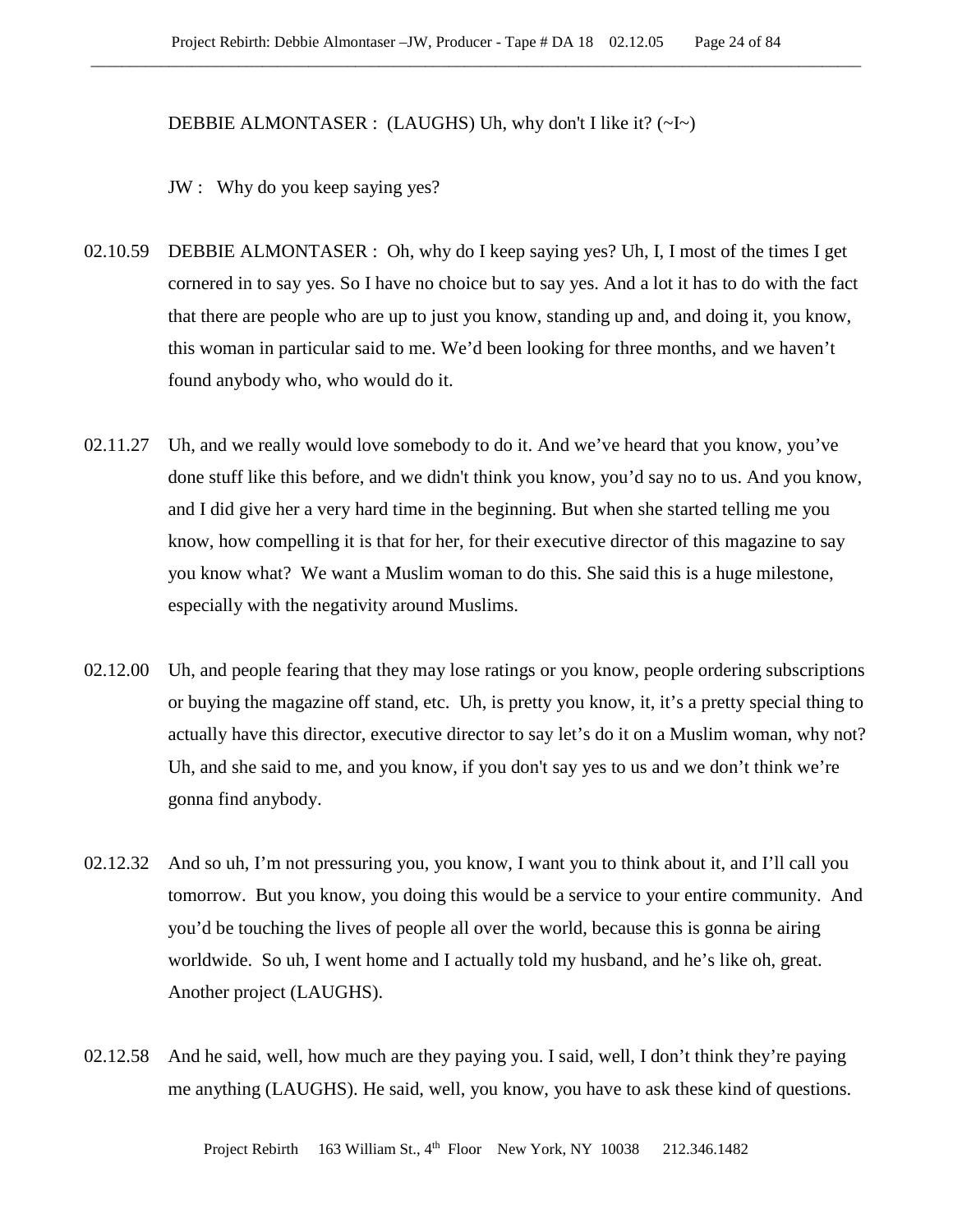You know, you're always doing things for free, and you know, you should you know, be compensated for the stuff that you're doing. Uh, so I told him I said I don't know. And I, I shared with him what she was talking about. So he said to me, he said, you know, the decision is yours, you know, you choose whatever you want to do. Uh, it'd be nice if you could get paid. Uh, but you know, if you don't, that's OK, too.

- 02.13.33 But you know, you really have to think about this is something you want to do. And so I started explaining to him of how she made it so compelling. That you know, they'd been looking and they haven't found anybody and it's really important to have the Muslim perspective, and also to provide a positive image of Muslims, particularly women, since women are always considered oppressed by many.
- 02.13.57 Uh, and so she called me up the next day and I said to her, Ok, I'll, I'll be happy to do it, but what does it require? So she said, you have to go into our studio, it may be just an hour or maybe less. Uh, you know, but the, the person there who's gonna do everything will be great, and supportive, and will workaround your schedule. Uh, so that was really nice. That, that it was gonna happen on my time so, and it was still so difficult to try to get them to be at the studio when I was available. But eventually we were able to do it. Uh, so (STOPS)

## (OFF CAMERA REMARKS)

 $JW:$  (?)

- 02.15.11 DEBBIE ALMONTASER : I feel too obligated to say no. And believe me, there are so many times that I say, ok, I'm gonna try to get this person to do that, and this person to do that. And I have been really fortunate in terms of building a network of other women who sort of uh, are sort of like, you know, ready for this kind of, of stuff, and, and trying to uh, delegate some of these responsibilities. Uh, there was a  $(\sim JW)$ 
	- JW : You are aware of others (?)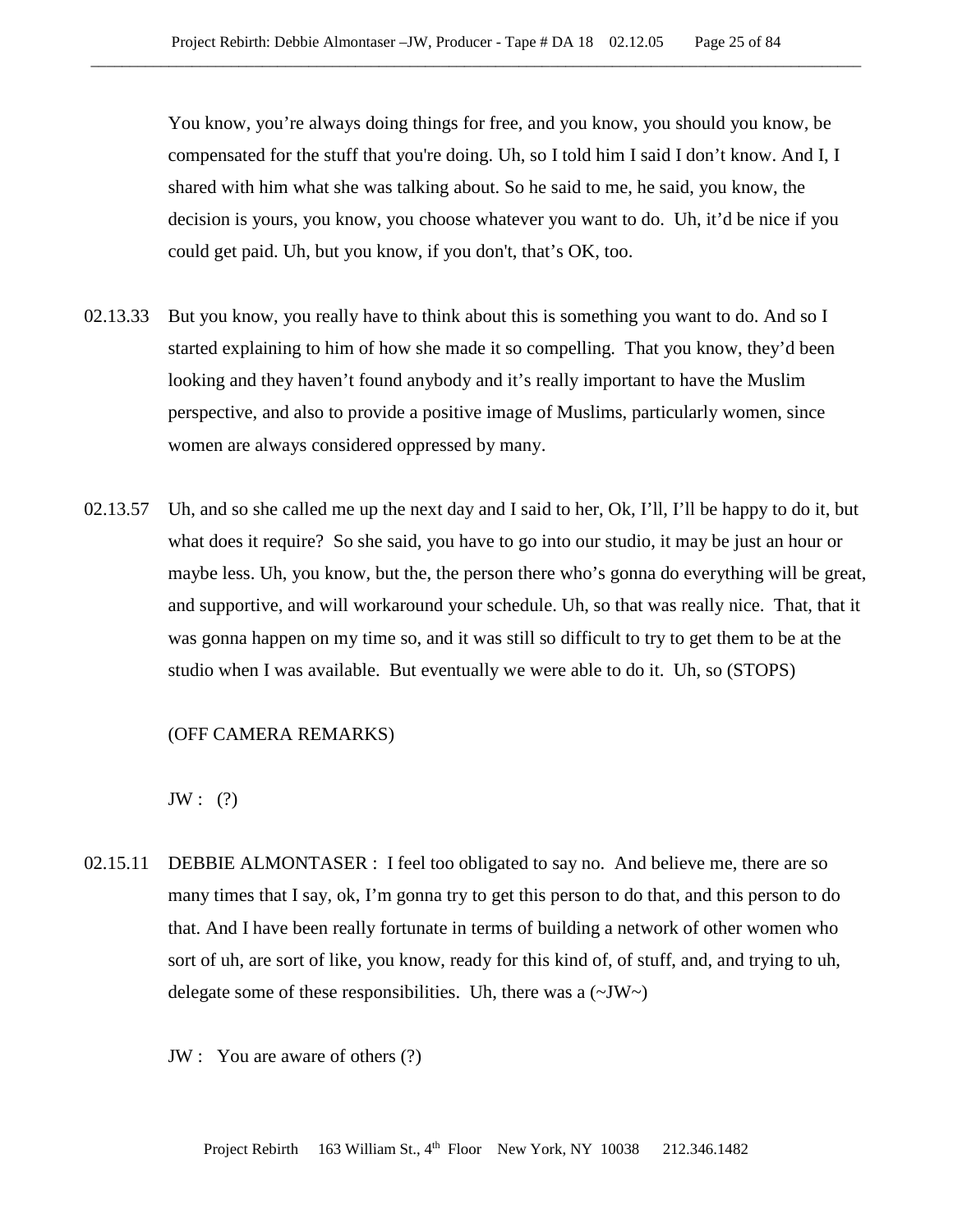- 02.15.55 DEBBIE ALMONTASER : Or the opportunities to, to be called on. Uh, or just the selfconfidence that I could do this. And so for example, a couple of these young women that I told you about through the Mosaic Youth project uh, you know, I've called on them a couple of times to, to go to a school and do a workshop. Uh, where I, you know, developed a relationship with their school to say you know, they, they were trained to do this, they're really great and it would make your school look good. That you're sending, you know, one of your high school students, you know, to a school, an elementary school, a (?) middle school, you know, an organization to do this uh, that's a really special thing.
- 02.16.37 So there has been that support to get people who are under (?) 18 to actually have those opportunities. Uh, (COUGHS) and just through my travels of meeting other young women, professional women who just you know, have not had the chance or the opportunity to have such opportunities and there was one in particular event this past January, on Martin Luther King day, they were having this interfaith service at a church and they were looking for someone Muslim and they called me, and I said you know I, I can't do it. I have a commitment already that's uh, you know, that I can't get out of, but I'll be happy to find you someone else, and I was able to call (?) this young woman uh, and set her up and she went, and the pastor of the church the next day emailed me, said she was wonderful.
- 01.17.31 And it was great, and we're so just so delighted and so honored to have you know, heard it, about you to help us find somebody else. And uh, so that was really, really sweet.

JW : When you go to bed at night, do you feel there's a pact forming towards a goal?

- 02.18.09 DEBBIE ALMONTASER : You know, I, I think about a lot of things when I go to bed. I don't, I don't think (?) too much future-wise, but I mean, one of the things that I question myself at night is, you know, what is, what did I do today that you know, touched somebody in a way that, that was great?
- 02.18.29 Uh, that just made that person or those people feel good about themselves, about the world? You know provide them hope, whatever it is. So that's usually the question I ask myself at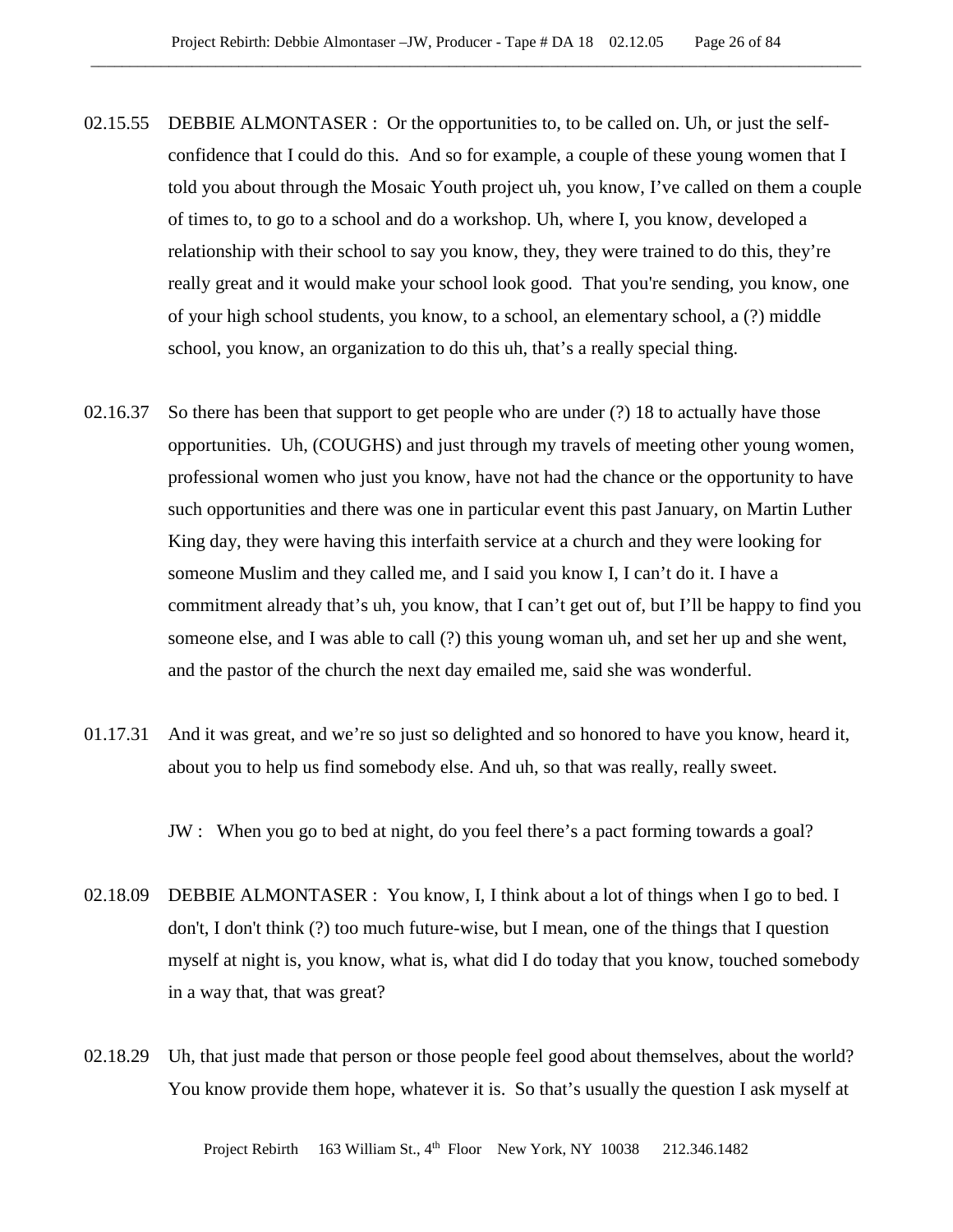night. I'm like, you know, and I also do ask myself, you know, what are, what can I do better? Uh, you know, what will make things better? Uh, but in terms, and I guess when I do ask that, maybe, maybe it is more future-scopish, like you were saying?

- 02.19.03 But I don't like foresee in three years that you know, I will have achieved X, Y and Z. I just, I don't feel like uh, who knows, maybe. I haven't thought of it that way. Uh, gosh. You know, it's just, thinking back about everything,
- 02.19.31 and you know, this event taking place tomorrow uh, you know, it was a huge responsibility that was bestowed on me for lack of a better word, it was bestowed (LAUGHS) on me by the community. Uh, we had gone to one of the Imams, religious leaders from the 96<sup>th</sup> street mosque, called an emergency meeting, and he, his, his background is he's Indonesian.
- 02.19.59 And I had called him about 4 or 5 days before him calling the meeting, just saying, you know, I, I'm really devastated about what's happened, and I feel like I need, you know, need something to do. And you know, I want to do something, but I just don't know what it is, and if you can call me back and let me know if there is anything that I could assist you with, you know, the community with, you know, organize something, do something. You know, raise money for you know, people in Indonesia, you know, whatever it maybe just, you know, feel free to call me.
- 02.20.35 So uh, he called me back and said well, you know, I'm thinking about organizing a meeting, and uh, (CLEARS THROAT) just to call everybody, as many people as possible, and you know, have people share some of the efforts that they've been involved in, and uh, and then just like see what the community wants to do in response.
- 02.20.57 So he, he called people and I called people and we got over 30 people who came to this meeting. It was really awesome. (CLEARS THROAT) so in the conversation of, you know, what people were doing (CLEARS THROAT) I had shared uh, with everybody what we were doing in Brooklyn about the six drop-off sites for clothing and medicine. And you know, organizing pickups, from the different sites and shipping it to uh, new jersey uh, for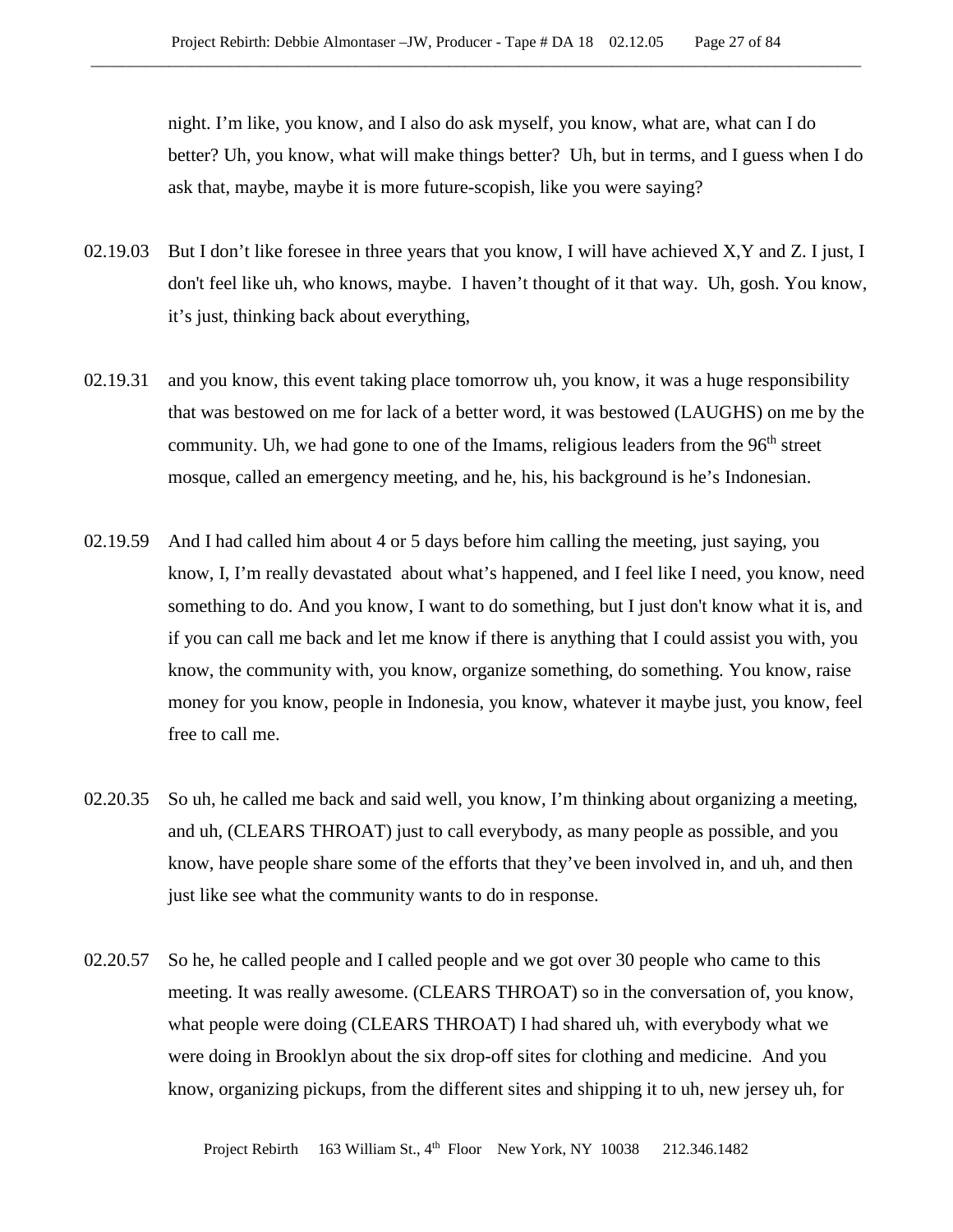the Islamic Circle of North America, to ship it to Indonesia and Sri Lanka, and India, etc. and how we had been doing that,

- 02.21.38 And people really amazed to hear of such an initiative was actually taking place, even though that people think New York City is small, it's not. And uh, other people were sharing some of the things that they were doing, and the question uh, since he facilitated the meeting, he said, you know, uh, you know, how do people feel about what do people want to do in response, you know? We've been getting, I've been getting calls, Debbie's been getting calls. And I was truly bombarded by media, but you know, officials of like, you know, what can we do, is there anything we could do.
- 02.22.11 Uh, who should we contact, etc? And uh, in the conversation uh, it was raised that perhaps having a memorial service, and then also someone said well, we should also do a fundraiser. And being that everybody was doing this on a voluntary basis, we just did not have the capacity to do two, two different events. (CLEARS THROAT).
- 02.22.36 And so we decided to make it (CLEARS THROAT) one event culminating uh, both things. And uh, when we started uh, breaking up into groups of who was gonna do what. Someone in the group uh, a good friend  $(\sim JW \sim)$

#### (OFF CAMERA REMARKS)

- 02.22.59 DEBBIE ALMONTASER : One, one person in the group said uh, I nominate Debbie to be the public relations committee head. And I turned around and I looked at her. It's like are you for real? (LAUGHS) And she's like yes, I think you should be it. And it's like, please don't do this. Please don't do this. And she said, you really have to do it. (CLEARS THROAT) so you know, I'm in the Revson program, I'm taking classes, I'm also working full time. I was like when the hell am I gonna have time to do this?
- 02.23.29 So uh, I asked that all the committee, the committees be solidified, what are the responsibilities? And when we started talking about the public relations part of it, it was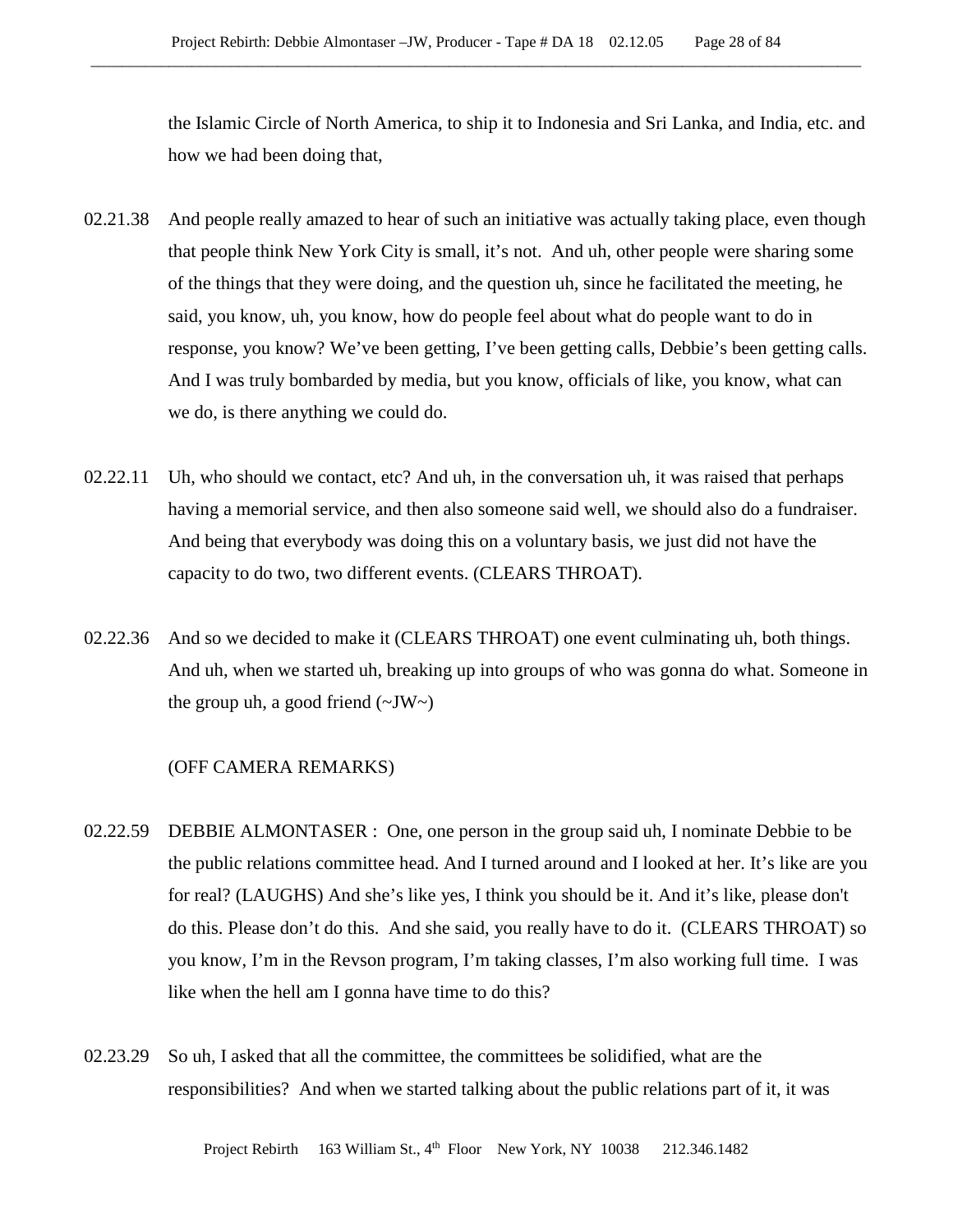contacting local politicians. It was uh, sending out letters to politicians, to the speakers, to, you name it, whoever we were gonna invite, and whatever (CLEARS THROAT) advertisement we were gonna do. They needed to have a name.

- 02.24.00 And uh, that was very and what was important was to have a name that people you know, when seeing the flyer or the letter could say oh, I know her. Or I've heard of her, or him. And so uh, the person who nominated me said if there's anybody sitting in this room who everybody knows in New York City, it's Debbie. And so you know, with all due respect, I really think that she should take it. I know that we're asking a lot of her, and of course she has you know, the final say in saying whether she wants to do it or not.
- 02.24.33 But you know, the success of this event uh, lays in Debbie's hands. And I was like oh, this is just great (LAUGHS). You know, keep twisting my arm. You know, and I wasn't saying this to her, but I was thinking this, and uh, my husband was sitting at the meeting. And he just listened, he was listening. And uh, he would look down at me when this nomination came up, and then this appeal that it should be me.
- 02.25.01 And uh, you know, he, he's been so wonderful and so supportive uh, it's just amazing, you know, that he even puts up with me sometimes. (LAUGHS) So uh, you know, I thought about it, and it was like oh, my god, if I say no, and somebody else does this and this event is not as successful, how am I gonna feel? I'm gonna feel so terrible. You know? And uh, people are like, Debbie, please you've got to do this.
- 02.25.32 You got to do this around the table. Even people who didn't even know me, but have heard of me are sitting around this table, and I just said to the one woman who was sitting next to me, it was like you don't even know me. How, how could you have such confidence in me? And she says, but I heard about you. And I'd been reading stuff about you. And I was like OK. So uh, I said to them, that I would accept it under the condition that I had a solid committee that was going to work with me, and that would be very flexible in taking delegated items and doing things and really supporting me, because I cannot do it alone.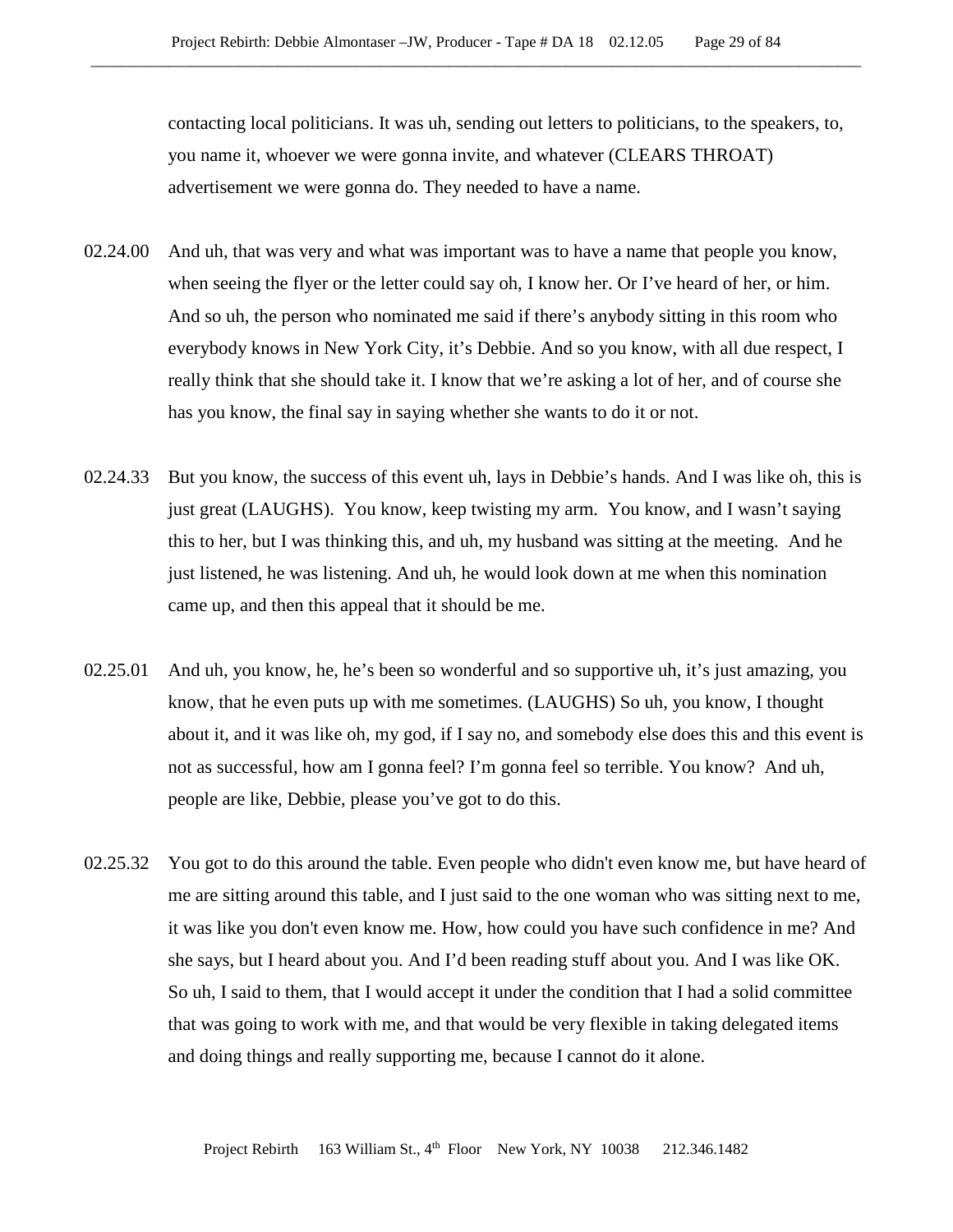- 02.26.10 And uh, I said so, when I had at least 8 names on a list of people who are gonna be committed uh, to work as a team with me, I will, I'll, I'll do it. And so they passed around a paper, and 8 people signed up.
- 02.26.27 And unfortunately, out of the 8 people there were only about 6 who were very active. And the other two have just been like you know, there, but not really doing major stuff. But, uh, these two people just haven't had the experience of doing a lot of this kind of stuff, so I'm hoping that at least going through the process and seeing the stages that we went through and the procedures that'll be, that it has been a uh, a good learning experience.
- 02.27.02 Uh, and, you know, I haven't written them off. A couple of people in the committee are like why are you, bother including them in the emails, and it's like no, it's important, you know, everybody has their limitations. Everybody you know, has their learning curves, their learning styles, and it's ok. I think that it's important just for them to every now and then check in, every now and then say you know, I'll take the flyer to so and so.
- 02.27.27 Or I'll contact this person uh, and maybe the next event that we ever plan, they'll be ready to take on more responsibilities. So uh, so I took on the responsibility uh, of being the community relations person, the public relations person for this event. Uh, and we had to find a space (LAUGHS). So they're like we need a space that does not cost a lot of money uh, and it has to be big because we really want to have a large turnout, you know, (?) both Muslim and non-Muslim.
- 02.28.04 So the wheels started turning in my head. And I said, well, I do have a very special place in mind that I could certainly pick up the phone and call them. Bu it need to know if people are supportive of the idea of having the event at a church. And so they said to me, we'll talk to us. You know, we trust you, we trust your judgment, talk to us. Tell us why you think we should do it at a church.
- 02.28.31 I said, well number one, we're you know, we may not have to pay for it. Number two, I think any church or you know, any religious affiliation would be you know, extremely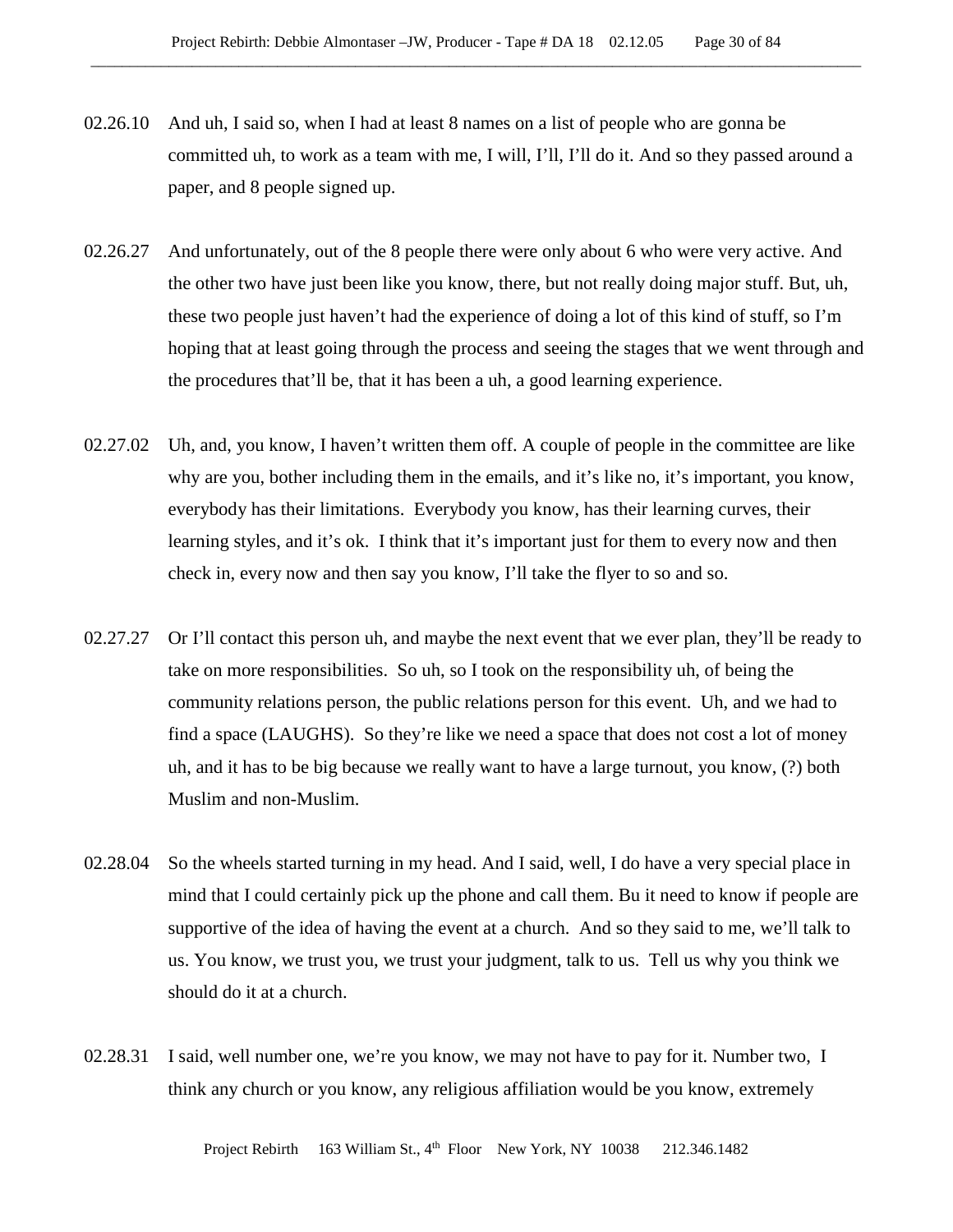delighted to co-sponsor and to support us in such an important initiative. Number three, nobody has really done anything citywide. And I think people would be very supportive, and very uh, committed to wanting to be a part of something like this.

- 02.29.02 And my, my last point was, and for us as a Muslim community, this would be a really good thing to continue establishing the relationships and building bridges between our community and the broader community. And uh, and I think this for me has been really one of my biggest goals. Uh, is to really continue those efforts of building those bridges and a couple of people were skeptical about the church saying yes.
- 02.29.32 And I said, well, you know, it's worth a try. The worst thing they could say is no, sorry, we can't do it.

JW : Why the skepticism?

- 02.29.42 DEBBIE ALMONTASER : Well, the church is the Riverside Church, which is nationally or internationally renown uh, for its social justice, or all of the different people who've spoken there, Martin Luther King spoke there, he gave a speech on the Vietnam war. Desmond Tutu has spoken there, Nelson Mandela has spoken there.
- 02.30.04 Uh, it has a very rich history in social justice, and you know, in living harmoniously with all people. And the person who is really the most skeptical was saying, well, you know, you know, it's a Muslim community event. Yeah, it's interfaith but you know, really, I don't think that the church will go for it.
- 02.30.30 And uh, you know, so you know, this is a very famous church, and you know, they might not want to have anything to do with us, and uh, so I was basically just really it's like OK, this is really interesting, you know, that even there are people who have such low self-esteem of the community and that really bothered me. So uh, you know, after presenting to them my thinking behind it, they're like, you know, this is a really great idea  $(\sim JW)$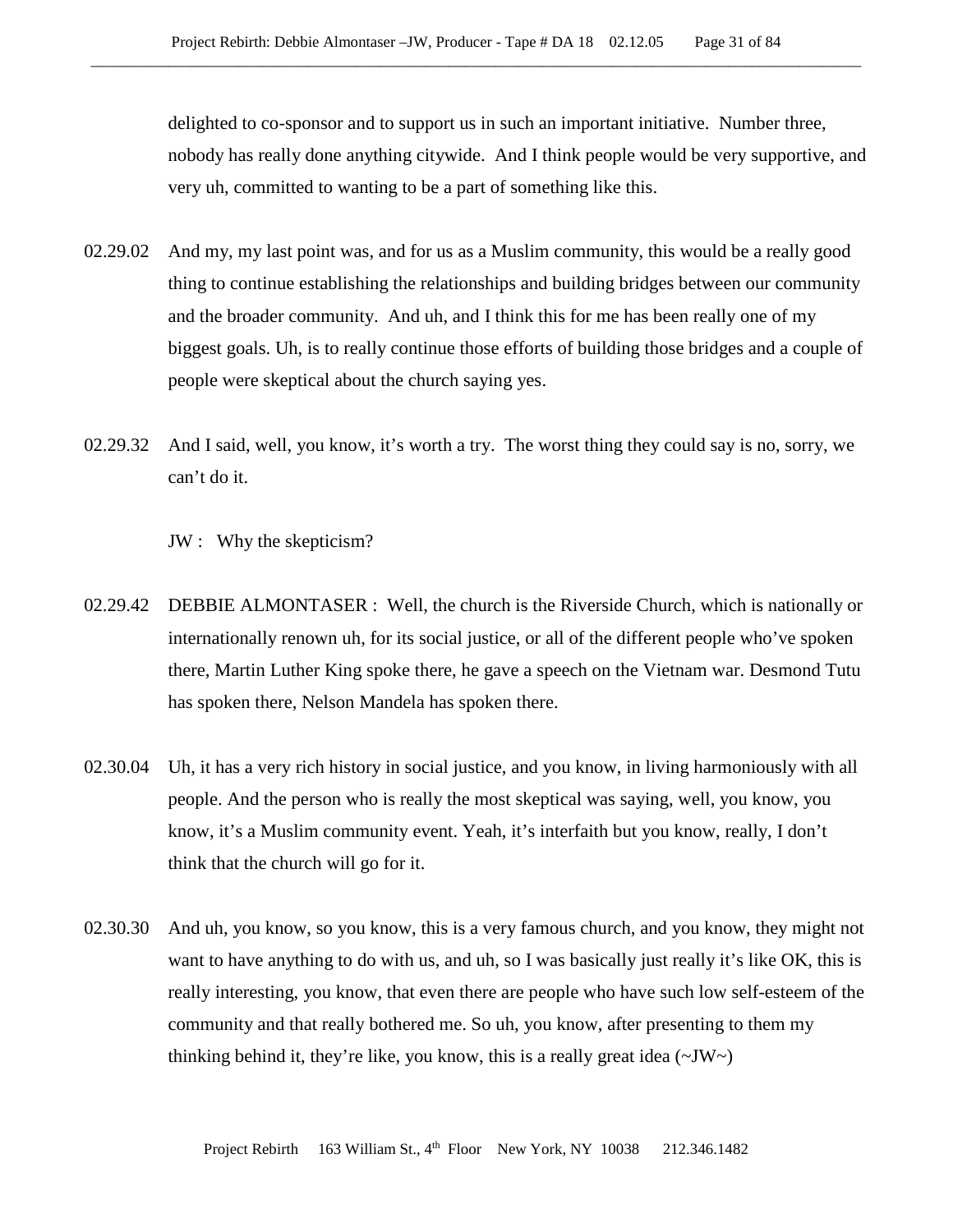JW : When this bothered you, how does that manifest itself uh, in your home with your family?

- 02.31.40 DEBBIE ALMONTASER : Well, at that moment, you know, I said to, to the person I said, I said, do you know what? It's worth a shot. And if we, if they say no, that's Ok, you know, we'll pick up and we'll just keep looking. Uh, but I really, I'm not gonna give up. I, I'm not gonna say, I'm not gonna just check it off and say they won't bother with us. And uh, I know uh, it was interesting because that night I had gone home and I was sharing the conversation.
- 02.32.05 And this is like one of my cathartic you know, things that I do is, is share everything with my husband. And I,I started telling him about how this person was so skeptical and sharing you know, these thoughts, and he's like, well, you know, there I'm sure he's not alone, you know, that there are others who feel this way and you know, my biggest frustration when, when sharing this kind of stuff is like I get frustrated with the fact that people aren't at my (?) level of thinking.
- 02.32.41 And even in organizing this event, even in organizing other things within the Muslim community, I find that, you know, and this is, sounds so weird and I just, I,I don't want it to come off like I know everything or, but I find that, you know, that I'm just in my level of thinking, I am, it's so sophisticated and so advanced that people within my community are just not there yet.
- 02.33.08 Or don't understand the concept or you know, just or even how to deal with it, you know. When, when sharing this information about the church, you know, and I said uh, you know, it's a matter of approaching and seeing what their answer is. And somebody said, well, how are you gonna approach that? And I said, well, I'm gonna call somebody that I know.
- 02.33.32 So even that concept of like, you're not just gonna pick up the phone and, and speak to the information desk. You're gonna, you know, ask for someone that you know, you know, or someone who does this kind of, of work in the church. Uh.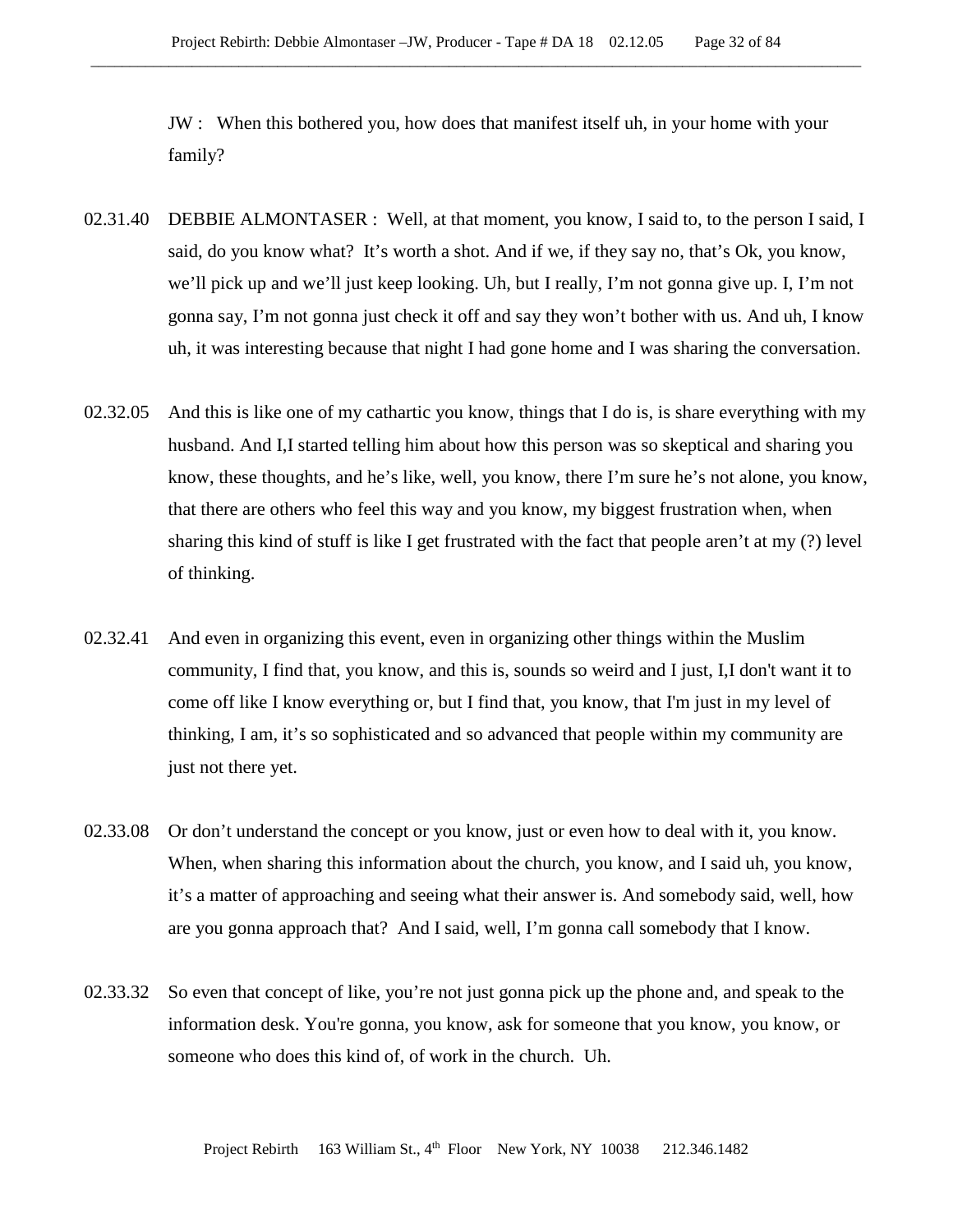JW : Before 9-11, did you know any of this?

- 02.34.00 DEBBIE ALMONTASER : I would say what I knew pre-911 was all education related. Uh, where I was organizing a lot of conferences uh, you know, for teachers uh, you know, stuff really orienting around, around education. And one of the projects that I really did which I'm really proud of, and I think that really like builds my uh, I don't know, my repertoire of organizing was actually the uh, the exhibit.
- 02.34.37 The uh, community of worlds uh, community of many worlds, Arab Americans in New York City, which was featured uh, at the Museum of the City of New York. And that was a four-year process, that uh, I got into the process after the first year. And the way that I got into it was uh, the curator of the museum needed someone with an education background to do presentations for teachers.
- 02.35.07 Uh, on Arab culture. And somebody said I know Debbie Almontaser, and, and (?) I know she does this at libraries and you know, and at certain events. So she called me up, she said you know, we have this workshop and it has to be an educator who does it, because these teachers are coming and they need new teacher credits, and you know, it has to be by someone certified in education.
- 02.35.30 So I you know, prepared and I went to do it, and then when I started asking her, well, why is the museum taking such an interest, she said, well, you know, we got a generous donation from a private foundation to, to develop uh, this exhibit, and we are looking for more people to recruit, you know, to be a part of it, and we really think that you know, your expertise and your, you know, coming on board as an Arab American and as an educator would really help us with this project.
- 02.36.08 So I attended all of the, the planning stages and I was one of the, the planners of making it come to life, and what was interesting was it was supposed to open and uh, in November of 2001. And September  $11<sup>th</sup>$  happened, and the president of the museum decided to delay the opening, and we were so crushed, because we were like why, you know, are you afraid?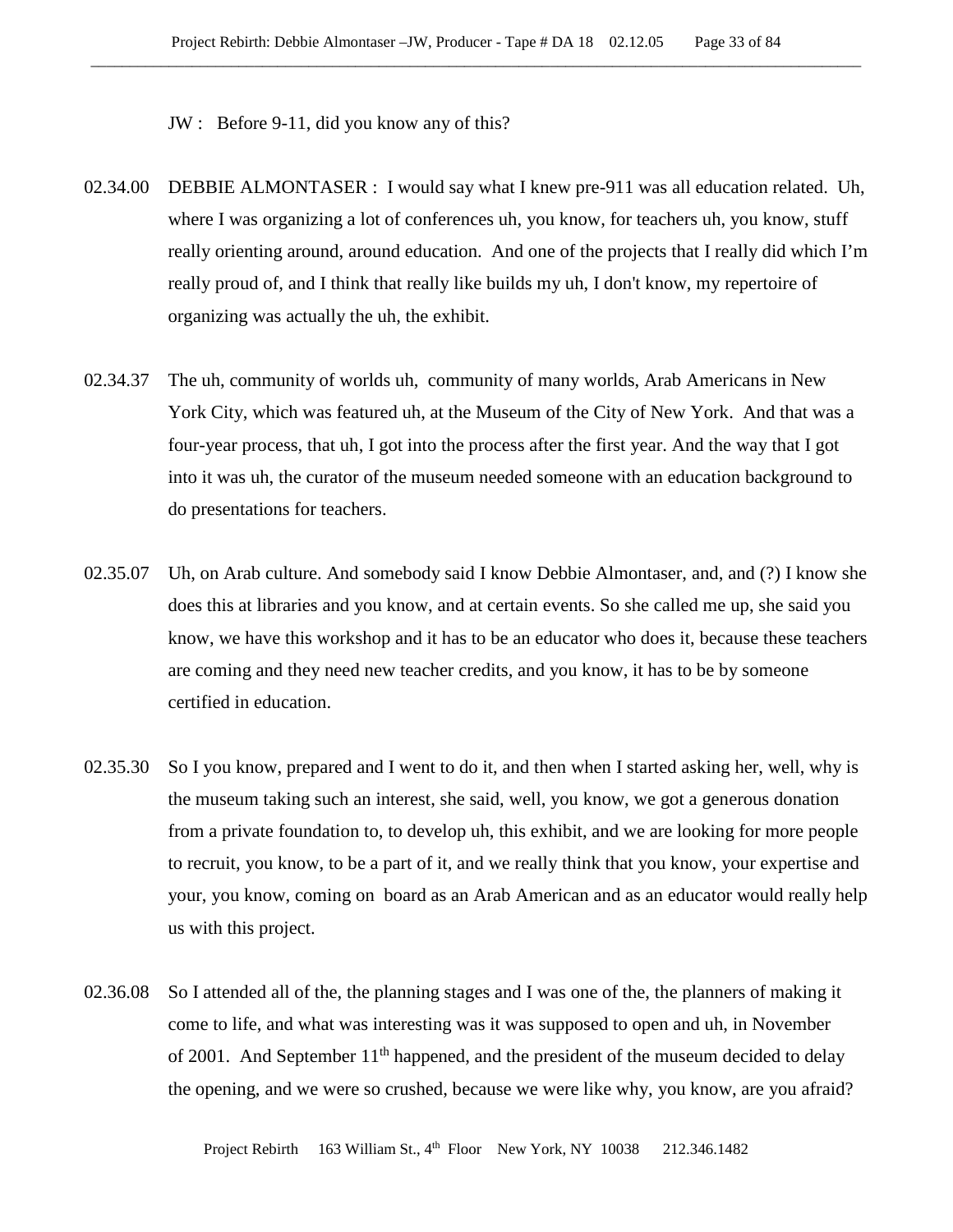Is something gonna happen to the museum, you know, are you afraid people are not going to come. What have you?

- 02.36.43 And the president met with us and he said it's not about that. I think that we need to provide the Arab American community 6 months to see what unfolds, so we can include, you know, this important time within the exhibit.
- 02.37.03 To help people understand what the strife and struggles have become post-911 for such a thriving and rich cultured community. And so we were, you know, ecstatic to hear that that was the case. And he promised us to provide us a bigger uh, space. Also. So it, actually expanded double the space, just to put more stuff in there.
- 02.37.33 And uh, it opened in March of 2002, and it was incredible. And it was open up until I think November of 2002. And uh, all of us who were on the committee were giving tours uh, so did maybe about 7 or 8 tours for different communities, you know, school groups uh, senior citizen groups. It was really wonderful, a wonderful experience.
- 02.38.01 So that's where I got a lot of my organizing and facilitating around this kind of stuff. Uh, and then we also did like cultural events on the weekends where we did something with food, something with art, etc. and people would come in for those kind of things. So that in a sense helped me like for the nuts and bolts of, of organizing.

(OFF CAMERA REMARKS)

02.40.25 END OF TAPE # DA19

**TAPE # DA 20 Debbie Almontaser 02.12.05 New York Jim Whittaker, Producer PROJECT REBIRTH**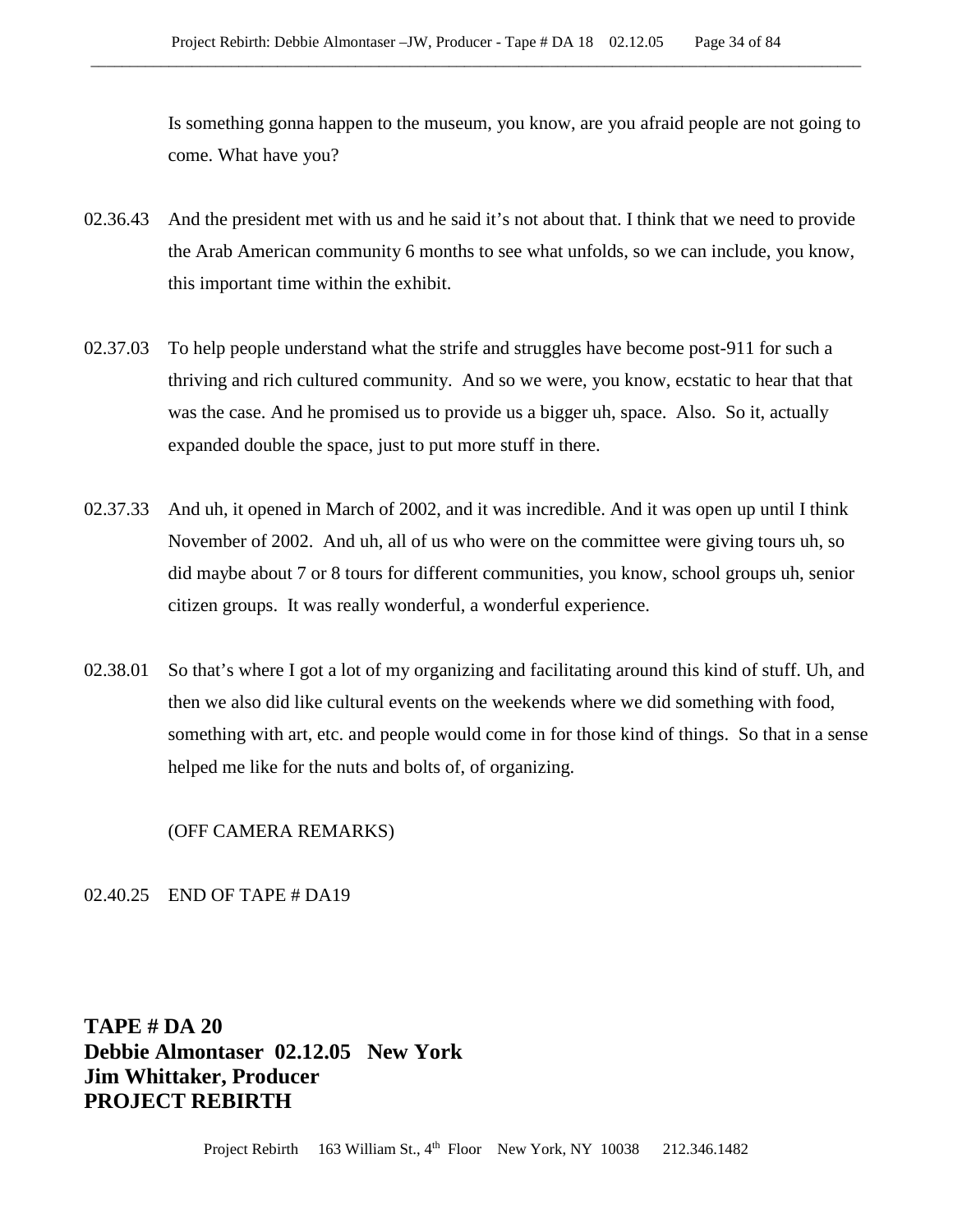## 03.01.00 PICTURE UP

# (OFF CAMERA REMARKS)

- 03.01.12 DEBBIE ALMONTASER : So there is, there has been so much you know, along with my uh, the Revson fellowship, you know, and, and working. I have been invited uh, to speak nationally as well as internationally.
- 03.01.31 Uh, I don't know if I told you guys I went to Russia, did I tell you I went to Russia? I went to Russia last year this time. And uh, I was invited by a uh, multi-faith, an interethnic multifaith uh, coalition of uh, organizations in Russia. That are in the process of rebuilding their country and developing you know, ethnic diversity and harmony, etc.
- 03.02.05 And they came in uh, 2003, and I was invited to this organization to meet them. They wanted to hear, they wanted to hear and learn about the Arab and Muslim perspective, post 911. So I had to give them a presentation of what the issues are and what the community is doing. And the gentleman gave me his card and he took my card and he said, you know, we'll be in touch, and it was like, Ok, yeah, right, you know.
- 03.02.32 And he was saying to me, well, we'll do something together, you know, maybe in Russia. And it was like OK. So they wrote a grant (CLEARS THROAT) and they got the grant, a USA ID grant. They put me in the grant. And uh, they uh, they invited me and they paid for me to go there. It was really, really pretty awesome. And uh, got there, uh, and the whole focus was for me to share my experience post-911 and what I and other community leaders did in response.
- 03.03.11 And that was going to be the learning stage for the forty organization heads that they brought together. And uh, you know, it, it was really one of the most scariest trips to make, first of all, going halfway across the (?) uh, world. Uh, secondly, to a country that I didn't speak its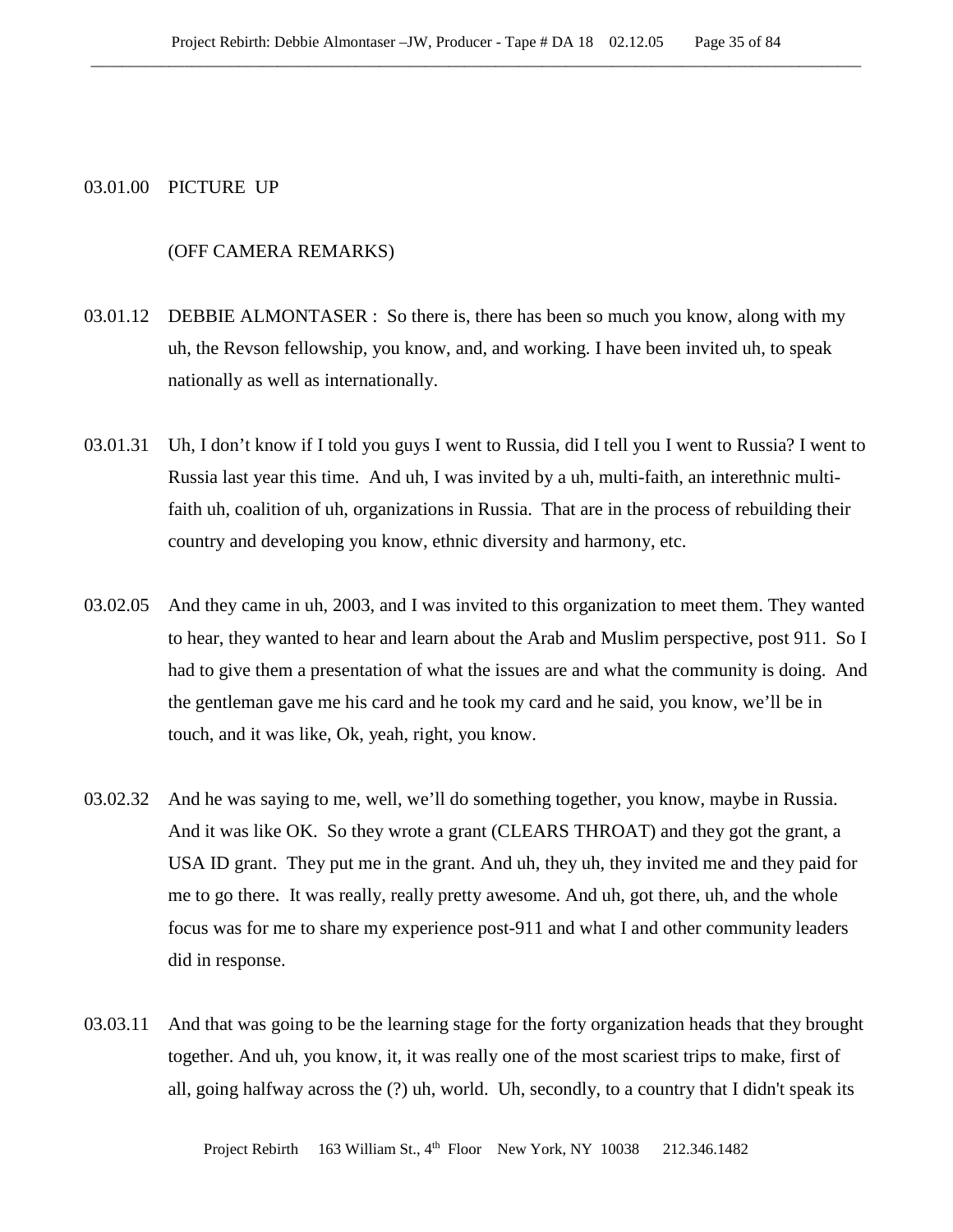language. And third, the fact that it was not a Muslim-friendly country and this was the trip was actually 3 weeks after the, the bombing.

- 03.03.45 The uh, the train bombing in Moscow. And so my husband was like I don't want you to go. It's dangerous. You know, I don't think you should go, you know? Not that you know, I'm worried about you (?) getting hurt, but I'm just also, I'm just worried about you being you know, targeted.
- 03.04.05 Uh, or discriminated against. And during my whole trip, I wore a hat. I didn't wear my hijab. Uh, I wore a hat, and when we were in the conference area, I wore my hijab, and even there are people there who were, you know, at the hotel staying that just looked at me like where is she from and why is she here? So it was really intense. The stares were far more extreme than what they were here in the United States.
- 03.04.32 And uh, it was really wonderful to give them, to provide them that scope of the post-911 history, and for them to see what Muslims, Arabs and South Asians went through post-911. And then what we as a community did in response. So I took a lot of the educational materials that I had developed with Columbia University, with educators for social responsibility.
- 03.05.01 I took a lot of the documentaries that I've been involved in uh, and we let them watch them in the evenings. And what have you. Uh, and uh, and I just connected with a lot of people, and what was really fascinating was within that 40 group of people there were 5 Russians who were Muslim. And uh, it was one woman who actually wore, she covered her hair, but she wore a hat that you couldn't tell if it was hijab or a hat or whatever it was.
- 03.05.36 Uh, because she,too, wasn't feeling comfortable and safe to wear hijab, as I am. And uh, (CLEARS THROAT) and the other, there was another woman uh, who didn't really wear it, who didn't really in the beginning tell people that she was, but after a few days she shared she was. And then there were uh, three gentlemen, and that was interesting. Two of them were actually Chechnyan.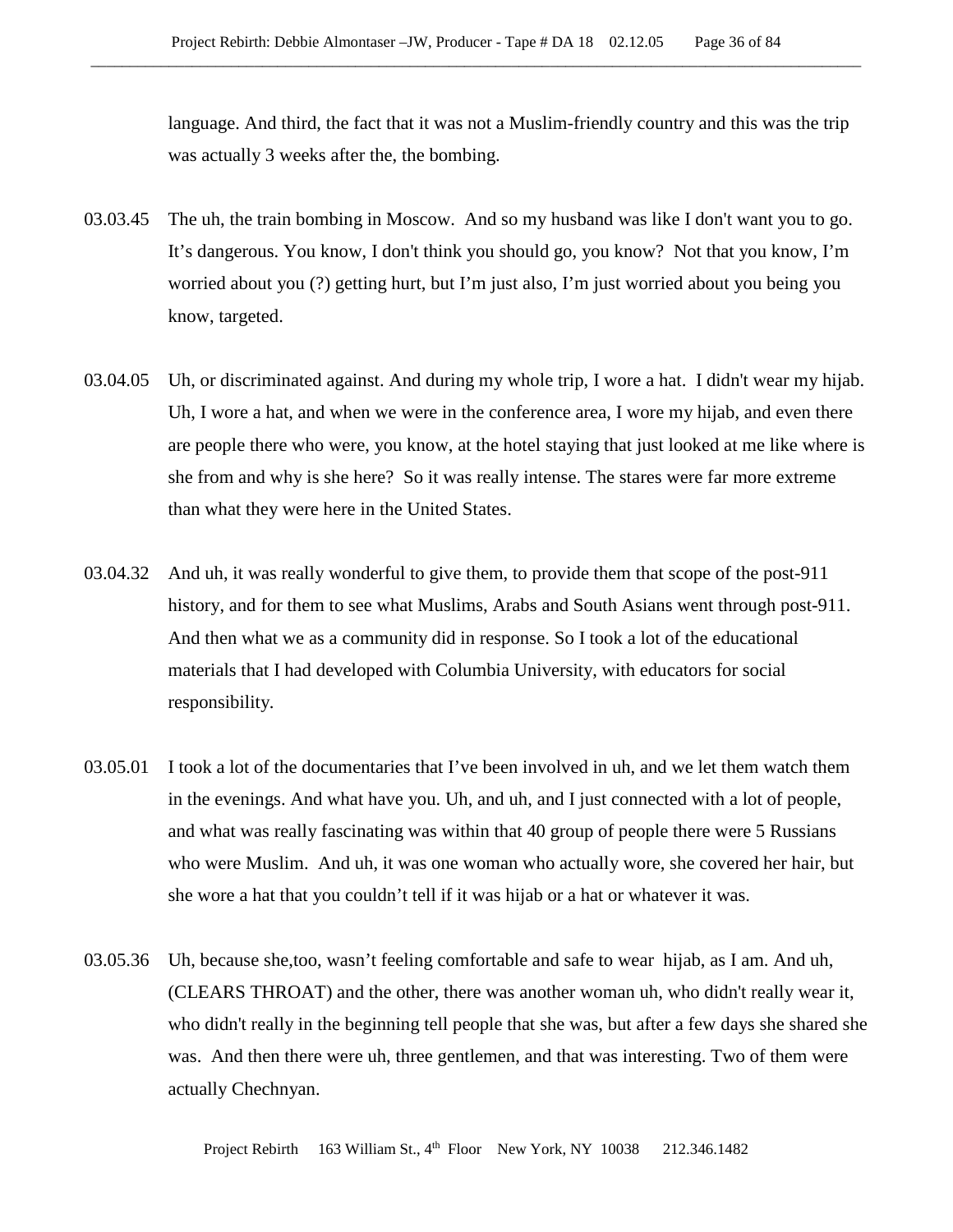- 03.06.05 So these two Chechnyan Muslims just so deeply connected with me, in terms of what they have to deal with, living in Russia when they are in Moscow or when, wherever they are in whatever city, because of their tan complexion. They are constantly being stopped and harassed, and you know, even (CLEARS THROAT) detained until somebody comes to bail them out. Or they get (?) you know, a wire transfer to bail them out.
- 03.06.31 And uh, and just them sharing that story with me was really, really sad. So they, and you know, sympathize and empathized with Muslims in, in the United States who after 911 had to go through this. So that was an incredible experience, to just you know, see how uh, I touch the lives of all of these people.
- 03.06.56 And you know, not just the Muslim folks that I met there, but the whole group entirely, you know. I was such an oddity to this group (LAUGHS). Uh, that I was Muslim, that I traveled halfway across the world to do this kind of work, because they had this image of women being, Muslim women being home, and not being a part of the mainstream doing such good works, etc. So my presence there and my participation just like broke all of those stereotypes, just totally diminished them for them.
- 03.07.33 And uh, the, they were just so delighted to meet me and there is also this, this older uh, Jewish gentleman who was actually a head of a Jewish uh, non-governmental organization. And he was just so inspired by the interfaith work that I was doing. And you know, he sat with me for like two hours, just picking my brain to give him ideas of what did I do, how did I do it? Uh, how should he approach the Muslim community.
- 03.08.05 How should he you know, plan interfaith events. What were some of the themes of these events, and you know, how did I get people to talk to each other, and it was really, really sweet. And I mean, that trip was such a huge learning for me as well. Uh, about the people of Russia, about their struggles.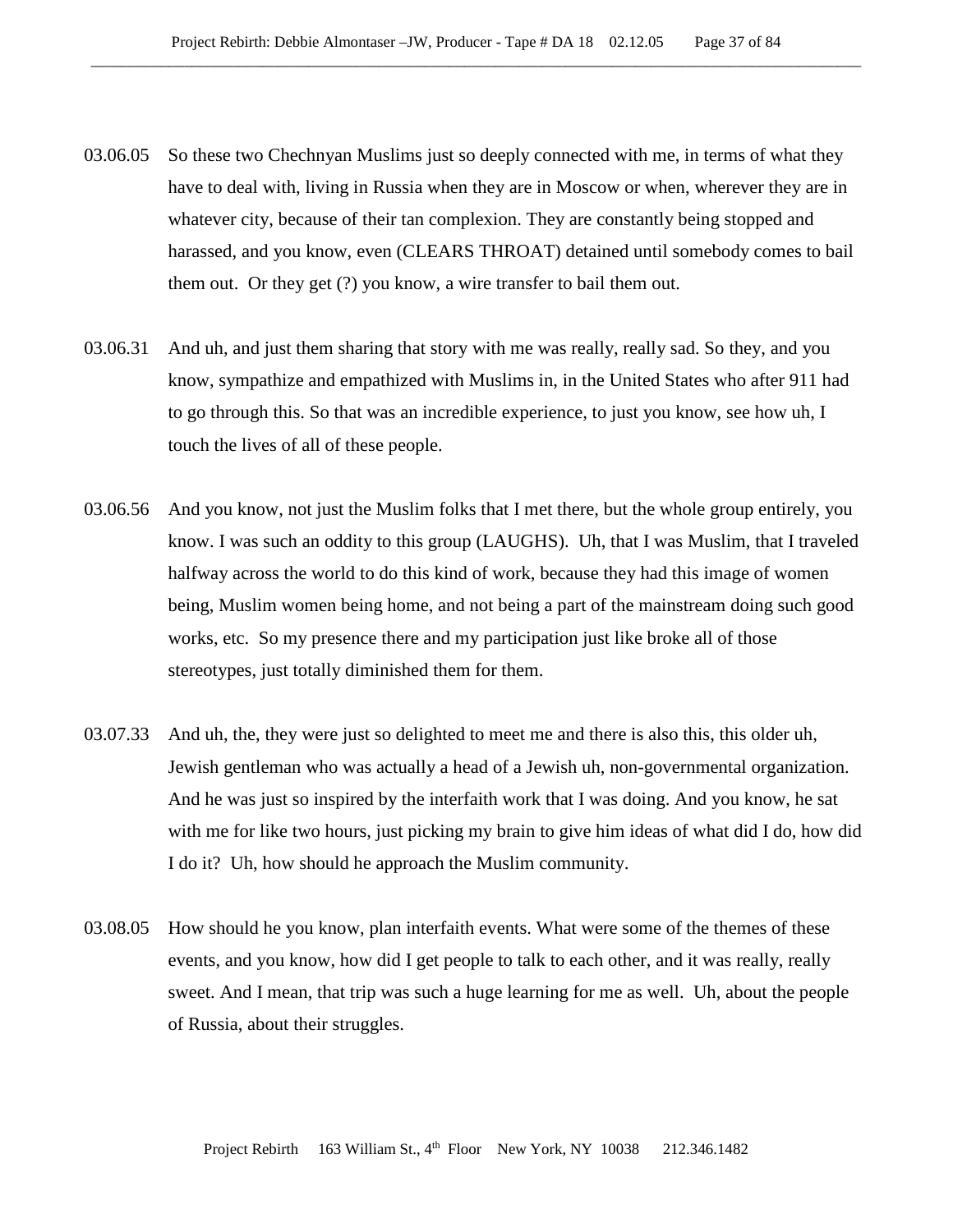- 03.08.28 Uh, you know, and then also the, just the preconceived notions that we have of Russians and Russia and all that, that just has developed over the many years. And just to meet people and see how humble they were, and how eager they were to learn from us was really, really special. Really special. And uh, you know, and just for them to know that I was married and that I had a family (LAUGHS) was also something that was so out of the ordinary for them, and they're like, you know, how come your husband didn't come with you?
- 03.09.04 You know, I said, well, you know, originally I wanted him to but he couldn't because he had to work, and, and they're like wow, he let you go. And (LAUGHS) I'm like well, what do you mean by that? And this is actually Russian women. They're like well, you know, our, if, if I had that opportunity my, I'm sure my husband would have to agree for me to go. That it, I just wouldn't be able to say I'm going because I got this opportunity.
- 03.09.29 So it was really interesting to even see the dynamics for women in Russia you know, and just sitting there, one day they towards the end of the event uh, they had a huge banquet for us and they uh, they had elected one of the gentlemen to be the master of uh, of the uh, (STOPS)

## (OFF CAMERA REMARKS)

- 03.10.10 DEBBIE ALMONTASER : So you know, it's not a part of my daily language or you know, 'cos we don't make toasts, because we don't drink alcohol. And so of course being that I was a part of this group, this delegation from the United States it was only appropriate for me to be at this beautiful banquet of, you know, caviar and all of this lavish food, you know, which the main course came out at 11 PM (LAUGHS).
- 03.10.34 And food just kept rolling out and rolling out, and I was observing the, the toastmaster, you know, choosing people to, to toast, and it's like about 10:30. We started at 8. And it was like there hasn't been not one woman who has gotten up yet. And so I was like, do women toast, or they don't toast, or what's the deal here? (LAUGHS)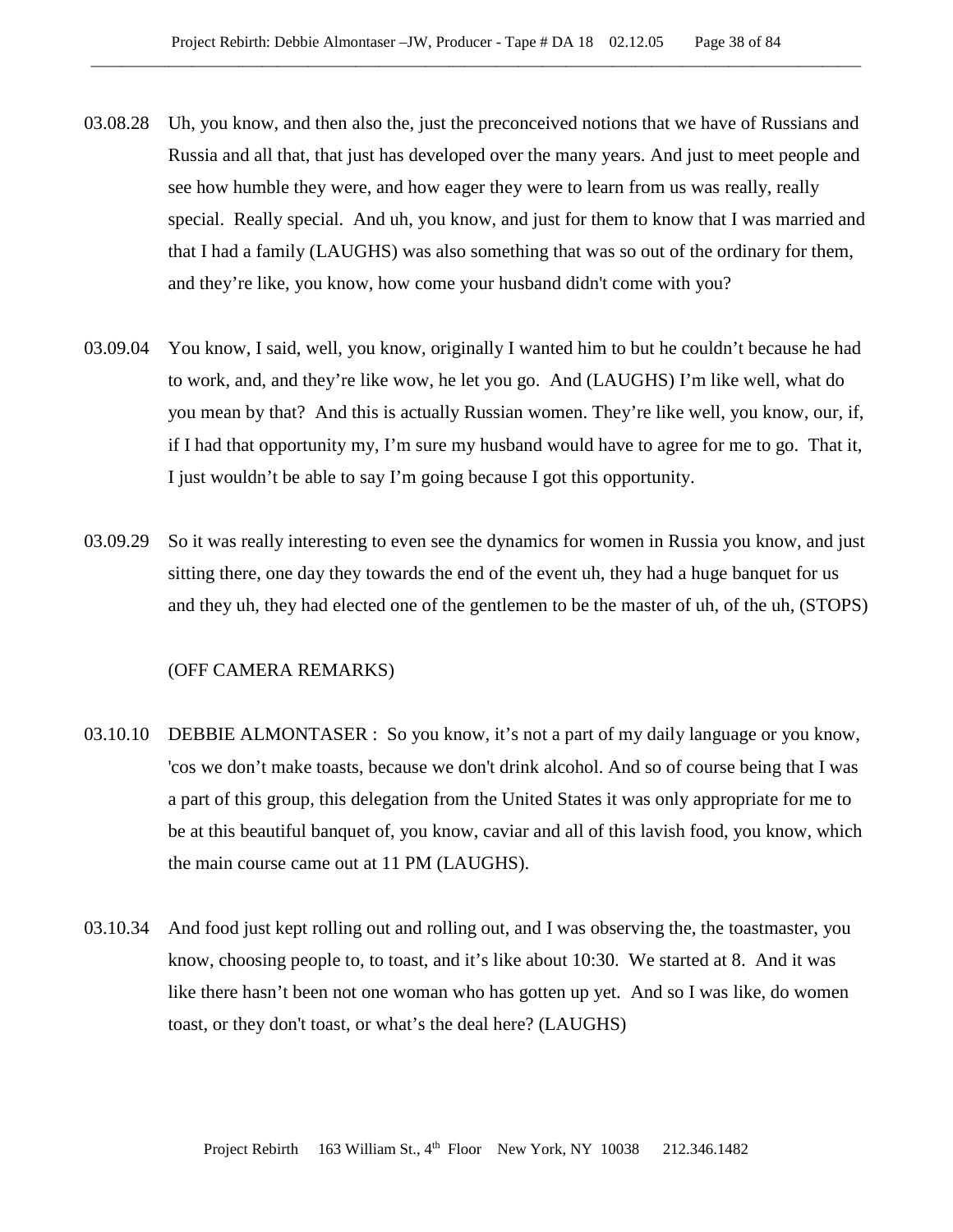- 03.11.00 So I got the attention of the, the toastmaster, and I said I'd like to make a toast. And he looked at me like I had two heads (LAUGHS). And he said, well, uh, uh, you know, he just kept saying that, and I said is there a problem? And he goes, well, you're from the American delegation. You should make a toast (LAUGHS). So I stood up, and (?) people didn't even realize I was gonna do that. So he then, he said, he goes, Debbie is going to make a toast.
- 03.11.33 And everybody just, all eyes were on me. And everybody was so surprised. It's like why, why is everybody so surprised? So uh, my toast was actually to all the women, because the women who were at this, this training, I didn't feel that they were very active in the participation. I you know, I sensed this male domination.
- 03.11.59 I sensed that the men just had more opportunity. Uh, even though that some of these women were actually heads of organizations, but there was just this social protocol you know, with men and women. So my toast was actually to uh, all of the women for being who they are and providing me, you know, a window of opportunity to learn about them, their country, their lifestyles, their struggles. Their issues.
- 03.12.30 And just for, for the strength you know, that they have to do what they do, whether they're homemakers, whether they are heads of organizations, but just you know, being the backbone of the country. And I made the toast, and everybody toasted and they clapped and, and what have you. And then uh, one of the translators said, you know, Debbie, this is unheard of (LAUGHS).
- 03.13.00 In, in the Russian culture. It's like, what are you talking about? He goes, women don't usually toast, but it is so amazing that they just adored you and they loved what you said and it was beautiful and they just clapped for you. And I said, oh, my god, are you telling me I just, I, I broke a cultural (LAUGHS) code here? I wish you'd mentioned something. Maybe I wouldn't have done it. I hope people are not offended. He said no, they're not offended. It was really a great thing you did.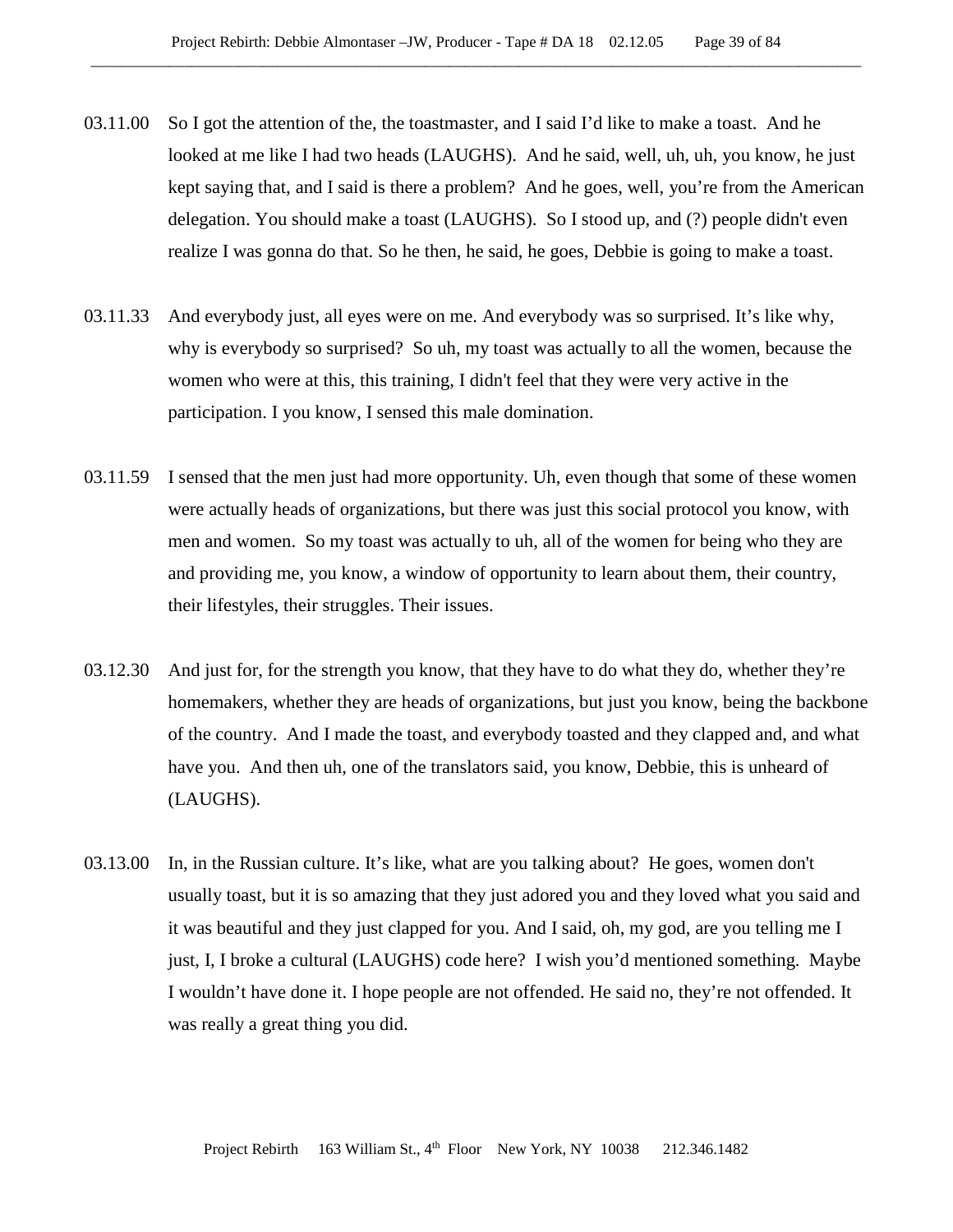- 03.13.29 So about half hour later, the one of the women, one of the Muslim women who actually wore hijab, and she was actually quite vocal of all of the women uh, throughout the conference. And people were you know, there was one point that the person who brought us together said oh, you know, Fordosa troublemaker. (LAUGHS) Teasing her, but he knew her for a long time, but he just threw that out. And it's like she's always a trouble maker she always has something to say. Uh, which was really sweet. And about a half hour later, she worked up enough courage to get up.
- 03.14.02 And she made a toast, and she toasted the American delegation and she dedicated it to me, and she said, you know, which was really, really beautiful. She says, you know, uh, I finally found somebody who's exactly like me, you know, struggling to help people understand Islam, struggling to help build you know, community and harmony and ways to help people just live together.
- 03.14.32 Uh, and this person is in the United States and I am here, you know, and we're living in parallel worlds. Doing the same kind of work. And we're both even Virgos (LAUGHS). And uh, she you know, it's so beautiful. She, you know, she said that you know, when I hear her, I hear my voice. And uh, when I see her actions, I see my actions.
- 03.14.59 It was really very touching, and so she, you know, she closed with saying, you know, I am so happy to have been brought here for this training and to have had this opportunity uh, to be inspired, you know, by this special woman. And then everybody started clapping for her, and I was actually crying because I was like oh, my god, this is not what I was expecting. We waited a little while longer, and then another woman (LAUGHS) got up and toasted from the Russian delegation.
- 03.15.31 And so the, the translator was like oh, Debbie, you've started something here (LAUGHS). I said well, you know, what's, I hope it's not bad. He said no, but this is good because this is something that we have been struggling with. Is to you know, make women feel encouraged to do stuff like this. To stop you know, you know, remaining in those social roles that have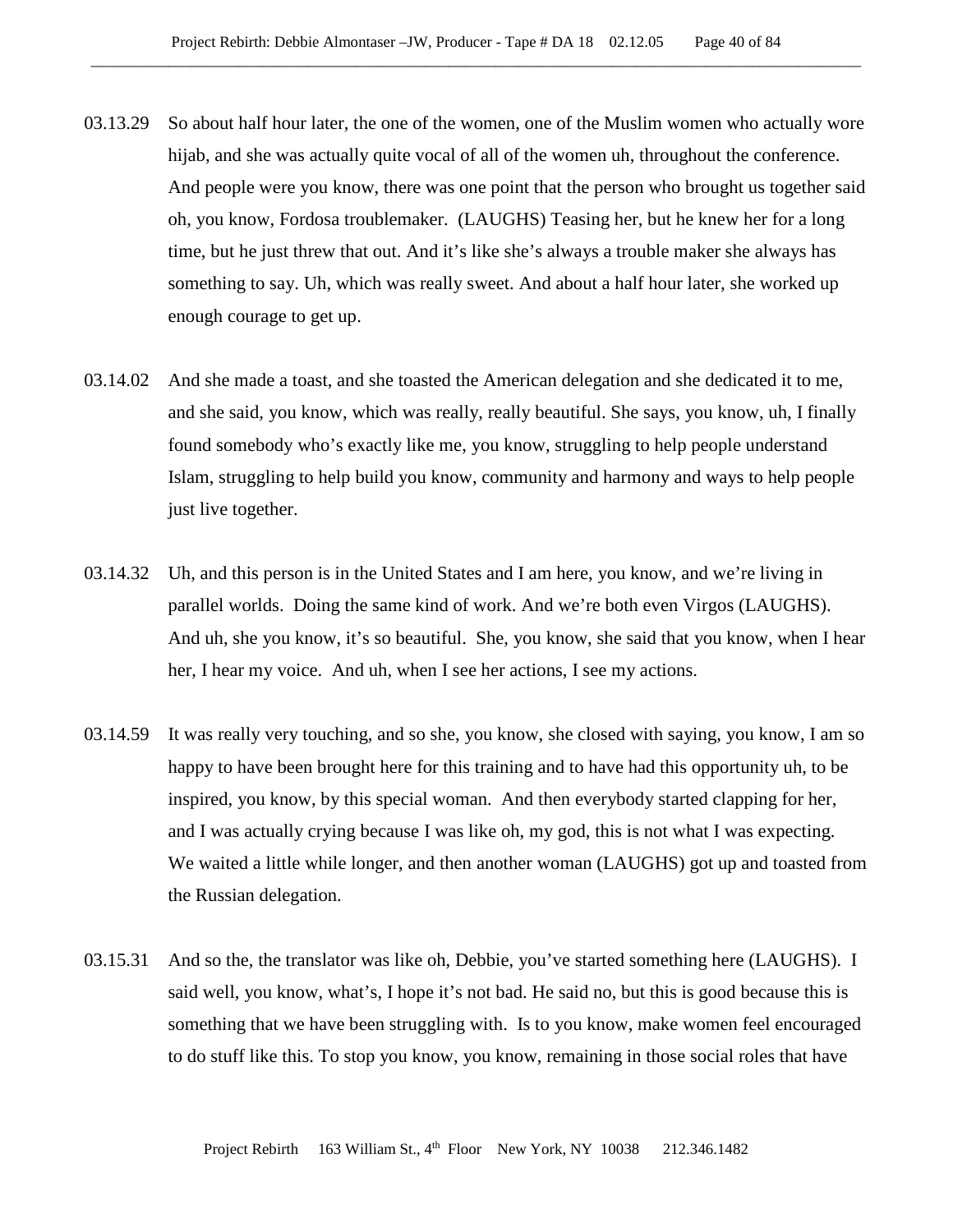developed for them you know? Yeah, they can drink and they can hang out and you know, but they have those roles.

- 03.16.03 But you know, they also need to feel like equals to the men. And so I felt so, I felt really wonderful that I somehow set a precedence for them, you know, especially being that I'm Muslim and this is so atypical for a Muslim to be involved in, and especially at a, a banquet you know, where everybody was getting up toasting. Uh, but the fact that I was able to just encourage these women you know, by me taking that step was really beautiful.
- 03.16.35 So the last day of our trip uh, it was really interesting because I traveled there with CAMBO, which is a community-based organization which I've done consulting work for, and I actually ran the mosaic youth project for them. And the entire delegation had gifts for the executive director, and the president of this organization.
- 03.16.59 And there were 8 of us who traveled. And then they also had gifts for me. So it was so awkward to accept these gifts (LAUGHS) for me, where everybody else, all the other 8 people were not getting any gifts, except the executive. And when doing so, I had to uh, I had mentioned to them that you know, if you should just give somebody had said to me, you know, tomorrow you're gonna be presented with gifts, so we hope you're gonna like them, and I said well, I don't think you should present them to me. I think you should present them to the executive director of this organization. It's only appropriate and professional. And, and what have you.
- 03.17.36 So I guess this person went back and in their presentation of presenting this stuff, you know, they in their presenting they basically said you know, we, we're so inspired and touched by you and we just wanted to give you something to take back to remember all of us. Uh, you know, we never in our wildest dreams ever, ever thought that a Muslim woman (LAUGHS) from the United States was gonna come and be a part of you know, this training.
- 03.18.04 And uh, you have touched us in a way that is just you know, so deep and so wonderful. And we want to you know, let you know how much we appreciate you leaving your family, your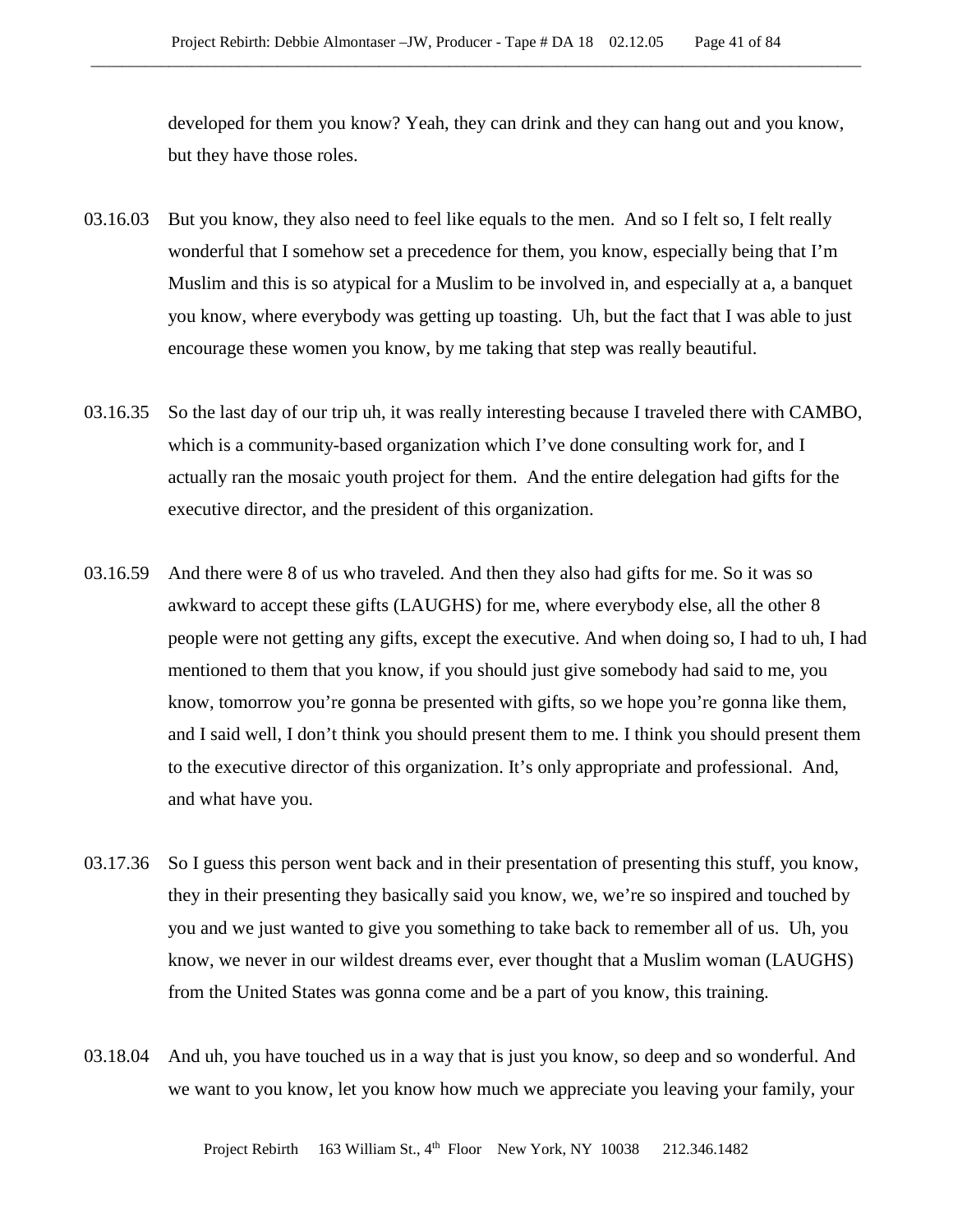children and being here with us. And it was just so beautiful. And the funny thing was, during our, the trainings, my husband would call at the most bizarre times (LAUGHS).

- 03.18.29 A couple of times he would call and I was in the middle of a presentation, and so one of my colleagues, American colleagues, would say Debbie has to call you back. And so one of the men was like boy, he's very, you know, he's just you know, he's always calling you (LAUGHS). So my colleague, Ilene, says, she says, well, you just don't understand the relationship between these two people. And so he, you know, he was listening and she said, you know, they're, they've been married for over you know, 23 years.
- 03.19.00 And they seem like they're only newlyweds. They're inseparable. They're so committed to each other. And Naji is you know, Debbie's biggest, biggest fan. And so he's very worried about her. This is the first time that she's this far away from him. Uh, and you know, it's a ritual for him. So you know, it was really special for this (?) particular man, and it was actually one of the Muslim men.
- 03.19.28 To hear this, you know, that there is such a gentleman who is so committed and so supportive of this kind of work. And uh, in one of the very last days that we were there, he actually he said, he said to me, Debbie, I want you to find me a wife (LAUGHS). And I said to him, I said, really? From the United States? He said, yes. You know, she could, she has to be Muslim because that's what my mother would want. Uh, I said Ok, and what, what's your preference?
- 03.20.00 He said well, you know, somebody who, who likes family life, somebody who you know, will you know, provide everything I need, and my children will need. And who will be supportive. And, and I said well, what about somebody like me who works (LAUGHS)? And he just like, he paused for a second and he said, well, I guess that's OK, too, but I don't know then if we have kids if I want her to work (LAUGHS). I said, well, if you're asking me to help find you a wife, then it has to be somebody that, that really uh, would be dynamic and uh, otherwise, I can't help you on that.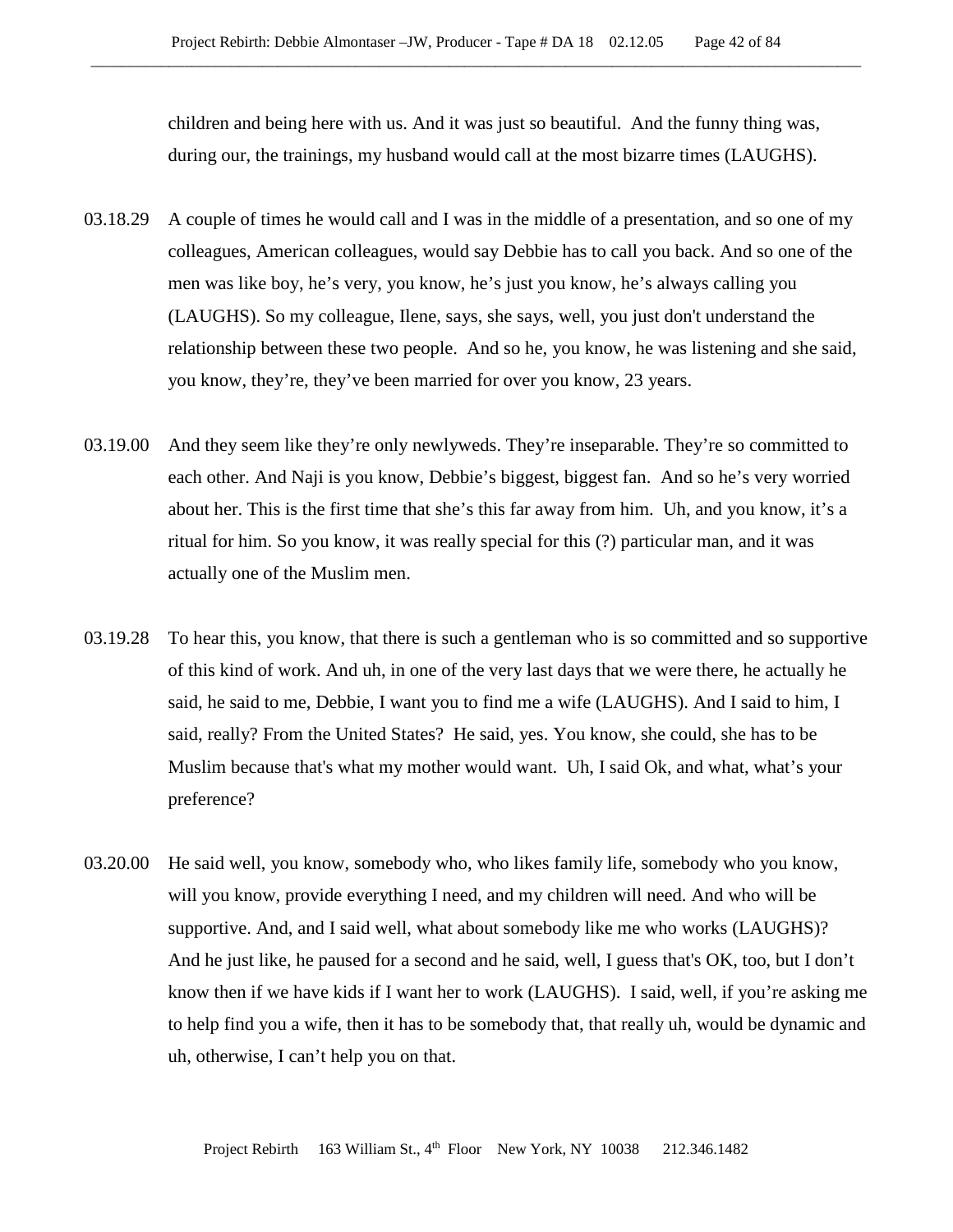- 03.20.39 I don't know if I could find you a wife, who will stay home, who will be a stay at home mom. So uh, he said, well, you know, if, if it's somebody like you uh, I can't go wrong (LAUGHS). And that was really a tender moment for him to, to actually say that, (?) like look for a wife for you? This is really interesting.
	- JW : What about your husband and how are you doing?
- 03.21.09 DEBBIE ALMONTASER : Oh, my gosh, how are we doing? You know, he is so wonderful. I, words can't even capture sometimes how I feel. You know? And there are just so many demands on me that he, he knows of and understand, you know, and I know that there are sometimes that he just like he reaches the edge, you know, but he just doesn't like explode.
- 03.21.38 And, and you know, and throw his hands up in the air and say I can't take it anymore, you're never home (LAUGHS). He hasn't reached that yet. However, I know that there are time where I can hear it in his voice, you know, on the phone, or I could just see it in his face, you know, when we're talking. Uh, and one example is this, this event tomorrow's event, and when I was nominated and I just looked over to see if he was looking, and he just, you know, he gave me a look like, you know, it's up to you.
- 03.22.07 That kind of look. Uh, you know, it's, it's so hard sometimes to, to be able to uh, to decipher between like my responsibilities to my family and my responsibilities to the community.
- 03.22.28 And I know that all the responsibilities that I have uh, for the community, the Muslim, Arab, South Asian community, anybody who's been under siege post-911 uh, is a responsibility that I took upon my own self. I've, I basically have let myself uh, I don't know for lack of better words, fall into the trap of, of being there for people uh, in general, politicians, anybody who calls and, and asks or requests or wants an interview or whatever.
- 03.23.05 And but I always like question you know, am I, how much am I also providing my family? And uh, you know, my kids, thank god are older and more understanding and appreciate the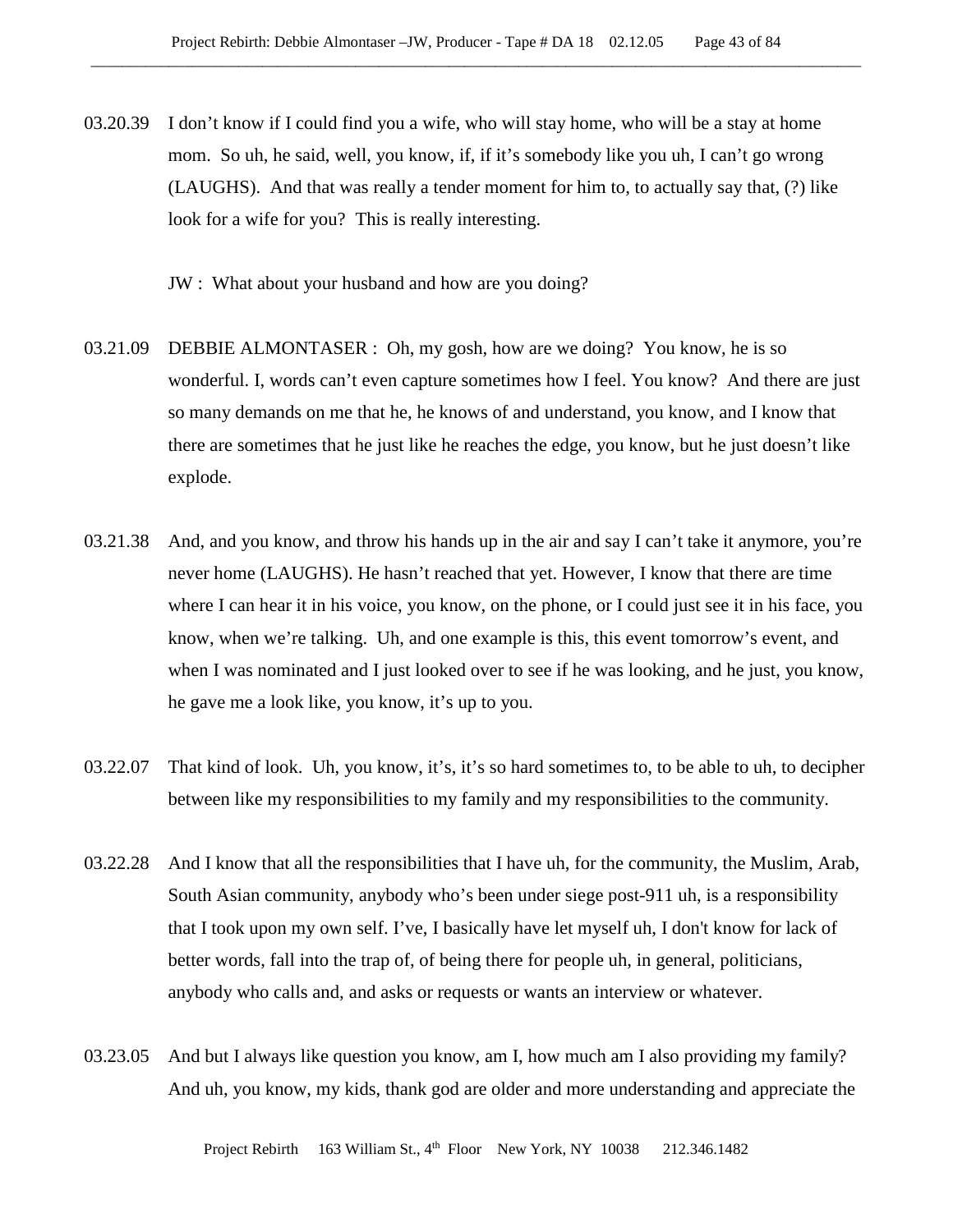work that I do, even though that they don't always say it, but there are tender moments where they do say it.

- 03.23.29 But uh, Naji has just been incredible. And uh, you know, he, he's been having some medical problems for the past, I would say year and a half, and so that's been really, really scary for both him and for both me, for me as well. Uh, he uh, you know, he had his case against the hotel for racial discrimination. They settled before going to court.
- 03.23.59 He got the promotion that he kept getting dodged, and uh, he started his new position. He, he loved it. It is a very intensive uh, you know, position to uh, and responsibility. And he started actually having dizzy spells, shortness of breath. Uh, he went to the doctor and he was diagnosed with uh, high blood pressure. So he's put on medication, we had to watch his diet.
- 03.24.30 But every now and then, when he would have those dizzy spells, it just terrified me. You know? Or just you know, him saying I can't breathe, and you know, we'd end up getting in the car and driving to the hospital. So we had a few of those incidents, and it's really, really scary. And I keep saying to myself I need to be more there with him, for him. Uh, you know, and when you know, when he does feel ill or whatever the case may be, I do drop everything and, and make sure that I'm there for him.
- 03.25.02 Uh, but then when he's well you know, I'm back to you know, to the, in the trenches doing what we need to do. Uh, having him be as supportive as possible, you know, driving me wherever I need to go or setting up whatever, you know, being at a workshop and being my assistant (LAUGHS). And making sure not to tell people that he's my husband. It's really funny, but I always end up telling them, by the way, this is my husband at the end (LAUGHS).
- 03.25.31 Let's thank him for being here and helping us and he just like, I know he just gets so annoyed. (LAUGHS) it's like why must you tell everybody? It's not important that you tell everybody. And you know, one day I questioned him, I said, you know, what's the deal? Are you not proud to be my husband? He's like no, of course I am. But I just, I feel like, you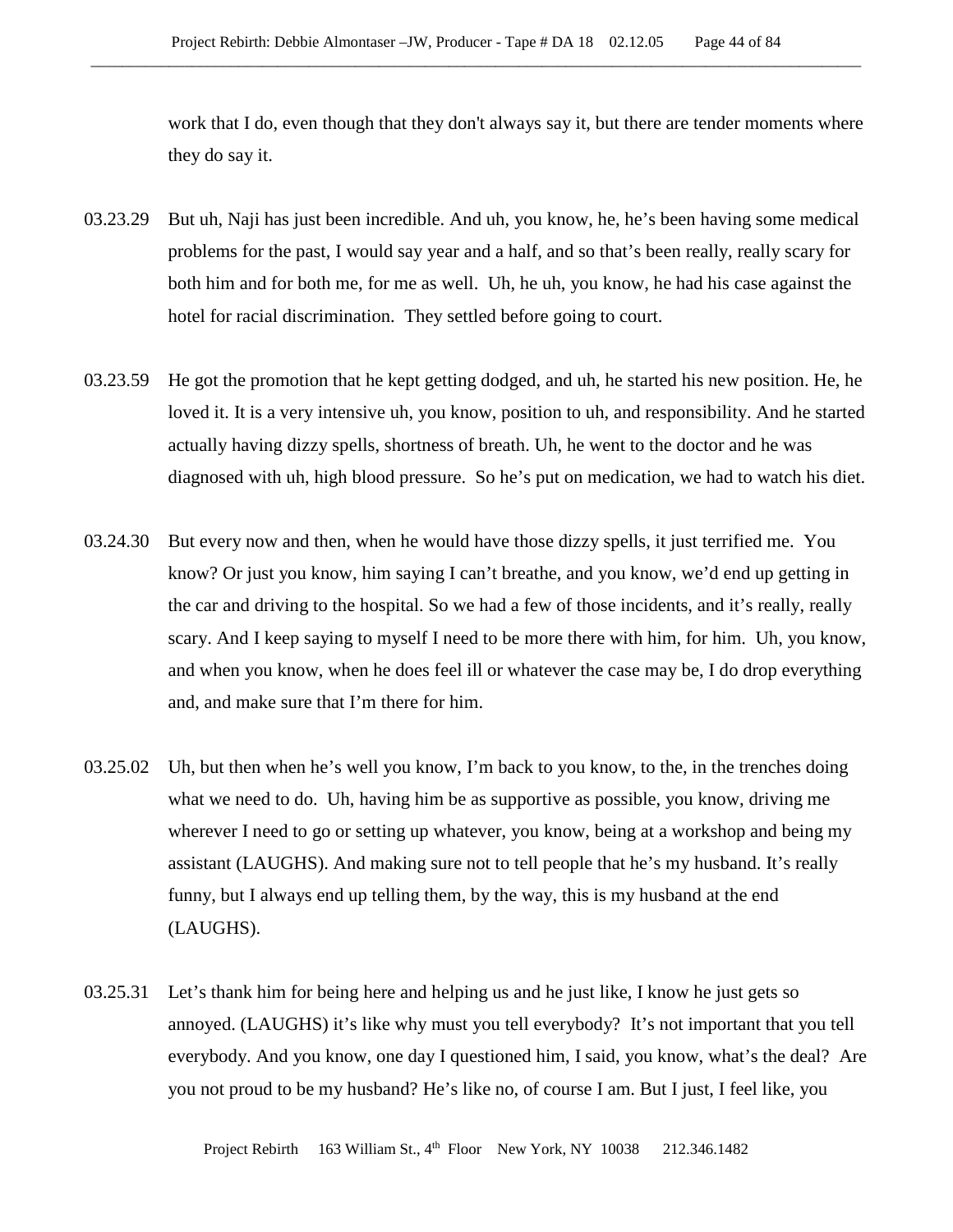know, you should have this professional assistant (LAUGHS). I said, ok, very well. But uh, he's just wonderful. (~JW~)

JW : That's quite a reversal?

- 03.26.04 DEBBIE ALMONTASER : Oh, very, very big reversal. And uh, this past November, I was honored by the borough president of Brooklyn at the very first uh, IFTAR, Islamic Ramadan dinner. Which I had pushed for a very, very long time, since the borough president became borough president, to happen.
- 03.26.30 And year after year, I kept nagging and bugging, and you know, his staff and saying how important it is and you know, if, if I am to continue, you know, being a liaison, you know, informally a liaison, that I needed some things that needed to be addressed and taken care of, and this would be one that would be very affirming and special for the community to happen. And so finally, they said OK. We want to do, you know, an uh, IFTAR dinner for the Muslim community.
- 03.27.00 Help us, show us, who should we call, how do we do it? How do we go about it? So I formed a committee uh, and they called a couple of other people uh, and we organized this dinner and one of the procedures or one of the things the borough president does is actually uh, they honor two people, a male and a female, and a organization within that community that is, that are doing outstanding work for the community.
- 03.27.31 And uh, when we sat there, and we were discussing the names, when it was proposed, I said well, I certainly know of a few sisters that I can recommend and you know, I'm sure you guys know also some brothers, and I have some names. So the whole committee turned around and said, well, we know who we're nominating. The female we're nominating (LAUGHS). And I said, really who is it? And they're like, you. I'm like well, you can't nominate me, because I'm a part of the planning committee, just is not right. It's weird, it's strange.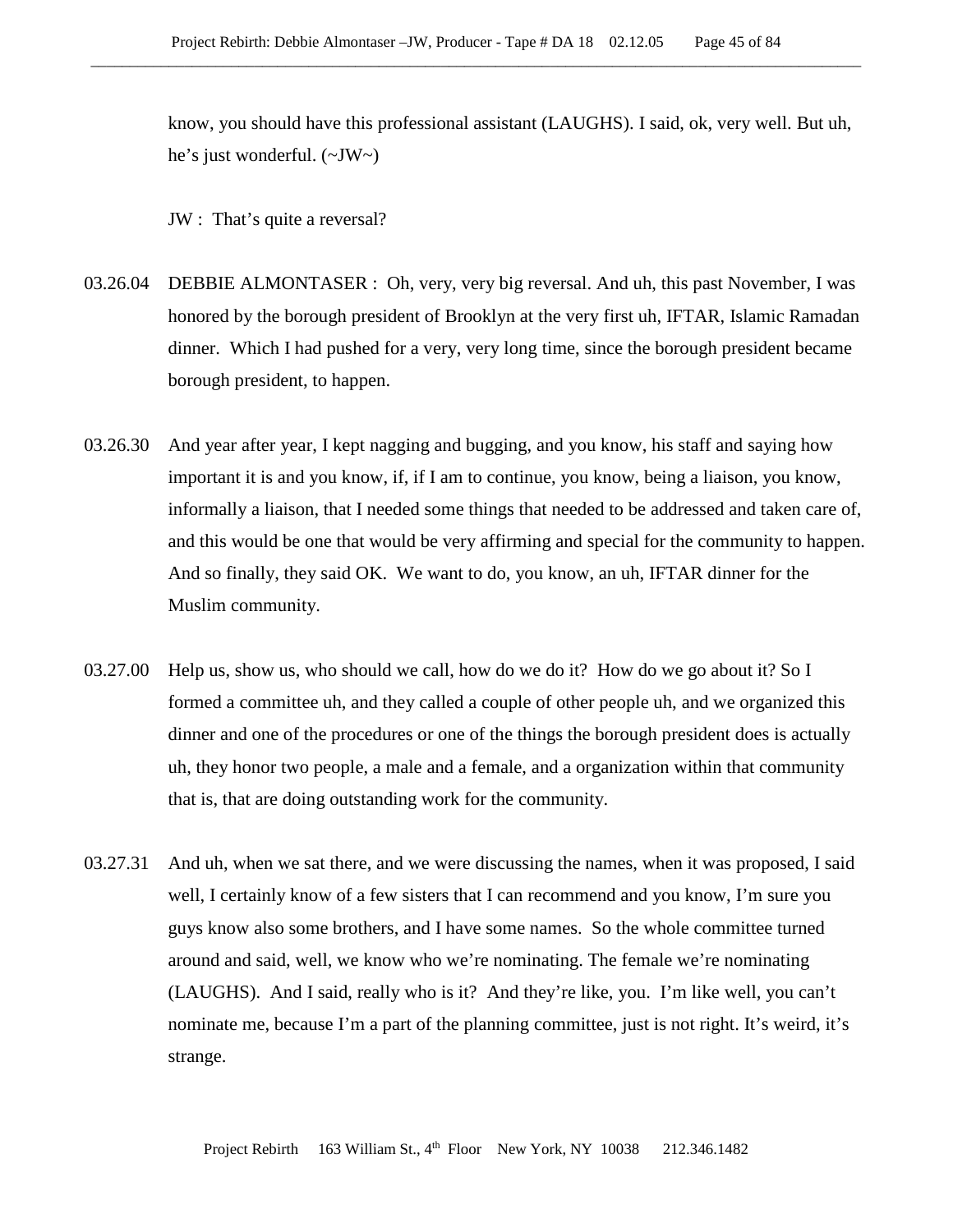- 03.28.05 And I'd rather be a part of the event rather than being honored. And I'm like no, it's so important, you're doing this, you're doing that, just listing everything that they've known about me to do. And uh, I said to them, all right, very well. But I did 80% of the work for the event, again just of knowing what needs to get done, etc.
- 03.28.28 And they were just, they were also very supportive, I can't say they weren't. So the night of the dinner, the media was bombarding me to, you know, to give to come, give a comment of the organizing of the event, and I'm like well, you know, I think you should go speak to so and so because uh, they're a part of the organizing committee (LAUGHS). Like I had to play it off that I wasn't a part of the committee so that I could be honored. Which was, was just horrendous for me, personally.
- 03.28.56 So uh, they're like, well, we already spoke to that person and they told us to talk to you. (LAUGHS) And I was like, ok, great. So I gave them a blurb, it showed up in a couple of the ethnic papers, and in the local mainstream papers. It was a really wonderful event. And when the borough president honored me, he had a (?) wonderful things to say. You know, being that he and I had formed a relationship, you know, where he'll call me at 10 o'clock at night and say to me, you know, one night he called, he said, you know, I have this uh, event I have to do at a synagogue, and uh, the synagogue is located in a heavily populated Muslim community.
- 03.29.34 And I just want them to befriend their Muslim friends. And community members. And I want to find something that really connects them and it's uh, I'm going this Friday and I know that the Muslim community has some kind of service on Friday. What is it called? (LAUGHS). So I gave him the name and I explained what it was, and he's like this is perfect. So on Friday, they go make (Jamah?), and the, they leave and the Jews are just coming into their, their synagogues to, for Chabat.
- 03.30.06 And it was really, really sweet, and so he was like thank you, Debbie. I'm so glad that you were still up. You know, so. All those little favors paid off to get the event. So uh, you know, he shared some really beautiful, tender moments of personal conversations we've had,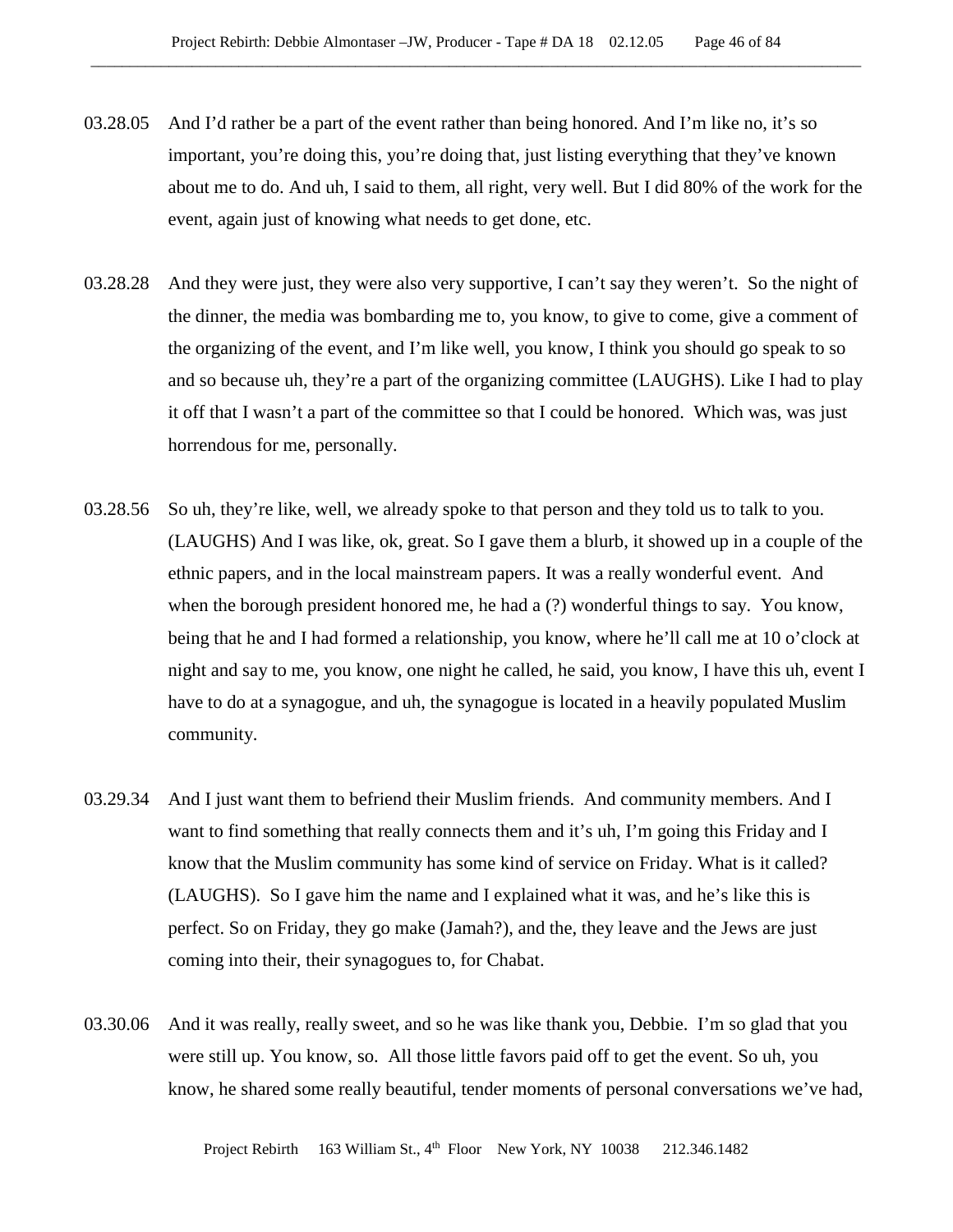of my persistence, of my dedication to the community. And to the broader Brooklyn community.

- 03.30.30 And he presented me with the uh, this beautiful proclamation. And uh, in my you know, acceptance speech. I didn't prepare anything because I was like you know what? I want to talk from the heart. And so in my acceptance speech, I thanked him, I thanked the community, and I said but there is very, one very, very, very special person that I want to thank from the bottom of my heart who is you know, my mountain of strength.
- 03.31.00 My biggest cheerleader, you know, my confidante, my you know, my world, who, you know, who is there when the chips fall, who is there when things are going the best they can possibly be going. And this special person is my husband, uh, who I adore and appreciate of having for 24 years, and without him I wouldn't be here today in front of you all. And, and I said I know he's here, he's supposed to be sitting at our table (LAUGHS). But I know that his heart doesn't permit him just to sit while everybody else works.
- 03.31.38 I know he's somewhere here, and I want him to wave and I want everybody to see this special man who has captured my heart, and who you know, is just the most wonderful person in the world to me. And so he, he stopped in the middle of this room, this ball room and he, he was so surprised to hear all of this, he wasn't expecting it at all. (LAUGHS)
- 03.32.04 And uh, he, he stopped dead in his tracks, and, you know, people are like, wave, come on, wave (LAUGHS). So he waved and everybody just started clapping hysterically for him. And uh, it was really beautiful. And one of the uh, ethnic papers, the Muslim paper, they, they said, you know, the quote was, you know, it was, it was a wonderful, you know, moment for Debbie, but it was a glorious tribute to her husband.
- 03.32.33 Uh, to be recognized for his support and commitment to the great works that she's involved in, so it was really, really a beautiful quote to have. And he's like you know, why do you do this? I know I do all these things for you, but you don't have to tell everybody and you don't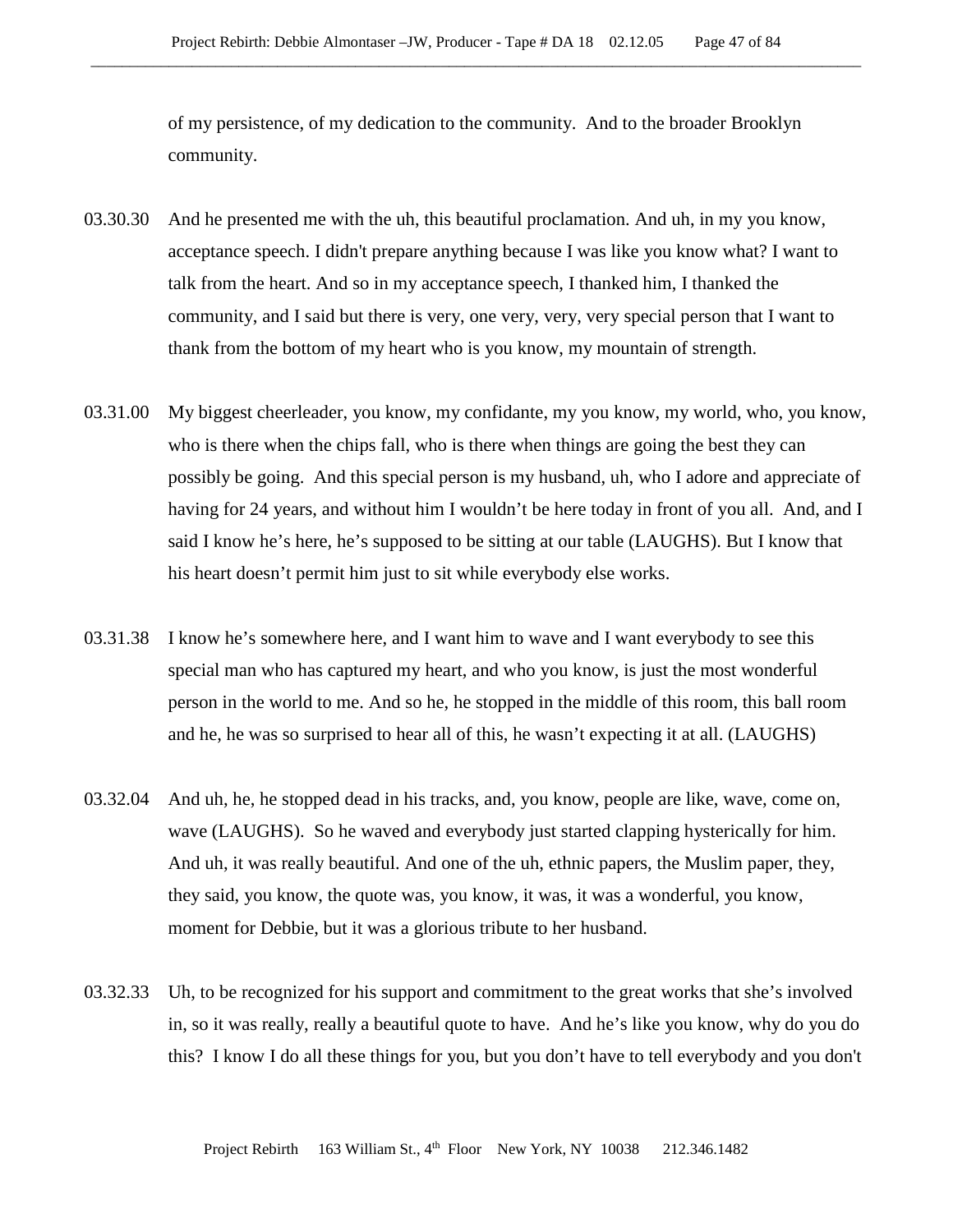have to stop me in the middle of doing something, and I really don't like the, you know, the attention. I said, no uh, you deserve it. You really, really deserve it.

- 03.33.00 So you know, his health has really been, been really scaring me, you know, just this past weekend. (?) It was just this past weekend. He had his dizzy spells and it was just really, really scary because we would. He was standing and I was speaking to him. Oh, yeah. It, it was Saturday was the grand opening of the Yemeni American Association.
- 03.33.31 Which uh, I was invited to become a part of the board last July after doing a presentation at a forum of, for professionals. Yemeni professionals in the United States, and they brought people from all different parts of the country. To be in a forum for young people, and their families to show that you know, the Yemeni community is really thriving. Uh, and doing great things.
- 03.34.00 And these are people to celebrate for what they've accomplished. And the day I got there, I ended up realizing that I was the only Yemeni woman (LAUGHS) and there were 7 men, so it was pretty intense, and the majority of the audience was actually men. And so to present to these men who basically throughout you know, my career, I've really haven't done much work within the Yemeni community because of the fact that uh, they've isolated themselves in terms of keeping cultural traditions.
- 03.34.37 Not moving or changing with the times and the dynamics of the world and the community they live in. And so there aren't that many women who are out there and who are educated and who are professionals. There are, but there aren't many. Many of them are home makers and, and what have you. So it was interesting to have to present what I've accomplished thus far that day to this group who I felt so nervous about in terms of them not being so very supportive of women's roles.
- 03.35.14 Uh, it was so intense, and it was so nerve racking, but I made it. And they introduced the concept of starting an association, an (?) organization to meet the, the social services uh, needed by the community post 9-11.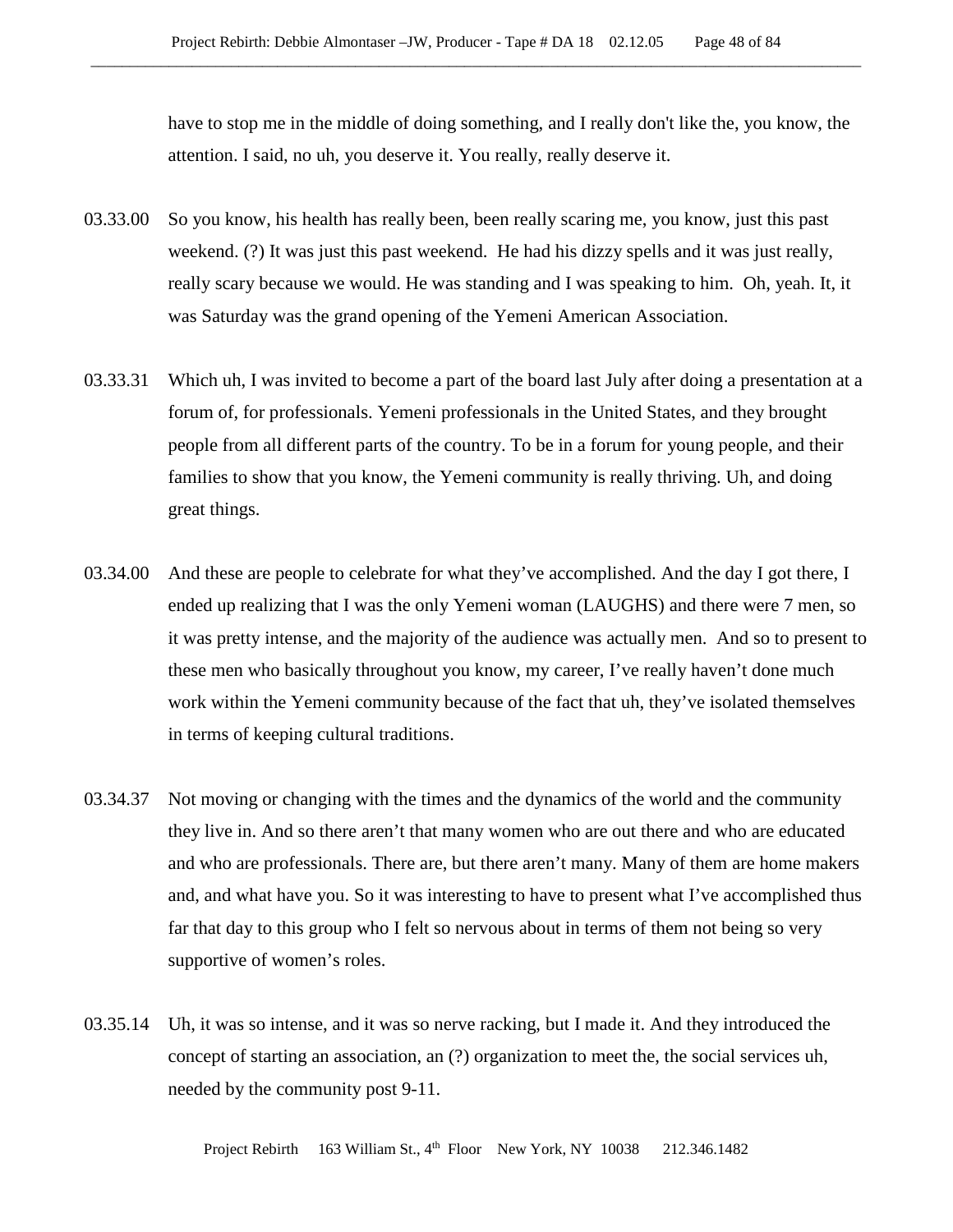- 03.35.30 And they were, just having a dialog and a discussion of how to go about it. And finally I just couldn't take it anymore when they were talking about buying a building where people could go and you know, have meetings and what have you. Uh, there was no talk about you know, legal services, you know, health services, mental services. Any kind of service that would really help the community meet its challenges. So I finally raised my hand, and I said to them, I said, you know, if, if there is one thing that such an organization could do, it could meet you know, the needs of the community, you know, on terms of legal issues.
- 03.36.11 There are so many people with immigration problems, the tension problems, etc. There are many people who don't have health benefits and they don't know how to get health benefits (COUGHS) for their children. There are many women who are not even seeing a gynecologist on a monthly basis. And I brought up like all of the serious issues.
- 03.36.34 And the president uh, who came up with the idea, said you know, I really appreciate you chiming in, and I want to tell you how much respect and admiration I have for you. Especially when I see your picture on TV or when I see you interviewed in a newspaper or a magazine. Uh, it gives me such pride, you know, to, to know you are a part of this community.
- 03.37.00 And I would like to invite you, if you'll accept, to sit on the board of this organization and help us develop it from scratch. So that was the last thing I was expecting. I was like oh, my god, what am I gonna do with this? So uh, I said, well, are there other people who are gonna be a part of this? He said, well, I make, I,I am making an appeal to the group, people who are sitting here who are interested and motivated, I would like for them to you know, raise their hand and, and join us and meet and, and make this into an organization. So people were very nervous.
- 03.37.39 And I finally said to them, I said I will accept under the fact that I challenge all of you sitting here to at least, before walking out, to have five people who will make the commitment to be on this board and make this organization become a reality for our community.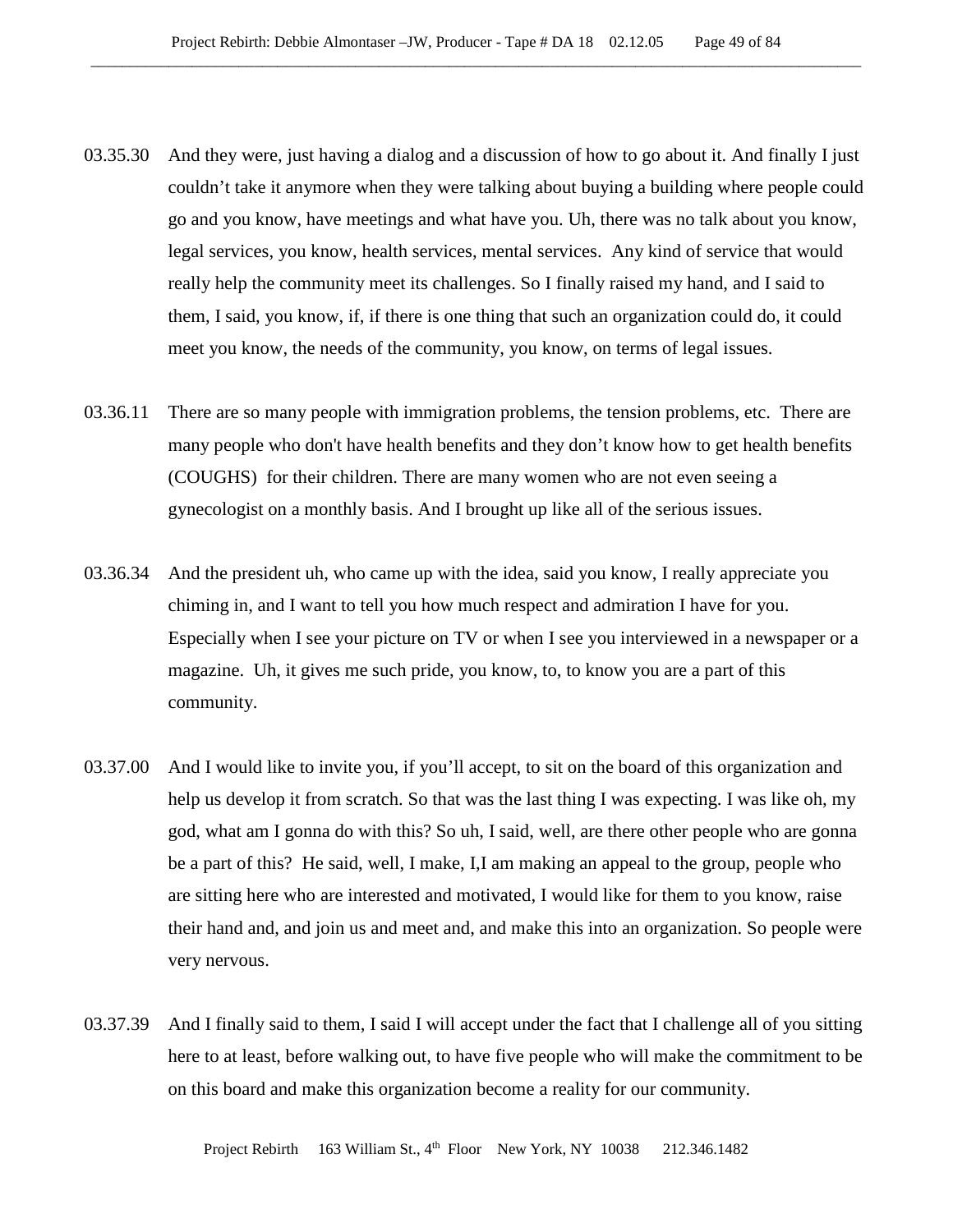- 03.38.02 I am very overextended, I am doing far more than what I could possibly do within the Muslim community and the broader community. But I feel committed and compelled to establishing something for the Yemeni community. So I will only do it if I five other people here today will join us. And so five other hands shot up and they were all men.
- 03.38.29 And I said, you know, I also made the appeal to the women who were there, and nobody, nobody just dared to do it, 'cos they were just really nervous and in terms of figuring out how this would go and what this will be, and I tried to bring a couple in, you know, during the process of establishing the organization, and everybody was really weary of jumping on board. You know, just with all the cultural  $(\sim JW)$ 
	- JW : You meet that opposition a lot?

#### (OFF CAMERA REMARKS)

JW : How does the phrase, no good deed goes unpunished apply in your life?

- 03.39.51 DEBBIE ALMONTASER : (MID-STATEMENT) that was a realization for me this weekend. Uh, in, in the process of trying to get this organization going, I couldn't get any women (?) representation. Uh, right before the opening, one of the young women, I ran into her, who was at this conference that I spoke at. Uh, basically wanted to have, wanted to talk to me personally about something that I had said at the conference. That has still affected her since that day.
- 03.40.28 And I was just like really nervous of like oh, my god, what could it possibly be that this is way back in July and she's still holding to this. And so I said to her, I said, you know, please feel, feel you know, free to tell me what it is because I need to know. If I have in any hurt your feelings or offended you. I need to know. She said, well, you know, in your presentation you had talked about the community, and I raised up a lot of stuff at that, in that conference,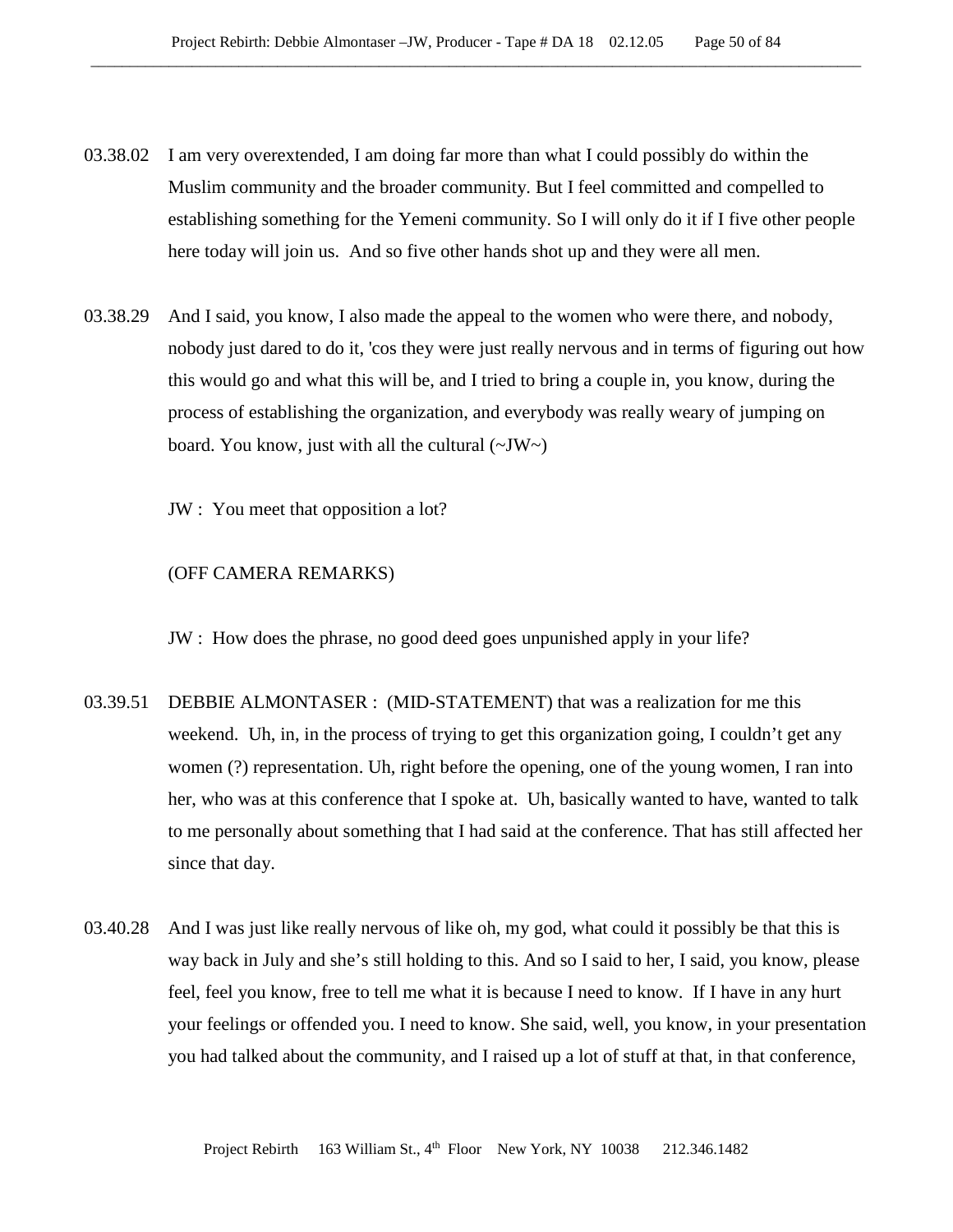from my own personal experiences about, you know, women having education, women being supported to work, women driving.

- 03.40.10 And I shared how, within the community, when I was developing as a professional, the entire community was not supportive. Uh, in my face and in my husband's face, they would be very kind to us. But behind our backs they, they just totally you know, called us uh, American wannabe's.
- 03.41.33 Uh, they uh, you know, thought that I was the man and my husband was the woman, you know, I wore the pants in the family. Uh, that I was running the show, and uh, that you know, he was allowing me to do things that were not ordinary for the community, and that you know, I perhaps maybe setting a bad example for other women, you know, for in terms of them wanting to become professionals and independent.
- 03.42.10 And what have you. And in my presentation I raised these issues. I (?) gave personal stories of how one day, in the heart of the Yemeni community, I was driving down the street, and I stopped for a light. And (?) there was a couple of Yemeni men standing there, and when they saw that I was behind the wheel, they just were flabbergasted.
- 03.42.35 I, they were shocked. You could tell with the shock in their faces. And one of the gentlemen (CLEARS THROAT) who was walking, crossing the street in front of my car was just you know, piercing into the car. And not realizing (CLEARS THROAT) where he was walking, he wasn't looking at where he was walking, and he nearly tripped in the middle of the street. (LAUGHS)
- 03.43.01 And I said what's wrong with that picture? You know, why are people so fixated about driving? Where does it in Islam say that a woman can't drive a car, you know? Why are we you know, thinking in, in these terms that women shouldn't these opportunities, that they shouldn't function in society. Uh, I raised the issue about education, how women have equal rights to education in Islam and why are letting cultural traditions supersede what, what God says, for us to be a part of.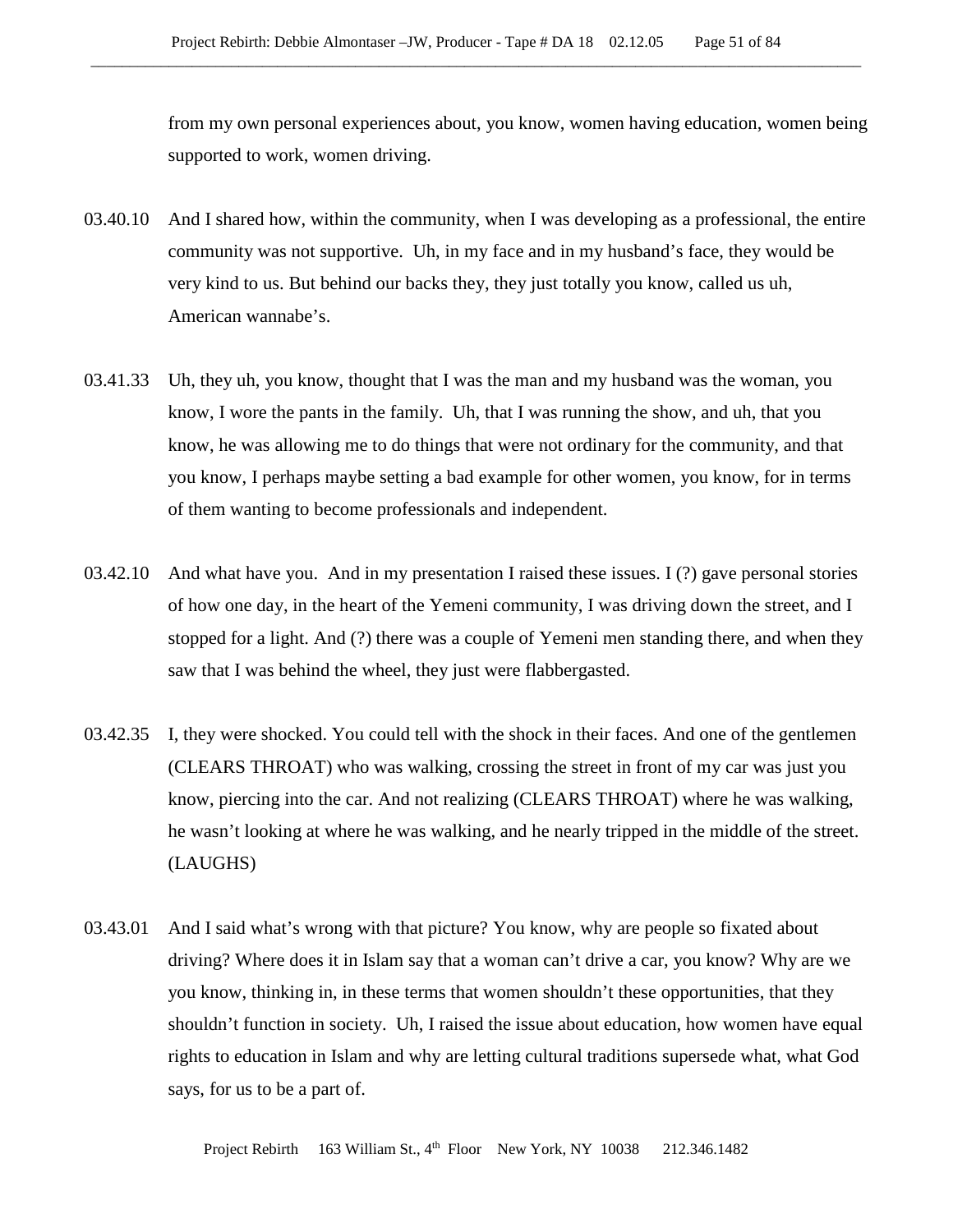- 03.43.35 Uh, and I talked about you know, the man times that you know, my husband's close friends would tell him, you know, you know, today you know, when we were leaving the mosque, you know, somebody saw your wife with you know, with a bag and a bunch of people walking to the library, and they're just like you know, thinking it's crazy and it's weird and you know why are you letting her doing this? And you know, what is she gonna accomplish, and (CLEARS THROAT) and what have you.
- 03.44.01 And I said, and my husband always came home and he never shared these stories with me until I finished school, because he wanted me to do this. He knew that this is what I wanted to do. And I then raised one issue, which was something that upset her was that if a woman is leaving her home with integrity and commitment and devotion to her religion, to her family, to her spouse, you know, she should be able to do whatever she wants to do.
- 03.44.35 As long as she knows who she is, where she comes from, and that she walks with pride, and knowing that she will not shame her family, her husband, or her people. And when a woman could do that and know and be strong in her, in her faith and herself and her family and her traditions uh, then there should be absolutely no father, brother, son, family member who should discourage their female relative from having an education.
- 03.45.09 They should be proud to have someone represent, and proud to have somebody you know, who can contribute to society. And so she was upset with me going in depth of, of talking about you know, being chaste uh, you know, I mean, these were like the things that she interpreted, and I'm sure they all did.
- 03.45.34 And that was what I was talking about, but I didn't want to use the word, being chaste and faithful, you know, not being out there and you know, flaunting herself and looking for other things other than what she should be striving for. So she, she said to me, she said, you know, it just really, really bothered me that you went there. You know, and I, I just, you know, it, it made me feel like you were affirming why they, you know, should not let us be doing these things.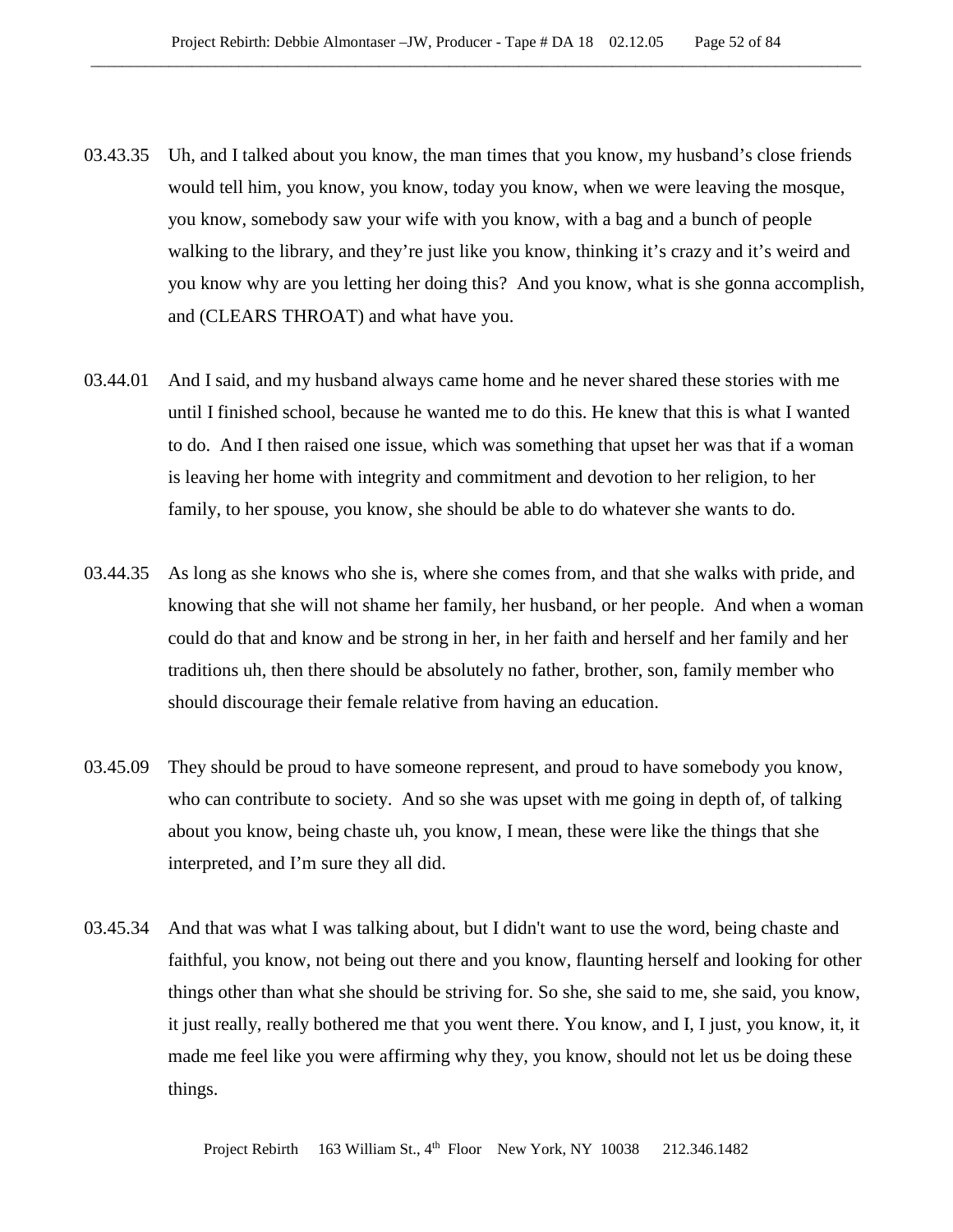- 03.46.03 And I said, really you know, you felt that way? I said, I, I really faced this head-on. I wanted them to know that you know, they have to respect the fact that if a woman wants to do these things, they have to respect, and understand that, you know, we are all accountable, you know, to ourselves, to our families, and to God most importantly, of doing the right thing. And they have to trust.
- 03.46.33 And so I said, I don't know if everybody felt this way, but if you did uh, I'm really sorry, but I think that our community needs to hear this kind of stuff. They need to hear that each and every woman in any family thinks about these things very seriously, thinks about making sure not to tarnish her family name.

JW : What did she say? Did she get angry?

03.46.57 DEBBIE ALMONTASER : Uh, you know, in, in our conversation she sort of started understanding why I had to raise it. I said, if I didn't raise it, everything that I could have said then, said to them that day would have meant nothing. Because this is what they want to hear, this is the assurance they want to hear. They want to hear that each and every one of us thinks about this stuff, seriously. And so she really, she understood, eventually she understood.

JW : Who wanted to hear this?

DEBBIE ALMONTASER : The men.

JW : What to hear that you think about it in what way?

03.47.33 DEBBIE ALMONTASER : That we think about it being important in our lives to be uh, living you know, chaste life uh, living a life where you know, we will never you know, disgrace them or shame the family, you know, because there is this huge honor system. Anything, you know, happening to a female within an Arab family, you know, whether it be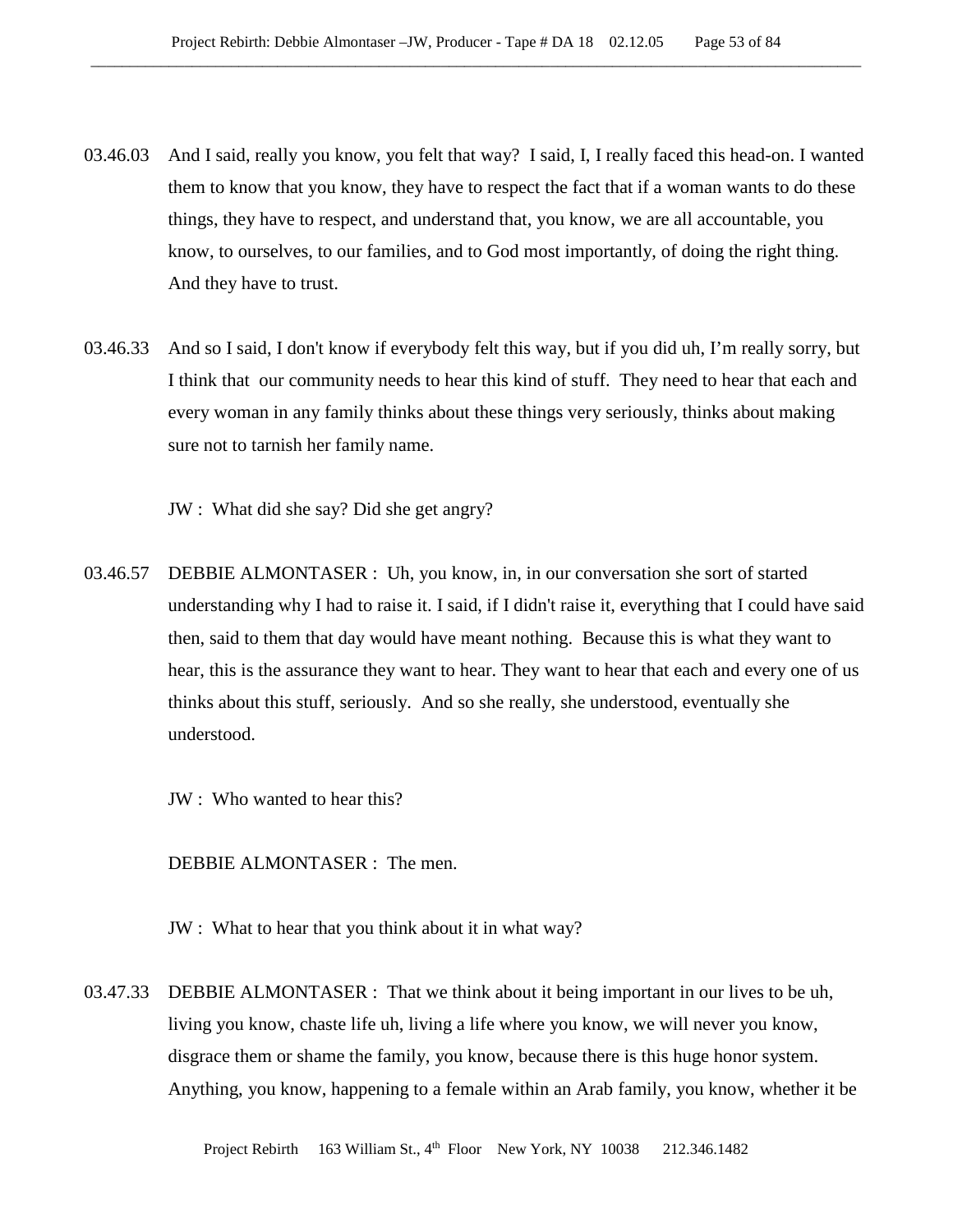rape, whether it be you know, an accidental death, you know, etc., is something that basically the men in the family are looked down upon.

- 03.48.09 And, and said, well, you know, if your daughter was at home, if your daughter was, you know, doing this, this wouldn't be, this wouldn't have happened. Type of thing. And so my position on this was to help them see that you know, you shouldn't be the caretaker of this person who is an adult.
- 03.48.31 This person needs to carry that within himself. This woman needs to carry that within herself, you know, and be accountable for herself, and know of her actions, etc. And so for, just to address that you know, solidified for them that that was something important that they needed to know. (STOPS)
	- JW : Does this make you appreciate your husband's nobility and tolerance in your actions?

03.49.25 END OF TAPE # DA20

# **TAPE # DA 21 Debbie Almontaser 02.12.05, New York Jim Whittaker, Producer PROJECT REBIRTH**

## 04.00.09 PICTURE UP

04.00.09 DEBBIE ALMONTASER : (MID-STATEMENT) extremely difficult position for both my husband and I, him more, because he has to deal with this nonsense, where he hears it. Uh, and he used to hear it, he doesn't hear it anymore.

JW : Why?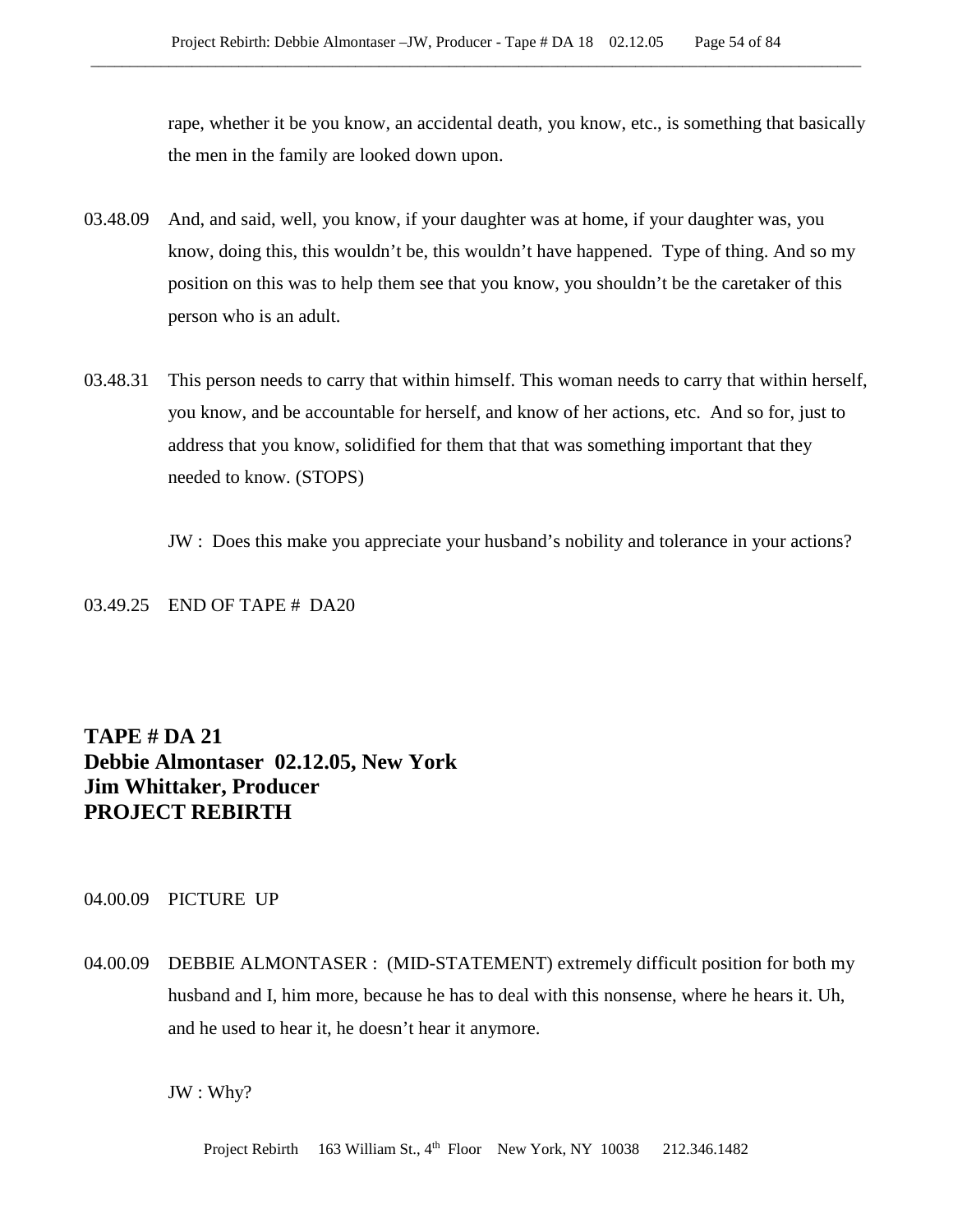04.00.22 DEBBIE ALMONTASER : He doesn't hear it anymore because (STOPS)

JW : Deal with what?

- 04.00.29 DEBBIE ALMONTASER : Oh, with this, you know, with these notions that the community have had about me driving, about me working, about me going to school, about me being you know, working in the, in the mainstream world, etc. Uh, and he always just you know, he ignored it, he put it aside, and he just encouraged me and supported me to do what I wanted to do. And I think for him, uh, you know, it's been a huge, a huge burden to have to deal with it.
- 04.01.00 Uh, to be you know, judged or to be you know, looked at or in, in that way of like, you know, that Debbie runs the show at home and, and their life, etc. Uh, and.

JW : He doesn't deal with it as much now?

- 04.01.18 DEBBIE ALMONTASER : Uh, he doesn't have to deal with it anymore, because people within my community have seen me amount into something (LAUGHS). For a lack of a better word.
- 04.01.30 Uh, they have, you know, they saw me becoming a teacher, and helping many kids within our community who needed assistance. Uh, they saw me becoming a part of the education system for (?) where I was advocating for their children, young children, to get the proper education that they needed, etc. Uh, and they also were very, very intrigued, particularly the elders, with how I carried myself.
- 04.02.00 You know, that I, I was very devoted and committed to my faith, but also very devoted and committed to community service and, and doing (CLEARS THROAT) what I've continued to do. And uh, you know, they also have learned to accept that I, that I am a positive representative of the community, for them to really look to and aspire to.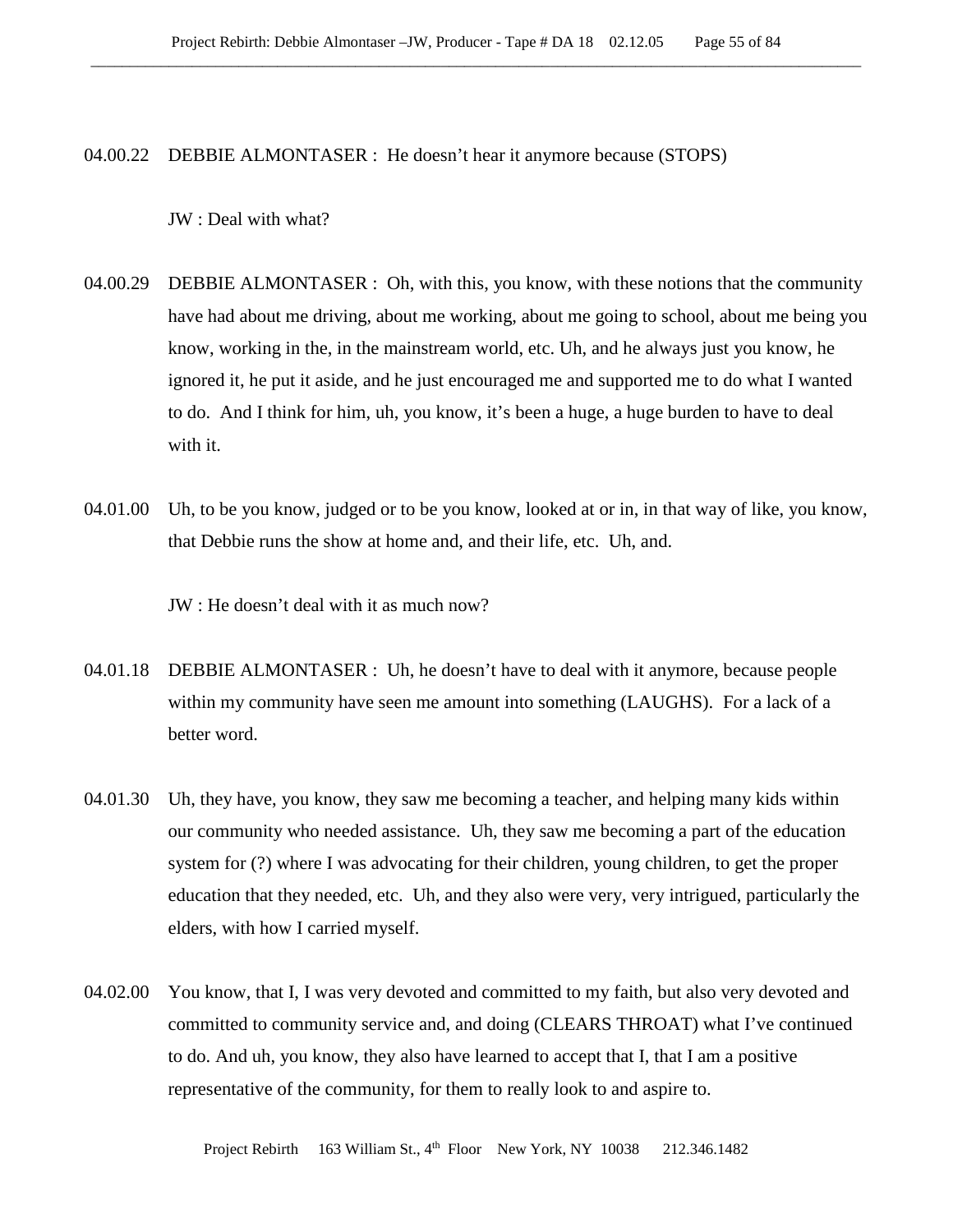- 04.02.28 And you know, in the years after my becoming a teacher, many young women started completing high school, who, who actually were not, which was really startling uh, within the New York City community, Yemeni community. Uh, many of them started to go to college, many of them started to work. Uh, many of them started to drive. Uh, so you know, you just need one person to pave the way and then people start to follow.
- 04.02.58 And you know, people within my community, within the Yemeni community really recognized me as one of those pioneers. And so it's amazing right now of how much respect and admiration that you know, the elders as well as, you know, your typical Yemeni family has for me. Uh, and (?) again, it's like a huge responsibility to, to maintain that. Like you know, God forbid (LAUGHS) something happens and I fall from their grace. But uh,  $(\sim JW)$

JW : Do you reach a point of overdoing it to the point of questioning what you get out of what you are doing, and how do you take a break from it?

04.05.33 DEBBIE ALMONTASER : Well, the two definitely clash. You know, the one wanting to keep going forward with some of these important initiatives, and uh, and then just you know, pulling back and, and taking stock and you know, assessing where I am in my life with my family, with my broad, my bigger family, my parents, my siblings, etc. And uh, it's scary  $(\sim JW \sim)$ 

JW : Where are you with that?

#### (OFF CAMERA REMARKS)

04.06.23 DEBBIE ALMONTASER : It was actually uh, it was a call between my sister and I over my mother. And uh, when I was going to Russia, my mom had come from the Middle East uh, to visit, and she also needed to get some medical work done, etc. And I kept pushing my brothers and sisters to all make sure she gets her in January and that she heads to Buffalo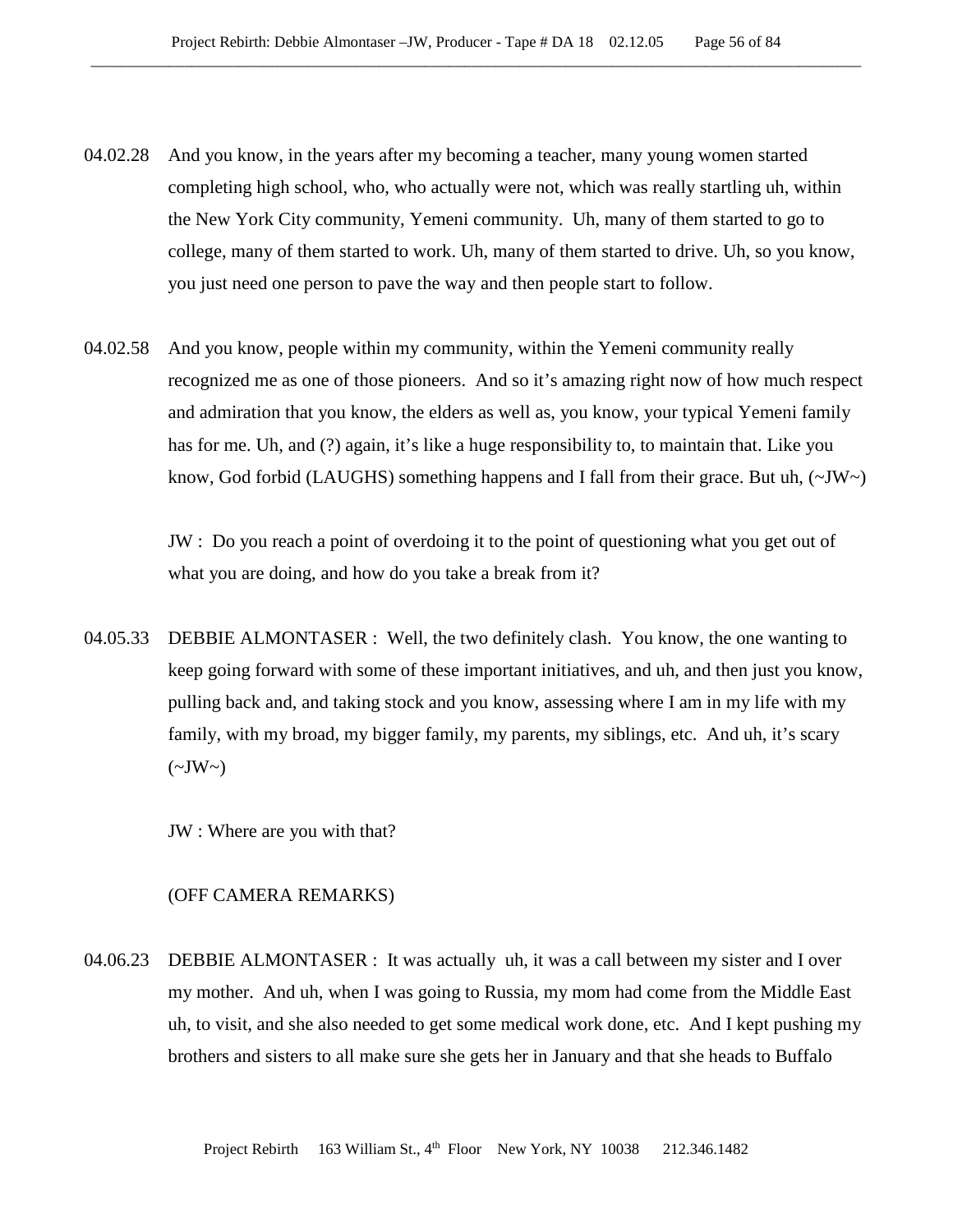where she was gonna have all this medical stuff done (CLEARS THROAT) before I go to Russia.

- 04.06.59 Uh, so unfortunately her flight came in February, she was there end of February and then she stayed a few weeks here. And I was working, I was going to school, and I was preparing for this trip. And at one point uh, my mom, the day my mother was getting here was actually a day that I was doing this huge presentation. Uh, for a, it was a women's gathering, and it was called you know Charting Our Course, you know, Women you know, And Their Initiatives.
- 04.07.36 So I was one of the featured speakers, and it happened to happen on the day that my mother was arriving. So I had to move heaven and earth to make sure somebody was picking her up. (CLEARS THROAT) and what ended up happening was I begged my sister to have her husband take the day off to do it (LAUGHS). Uh, and she was not happy. And you know, and I kept telling her look uh, you know, this is coming up and I need somebody, I can't find anybody, you have to take the responsibility.
- 04.08.08 Uh, she was not happy at all, and she says, you know, it's just there are so many things that are going on with you that sometimes I question uh, you know, you know, are you setting your priorities appropriately? And I just, I said, what do you mean?
- 04.08.29 She goes, you know, we know that Mom was coming, and you know, she was looking forward to you picking her up. And spending the day of her coming with you and now I have to do it, you know, get my husband to do it. And you know, have to spend the afternoon with her, and you're at this conference speaking, you know? I'm not, I don't have an issue about us picking her up. Uh, but I just have an issue that you're not gonna come 'til like 3 hours after her coming, you know, and everybody's there greeting her and welcoming her and then you show up last.
- 04.09.05 Uh, so I was feeling like crap and I said to her, I said, you know, this was out of my control. I kept telling you guys that she needed to come early you know, that I have this commitment,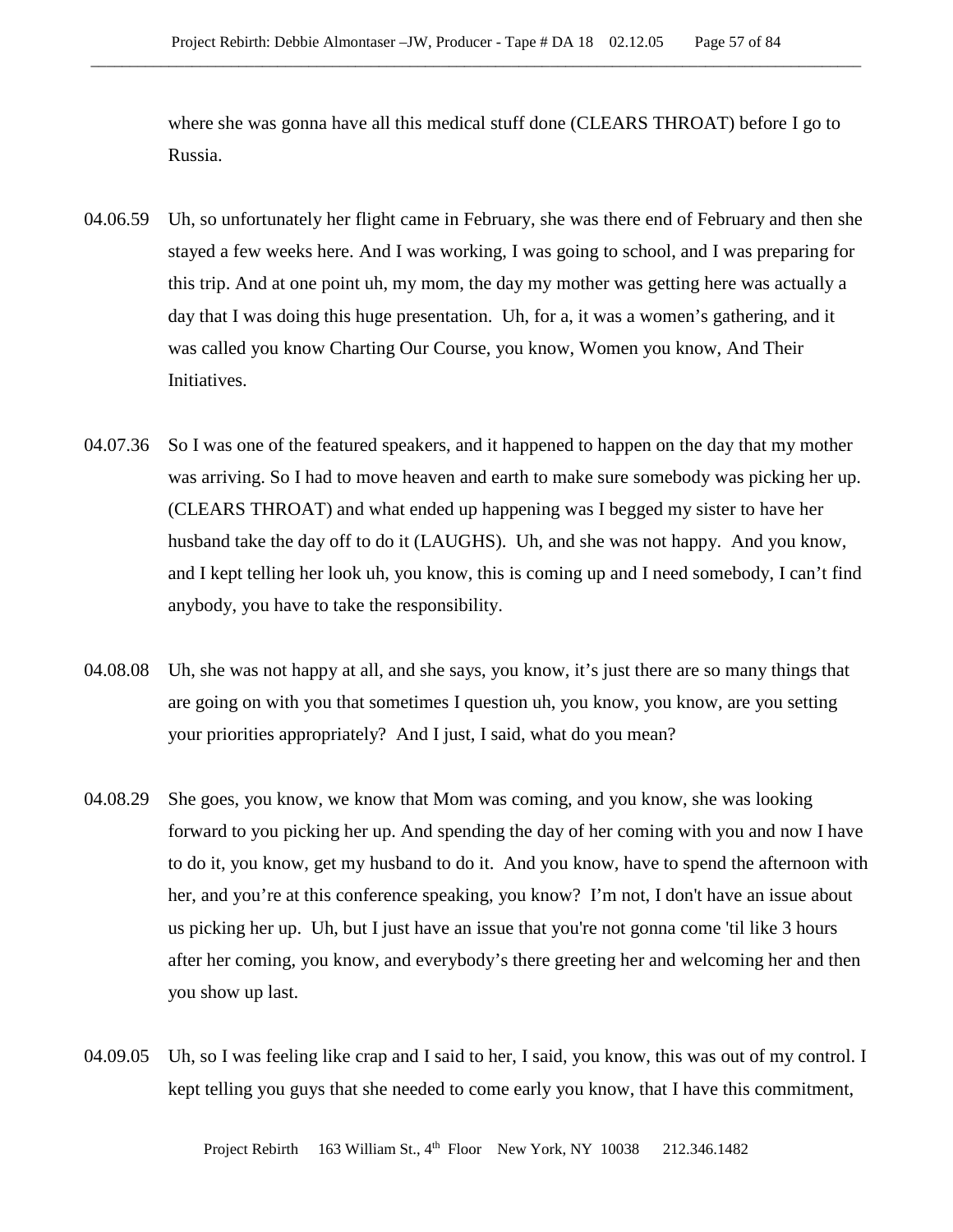and you know, I, I've already made this commitment months in advance, and I just have to, I have to keep it. Uh, she was not happy, I know she was angry with me. Uh, my mom, they picked her up, I did get there about 3 hours later.

- 04.09.33 I sort of felt really awkward, you know? And it wasn't that my mother made me feel awkward. My mother was extremely delighted and happy to see me, but I felt awkward because of everybody else that was there, you know, and them staring at me. My cousins, and you know, friends and distant relatives were just like, you know, you're showing up 3 hours later you know, type of thing. So I felt very uneasy that night. But uh, uh, I tried to have a conversation with my sister about it.
- 01.40.04 And she's like, you know, doing worry about it, it was taken care of and what have you. And you got to see Mom. And that was that. And uh, I know that there are times, you know, I had to cancel with her, she was coming over my house and we were gonna, you know, do something really special, and then I had to call her and say you know, something came up, we can't do it this weekend, can we do it next weekend?
- 04.10.29 And so it's, it's like always my schedule is affecting some of the plans with her. And I know that sometimes she gets irritated. Uh, but at the same time, I know that she knows and understands that this is important stuff. Like the commercial, she picked up the phone and she called me and she said, guess what, we saw you on a commercial. And you know, it was happy and you know, she said it was great, and I looked really wonderful and I sounded great, and.
- 04.10.58 Uh, but I know that sometimes you know, it, it can be uh, you know, it, it takes its toll on my family. My younger sister who lives in upstate Buffalo uh, they were having a shower for one of my nieces, and they kept telling me, give us a time, we'll, we'll plan it around your schedule (LAUGHS) you know, and you could come up. It should be a 3-day weekend, so that way you know, you'll have time to spend with us and what have you.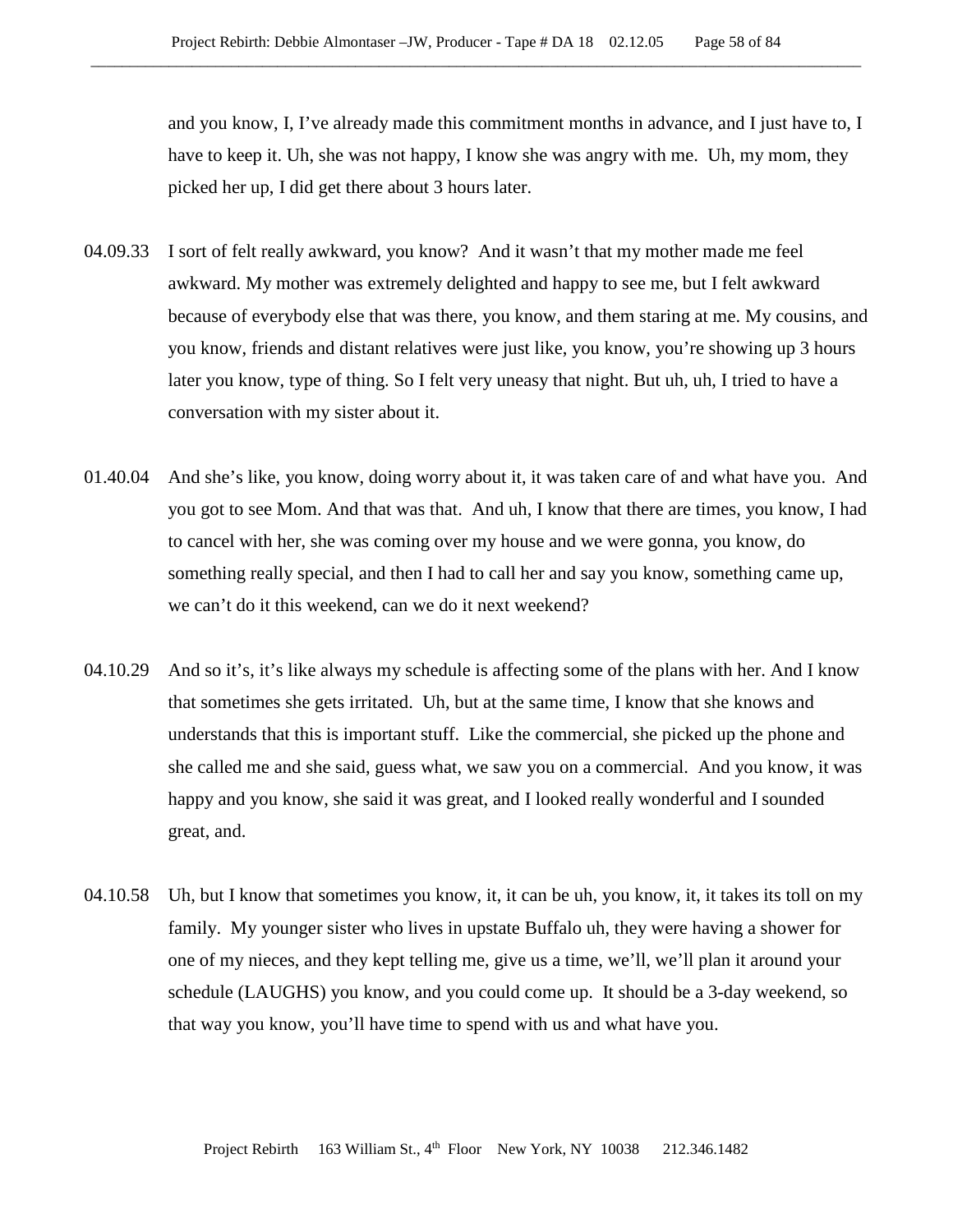- 04.11.32 And so they, I gave them a weekend, and everything had already started evolving in terms of the planning for it, and then something came up and I just called her and I said, how far are you guys in the planning stages? And she said, well, we've already sent all the invitations, and people have already know to, to mark that date.
- 01.11.59 And she said why are you asking? I said, well, you know, something did come up but uh, you know, and she said, you know, before I could even finish my sentence, she's like, you've got to be kidding me? You're calling to tell us that you have to reschedule? You're not gonna say that, right? (LAUGHS) It's like, (?) in the back of my mind, it was like well, no, not anymore. (LAUGHS) but I knew that she was like fuming, fuming.
- 04.12.29 And she says, you know, I know that you know you have a lot of demands on you, that people call you and you know, expect you, but you know, you also have to just set time for your family you know, 'cos yeah, we'll always be there for you, but there's only so much we can take. And so I was like ok. So uh, I just ended up calling you know, and saying look, I can't do it. You know, if you want to reschedule with me, that's fine. If not then we just, can't do it that weekend.
- 04.12.58 And uh, so yeah, so there have been those times uh, that you know, my, my sisters have you know, felt like you know, we can't do it.

JW : Do you ever think of stopping?

- 04.13.13 DEBBIE ALMONTASER : Do I ever think of stopping? I do. I think about it all the time, Jim. But I don't, I don't even know how to begin. I don't know what people will thing. I, you know have I let them down?
- 04.13.31 Have I now become self-oriented? You know, just wanting to be me and just me alone, and you know, and, and there was you know, after I got the Revson Fellowship, I did cut down on a lot of you know, my work within the interfaith community, within the Muslim community. And uh, you know, somebody just made a snide remark, you know, to me uh, at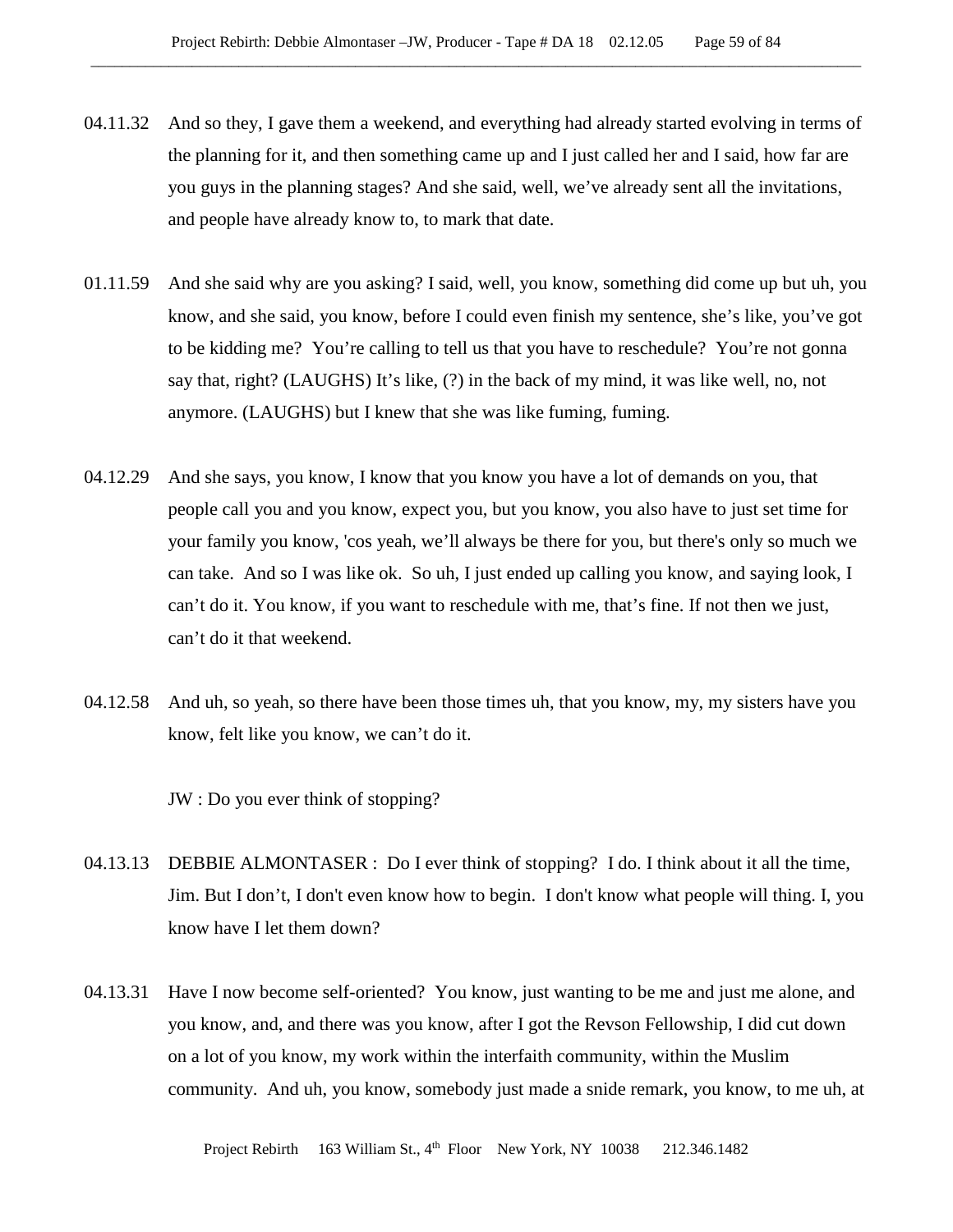a gathering, when they were just telling me about updating about me about certain activities that I was involved in and that have just continued.

- 04.14.08 And they're like well, you know, Debbie now has become a Revsen, God forbid that she continues working with us. And I turned around, and I just looked at him and I said, you know, what is that supposed to mean? He's like well, you know, we know the reputation that people who get the Revsen, (?) you know, Revsen, the reputation that they develop.
- 04.14.28 And you know, this persona or image that they start to take on and you know, like they're above everybody. And I said are you serious? You're saying this or are you just puling my leg? He's like, well, I'm not pulling your leg and I'm not saying that you know, that you have become this way. But you just really you know, you're not interested in a lot of, you know, important stuff that you used to be. And so I, I, I got really defensive and I said, you know, this was a prime opportunity uh, that I've gotten and for me not to accept you know, this wonderful privilege and honor to have this kind of opportunity, and not make the best of it wouldn't be fair to me or the program.
- 04.15.16 If I just you know, was half engaged, and not committed. And I, I'm really disappointed that you feel this way. You know? So uh, that's been kind of interesting, also, you know, just some people feeling like I've let them down.
- 04.15.35 And a part of me saying yes to do this (?) tsunami event has also just been to help people within the community who I've been organizing and doing a lot of stuff with, just to help them realize that I haven't abandoned or you know, jumped off ship. Uh, but I'm there, but I'm just not 100% there.
- 04.15.58 When they do need my support, when they do need you know, me to take charge of a lot of stuff. Uh, and you know, one prime example is this event on Saturday, the grand opening of this Yemeni organization. Which I you know, have been asked to be on the board, the first woman in its history you know, in Yemeni history to actually sit on a board in the United States on a Yemeni organization. Uh, which is a big thing.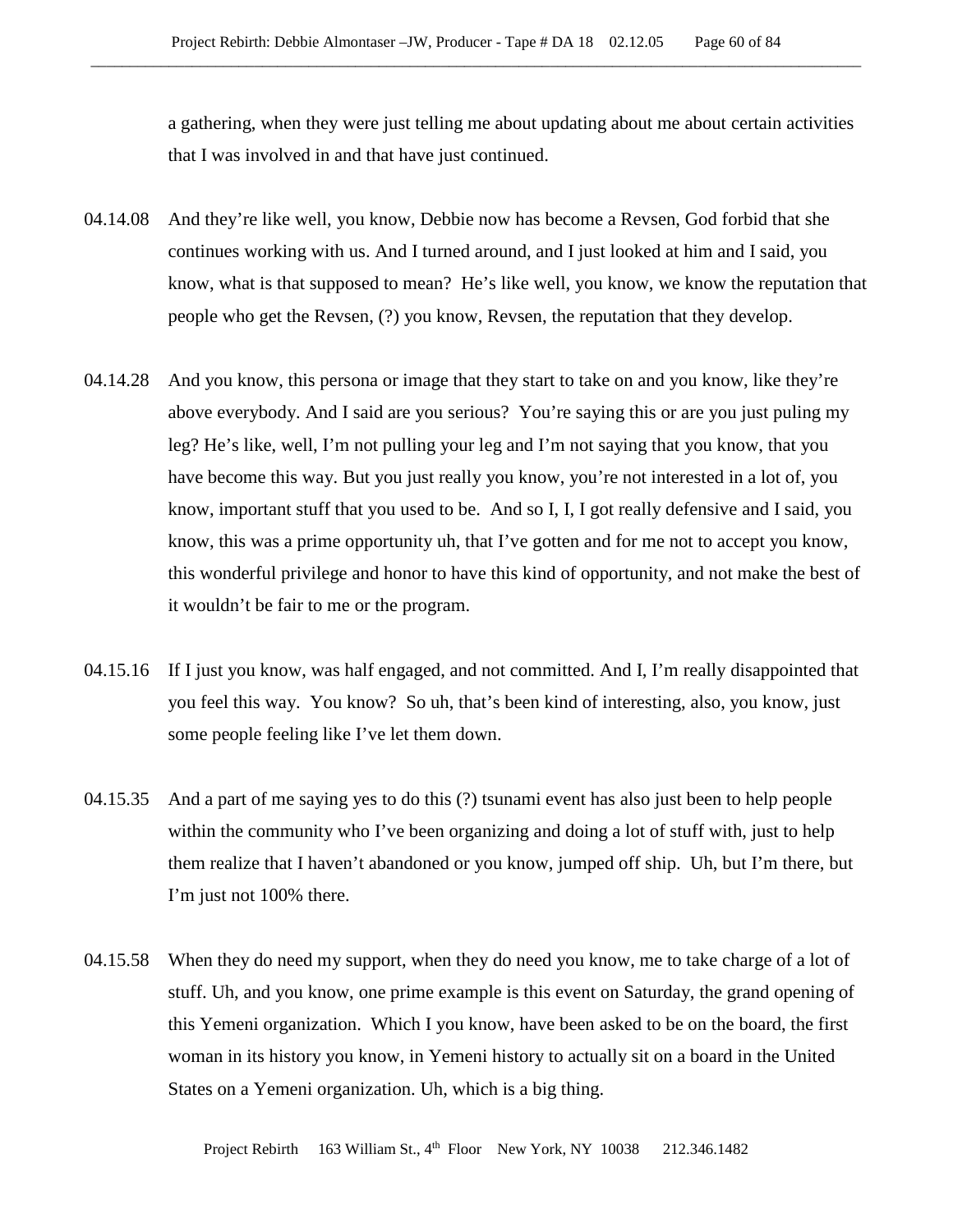- 04.16.29 And the uh, the gentlemen who are on the board I know have, have had moments where they've probably cursed me out in terms of them working around my schedule (LAUGHS). And, but they know and understand that uh, my participation is key and important. But the fact that they have to plan meetings around me uh, I know has, has been a burden on them. Uh, we were supposed to have a meeting this morning, to debrief the uh, grand opening and I told them that I couldn't make it.
- 04.17.05 If they would have the meeting later tonight, and they didn't respond to my email. They had the secretary call me and say you know, the world doesn't revolve around you, you know? Uh, this was a very important meeting, you shouldn't have scheduled whatever you scheduled for this morning. You know that we had the grand opening and we were planning to do it the next weekend, and discuss it and blahblahblah.
- 04.17.31 And they can't meet uh, and we, I don't know when we're gonna meet. They're like, you know, give us a date. And we'll, we'll try to figure something out. So I, I basically told the secretary, look, I don't necessarily need to be at the meeting. I will give you guys all my feedback, but you guys if you want to meet today you can meet you know, on Saturday. I'll give you my feedback and some things that are concerns and things I feel that we should do.
- 04.18.00 And, and so he, he just said to me don't bother, Debbie. Just don't send us anything. You know, we, we're not meeting and we'll figure it out when we meet the next time.  $(\sim JW)$

### (OFF CAMERA REMARKS)

04.18.13 DEBBIE ALMONTASER : So uh, so that was like a, a bit of a, a crusher. Uh, the grand opening was very intense. Uh, that day Naji had to work, and he has actually been attending all of these board meetings, because of the fact that I know people within the Yemeni community are not ready to have a woman wheeling and dealing with a group of men (LAUGHS).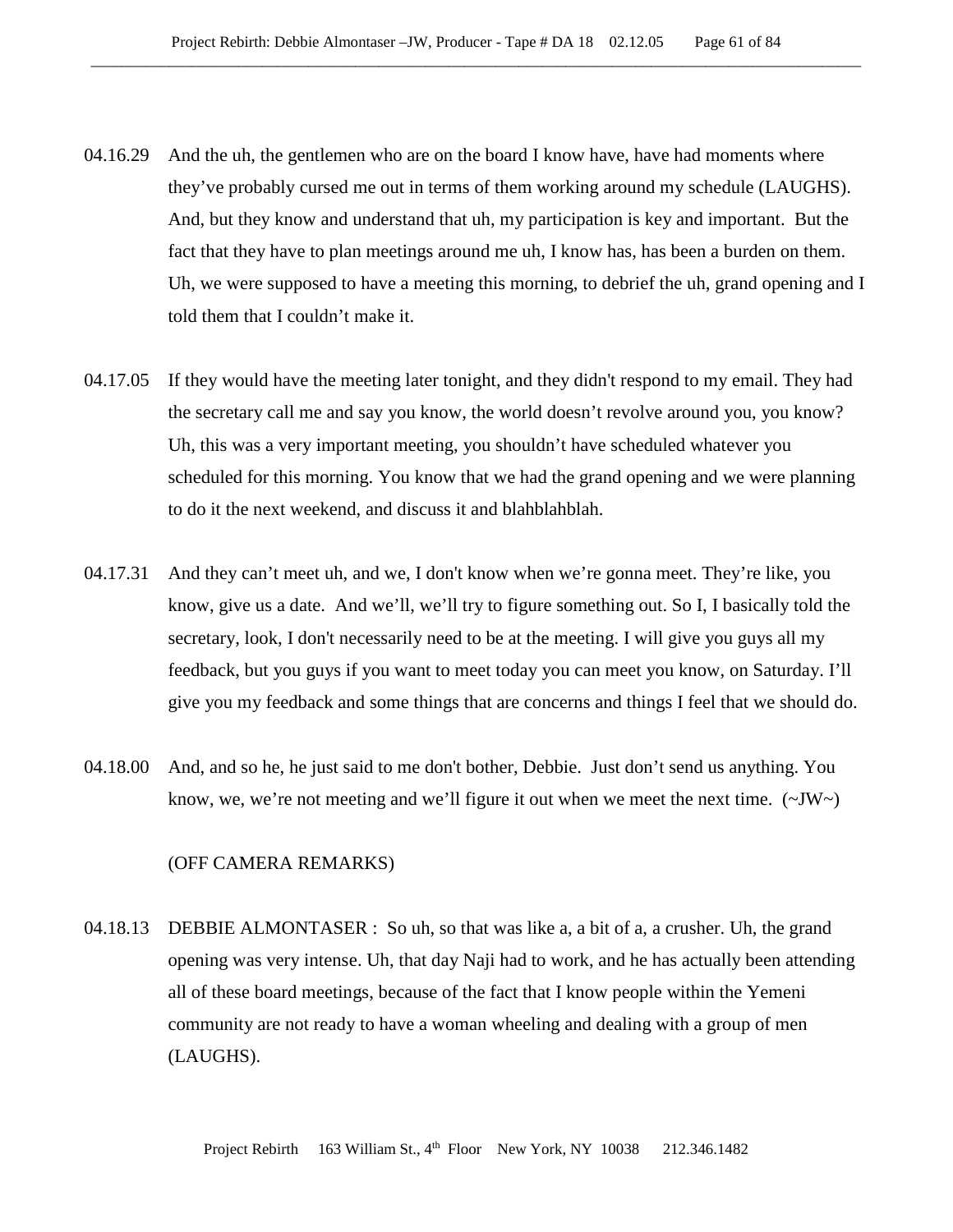- 04.18.39 Even though they are professionals and they are people who have grown up here and what have you. The community just is not there yet. So I felt that it was important to have Naji's participation there as my husband. Uh, and so he couldn't be at the grand opening, and he said to me, he said, you know, I can't be there, I feel really badly, I have to work.
- 04.19.02 But I don't think you, I hope you're not thinking of not going. I said, well, I don't feel comfortable. I don't know who's gonna be there. And he said you, you have to go. You have to go and you have to do what you have to do. You made this commitment and our community needs to see change. And the only way change will happen is if you go and you make that change. And I was just like (LAUGHS) astonished at his uh, his support, you know.
- 04.19.32 And, and just like saying you have to do it, you know, I know that the community just you know, makes your knees shake, which they do. (?) they do (LAUGHS). You know, and I, it's funny, at the end of the, the grand opening when the board was just reflecting. There are a couple that I have a really good relationship with of the gentlemen and they're like you were great, you know, you did a great job. And I was like yeah, right. And they're like, yeah, you did.
- 04.20.00 You, you handled it so well, you know, even though that you were annoyed and upset with some of the stuff, you were so eloquent, you know, the way you presented and what have you. And I turned around and I said to him, I said, you know what? This is the toughest audience that I've ever had in my life. Will always remain to be so. Because it is my community. I said, you know, I have presented at a synagogue, on a high holy day, Rosh Hashanah.
- 04.20.30 As an Arab, talking about (?) bridging the gap between the two communities. I spoke in front of five hundred Jews, and that was pretty nerving-racking. And, and scary to go into a sacred space on a sacred holiday and to talk about the Arab-Israeli issue. And not knowing how people will perceive me. How receptive they will be to what I have to say.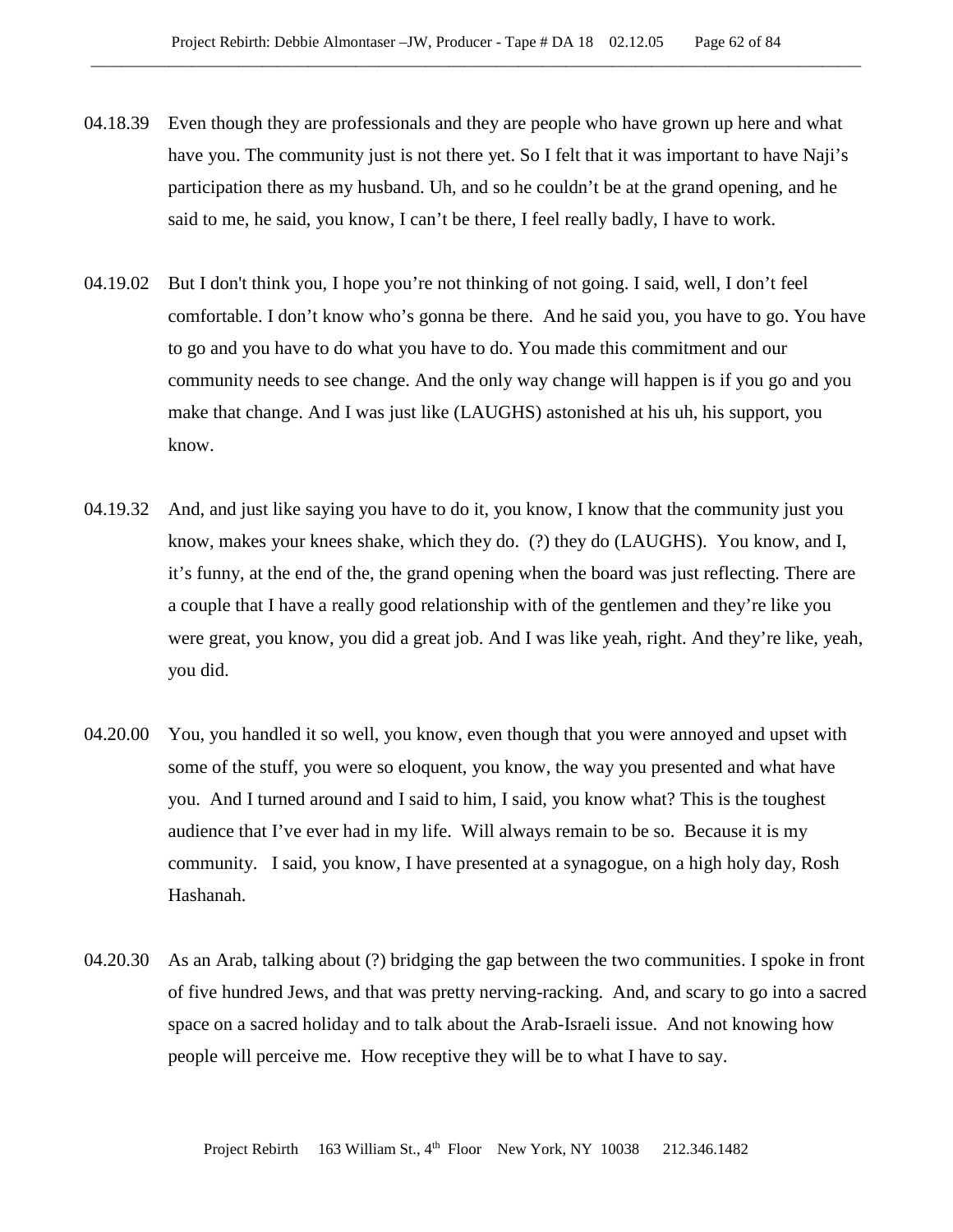- 04.020.58 I said, but at the end, they all stood up and gave me a standing ovation. For my coming, for my taking the challenge, for my eagerness to work with them. And I said, that was the most nerve racking presenting I ever did. But presenting in front of the Yemeni community is tops. This is the most nerve-racking that just rattles all my bones. (LAUGHS). And he looked at me in astonishment.
- 04.21.27 He said, you know, you were amazing under all that pressure, you did a great job. Walked into the room uh, my god. I walked into this office space. There were 70, at least between 50 and 70 men sitting. The board, they started at 12, and I ended up coming at 1 because I had a previous engagement I couldn't get out of, which was also something they were annoyed with, but they were like Ok, when you get there, you get there (LAUGHS).
- 04.21.59 Uh, and they desperately need me on there, but I know that eventually they're just gonna get fed up with me. So I walk in, there are 70 men, Jim. Seventy, maybe less, I don't know. I walk in. I did not see one woman there, and I actually called up all of the women that were at the prior conference and others, and I'm like you got to come, you got to come, you got to be there, you've got to support me. I'll be there at 1 o'clock. I'll meet you guys there at 1 o'clock on the dot. They didn't show up. (LAUGHS)
- 04.22.28 And there were people standing outside, and I a car, I took a car and it pulled up in front of there, and I was like I can't walk away. These people know that I'm here. I can't walk away. You know, and then I just remembered what Naji said to me, you got to do this. You know, our community needs to change. And you're the only change right now. I open the door, I walked in, the board members are happy to see me. I uh, they were sitting way in the back of the organization, and because everybody was hovered all over, I felt awkward to pass through.
- 04.23.04 And so I decided I was gonna sit in the back with all the other people and just be like an observer or something. And the board members are like no, come over here. You know, they're waving at me, and they're like over here, and you know, we saved you a seat. And I had to march through these men, you know, passing by them. I was so nervous, Jim, that I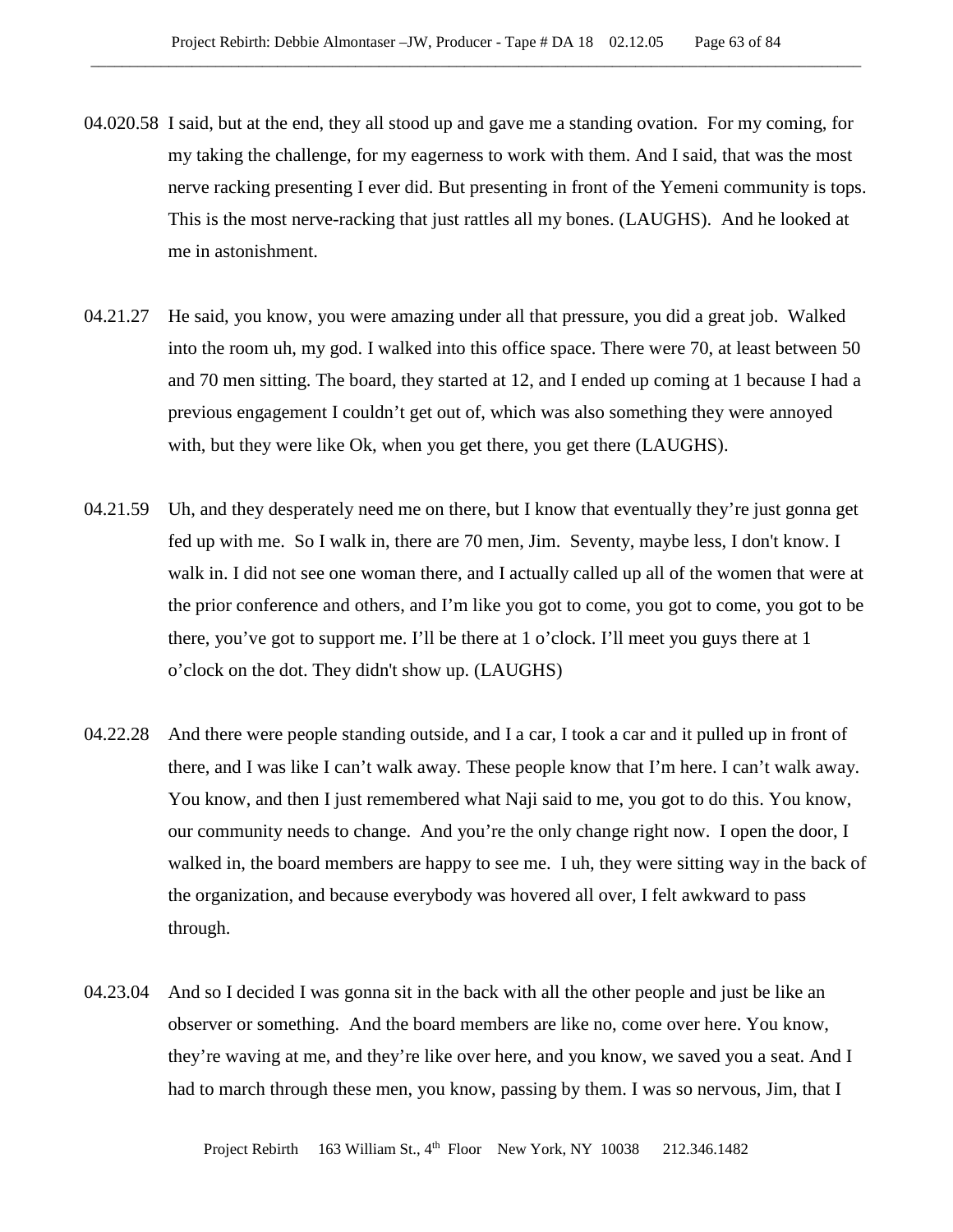couldn't, like I felt my knees like wobbling (LAUGHS). Like I was gonna fall on the floor and just like you know, collapse.

- 04.23.34 So I finally got to, to the seat. Uh, one of my colleagues saved me a seat. And they continued their presentation. They had the Yemeni consulate from Washington DC there. I don't know who and why he came. But uh, he heard about the grand opening, and he came with a proposal for the community. In (?) you know, for the establishment of this new organization. And he spent about an hour before I got there, presenting this proposal.
- 04.24.10 And before I got there, also the president gave a welcome and a brief summary of what we were planning to do. Finally about 15 minutes later, I sort of got the gist of what he was trying to do. And when there was finally a moment of silence, I said, you know, if I may, I'd like to interject. (CLEARS THROAT)
- 04.24.31 I thanked him for coming. I said, thank you for coming, it was really a pleasure to have you. Uh, come to our grand opening uh, we are so honored that you made the time. And you made the commitment to come. Uh, I want to thank you for the proposal that you have brought, you know, for the community and the board to review. Uh, and get back to you about. Uh, which is something that the board, this established board will be doing for anything that (CLEARS THROAT) relates uh, or connects to the community.
- 04.25.07 Uh, however, right now, I think what's really important uh, is for the board of this organization to present uh, what it sets out to do for the community. And I said, I'm sure that the president may have done that, but if he hasn't, then I think that's what we really need to do.
- 04.25.27 Uh, and you have raised many issues that are affecting the community, and we're very much aware of them. And much more aware of what's affecting the, the community in New York City. And I think us presenting uh, what we planned to do would really solidify a lot for you and the entire community. So uh, two of the board members, both together, said, well, we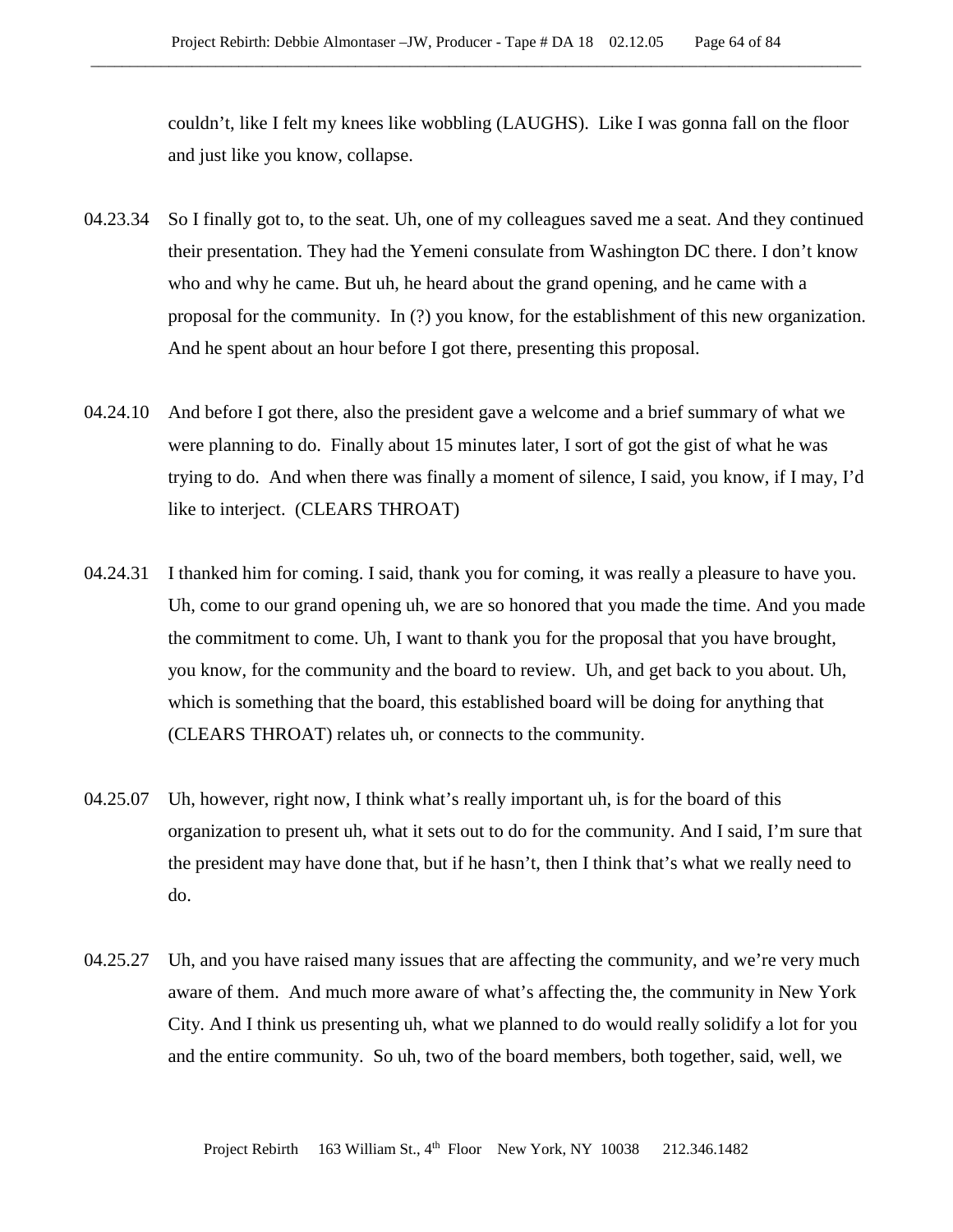think you should do the presentation, Debbie (LAUGHS). And I was like I think the president, with all due respect, I think it's the president who should, who should do that.

- 04.26.01 So the president gave about a two minute summary and then he stopped and he said, quite honestly, if there's any capable in providing you with a presentation of what this organization is setting out to do, it would be Debbie. It is such an honor and a privilege to have her and her expertise and her wisdom of working within and out of the community.
- 04.26.31 Uh, to help us get where we are today, and so if there's anyone here who can do (CLEARS THROAT) you know, an in-depth presentation, it would be Debbie. So Debbie, I would really appreciate if you would present for us what we are planning to do. So of course I was put on the spot, and I (CLEARS THROAT) made it clear to him, I said, you know, I want to start off by saying that the entire board of this organization is very capable, and if you all agree that you want me to do the presentation uh, I would be happy to.
- 04.27.05 So they're like yes, please do it (LAUGHS). So I took about 15 minutes, Jim, solidifying exactly what this organization is setting out to do. Uh, the afterwards, the Yemeni consulate turned around and said, well, now that I understand what you are planning to do, I want to (?) congratulate you all on the thoughtful thinking and the process and the development that you have developed for this organization.
- 04.27.40 I want to wish you all the best of luck, and I want to extend my support if there is ever a need for anything from the consulate, we would be very happy. And so now that I have a clean understanding uh, based on what this sister has presented, which I am very impressed and I am very honored and humbled to have made her acquaintance.
- 04.28.06 And to congratulate all of you, the board, for recruiting her to be at the helm of this organization with you. And for the community to provide her the support and the utmost uh, respectful way as possible. Uh, it's someone such as her that needs to be in every organization or any affiliated uh, type of group to, to really help guide uh, and, and pave the way for the community.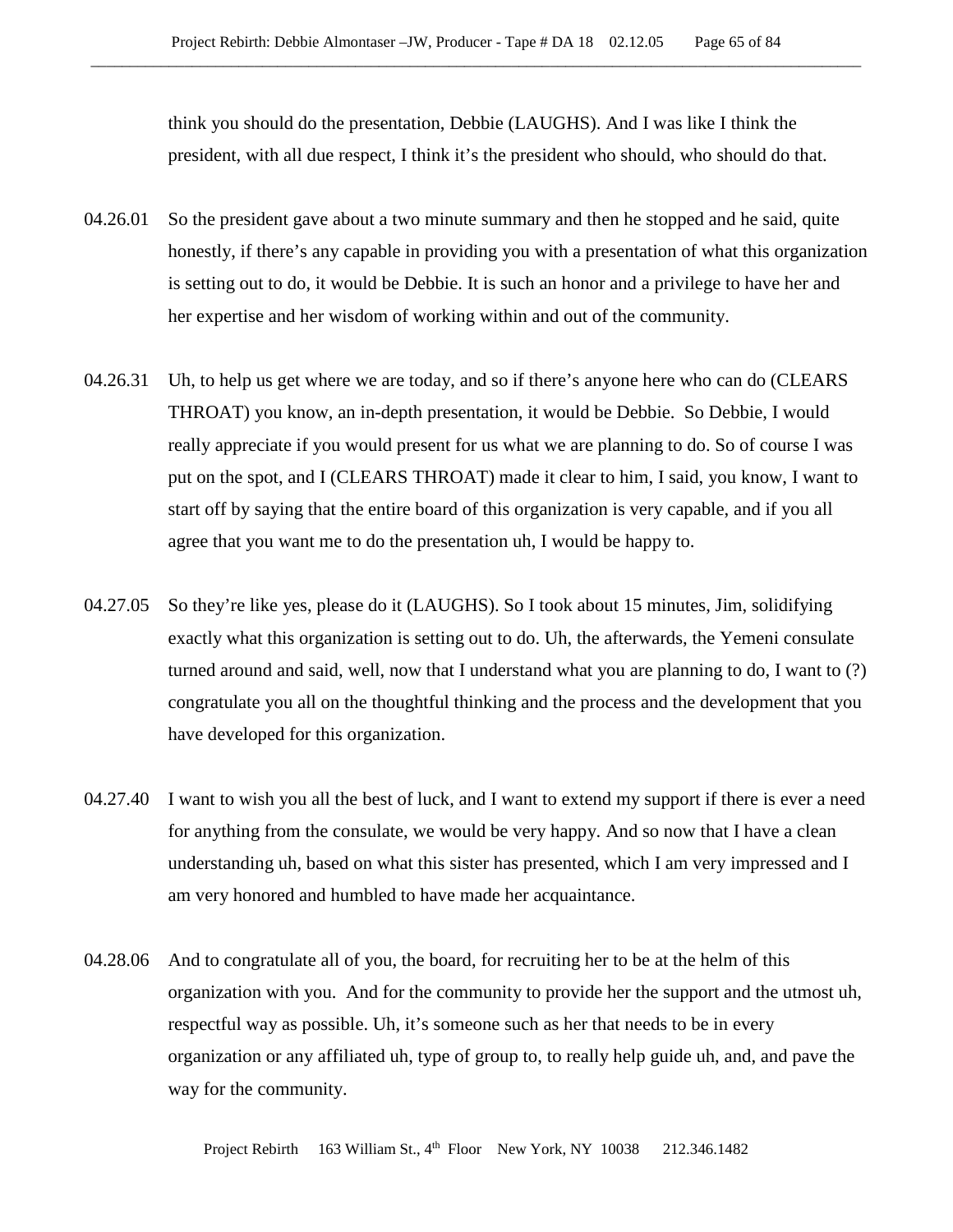- 04.28.45 So he turned around and he thanked me. Uh, then the couple of other men who is like the New York City council for Yemen who's actually at the UN here. And what have you, they also did the same thing. They thanked us and they congratulated us and then they all got up and left (LAUGHS).
- 04.29.03 So then it was the conversation was between us and the community, and they had a lot of really good questions and, and what have you. And it was, Jim it was the most gratifying thing to have experienced that day, you know, to get you know, the consulate of Yemen to, to give me such an honor and encouraging the community to uh, to stand behind me and support me was really a huge, huge thing to have happened.
- 04.29.34 Uh, so uh, you know, I went home that day and I was telling Naji, I was like, I can't believe you weren't there, it was awful it was horrible (LAUGHS). And I had to stop this consulate from telling us what to do, and I had to find a way to do it that was so very diplomatic and professional and, and thank god afterwards I was able to win him over, and he gave me this beautiful tribute and encouraging the community to support me.
- 04.30.00 And uh, you know, he, we just, he was listening, he was like, I told you you'd be fine, and you'd be great and you know, you were gonna do it and I know that, you know, you're terrified and you're scared of speaking, he says, but you know, if there's any meaningful work that needs to get done is within our specific community. You know, you have done everything you could possibly do with the broader Muslim community etc. but our community right now, you know, really needs us to start making these strides.
- 04.30.32 So uh, I turned around to him, you know, because I, I was really emotionally drained that afternoon, emotionally drained. I didn't eat that day. It, it really drained me, and I just turned around to him and I was saying, you know, we always (?) and I was saying to him, we always talk about the gifts that God gives us. And sometimes I always uh, uh,, I always ask and I wonder is the gift that he gave me, you know, a blessing or a curse?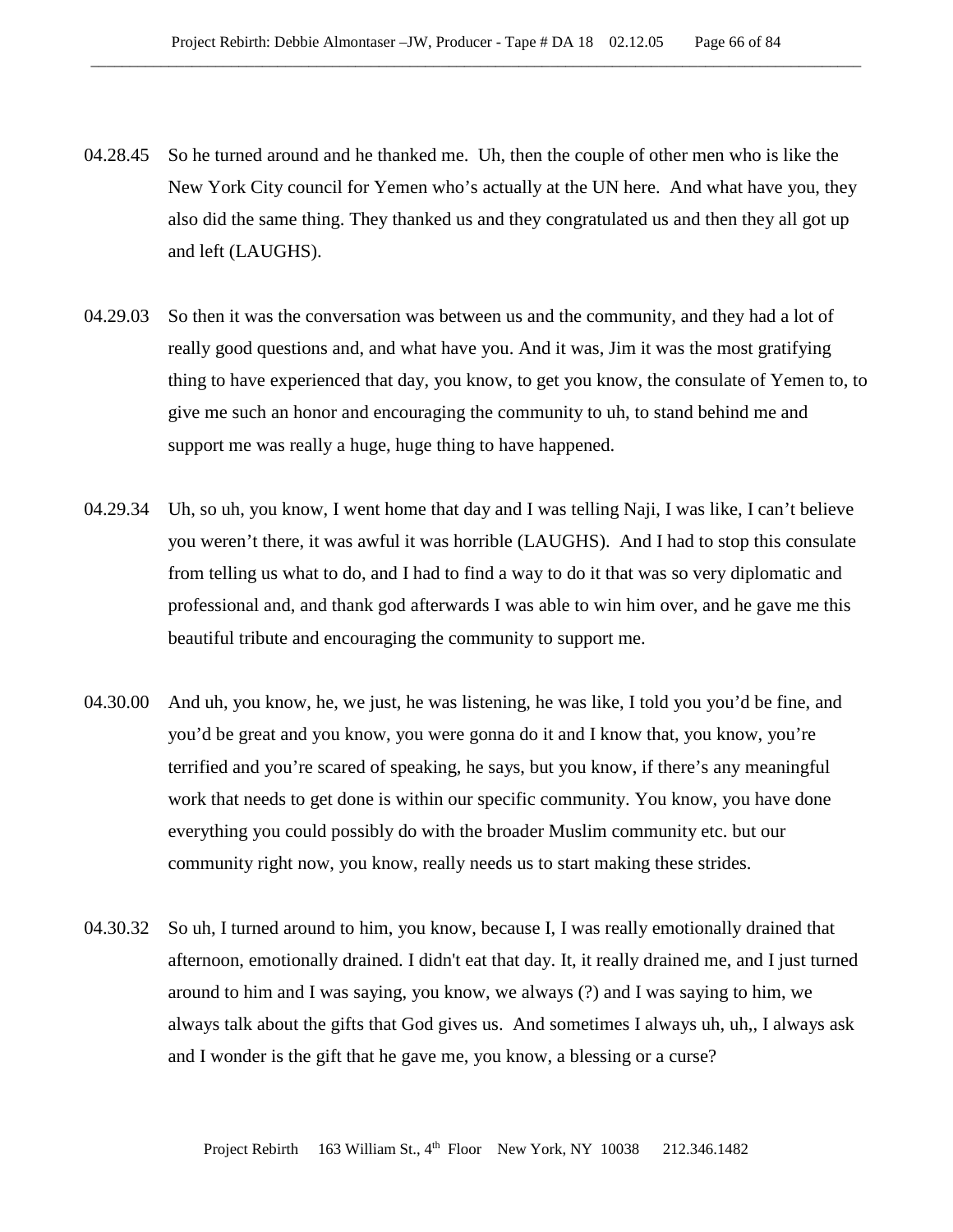- 04.31.05 And uh, you know, he, he was just listening. And I said, you know, sometimes I even surprise myself. You know, with what I do and with what I say and, and how I go about it, and you know, this gift of intuitiveness, you know, knowing you know, when is the right moment to capture, and, and to take it is, is just uh, it is a true gift.
- 04.31.31 And I was telling him that as I was sitting there, one of the board members sitting directly across from me, you know, saw me turning shades and he knows when I'm folding my hand and, and grinding my thumb in my (LAUGHS) in my palm that there's something going on. And he's known me since he was a kid. I'm older than him. And I, I sued to know him as a student. Uh, he just whispered to me, and he, he (?) in a way and nobody was watching.
- 04.32.02 I don't think anybody was paying attention to the two of us, and he just said to me, be patient, sister, be patient. You know, like just telling me don't you know, don't say anything yet, just keep listening (LAUGHS). And I listened and I listened, and then I just knew when the right moment was to interject, and when I was telling Naji of what the, the Yemeni consulate had brought, this proposal for us of what we could do (LAUGHS) he was like and what was the board doing?
- 04.32.30 And I said they just sat there and they were all listening. And he said and none of them said anything? I said no, and he said, and then what? And it was like, and then I had to do it. I (LAUGHS). I said, can you fathom this, can you imagine you know, in a room of 70 men, you know, a woman had to do this? And I told him, I said I was so terrified because I didn't know what the audience was gonna think of me. What the board was gonna think of me, what the, you know, Yemeni consulate was gonna think of me.
- 04.33.0 But it, it worked out really well. So as we were talking as I was talking to him about this gift, you know, whether it's a blessing or a curse uh, he started having, he started getting dizzy. And then all of the sudden he was flipping actually through the mail and he was on the bed. And he was just listening to me and I was going on and on and on, rambling. And all the sudden he just says to me, I can't breathe. And I'm like, I looked at him I'm like what are you talking about?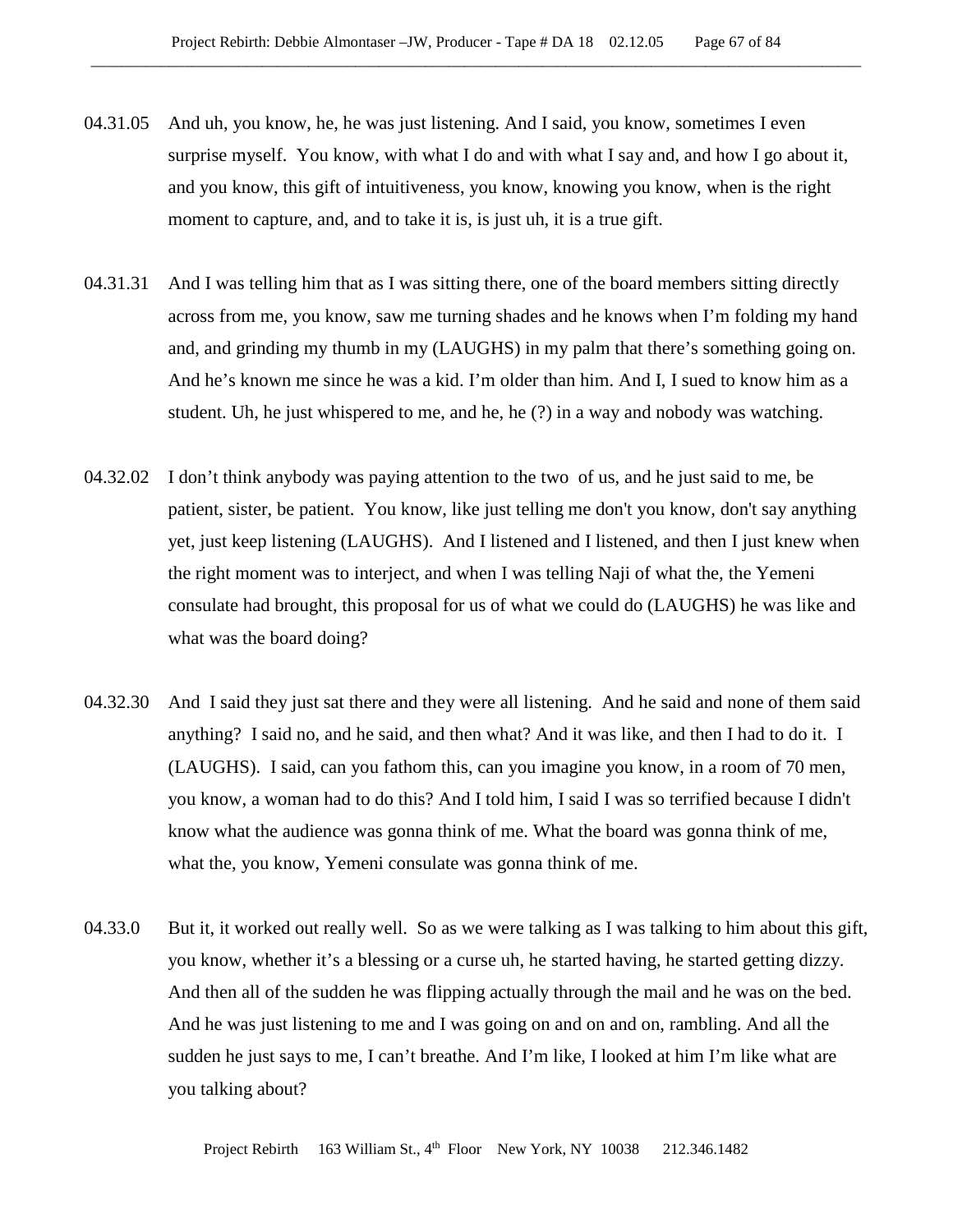- 04.33.31 He's like I can't breathe. I'm feeling dizzy I need, I need to go to the doctor. Uh, I'm not feeling well. And I was like oh, my god, you're, you were just Ok a minute ago. I don't understand what's going on? And he's like you know, get the keys, let's go. And you know, he's like you know, call Yusef, tell him I'm not feeling well. And I was just like, I didn't even know like what to do. I was just paralyzed in the moment.
- 04.33.58 So I uh, started screaming out for my son to come. He was actually in the bathroom uh, getting fresh water for his fish tank. And he's like what's the matter, what's the matter? It's like Daddy's not feeling well, we have to go. You know, get your stuff, let's go, we're gonna jump in the car, and take him to the hospital. So uh, we jump into the car and he's sitting you know, he's sitting in the car and we're like are you Ok, are you OK? He's like I'm Ok, but we, you know, just hurry up. And I couldn't even drive at that moment. Thank God that my son is older to, to do that.
- 04.34.30 So he, you know, and he's a really good driver. He started driving us. Uh, we get to the hospital uh, you know, they check his blood pressure, they start you know, checking his heart and what have you, and they're like your blood pressure is high. You know? And uh, you know, did you take your medicine, did you eat? So he says to us, he says, well, I ran out of my prescription uh, and I was supposed to go pick it up this afternoon and I just totally forgot and I didn't have my medication so it was just so nerve-racking, you know?
- 04.35.06 Extremely nerve wracking to, to have to go through that. So uh, and you know, we were gonna go to dinner. We had made plans 'cos he was saying to me, while we were talking, he said, you know, uh, did you think about dinner? I said no, I'm uh, what do you guys feel like eating? And he's like you know what, you've just had too much of a crazy day. We're just gonna go out. And so we ended up you know, being in the hospital for a couple of hours uh, and then we left.
- 04.35.37 And he's like you know, I'm sorry that I, I ruined you know, our diner plants. I was like dinner plans, I'm not even hungry anymore (LAUGHS). I'm just so relieved that you're OK.

Project Rebirth 163 William St., 4<sup>th</sup> Floor New York, NY 10038 212.346.1482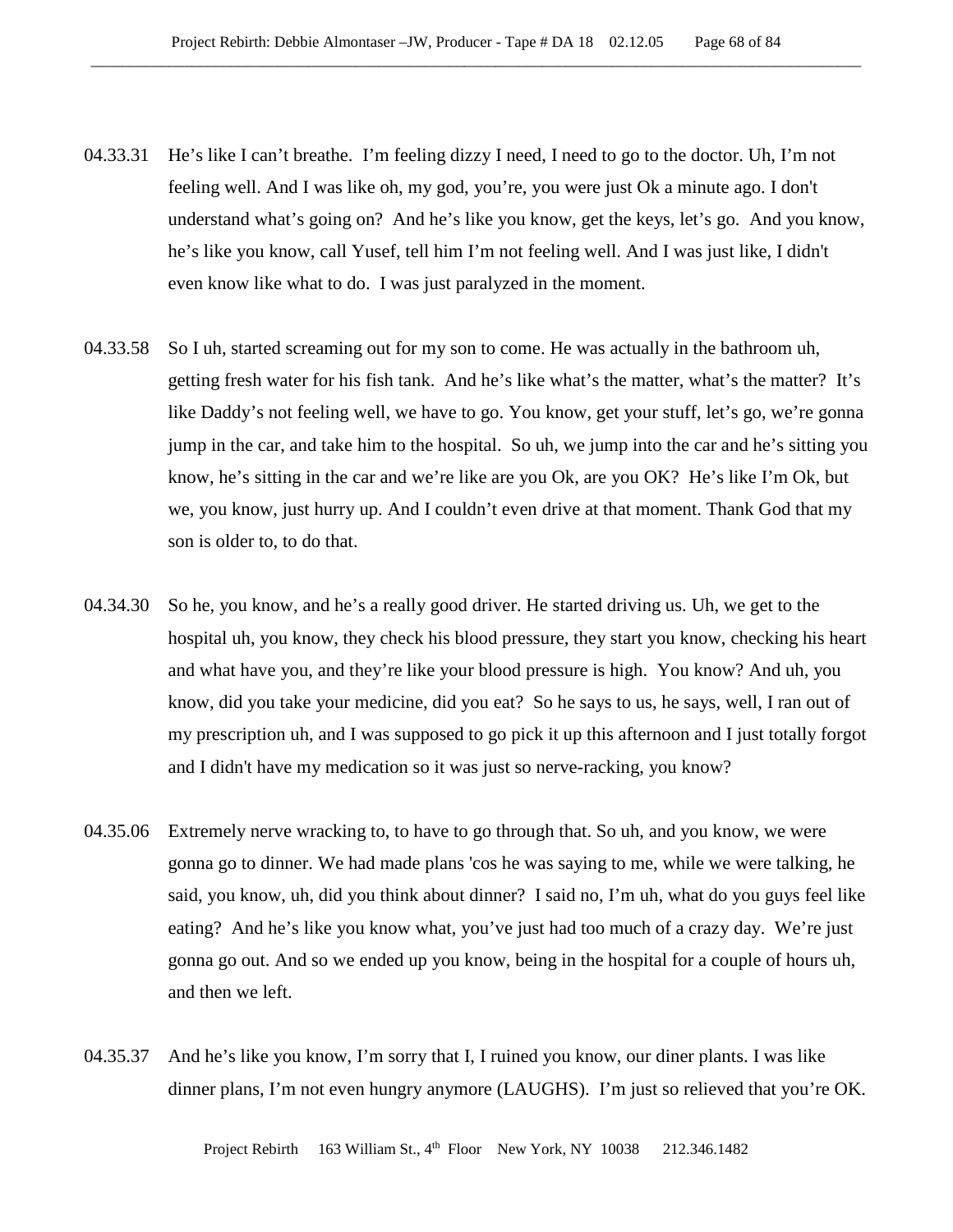Uh, so he you know, we ended up just picking up something up on our way home from the hospital. And we got his medication and you know, and it's just been really, really scary to have to deal with this, you know, so scary.

- 04.36.02 Because you know, and I, I was telling him the other day that I still, I just don't see him and myself growing old (LAUGHS). I don't know, it's weird. But I don't. I still see him as that young, energetic, vibrant man that I married. Twenty-four years ago. Uh, you know, doing all that he does, with all of his might, and you know, his passion.
- 04.36.31 And, you know, I don't see myself you know, getting that way, either. You know, thank God that you know, I'm healthy. That I'm not, I don't have any you know, any symptoms of you know reaching old age. I'm almost 40 but I know that's not old, but uh, but I just don't see it. And him now approaching those stages is really, really scaring me to death.
- 04.37.01 Uh, you know, and one other time that he had gotten sick uh, with the same stuff, same symptoms and as we were you know, getting ready to you know, well, we were waiting in the waiting room after they'd checked him and that they didn't really know was going on. You know, he's talking to me about the bank accounts, the mortgage, the savings (LAUGHS) And all this stuff, and I was like, I don't want to hear this stuff right now. You're upsetting me, and I have to tell you all this stuff.
- 04.37.32 You have to know this stuff, and you have to like take care of the stuff with my dad if something happens to me, and you have to make sure you know, that his assets are Ok, and that he gets his share and, and all this stuff, and I was like don't do this to me. I do not want to hear this. I am not gonna deal with this stuff because you're gonna be here. You can't go anywhere. You know, you just can't. Uh, and he's like look, you know, this is stuff that's not in my hands or your hands.
- 04.38.02 You know, and we have to face it. These are things that we're gonna have to go through and who knows? You know, who's gonna go first or who, how we're gonna go or whatever. And it just terrifies me to think about this. You know? About him ever, anything ever happening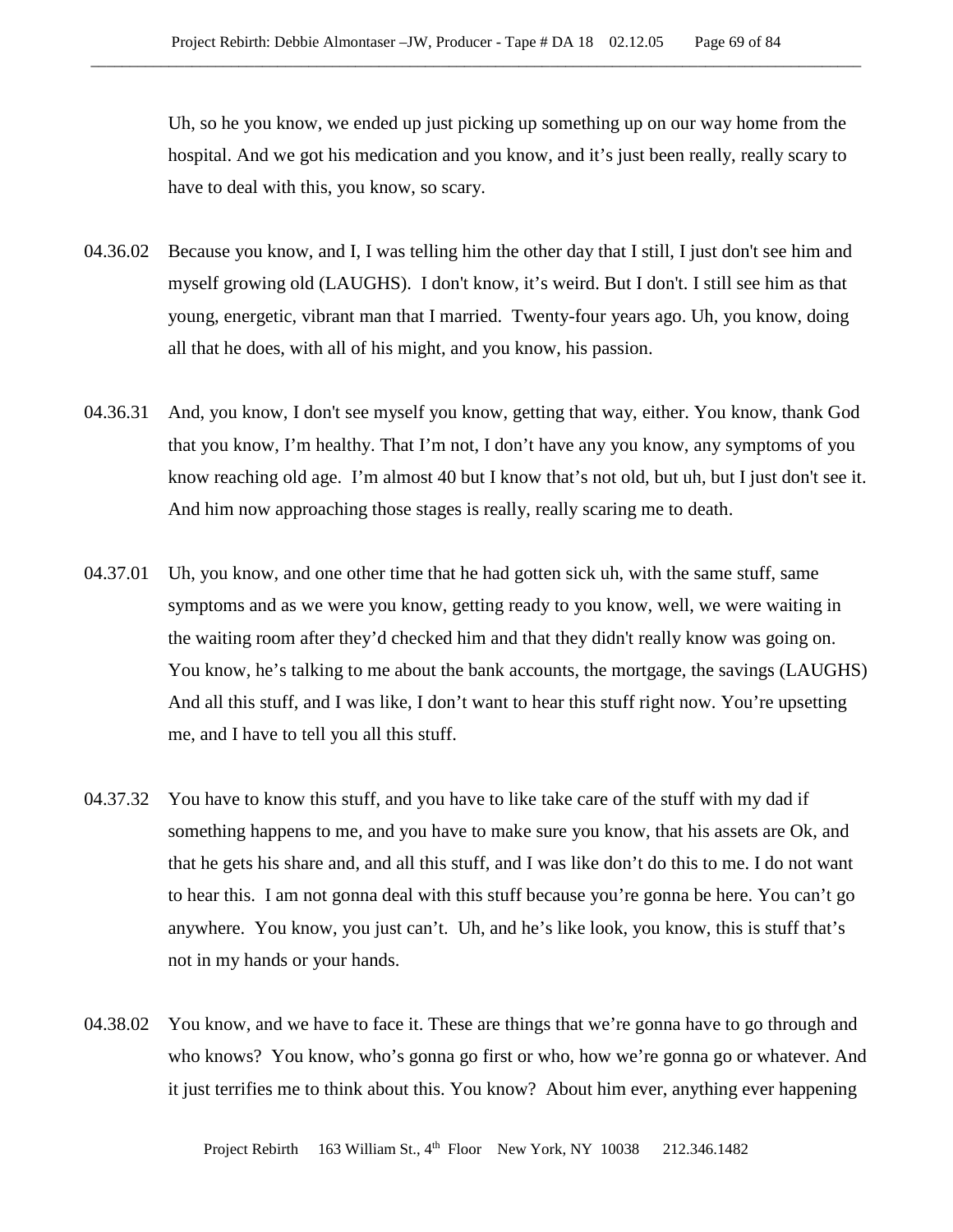to him. I would just totally you know, I can't even see myself functioning. You know, it, it's just really, really scary.

- 04.38.30 Uh, so a lot of you know, what I do now, I take that into consideration in terms of like making sure to, to be home more often, making sure to like ask him did you take your medicine? Making sure that he eats well. Uh, you know, even though that sometimes it's a hardship, but it's such a, it's such a good hardship.
- 04.38.56 You know, I feel such gratification just to, to know that I am, I am somehow sustaining him, you know, 'cos I you know, he's my sustainer (LAUGHS) in terms of giving me the strength to do what I do. And uh, yesterday I shared with uh, with Danielle, when she, when she called me she said, you know, how are you doing, Debbie? Let's talk. How are you doing? I said, well, if you would have asked me yesterday how I was doing (LAUGHS). I would have just like broke like a dish. And fallen into a hundred pieces.
- 04.39.30 And she's like well, what happened? Uh, you know, so I started talking to her about you know, how this event has truly immersed me. Uh, has just swallowed me, you know, in terms of what I have to do, the meetings. Uh, you know, the fact that I was able to forge this relationship with Riverside and get them to support such an event and co-sponsor it and have the Muslim community actually holding a prayer service there.
- 04.40.04 Uh, is just beyond belief. And the church is just so happy to have had the opportunity. It's the first of its kind to happen between Muslims and Christians. And every time that I speak to them, they're like you know, we are so indebted to you for making this happen between our communities. And so this uh, this week alone I had two meetings uh, there, and they were in the evening
- 04.40.32 and it was just so hard, and Naji had worked (?) two days uh, and then the other days he was home. So I was out on Monday night and he was home uh, he was home on the weekend, which I was also home. He worked, I think one or two days, I can't remember. But I was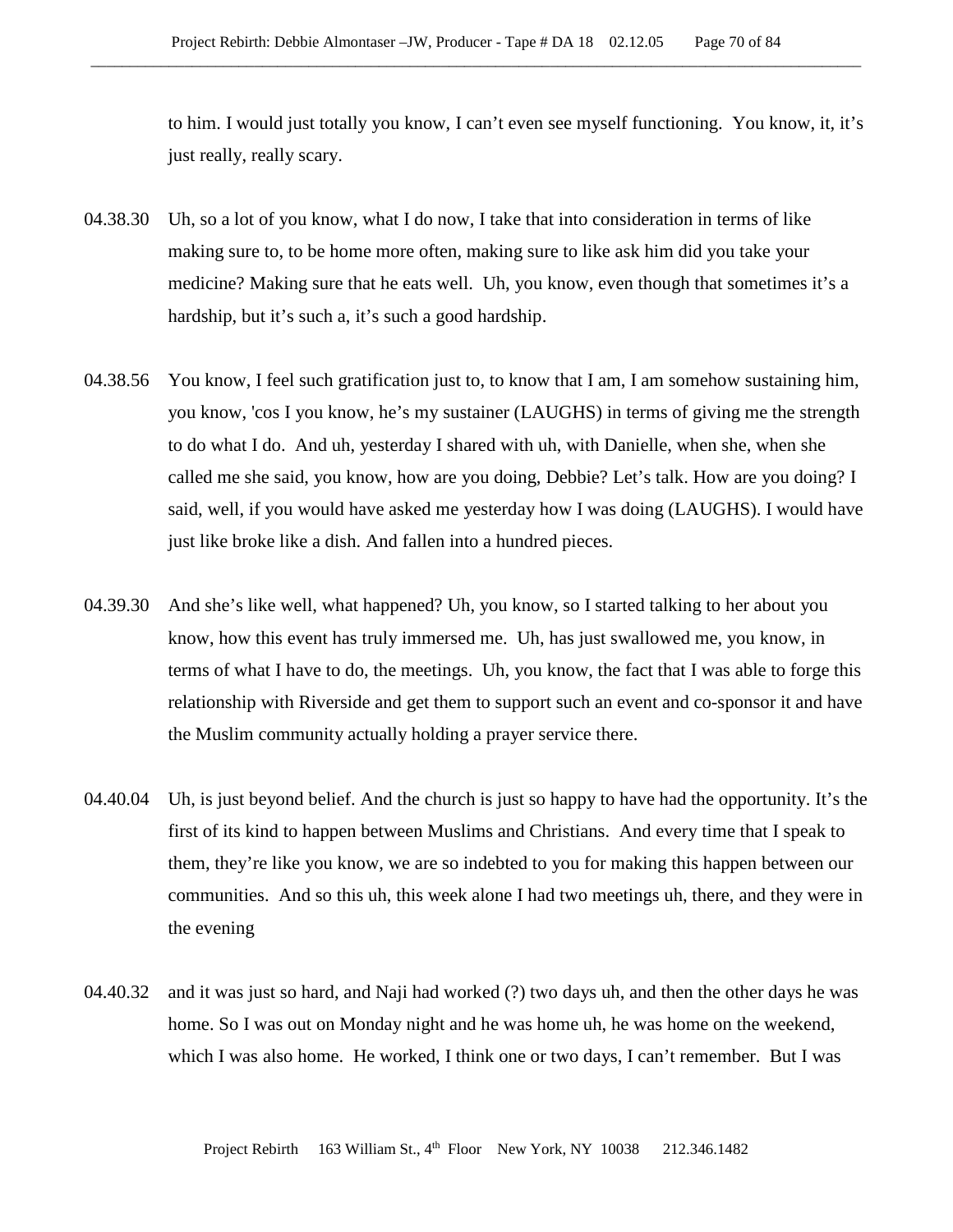out Monday night, Tuesday for the Revson, Wednesday for my class, and Thursday I had to attend the volunteer training.

- 04.41.07 And I tried very, very to get people from the planning committee who are, who've been going to the meetings with the church to go. And nobody was available. And uh, it was you know, was standing at 12:30 outside of the school that I was going to visit. Uh, to help them get a CBO, a community-based organization. And uh, I got there a little early and I'm making all these calls, please you got to go, I need you to go. I can't go.
- 04.41.34 And I couldn't get anybody. And I was just feeling like so abandoned. I was feeling so, you know, pressured and, and it was all because, I was feeling this way because I wanted to be home. That's what I wanted. And I just felt that nobody was there. Just to help me make that happen. And it just killed me, where I was like, you know, why the hell am I doing all this, you know? Is this all worth it, you know?
- 04.42.03 I want to be home, Naji's home, I want to go home, I want to make dinner. Just want to be with the family. Uh, you know, and just like, you know, just have that quality time 'cos I love that quality time. Which I don't feel like I have a lot of because of all of this craziness in my life. So uh, I called one person, and she, she said to me, you know, I could go but I'll only stay for half hour, 'cos I have a, you know, a grant that's due, and what have you.
- 04.42.35 And I'm like, you're already in the neighborhood, it's probably gonna be an hour and a half max. If you could just do that, that would be so awesome. And it was so easy for her to say no to me. You know, and I'm like, you know, and this was somebody that has asked me for a lot of favors and stuff. And I go out of my way. And I was just feeling like you know, damn. You know? I'm not asking for a lot. It's not like she has to travel. She's already right across the street. All she has to do is stay there.
- 04.43.06 And I couldn't get her to, to do it. And uh, you know, Naji called me, like when all this is happening. And he doesn't know what's going on and he's like you know, how are you, what's going on? And I started explaining to him, I'm good. You know, I, the training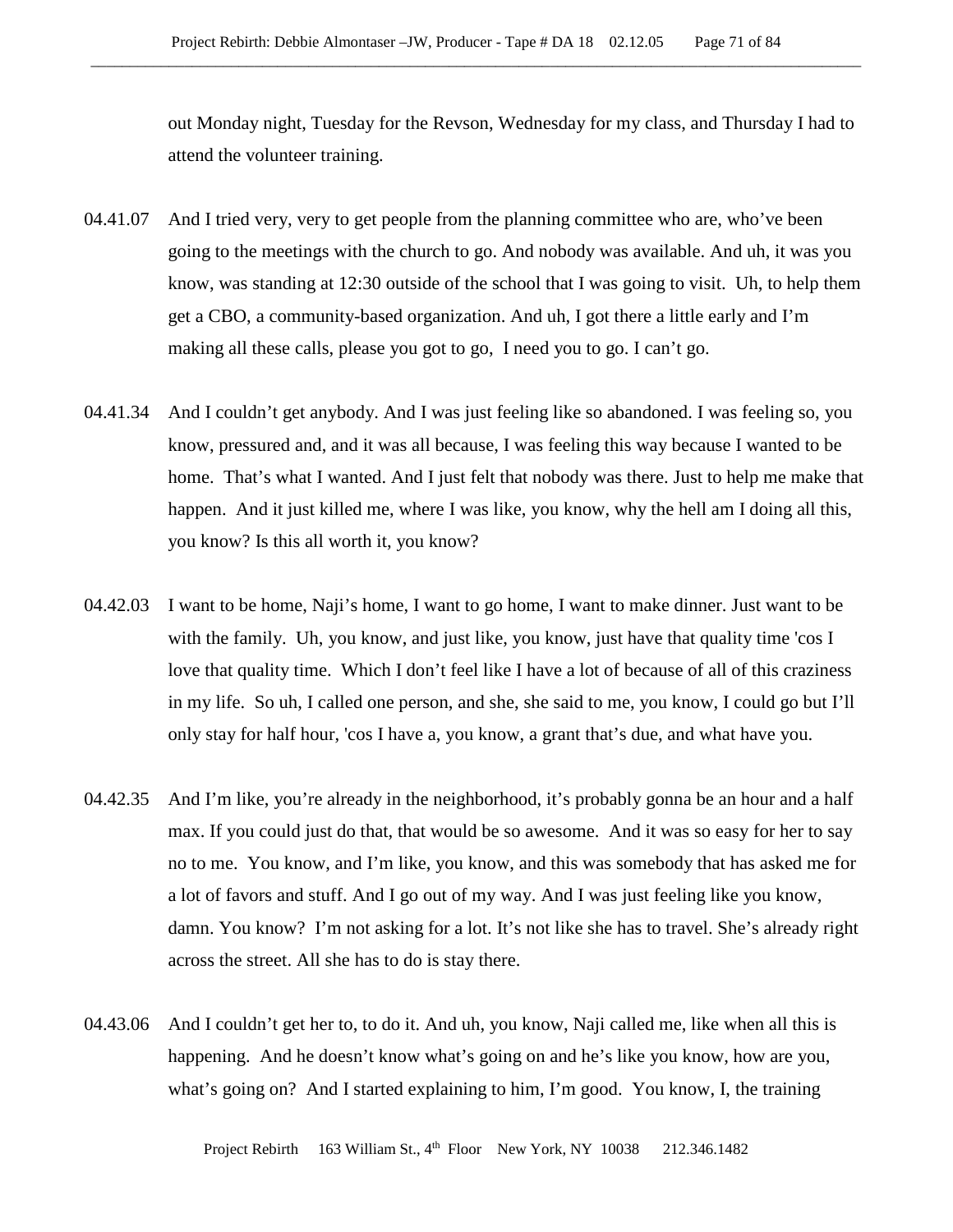tonight is happening for the volunteers, and you know, I trying to get somebody to, to go with them and what have you.

- 04.43.34 And he's like so what does that mean? You know, I didn't say anything. And he said, well, you said you were gonna be home tonight, and you know, we, everybody's home and we're looking forward to it. And I said to him, I said, I can't get anybody to go. And I cannot sent these volunteers to this training without somebody who's been at the planning committee meetings.
- 04.43.58 If a question arises, if something with the program arises, they're not gonna know anything. So he started naming the people on the committee, it's like did you call this one, did you call that one? I was like, yeah, I called all of them and everybody is not available. So he just like he was silent on the other end, and uh, said are you there, he's like yeah, I'm here. Uh, I said, so it, you know, I, I'm gonna have to go to this meeting. So there was just a long, a long pause. He didn't say anything to me.
- 04.44.33 And, and uh, I said I know you were looking forward to me coming home and so was I. But I just can't afford for anything to happen, you know, any misinformation, any misunderstanding and you know, the volunteers are from the Muslim community. They need guidance, they need to understand what the event is all about and etc., as well as the people from the church. They need to know what our rituals are and what have you.
- 04.45.03 And so I'm explaining, so he says to me he said, you don't have to explain all that. I know all that stuff. Uh, you know, go take care of what you have to do. Don't worry about us, and you know, when you get home, you'll get home. So uh, we hung up the phone, and I knew like if I, if he was just like right in front of me, I knew that that was like one of his you know, he was at his peak with all of this.
- 04.45.31 Like just, I know he was not happy but you know, he didn't, he didn't lash out, he didn't say you know, he tried to provide me with strategies of other people doing it, and uh, you know, and I just felt so badly. And as I started walking to the train, you know, after hanging up with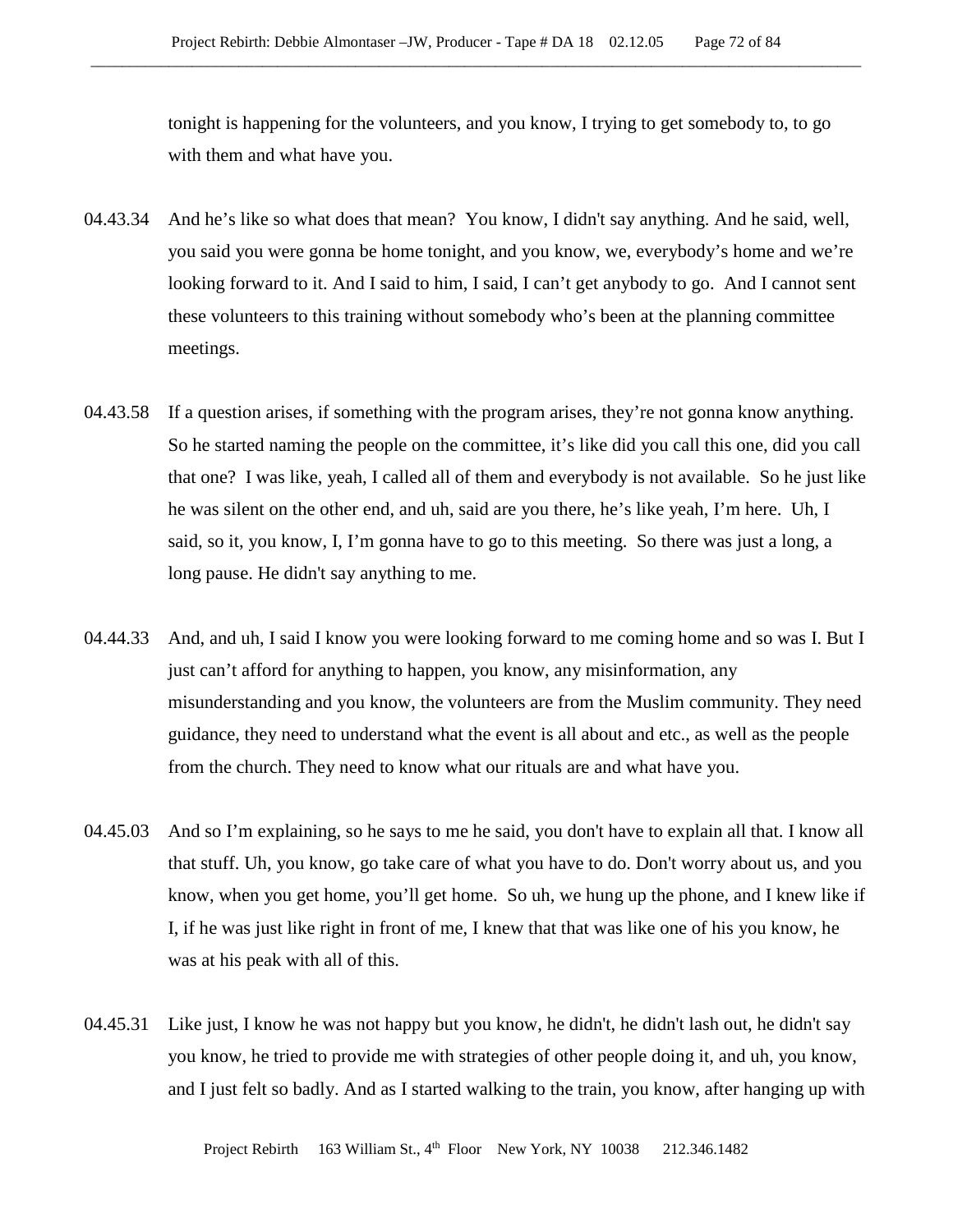him, I was like I can't believe that this is happening to me. It's like that I have to keep making decisions between my family and my community work.

- 04.46.01 You know, when can I actually do both together? Uh, without having to compromise one or the other. And uh, as I was walking to the train I was just crying. I was just sobbing and it was a very quiet two blocks to the train, there was nobody around (LAUGHS). And it just felt so good to let it go. And uh, you know, but it was a heavy, extremely heavy day for me, Thursday. And it was really you know, it got to my breaking point.
- 04.46.32 And uh, I went to the training. Uh, we worked things out, things went really well. The uh, the reverend of the church that we'd been planning with was just so supportive and so you know, eager to make this work, and, and what have you. And you know, he started sharing other information with me, that we needed to take care of, and I just said to him, I said Jim. I can't, I can't function any more right now.
- 04.46.59 And uh, he said well, are you OK? And I said, you know, I am in such overload right now. I really cannot, you know, talk about this stuff. I need to call you tomorrow. So he just like saw it you know, in my face, and he heard it in my voice, and he's like you know, Debbie, you have to take care of yourself, you know? You have to really you know, not take on so much. He says, I know that, you know, you're an oddity uh, for the outside world.
- 04.47.30 You know, outside of your community, and people reach out to you. They call you, they want to work with you. They you know, are overextending you. But you also have to take care of yourself. You know? And, in order for this work to continue you have to take care of yourself. And uh, you know, he said, you know, we definitely could talk tomorrow, even though it's my day off, here is my cell phone, call me and we'll take care of this tomorrow. So uh, it was just so reassuring.
- 04.47.58 And I was like oh, my god. I don't want him to think I'm just like this incompetent person (LAUGHS). Who just like started, you know, just falling apart in front of him. And, you know, but he was so understanding. And when I called them yesterday you know, he was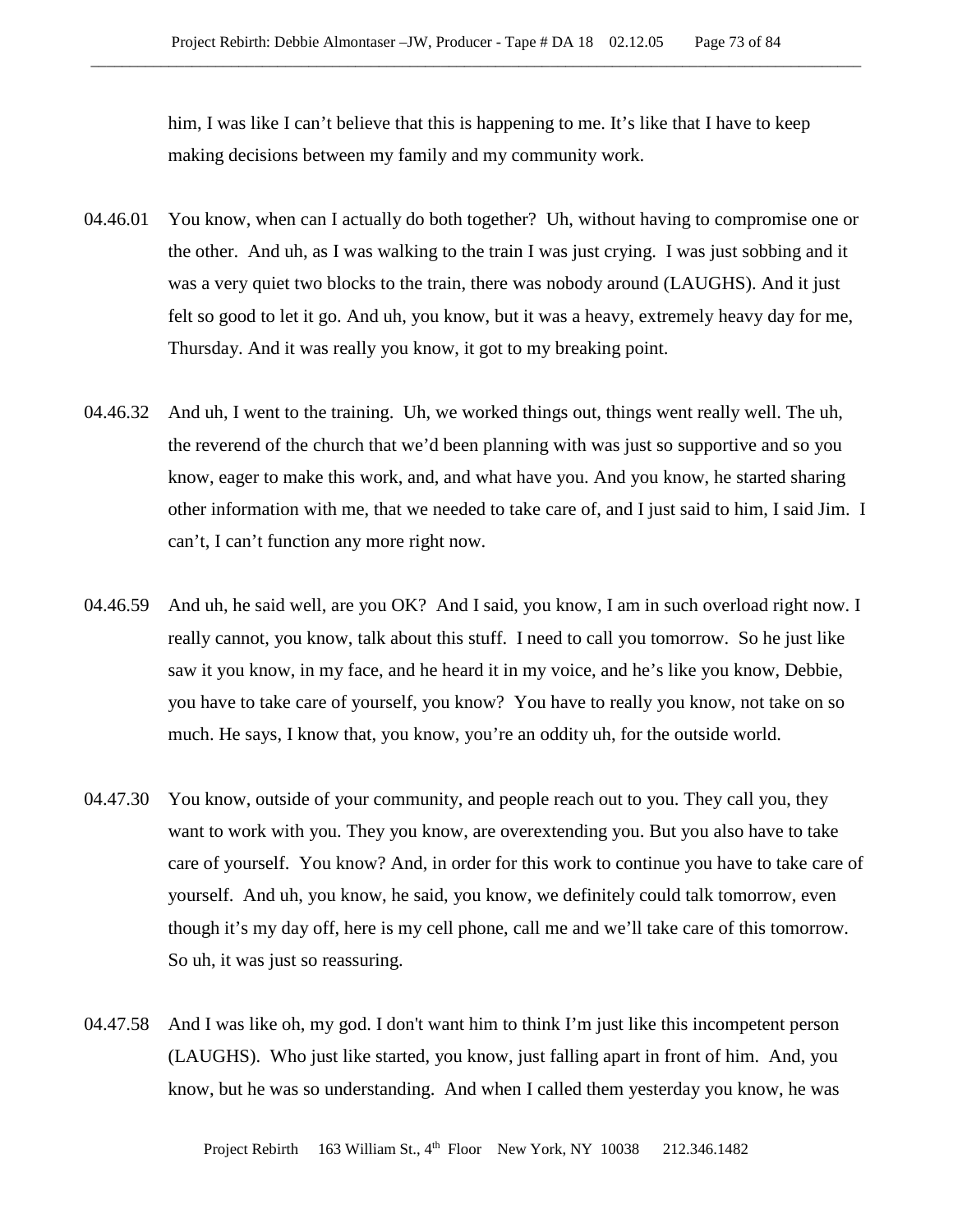very cheerful and he's like it's great to hear from you, I hope you, you rested. I hope you had a good night's sleep. And I hope your family's OK. And he sort of like sensed all of this stuff that I was going through that day (LAUGHS). He really did. And uh, you know, when he said how, how's your family, I hope everything went well yesterday.

- 04.48.34 And it's like yeah, you know, I got home (CLEARS THROAT) you know, at 9 o'clock, and you know, my husband and I just hung out, and I shared with him the meeting and, and what have you, and he's really supportive. And I said, you know, I'd been feeling really guilty about him not feeling well and not me being home more often. And, you know, so he was just like doing his pastoral stuff, you know, saying well, you know, this happens to all of us and you know, but you need to take care of yourself and your family first.
- 04.49.02 And you know, set time and try to structure your life in a better way that will not overextend you because if you fall ill or something happens to you, then you're no good to anybody. So uh, so it was a good conversation.

04.49.23 END OF TAPE # DA 21

**TAPE # DA 22 Debbie Almontaser 02.12.05 New York Jim Whittaker, Producer PROJECT REBIRTH**

## 05.00.03 PICTURE UP

05.00.15 JW : I have one question. Do you feel a certain over compensation in connection to 9/11 that comes into the process. Do you think there's a connection between (?) and in that time and in what way?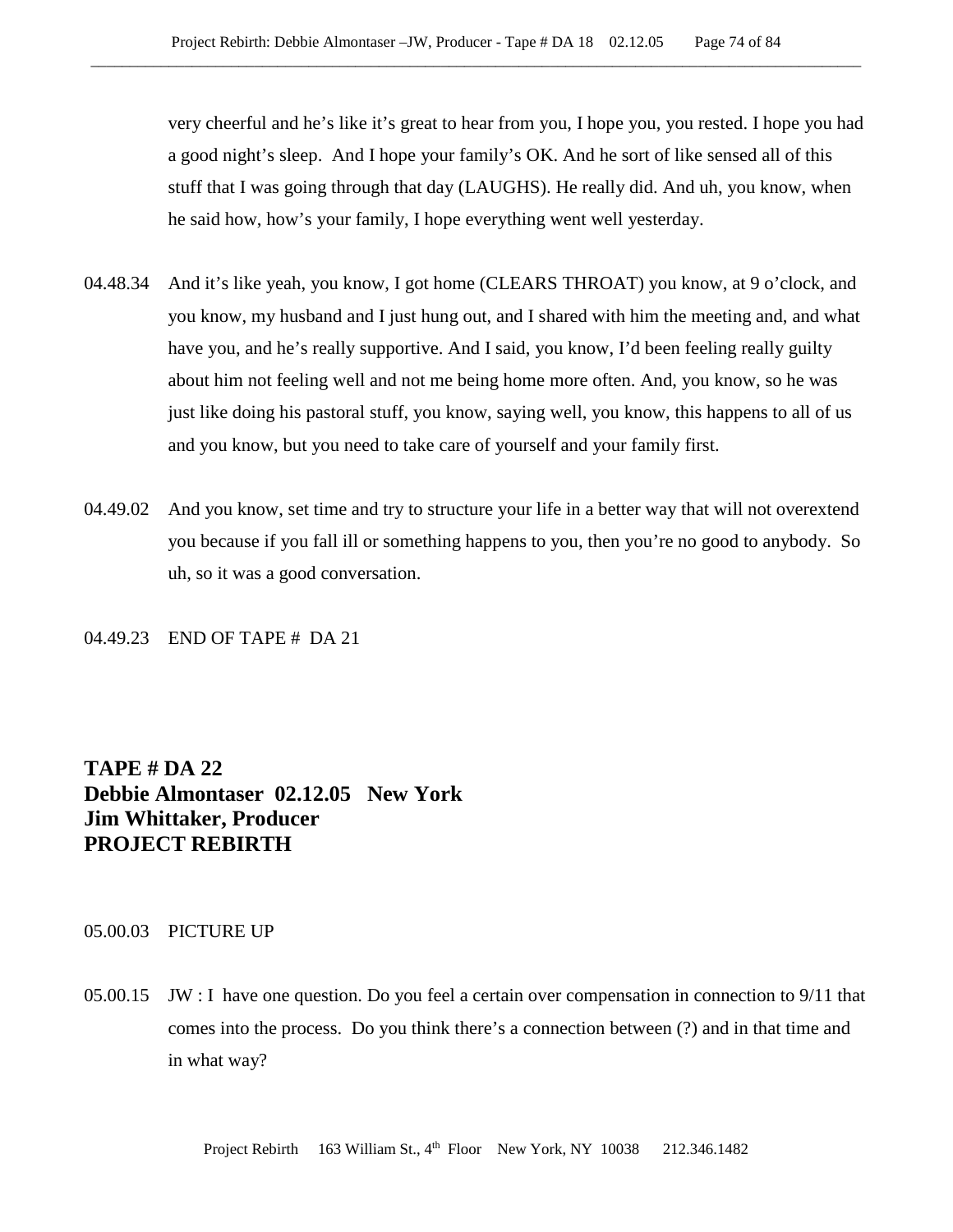05.01.14 DEBBIE : If there's a connection between September  $11<sup>th</sup>$ ?

JW : And the place you're at now in the sense that ..how things have blossomed, but also the pressure that's come with that. Are there connections to be discussed?

- 05.01.44 DEBBIE : Yeah, boy are there connections Jim. There are huge connections. Um, you know if somebody would've come to me three years before 9-11 and said you know something devastating is gonna happen and the Muslim community is going to fall under siege and you, kid, are gonna have to step up to bat and take on the challenges that come up, I would be like are you for real? Are you crazy? Get out of here. Me? Who am I to be, you know, I'm no, you know trained community leader. I'm not a spokes person. I'm not a representative.
- 05.02.29 Um, that would've probably been my answer to that person. Uh, but you know everything that's, that I am involved in since (?) since September  $11<sup>th</sup>$  up until the present is, is very much connected. It, it's very much connected because, you know, I wouldn't be doing what I was doing, you know, if September  $11<sup>th</sup>$  didn't happen.
- 05.02.57 I really firmly wouldn't be involved in what I'm doing. I wouldn't be in the career that I am right now professionally. I would've been in a school as a principle. That was supposed to be my story. You know, that was like my goal and my aspiration was to become a principle. That was it. I didn't want anything else. I, you know, got my second masters and it was in administrations, school leadership.
- 05.03.33 And I was just dreaming of the kids and their families, of the PTA meetings, of you know the after school programs, of just dealing with the issues the families have with their kids you know, just all of that stuff. That was supposed to be my world. And September  $11<sup>th</sup>$ happened, and my whole world was jolted.
- 05.03.59 It, you know, my last year within the leadership program, I couldn't even focus, I couldn't complete my coursework, you know, I was so entirely dysfunctional in terms of being in a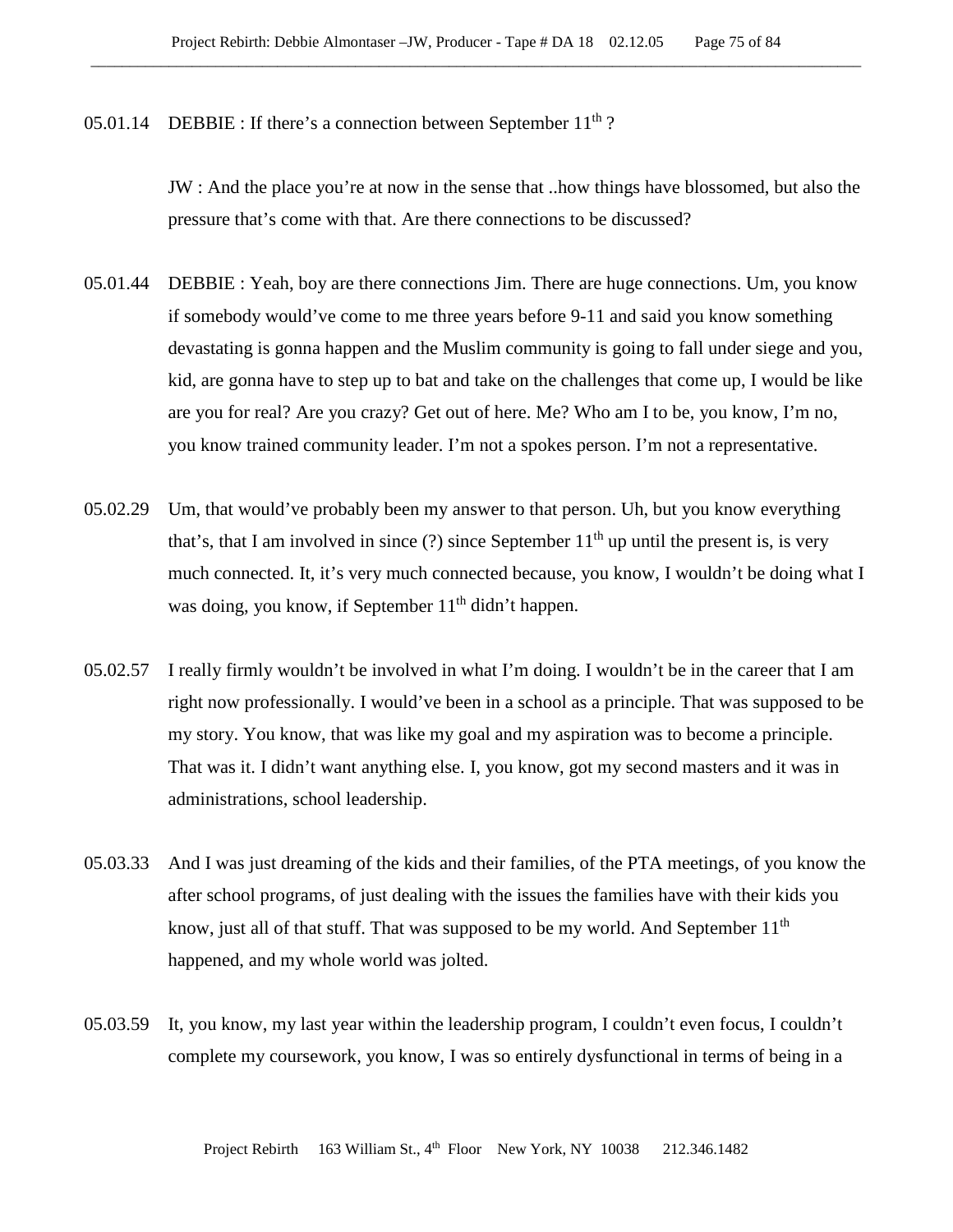academic setting to complete the degree. And the people in program, the leaders of this leadership program held it together for me.

- 05.04.26 Really held it together, like Debbie, we need you to finish this, you know, you can't throw this away. We need you to finish this. We know now that your priorities have changed. And you know, at that time it was like November, December, I'm like no, my priorities haven't changed. I'm gonna finish this, I'm gonna, you know, I look forward to being assigned a school and gonna go on with my life. And as things just kept getting worse and worse in regard to the Muslim community, it started becoming clear and evident for me that I can't be a principle, you know.
- 05.05.05 I can't be in a school building, uh, (CLEARS THROAT) dealing with just that community alone and shutting out the world. I just couldn't do it, you know. And my opportunity came where I was offered a school and I had to decline, and um, you know. I know they were not happy with my answer, but they respected it, um when I said to them I needed the next 3 to 5 years to have the autonomy to be able to respond to things, uh, affecting my community if they do arise.
- 05.05.47 And I need to have that and if I was in a school setting as the leader, I would not be able to devote myself a hundred percent. And I've been fortunate within my career to have the flexibility of having such positions that have allowed me to complement my work within my community to the broader community through the conflict resolution and the cultural diversity work.
- 05.06.17 Um and now just broadening that work with you know, CBO's and after school programs, of being there as an advisor as a liason, as someone who can support what they're doing and enhance it and connect them to others to help them meet the needs of our students whether it be academic, whether it be social or cultural.
- 05.06.42 And uh, I'm fortunate, you know, to have had these opportunities, but if I, if you know, if there was such a thing of changing things Jim, I wish that I could go back and make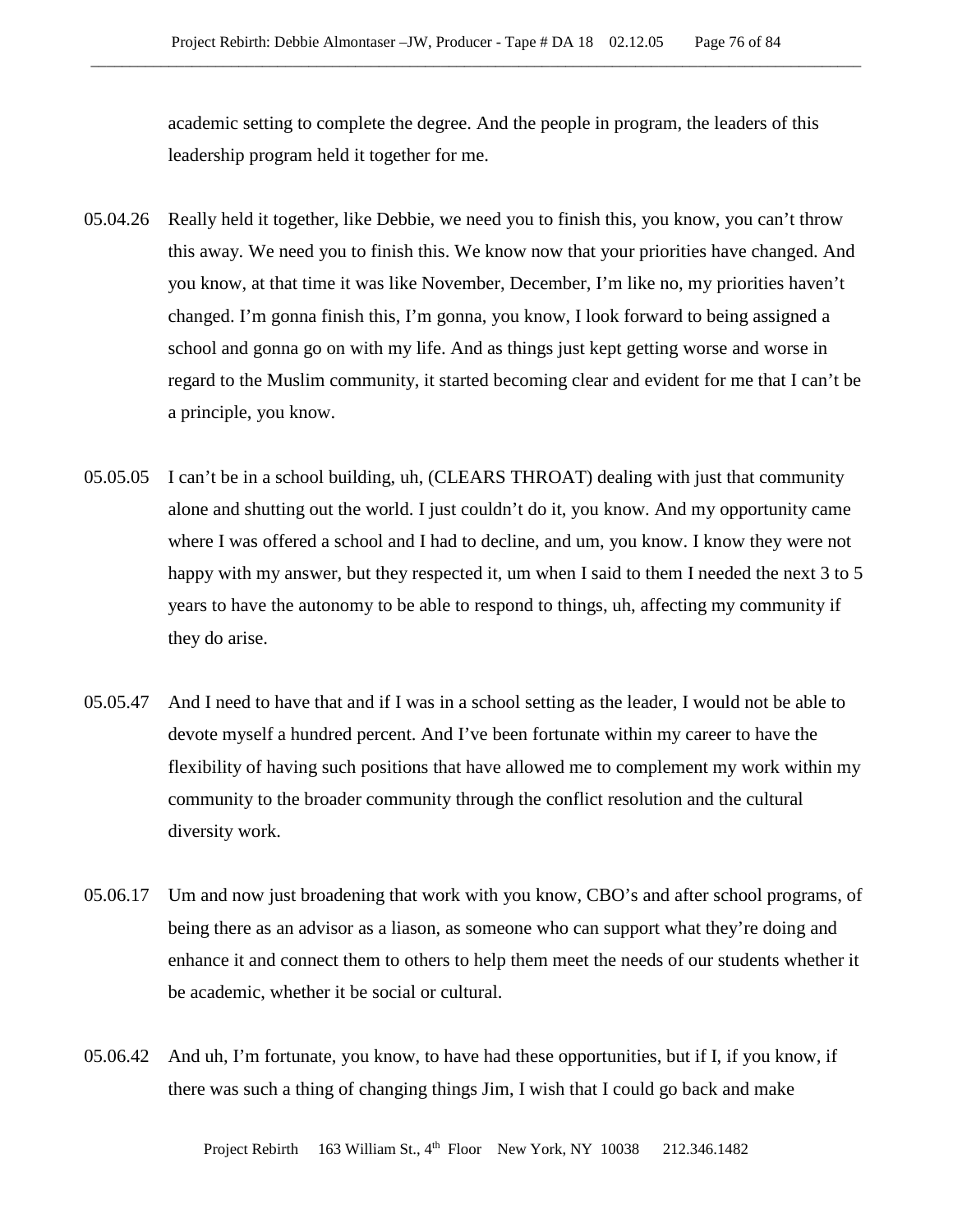September  $11<sup>th</sup>$  never happen. If I could do that. If I could just go back in time and reverse everything that would be something that I would've never let happen.

- 05.07.10 'Cos it just, I, I you know, it just has, there is not a day I don't think. There is not a day that I live and breathe that I don't think about that day and how that day has, I don't know how to say it, but it has just become a curse for me. Especially when (SIGHS) I'm faced with having to speak up for my community, having to defend my community, um, having to be the mediator between my community and others who misunderstand them. Um, you know, it's just really tiring, it's extremely extremely tiring.
- 05.07.58 A couple of weeks ago, and you may have heard about the Coptic family that was killed in New Jersey. Uh, they were killed execution style and uh, the Coptic-Arab community is from Egypt and for centuries they've had bad, they've had bad, um, bad blood between the Arab Muslims and the Coptic Arabs in Egypt. And so the Coptic community was blaming Muslims for this horrible murder.
- 05.08.32 And um, when the accusations started flying, the media started calling me. I don't even know how they get my number. I just, it's mind boggling. And I'm like, well, call this organization, call that organization. It was a weekend. And they're like, well nobody's at these organizations and there is no further number, and somebody gave us your cell phone number and somebody gave us your home number and. And I was like, this is unreal.
- 05.09.04 So I had to basically spend my weekend figuring out to get people to go to the funeral, strategizing how to respond to the media, being very cautious and worried that I don't say anything that could be misinterpreted, um that will, you know, shed bad light on the community etcetera. And it just, it's so tiring to, to have to do all that. Like, you know, why did I, why was it me? Why couldn't it be anybody else, you know.
- 05.09.37 There's so many dynamic people in my community, particularly women, who are just, you know, amazing. Why just, why couldn't it be one of them and not me? You know, and when I mentioned earlier how I hated being honored, I just it's not for me. I just wanna be in the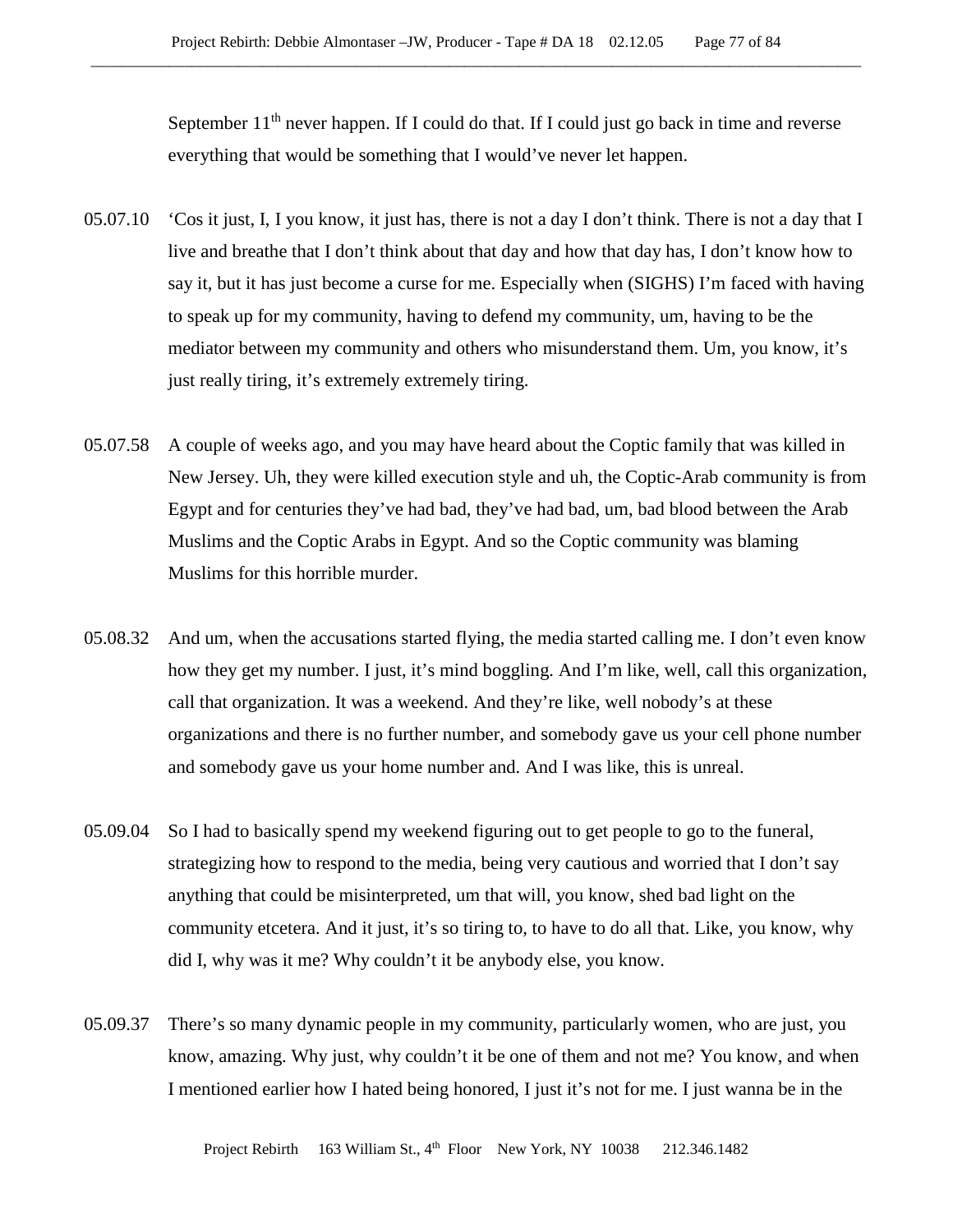background, I wanna do whatever it has to get done, and I just don't wanna be in the limelight and, you know, getting all the attention and the spotlight, it's just not for me.

- 05.10.06 I was honored by the Arab Association of New York in December, and they begged me accept and to go to their dinner. And, you know, in my speech to them I said, I said you know, I spent the past few days with butterflies in my stomach, and it's not that I'm afraid to speak, or you all know that I'm not afraid to speak. Um, but this kind of thing for me is just so uneasy, you know, to be rewarded for work that I'm doing, work that I am doing because I feel that I need to, not to earn, you know, the attention or to earn awards or, you know, to get credit for.
- 05.10.51 It's just a part of my nature to do. Um, and, they were really very receptive and and warm and. (SIGHS) But um, it's, it's just hard, you know, it's hard to become. It's become difficult for me to be, you know, expected to take on these challenges, um, to be a spokes person for the community and .
- 05.11.22 I mean when they were calling me, I was like well I'm gonna give you the number of somebody else. They called a couple of people and they were like, we don't wanna comment. And I was just totally appalled that, you know, they didn't want to comment, you know, they consider themselves, you know, community leaders, but they didn't want to comment on this. And um, you know, it just, it's, it's devastating that people can't really, I feel like sometimes people cannot think on their feet, you know.
- 05.11.53 And I know that these people couldn't comment because they just were not confident enough that they know the story, the issue and how to go about it. And, I know sometimes that I take risks, and these risks scare me because, you know, these risks could me detrimental to my reputation as well as the reputation of the community. And, you know, it's just, it's interesting how things are evolving and and continuing, and I don't know how long I can go with this, but um. I certainly know if anything, you know, happened to Naji that I, I will probably just like shut down. Um, because, um, I cannot, you know, god forbid, I cannot live with the weight of feeling guilty because I wasn't there for him.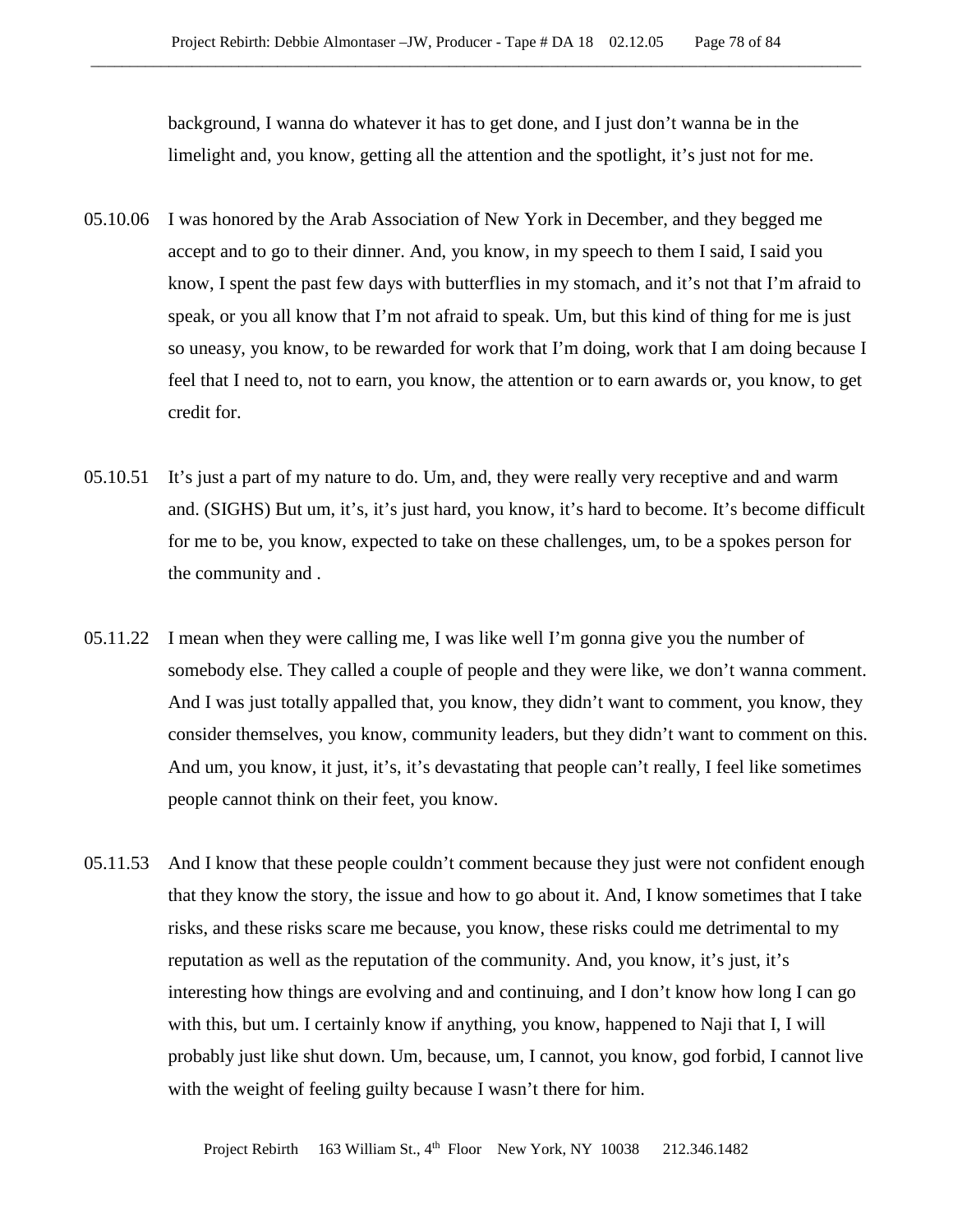- 05.12.51 You know, so um, it's, it's pretty scary, it's a scary thing to to think about um, and it's also a scary thing not to do anything at all, you know, to continue the efforts, to continue promoting a positive image of Muslims in the United States. Um, you know, again there are so many people who are doing it out there on a national level and a local level, but you know, the voices are few. You know and, the voices that are, you know, being sought out have unfortunately been, mine has been one of them. And again it goes back to what I was telling Naji that day of the gifts, you know, that we get sometimes, you know, I wonder if it's a curse or is it a blessing?
- 05.13.51 So, it and it's open to interpretation. There are times that (?) that I feel wonderful and good about, and you know things are going really well and I know and understand it's a blessing. But when things like this past Thursday were, I just totally reached my limits mentally and emotionally. I just felt like that, it's a curse that, you know, that I have to live with.
- 05.14.30 My back isn't hurting me anymore. (LAUGHS) It's like it all just went off my shoulders. I don't know Jim. Did I do it? Did I cover what you wanted?

JW : I understand your oldest son is not happy with the military

- 05.15.08 Yeah. You know who I have to thank for it (LAUGHS) Michael Moore. He um, he was Yousef was very gung ho for the war in Iraq. And, you know, he did his six months at ground zero, he came home and. You know he went back into his routine and started doing what he needed to do.
- 05.15.36 And um, we couldn't have even conversations over dinner about the war, about our country going to war. 'Cos he knew how adamant we felt about it not happening, and he was in support and he was firmly firmly believing that the US Army was going to, or the Marines or whoever were going to surgically remove Saddam Hussain.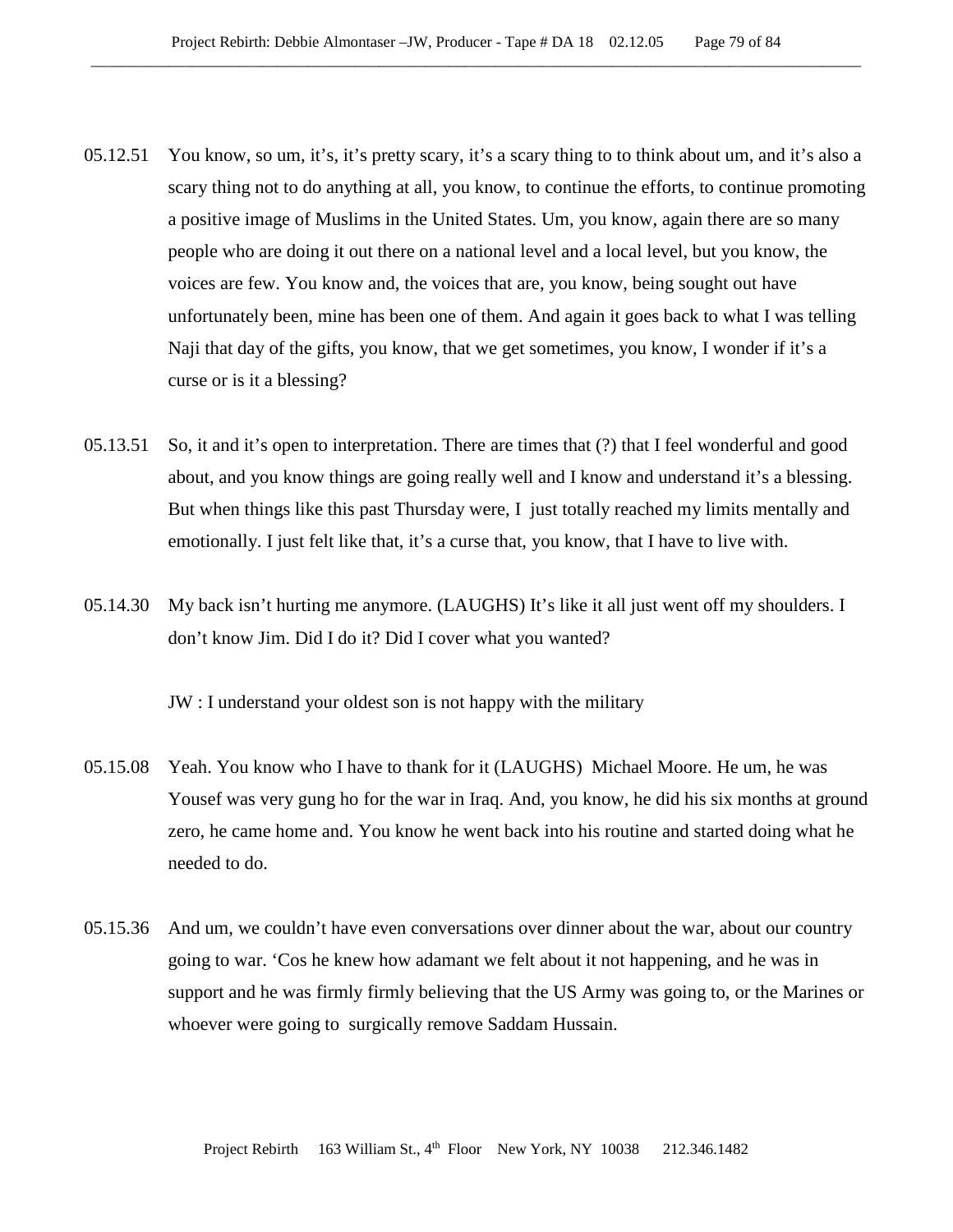- 05.16.03 And, the day after we went to war and the reports were that they had bombed such and such place, he was totally devastated. He couldn't believe his eyes when he saw it on TV, uh, he was truly shocked, but he did not say to us, you know, I can't believe what they did. He was still very much in support. So uh, in April I think it was April or May maybe later, I, we rented Bowling for Columbine.
- 05.16.37 And uh, we watched it and it was, I think it was that break, you know the Easter break, it was in April, and we were just watching it, and he watched it with us. And he (?) said nothing, he had nothing to say. He was supposed to return the movie. I got a call from the, um, video store saying that it was a week overdue. Uh, when I asked him about it, he said, oh yeah, I still have it, I'll take it back. I was like well what were you doing with it? And he said I watched it again.
- 05.17.09 And I found out weeks later that he kept watching it over and over and over and over. And he started to read, um, some history books, and he started reading The Nation and looking at alternative media, stuff that I've always like had mentioned in conversation, but he was totally did not want to hear about it. Um, he was a big FOX fan, FOX 5 fan, uh, which I, that channel appalls me.
- 05.17.40 So um, during the summer he started having conversations with us, and he you know, was willing to listen to what we were talking about. He started attending some know your rights events, some things about the war and what have you. And um, really getting better informed about everything. In March, um , or was it February? I can't remember. The huge demonstration against the war that took place.
- 05.18.20 He was um, at his college campus and he joined this group that was, you know, promoting the demonstration. He brought home a stack of fliers that he was giving out to friends and neighbors, and he went to the demonstration. It was so awesome to hear him say I'm going. I think it was when I was in Russia. 'Cos I, I wasn't there, and I was really disappointed that I couldn't go. But it was just so wonderful to hear him say, I'm going, I have to be there, I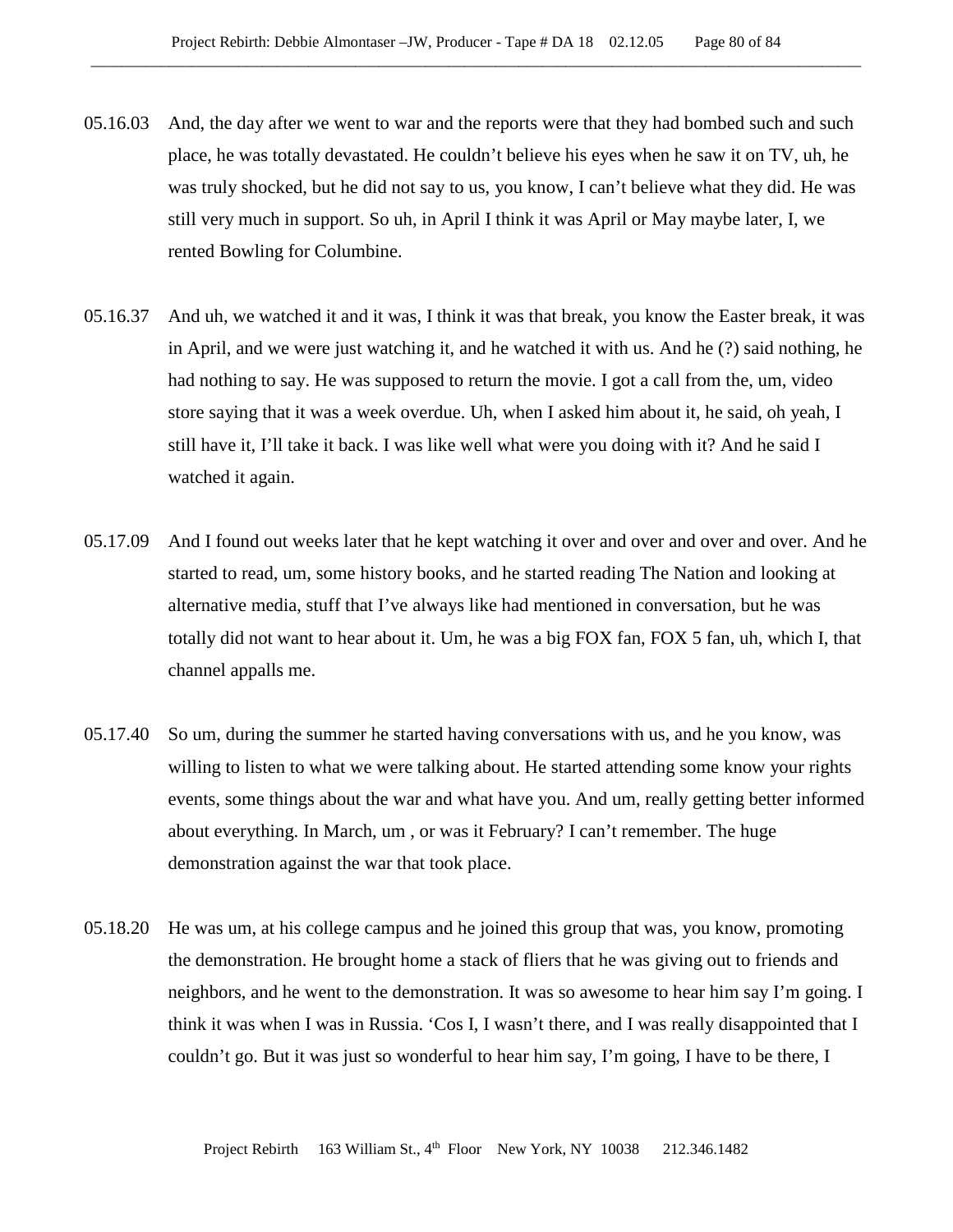have to support people, you know, this is wrong, and what we're doing is wrong. And it's just amazing to see the three hundred and sixty degree turn around that he's made.

- 05.19.06 Just incredibly amazing. So um, in his reading and questioning and then also going to see the second Michael Moore movie which I forget the title now  $(\sim I \sim)$  Farenheight yeah 911. Um, he went the first day and he stood on line for 3 hours for his tickets to go into the theater. Uh, and he was just so happy.
- 05.19.37 And he came home and he was telling us about it, and you gotta go see it and it's a great movie and it's amazing, and he comes up with so much information and. It was like, you know, it, it was just, you know, preaching to the converted, you know, he really, it was really wonderful. So um, last summer he decided without actually speaking to us about what he was planning to do. He decided that he wanted to resign from the Army.
- 05.20.06 And he submitted his resignation letter not to complete the rest of his duty. He um, was not going for his monthly drills. And uh, I found out that he submitted his resignation letter when he had gotten a call from his JAG officer. Is it JAG officer? Yeah. And he left a message, and he was like this is the JAG officer, and I immediately knew like JAG officer is like some kind of military law something, you know rules something.
- 05.20.44 So when he got home, I told him, and I said can you tell, what's going on? You know I know that show, you know about JAG and stuff like that, and it's people usually in trouble in the military. And he's like well, you know now that you ask I might as well tell you. I uh, I submitted my resignation. And I was like what do you mean? He's like I don't wanna complete my next 2 years. I, I, I'm disappointed, I'm upset, I don't wanna be a part of a military that is killing innocent people, that is doing unjust things. That is not, you know, in any way representing what this country stands for.
- 05.21.23 And um, I chose to do that. And I said well now what's going on? He said well now they're giving me a hard time. And uh, I'm, they told me the last time that I met with them that if I continue, if I wanna complete the this process that I will be discharged with a dishonorary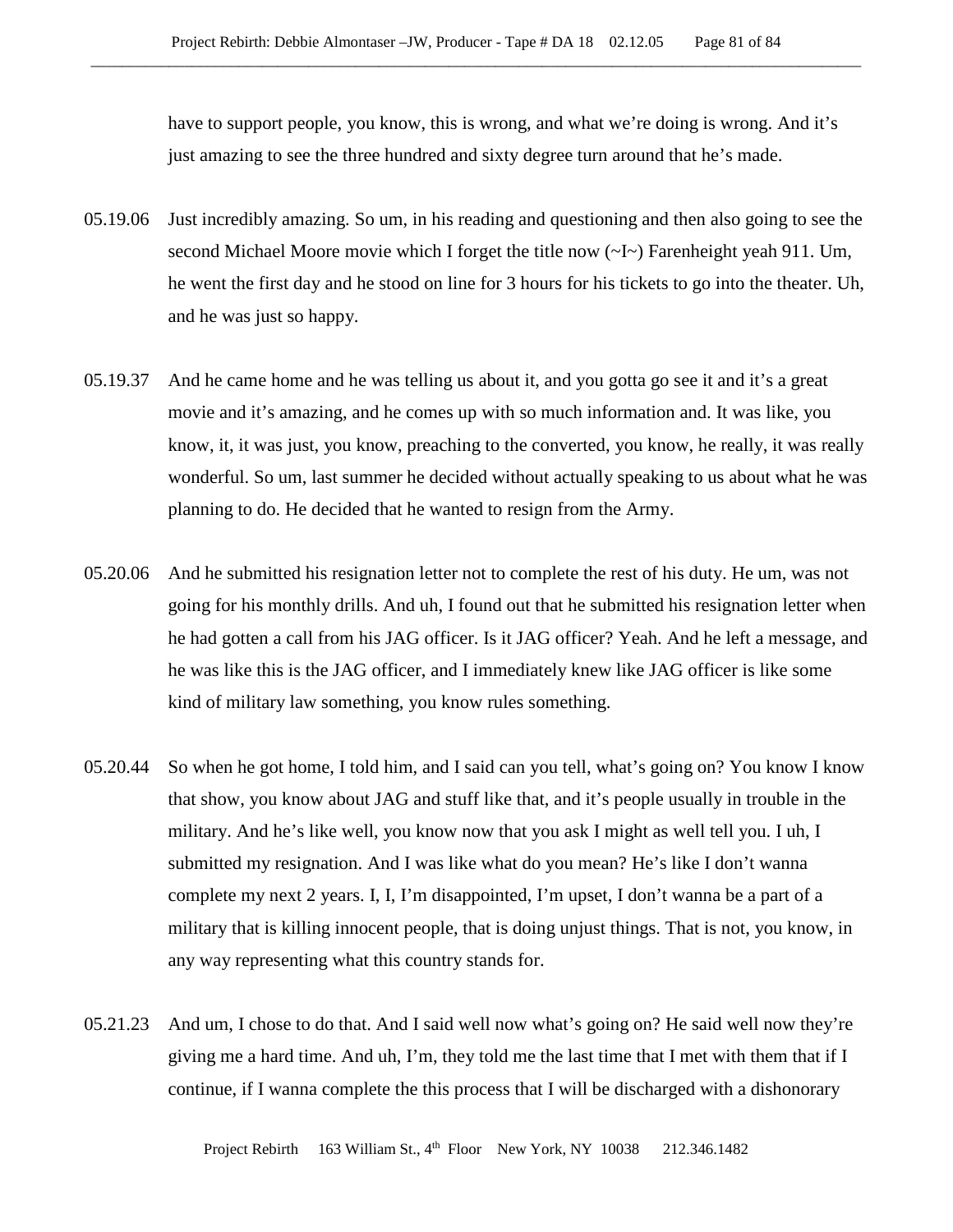discharge, and it will not look good in my records, and it will red flag me and it's just not a good thing for my future.

- 05.21.58 And they've given me time to think about it and to get back to them if I reconsider not, not um discharging. So um, in meeting with the JAG officer they basically told him, you know, like what are the repercussions and it's just not a good thing, and that he should try to complete his term, he's better off this way, and it just, you know, it would in the long run serve him better.
- 05.22.27 Um, so he came home and he said that he was planning to, um, uh take back the resignation, and uh, when he did they were also giving him a hard time of now why did he change his mind. (LAUGHS) And they were gonna put him on probation and uh, you know, they're gonna monitor him and all of this nonsense. And him being open and honest of why he wanted to leave was something that really was upsetting to them.
- 05.23.02 You know, he basically said to them that he felt lied to, betrayed, uh, they promised him, you know, a college education that never, you know, followed through. His health (?) benefits suck. (LAUGHS) He's like why are you lying to people and getting people to join you. And the thing that appalled him the most was knowing that soldiers who died in Iraq are getting the same compensation that people in Vietnam, that people that were getting killed in Vietnam were getting today.
- 05.23.36 And he was like this is ridiculous, you do not care for our lives, for our families, we are worth nothing to you. So uh, he chose to you know, take back the the resignation. He did his 3 months probation. Um, he goes every now and then for his drills. Um, and hopefully, his, his term ends actually August of 2005.
- 05.24.07 So we have just been so nervous. Like if his dad and I knew that he was planning to do this, we would've discouraged him, because one of our biggest fears is that they might wanna punish him, uh, for for doing this by saying, you're going to Iraq. We're enlisting you, you're gonna be deployed to Iraq. So. And I shared this with him and he's like, you know, even if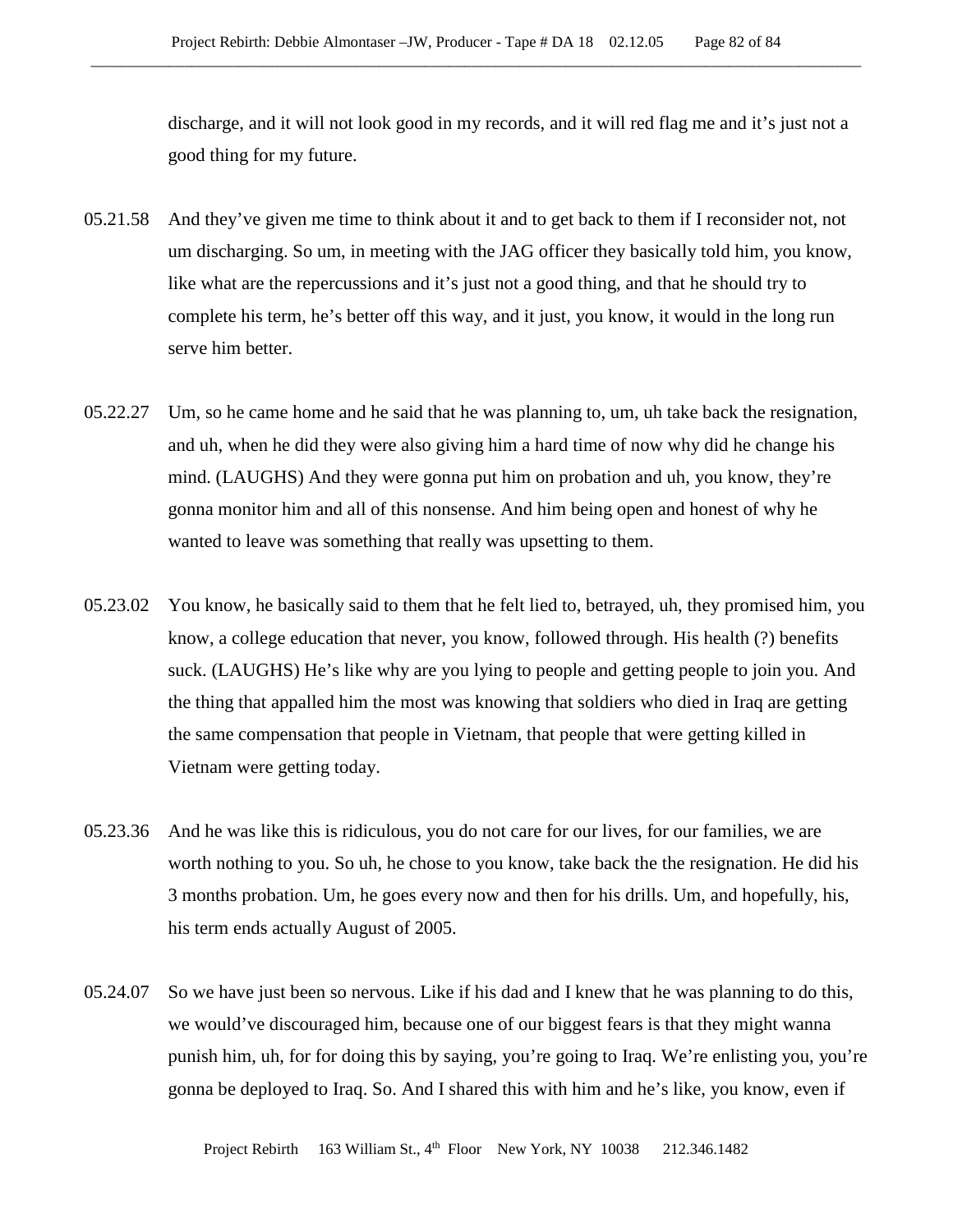they do I'm not gonna go. I'm like well what are you gonna do? He's like well I certainly can't be AWOL because they'll find me (LAUGHS).

- 05.24.38 But um, I will, I will look into being a conscientious objector, you know, and I'll, I will have to find, you know other people who are doing it and figure out how to do it. But I'm not gonna go and fight an unjust war. I would be happy to protect this country, you know, under any other circumstance of us being attacked, um, or violated. But for us, for me to go and fight a war that has nothing to do with our country, I will not do.
- 05.25.12 So we are, you know, day by day praying that he never gets that call. Um, that they will just leave him alone, they will let him continue, you know finish off his term. Um, and I have to tell you, this all happened in the summer and it's been quite excruciating to count the months left, uh, for this just to, to pass. Um, so it's it's a little, it's scary every now and then when we think about it.
- 05.25.44 But uh, it's just really wonderful to see him, you know open his eyes on his own. You know as much as I used to talk to him and friends of mine would talk to him, he would totally shut down. And for this just to happen based on a movie (LAUGHS). When I was telling this with to a friend of mine, she said you should let Michael Moore know, maybe he'll do a story on him. (LAUGHS) Of how he, you know, opened his eyes. I was like yeah Ok. (LAUGHS)
- 05.26.12 Um, so it's really wonderful to see him, you know with broader perspectives of the world and seeing himself as a part of it rather than, you know, isolated, you know the way that the military has made many of it's people feel. Yeah. So that's it

JW : The apple doesn't fall far from the tree

DEBBIE: Yes, yes, thank God. Thank God.

(OFF CAMERA REMARKS)